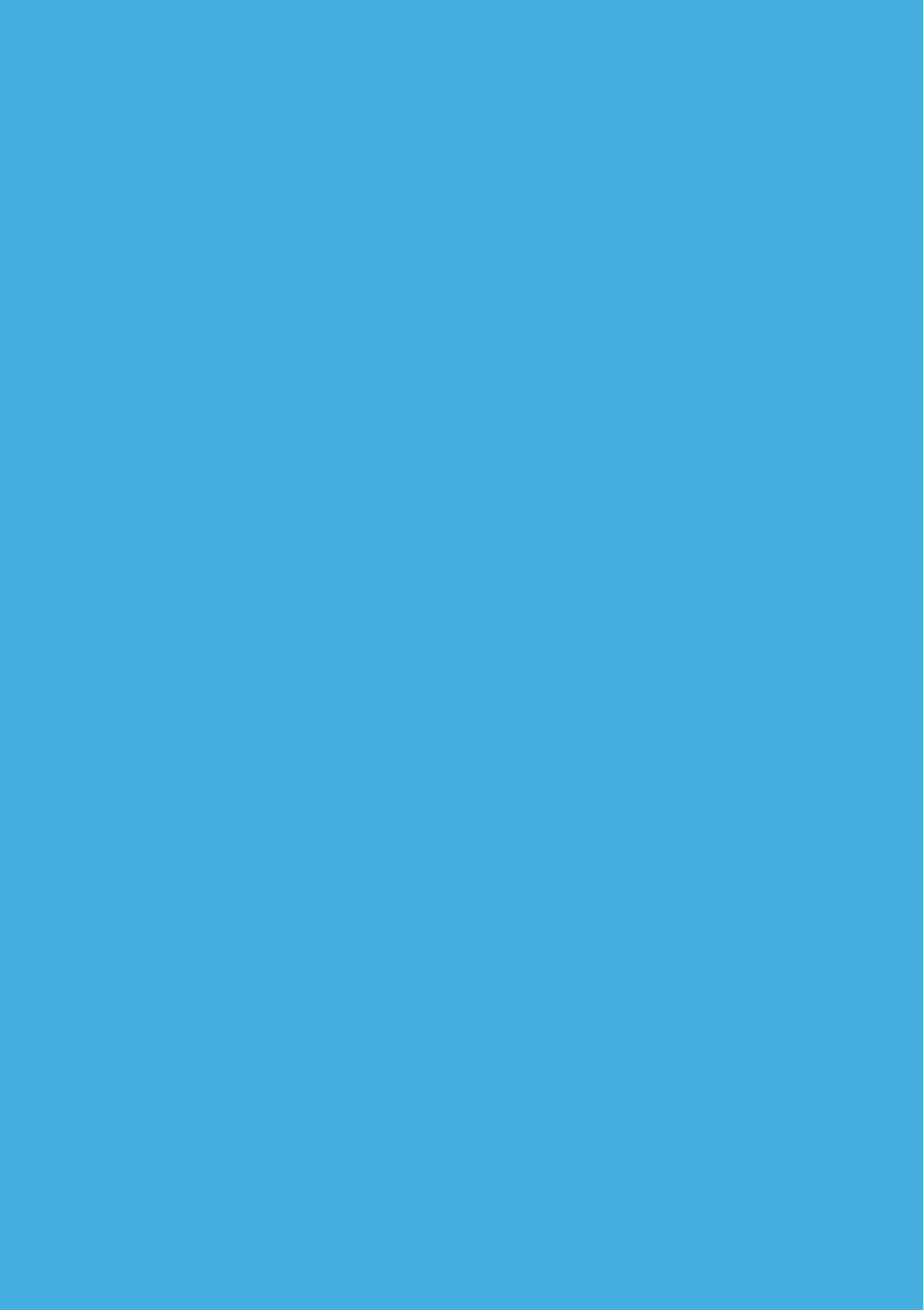# **CONTENTS**

# MINUTES OF ASSEMBLY, JUNE, 2012

| 1 Q |
|-----|
| 35. |
|     |
| 70. |

## DIRECTORY OF THE PRESBYTERIAN CHURCH IN IRELAND

|                             | 74  |
|-----------------------------|-----|
|                             | 75  |
|                             | 77  |
|                             | 151 |
| Under Care of Presbyteries: |     |
|                             | 191 |
|                             | 192 |
|                             | 193 |
| Alphabetical Lists:         |     |
|                             | 196 |
|                             | 200 |
| Contacts:                   |     |
|                             | 233 |
|                             | 233 |
|                             | 234 |
|                             | 237 |
|                             | 241 |
|                             | 245 |
|                             | 246 |
|                             | 250 |
|                             | 266 |
|                             |     |

# STATISTICS OF THE PRESBYTERIAN CHURCH IN IRELAND

| 2.77 |
|------|
| 323  |
| 324  |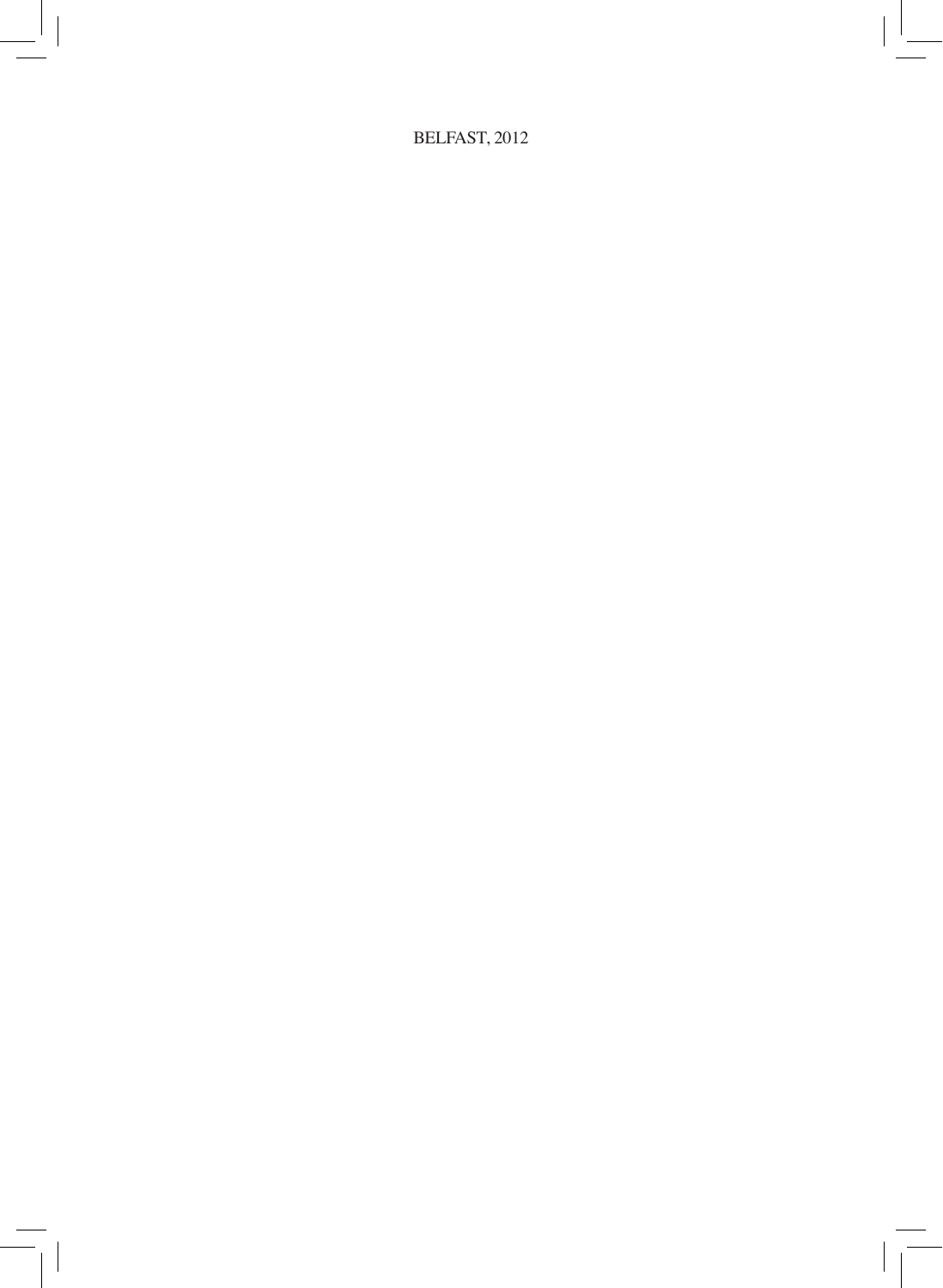# **MINUTES**

# OF THE **PROCEEDINGS**

# OF THE

# **General Assembly**

# OF THE

# **Presbyterian Church in Ireland**

# **Held at Belfast, May, 2012**

# FIRST SESSION

**Monday, 28th May, 2012 7.00 pm**

### **Within Church House**

The Right Rev Dr Ivan J Patterson, Moderator of the General Assembly, led in public worship and addressed those present before constituting the Assembly with prayer.

The Clerk announced that the names of 608 ministers being ex officio members and 462 elders on whose behalf commissions had been received, had been entered on the Roll of the Assembly, together with 57 Assembly Elders, Conveners and nominees of the Business Board. In addition 222 people in various categories, not members of the court, have been invited to sit and deliberate, 18 of whom are from other Churches.

The following Ministers and Ruling Elders were present at the Annual Meeting:-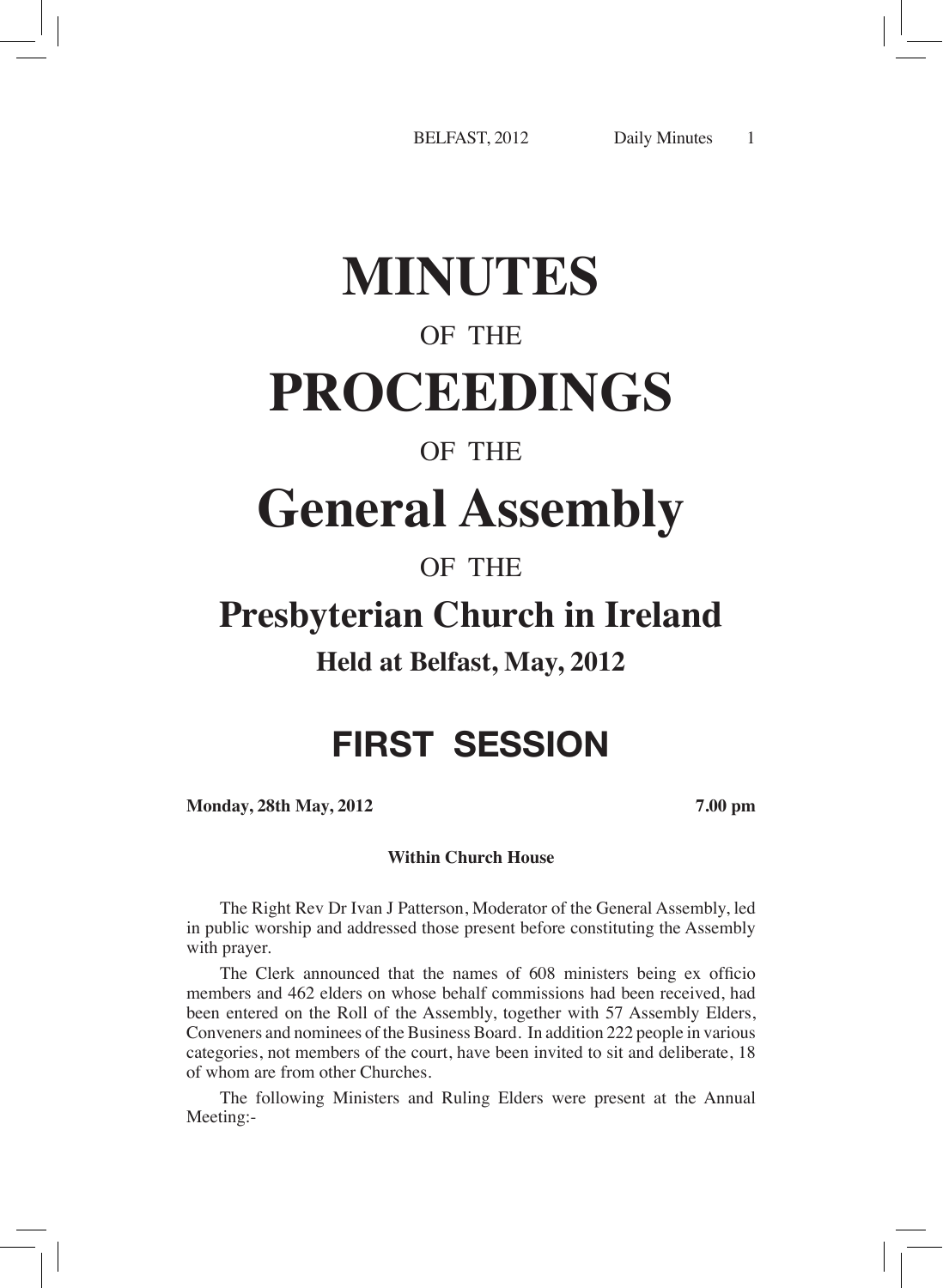# **BELFAST ASSEMBLY**

# **1. ARDS PRESBYTERY**

**Ministers** 

**Ruling Elders** 

Congregations

| H.D. McMorran                                                         |                | Trinity, Bangor               |
|-----------------------------------------------------------------------|----------------|-------------------------------|
|                                                                       |                | High Street, Holywood         |
|                                                                       |                | Greenwell St., N'ards         |
|                                                                       |                | Lisnabreen                    |
|                                                                       |                | <b>First Newtownards</b>      |
| Dr. W.P. Addley                                                       |                | Theological Professor         |
| W.T. Cordner                                                          |                | First Bangor                  |
|                                                                       |                | Clerk                         |
| $Dr. D.R. Pure … … … … … … … … … … … … … … … … … … … … … … … … … … …$ |                | Groomsport                    |
|                                                                       |                | Cloughey                      |
| Dr. R.A. Russell                                                      |                | Ballywalter                   |
|                                                                       |                | Theological Professor         |
| R.J. Montgomery                                                       |                | Trinity, Bangor               |
| T.W.D. Johnston                                                       |                | Hamilton Rd., Bangor          |
|                                                                       |                | Ballygilbert                  |
| S.A. Little                                                           |                | Shore Street, Donaghadee      |
|                                                                       | Mrs. M. Conroy | Helen's Bay                   |
|                                                                       |                | <b>First Newtownards</b>      |
|                                                                       |                | Greenwell St., Newtownards    |
|                                                                       |                | Millisle & Ballycopeland      |
|                                                                       |                | Movilla                       |
| D.M. Spratt                                                           |                | First Bangor Assoc.           |
|                                                                       |                | West Church, Bangor           |
|                                                                       |                | Glastry                       |
|                                                                       |                | Kirkcubbin                    |
| J.M. Wade                                                             |                | Portavogie                    |
|                                                                       | Mrs. E. Savage | Conlig                        |
| Dr. W.J.A. Sleith                                                     |                | Regent St., Newtownards       |
|                                                                       |                | Ballyholme                    |
|                                                                       |                | <b>Mission Africa</b>         |
| A.M. Bates                                                            |                | Scrabo                        |
| A.W. Carson                                                           |                | Strean, Newtownards           |
|                                                                       |                | Kilcooley, Bangor             |
|                                                                       |                | Carrowdore & Ballyfrenis      |
|                                                                       |                | Ballygrainey                  |
|                                                                       |                | Greyabbey                     |
|                                                                       |                | Hamilton Road Assoc.          |
|                                                                       | L. Willoughby  | St. Andrew's, Bangor          |
|                                                                       |                | First Donaghadee              |
|                                                                       |                | <b>Ballygilbert Assistant</b> |
|                                                                       |                | Millisle & Ballycopeland      |
|                                                                       |                |                               |

# 2. ARMAGH PRESBYTERY

| <i>Ministers</i> | <b>Ruling Elders</b> | Congregations   |
|------------------|----------------------|-----------------|
|                  |                      | First Portadown |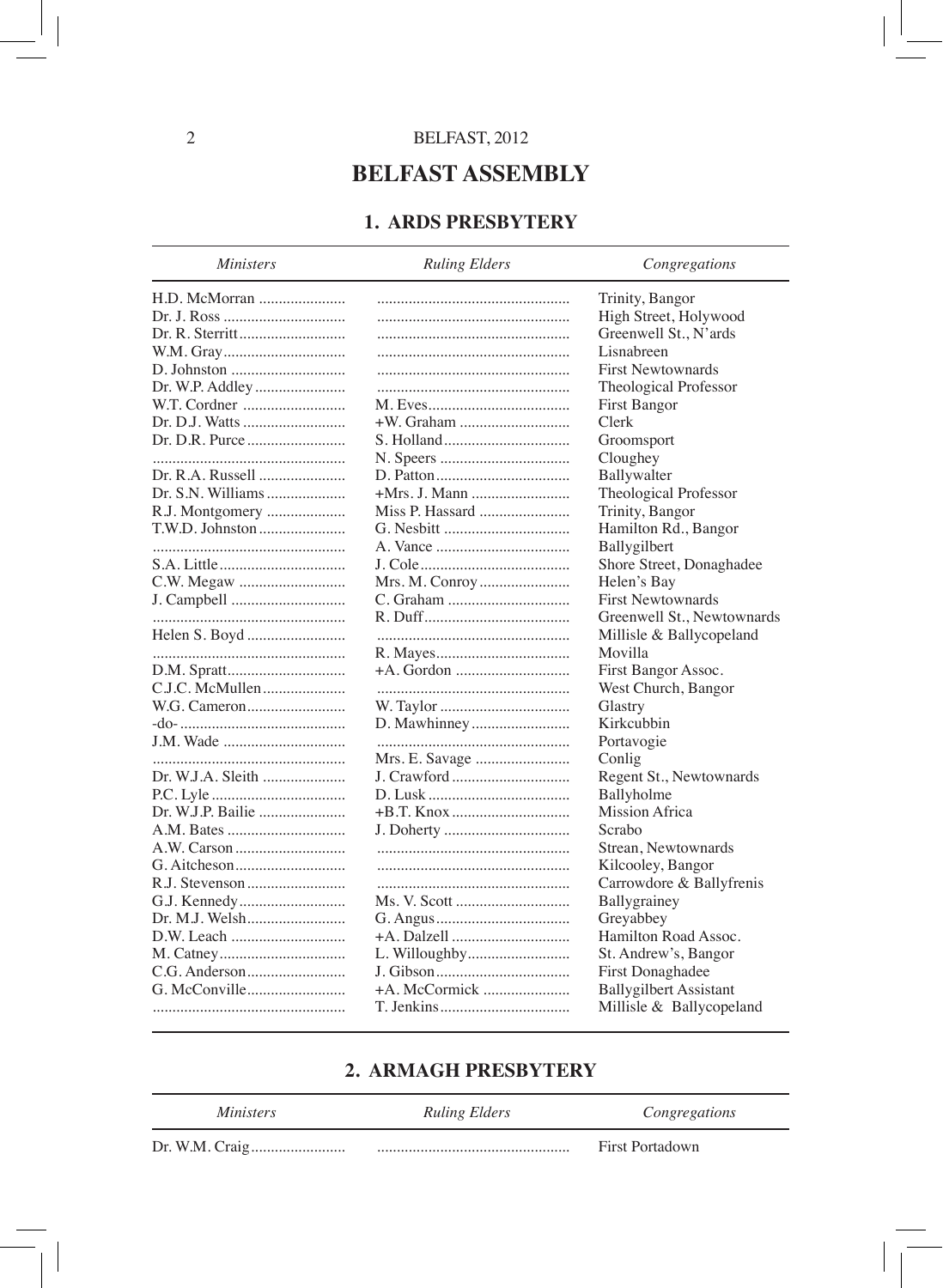|                        |                       | Hill Street, Lurgan    |
|------------------------|-----------------------|------------------------|
|                        | Mrs. H. McCullagh     | Second Keady           |
|                        |                       | Drumhillery            |
|                        |                       | Cladymore              |
|                        | Mrs. M. Kinkead       | Tassagh                |
|                        |                       | Army Chaplain          |
| C.G. Harris            |                       | Ahorey                 |
|                        |                       | Clare                  |
|                        | J. McKittrick         | First Portadown        |
|                        |                       | First Armagh           |
| Christina U.R. Bradley |                       | Armagh Road, Portadown |
|                        |                       | Craigavon              |
|                        |                       | Vinecash               |
|                        | T. Graham             | Richhill               |
|                        |                       | The Mall, Armagh       |
|                        | $D.$ Riddell $\ldots$ | Moy                    |
|                        |                       | <b>Benburb</b>         |
|                        | K. Belshaw            | Hill Street, Lurgan    |
|                        |                       | Waringstown            |
|                        |                       | Druminnis              |
|                        |                       | First Lurgan           |
|                        |                       | Loughgall              |
|                        |                       | Tartaraghan            |
|                        |                       | First Portadown Assoc. |
| Dr. M. McClenahan      |                       | Lislooney              |
|                        |                       | Knappagh               |
|                        |                       |                        |

# 3. BALLYMENA PRESBYTERY

| <i>Ministers</i>     | <b>Ruling Elders</b> | Congregations            |
|----------------------|----------------------|--------------------------|
| W.J.A. Armstrong     |                      | Second Broughshane       |
|                      |                      | Grange                   |
| Dr. R.E.H. Uprichard |                      | Trinity, Ahoghill        |
| Dr. J.M. Finlay      |                      | Harryville, Ballymena    |
|                      |                      | Grange with Craigmore    |
|                      |                      | Wellington, Ballymena    |
| Dr. T.C. Ballentine  |                      | Grange                   |
|                      |                      | <b>Ballee</b>            |
|                      |                      | First Broughshane        |
|                      | T. Connaughty        | <b>First Portglenone</b> |
|                      | W.R. McKeown         | Cloughwater              |
|                      |                      | <b>First Ahoghill</b>    |
|                      |                      | Second Broughshane       |
|                      |                      | West Church, B'mena      |
|                      |                      | Kells                    |
|                      |                      | Eskylane                 |
|                      |                      | Cuningham Memorial       |
|                      |                      | Clough                   |
|                      |                      | First Ballymena          |
|                      |                      | Churchtown               |
|                      |                      | High Kirk, Ballymena     |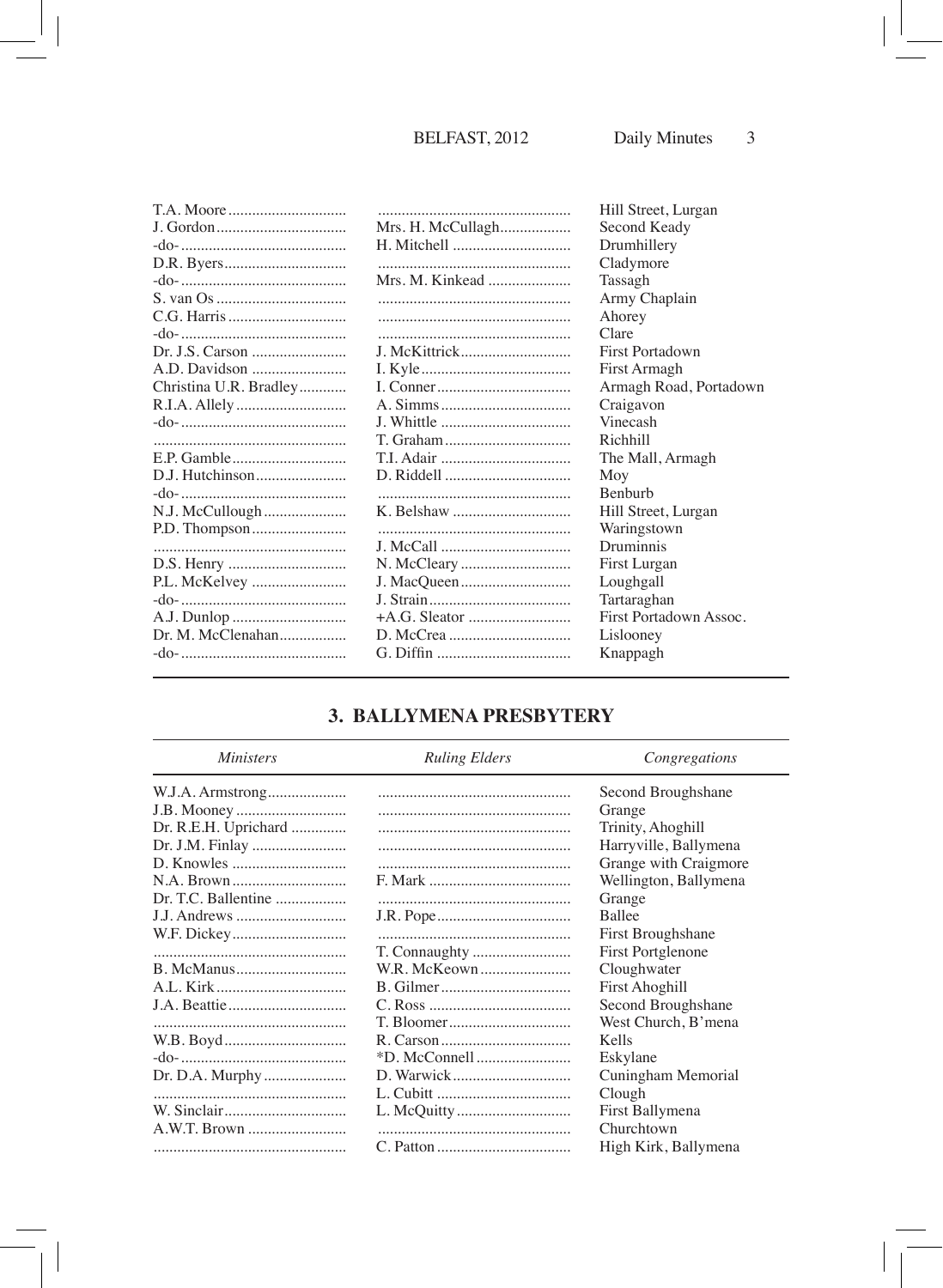|               |             | Glenarm               |
|---------------|-------------|-----------------------|
|               |             | Cairnalbana           |
| M.J.R. Neilly | J. Robinson | <b>Buckna</b>         |
| R.M. Murray   |             | Connor                |
| J.C. Simms    |             | Rasharkin             |
| W.J.A. Moody  |             | Brookside, Ahoghill   |
| C.K. McDowell |             | Killymurris           |
|               |             | Ballyloughan          |
| M.D. McNeely  |             | Ballykeel             |
|               |             | Harryville, Ballymena |
| D.C. Millar   |             | Grange with Craigmore |
|               |             | Glenwherry            |
|               |             | Third Portglenone     |
|               |             |                       |

# **4. NORTH BELFAST PRESBYTERY**

#### **Ministers**

# **Ruling Elders**

Congregations

|                       |                | Whiteabbey                      |
|-----------------------|----------------|---------------------------------|
|                       |                | Rathcoole                       |
|                       |                | Rosemary                        |
|                       |                | Overseas Board Sec.             |
|                       |                | Theological Principal           |
|                       |                | Immanuel                        |
|                       |                | Abbey, Monkstown                |
|                       |                | Woodvale                        |
|                       |                | Director of Min. Studies        |
|                       |                | Rathcoole                       |
|                       |                | Carnmoney                       |
|                       |                | Eglinton                        |
|                       | M. Whittle     | Glengormley                     |
| Dr. T.N. Hamilton     |                | Ballysillan                     |
|                       |                | Abbot's Cross                   |
|                       |                | Sinclair Seamen's               |
|                       |                | New Mossley                     |
| S. Elizabeth Hughes   |                | Whitehouse                      |
|                       |                | Crumlin Road                    |
| Margaret L. Johnston  |                | Fortwilliam Park                |
|                       |                | Rosemary                        |
| Dr. Lesley E. Carroll |                | Fortwilliam & Macrory           |
|                       |                | West Kirk                       |
|                       |                | Ballygomartin                   |
|                       |                | <b>BMI Mission Dev. Officer</b> |
| E.J. Hyndman          |                | Seaview                         |
|                       |                | Immanuel                        |
| Cheryl A. Meban       | +Mrs. M. Myers | Chaplain U.U. J'stown &         |
|                       |                | <b>Belfast</b>                  |
|                       |                | Whiteabbey                      |
|                       | M. McCormick   | Alexandra                       |
| N.S.R. Lockhart       |                | Ballyhenry                      |
| D.J. McIlwaine        |                | Newington                       |
|                       |                | Cliftonville Rd (Church Plant)  |
|                       |                | West Kirk                       |
|                       |                | Nelson Memorial                 |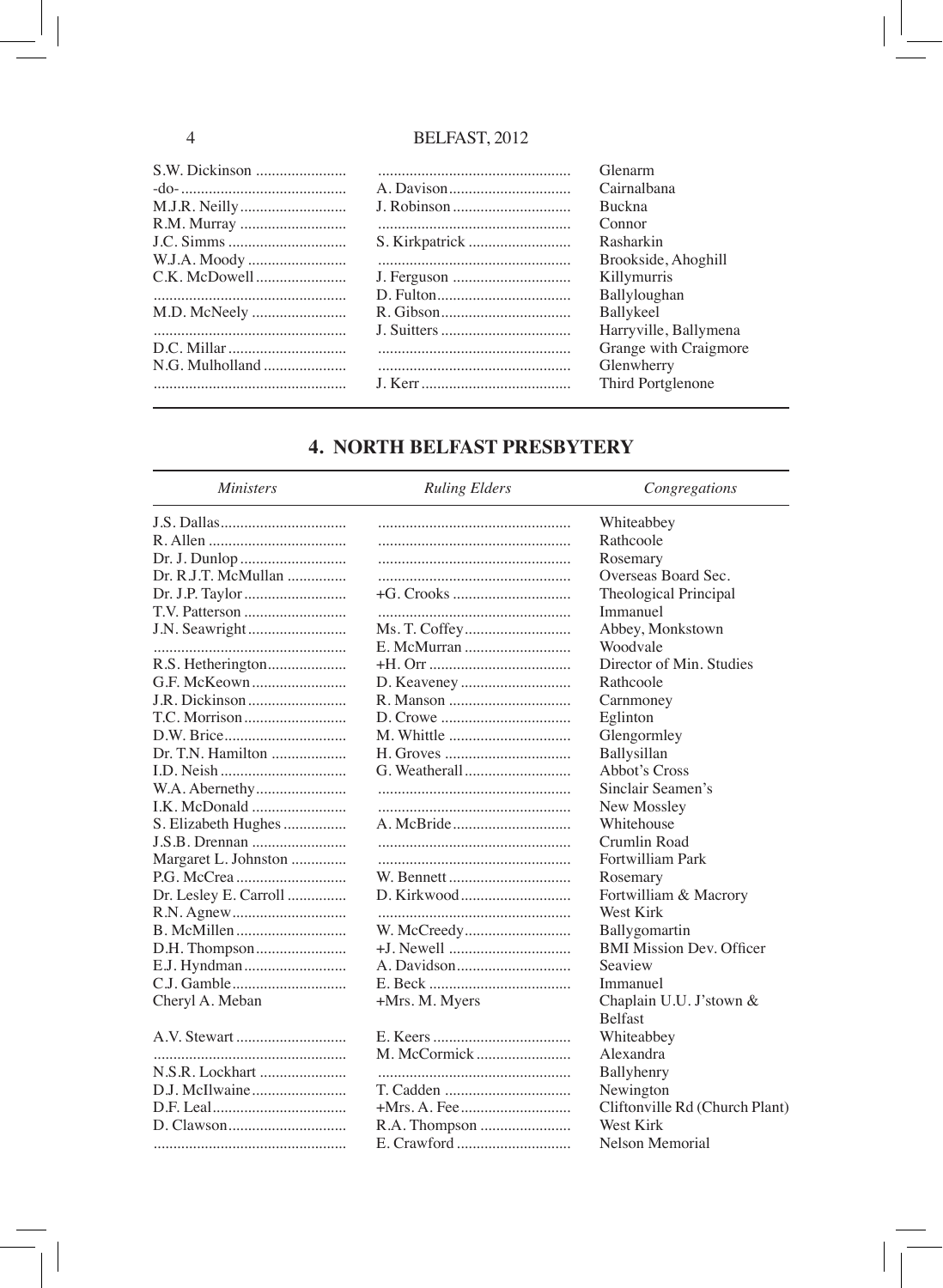#### **5. SOUTH BELFAST PRESBYTERY**

#### **Ministers Ruling Elders** Congregations Dr. D.W. Lapsley........................ Fisherwick Dr. J.C. McCullough .............. Theological Professor **Fitzroy Avenue** J.A. Braithwaite ....................... Dunmurry Dr. D.J. McKelvey .................. Fisherwick Kinghan Church W.P.H. Erskine ........................... Windsor Malone Newtownbreda Dr. M. Ruth Patterson .............  $+Miss IP$  Gamble **Restoration Ministries** Gt. Victoria Street Ulsterville Cooke Centenary Saintfield Road **Townsend Street**  $B.R. Huples$ Chaplain City Hospital Dr. W.G. Campbell.................. Theological Professor  $P. Mater.$ **Fitzrov** Avenue Richview Kilmakee  $R.W. Love$ Taughmonagh (Ch. Ext.) Lowe Memorial (Finaghy) McCracken Memorial **Ballycairn OUB** Chaplain, Dean of Residence, Derryvolgie Dunmurry Kinghan Church **Berry Street** Ms. J. Hamill .............................. Newtownbreda

#### **6. EAST BELFAST PRESBYTERY**

| <i>Ministers</i> | <b>Ruling Elders</b> | Congregations         |
|------------------|----------------------|-----------------------|
|                  |                      | Carryduff             |
|                  |                      | Cooke Centenary       |
|                  |                      | Stormont              |
|                  |                      | Megain Memorial       |
|                  |                      | Dundonald             |
|                  |                      | Knock                 |
|                  |                      | Ravenhill             |
|                  | Ms. M. Kloss         | Orangefield           |
|                  |                      | Tullycarnet           |
|                  |                      | Theological Professor |
|                  |                      | <b>First Holywood</b> |
|                  |                      | <b>Belmont</b>        |
|                  |                      | St. Andrew's          |
|                  |                      | <b>Bloomfield</b>     |
|                  |                      | B.M.O. Secretary      |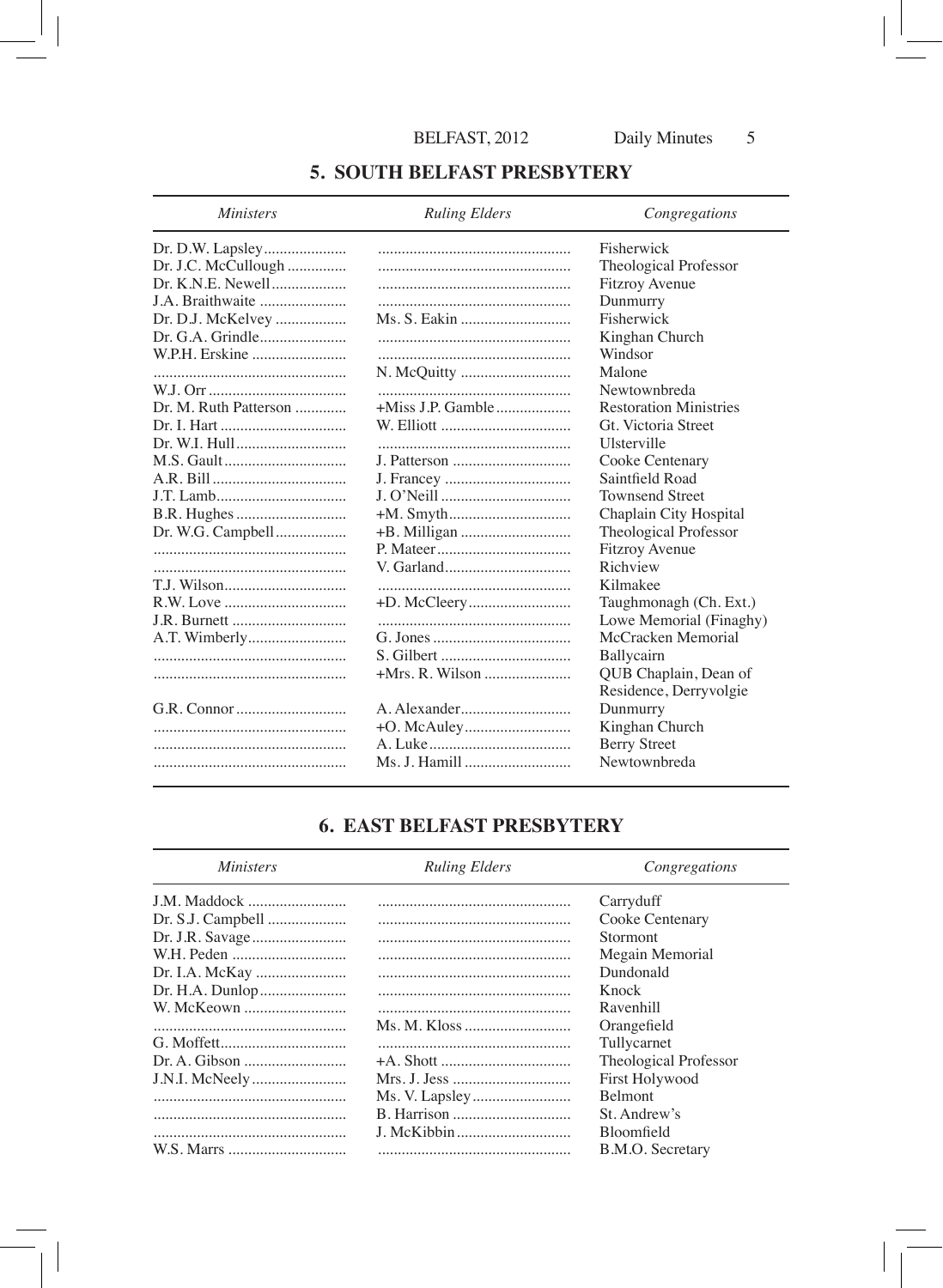|                   |              | Cregagh                  |
|-------------------|--------------|--------------------------|
|                   |              | Stormont                 |
| M.R. Burnside     |              | Castlereagh              |
|                   |              | High Street, Holywood    |
|                   | Ms. H. Gowdy | Gilnahirk                |
|                   | W.J. Gordon  | McQuiston Mem.           |
|                   |              | Mountpottinger           |
|                   |              | Granshaw                 |
|                   |              | Strand                   |
|                   |              | Dundonald                |
|                   |              | Westbourne               |
|                   |              | Mersey Street            |
| P.G. McDowell     |              | Garnerville              |
|                   |              | Kirkpatrick Mem.         |
| R.S.J. McIlhatton |              | Christ Church, Dundonald |
|                   |              | Knock Assoc.             |
|                   |              | Ravenhill                |
|                   |              | Tullycarnet              |
|                   | W. Hamilton  | Knock                    |
|                   | T.D. Mahood  | Cregagh                  |
|                   |              |                          |

# 7. CARRICKFERGUS PRESBYTERY

#### **Ministers**

**Ruling Elders** 

Congregations

|                         |              | Greenisland              |
|-------------------------|--------------|--------------------------|
|                         |              | Craigy Hill              |
|                         |              | Ballylinney              |
|                         |              | Greenisland              |
|                         |              | Ballyclare               |
|                         |              | Second Islandmagee       |
|                         |              | Deputy Clerk             |
| T.R. Graham             |              | Joymount                 |
|                         |              | First Larne              |
| Gabrielle A.J. Farquhar |              | Ballycarry               |
|                         |              | Craigy Hill              |
| G.W.M. Glasgow          |              | Gardenmore               |
| Anne E. Tolland         |              | Cairncastle              |
|                         |              | Whitehead                |
|                         |              | First Carrickfergus      |
|                         |              | Ballynure                |
|                         |              | Ballylinney              |
| Heather M. Rendell      |              | Chaplain to Forces       |
|                         | W.J. Workman | Magheramorne             |
|                         |              | Raloo                    |
|                         |              | Downshire, Carrickfergus |
|                         |              | First Islandmagee        |

# 8. COLERAINE & LIMAVADY PRESBYTERY

| <i>Ministers</i> | <b>Ruling Elders</b> | Congregations |
|------------------|----------------------|---------------|
|                  |                      | Moneydig      |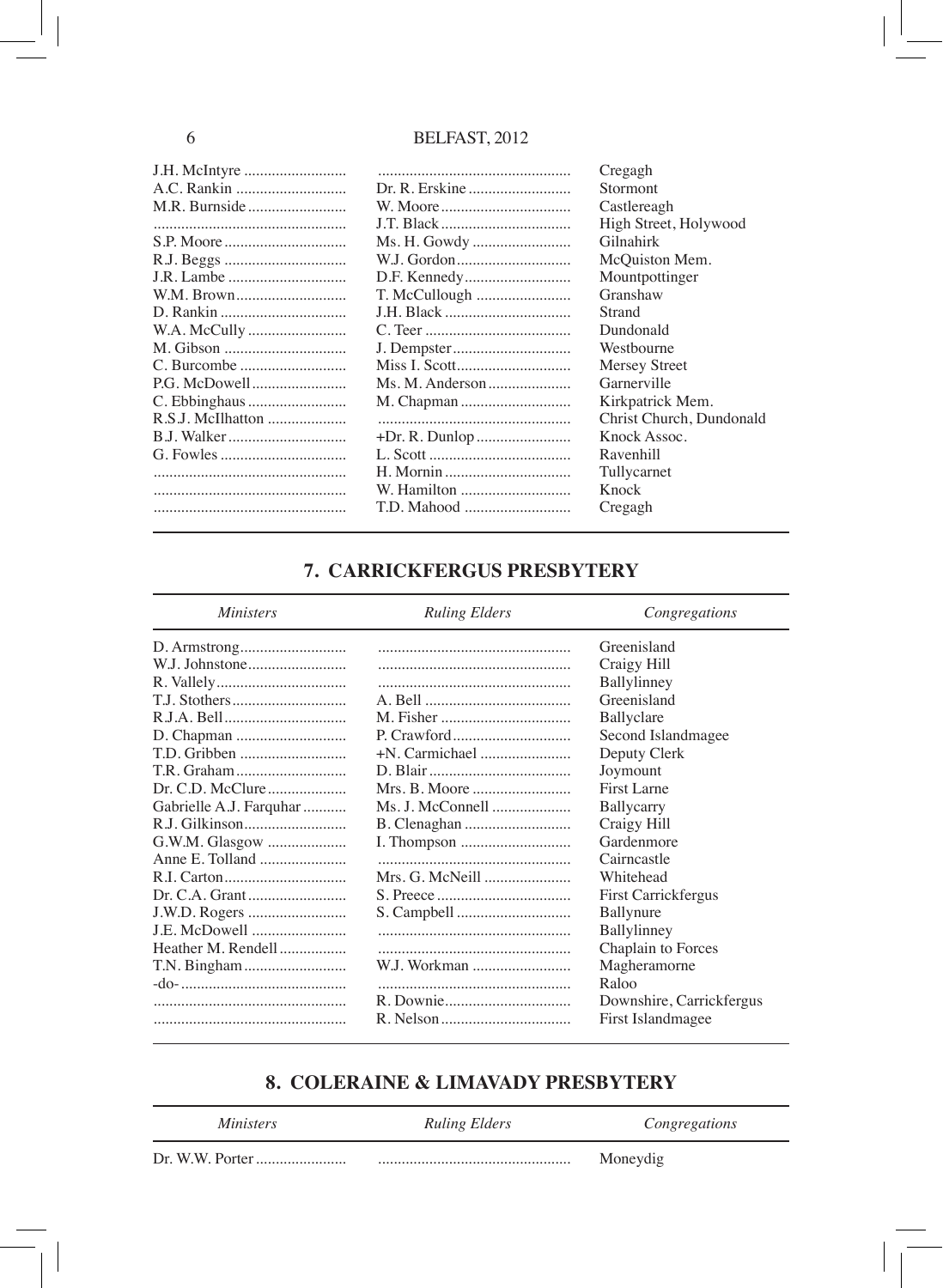|                       |          | New Row, Coleraine     |
|-----------------------|----------|------------------------|
|                       |          | Macosquin              |
|                       |          | Balteagh; Bovevagh     |
|                       |          | Second Limavady; Myroe |
|                       |          | Hazelbank              |
| W.J. Waring           |          | Ballyrashane           |
|                       |          | Terrace Row, Coleraine |
| N. Ward               |          | Banagher               |
|                       |          | <b>Ballywatt</b>       |
|                       |          | First Garvagh          |
| T.J. McCormick        | W. McCaw | First Kilrea           |
|                       |          | Boveedy                |
|                       |          | Portrush               |
|                       |          | First Coleraine        |
|                       |          | Main St., Garvagh      |
|                       |          | Killaig                |
|                       |          | New Row, Coleraine     |
|                       |          | Dungiven               |
|                       |          | Largy                  |
|                       |          | Aghadowey              |
|                       |          | Crossgar               |
|                       |          | Balteagh               |
|                       |          | Bovevagh               |
| Dr. S.D.H. Williamson |          | Ballywillan            |
|                       |          | Portstewart            |
|                       |          | Castlerock             |
|                       |          |                        |
|                       |          | Second Limavady        |
|                       |          | Myroe                  |
|                       |          | Burnside               |
|                       |          | Drumachose             |
|                       |          | Derramore              |
|                       |          | Ringsend               |
|                       |          | First Garvagh          |
|                       |          | First Limavady         |
|                       |          | Magilligan             |
|                       |          | Banagher               |
|                       |          | Terrace Row, Coleraine |
|                       |          | Moneydig               |
|                       |          |                        |

# 9. DERRY & DONEGAL PRESBYTERY

| <i>Ministers</i> | <b>Ruling Elders</b> | Congregations           |
|------------------|----------------------|-------------------------|
|                  |                      | Faughanvale; Gortnessy  |
|                  |                      | Magheramason            |
|                  |                      | Moville                 |
|                  |                      | Greenbank               |
|                  |                      | Glendermott             |
|                  | Mrs. M. McCloskey    | Kilfennan               |
|                  |                      | First Derry & Claremont |
|                  |                      | Monreagh                |
|                  |                      | Donemana                |
|                  |                      | Chaplain R.A.F.         |
| Dr. B. Brown     |                      | Raphoe & Ballindrait    |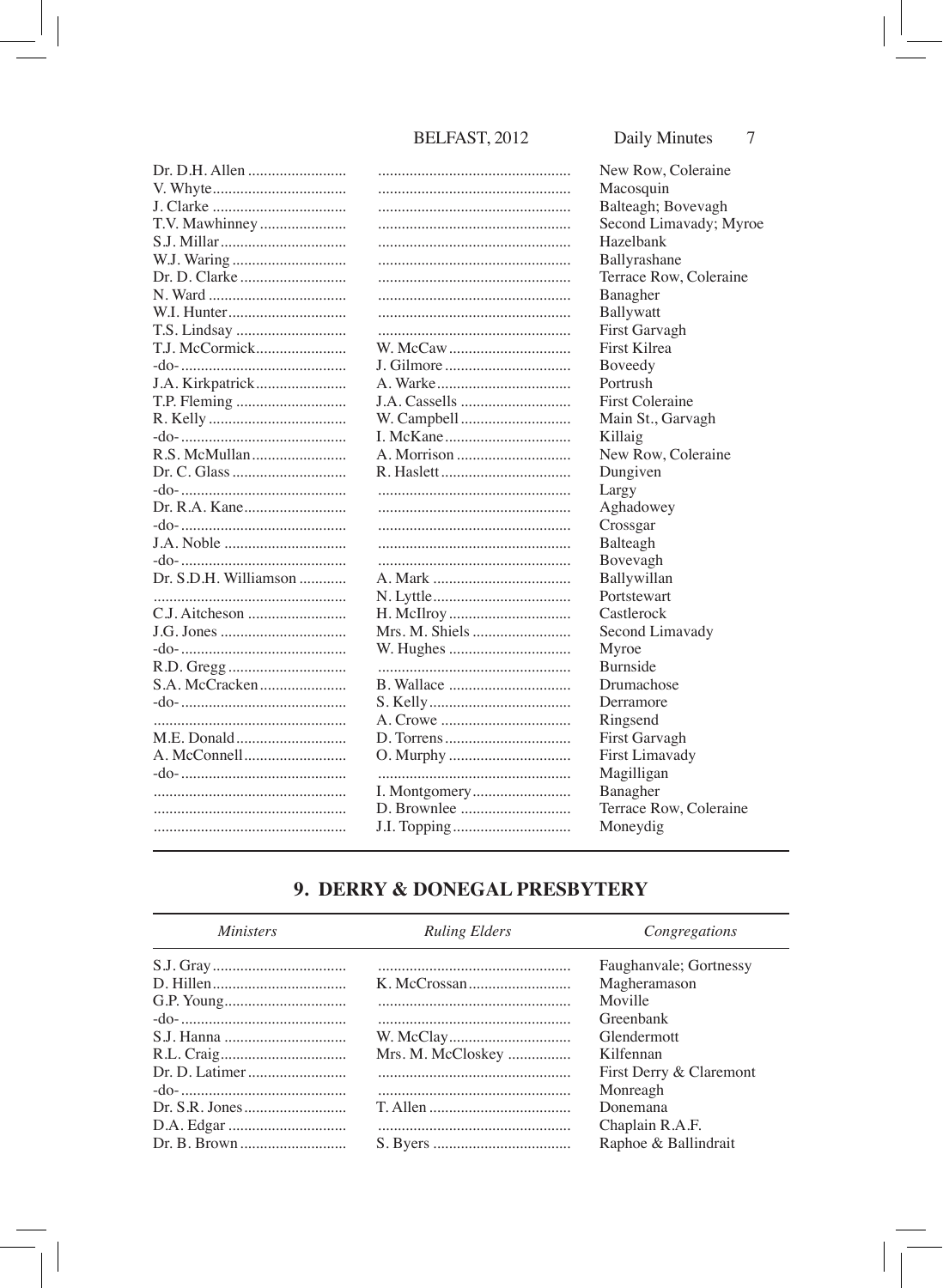| Dr. T.R. Buick     |                  | Carlisle Road       |
|--------------------|------------------|---------------------|
|                    |                  | Crossroads          |
| <b>J.I., Blair</b> |                  | Faughanvale         |
| A.J.A. Rosborough  |                  | Ballyarnett         |
|                    |                  | Knowhead            |
| S.J. Richmond      |                  | Donegal             |
|                    |                  | Cumber              |
|                    | J. McFarland     | <b>Upper Cumber</b> |
|                    |                  | Ebrington           |
|                    | J. Charlesson    | Waterside           |
|                    |                  | Fahan               |
| Amanda Best        | Mrs. P. Armour   | Ramelton            |
|                    |                  | Kilmacrennan        |
|                    | W. Watson        | Strabane            |
|                    |                  | Donagheady          |
|                    |                  | Ray                 |
|                    |                  | Newtowncunningham   |
|                    |                  | Ballylennon         |
|                    |                  | St. Johnston        |
|                    |                  | Leckpatrick         |
| Janice M. Browne   |                  | Fannet              |
|                    |                  | Milford             |
|                    |                  | Rathmullan          |
|                    | Mrs. M. McKeeman | Letterkenny         |
|                    |                  | Trenta              |
|                    |                  | Stranorlar          |
|                    | Ms. F. McNutt    | Carrigart           |
|                    |                  | Dunfanaghy          |
|                    |                  | Carndonagh          |
|                    |                  | Malin               |
|                    |                  |                     |

# **10. DOWN PRESBYTERY**

| <i>Ministers</i>    | <b>Ruling Elders</b>                                  | Congregations        |
|---------------------|-------------------------------------------------------|----------------------|
|                     |                                                       | Missionary           |
|                     |                                                       | Raffrey              |
|                     |                                                       | First Comber         |
|                     |                                                       | Second Saintfield    |
|                     |                                                       | Downpatrick          |
| R.McM. Mackay       |                                                       | Second Comber        |
|                     |                                                       | Carryduff            |
|                     |                                                       | Raffrey              |
|                     |                                                       | Killinchy            |
|                     |                                                       | Youth Link NI        |
| Mairisine Stanfield |                                                       | First Ballynahinch   |
|                     |                                                       | Ballygowan           |
|                     |                                                       | Lissara              |
| M.M. Stewart        |                                                       | Clough               |
|                     |                                                       | Seaforde             |
|                     |                                                       | Edengrove            |
|                     |                                                       | First Comber, Assoc. |
|                     | H. Marshall                                           | Second Killyleagh    |
|                     | $Mrs. A. Gilmore … … … … … … … … … … … … … … … … … …$ | First Killyleagh     |

# 8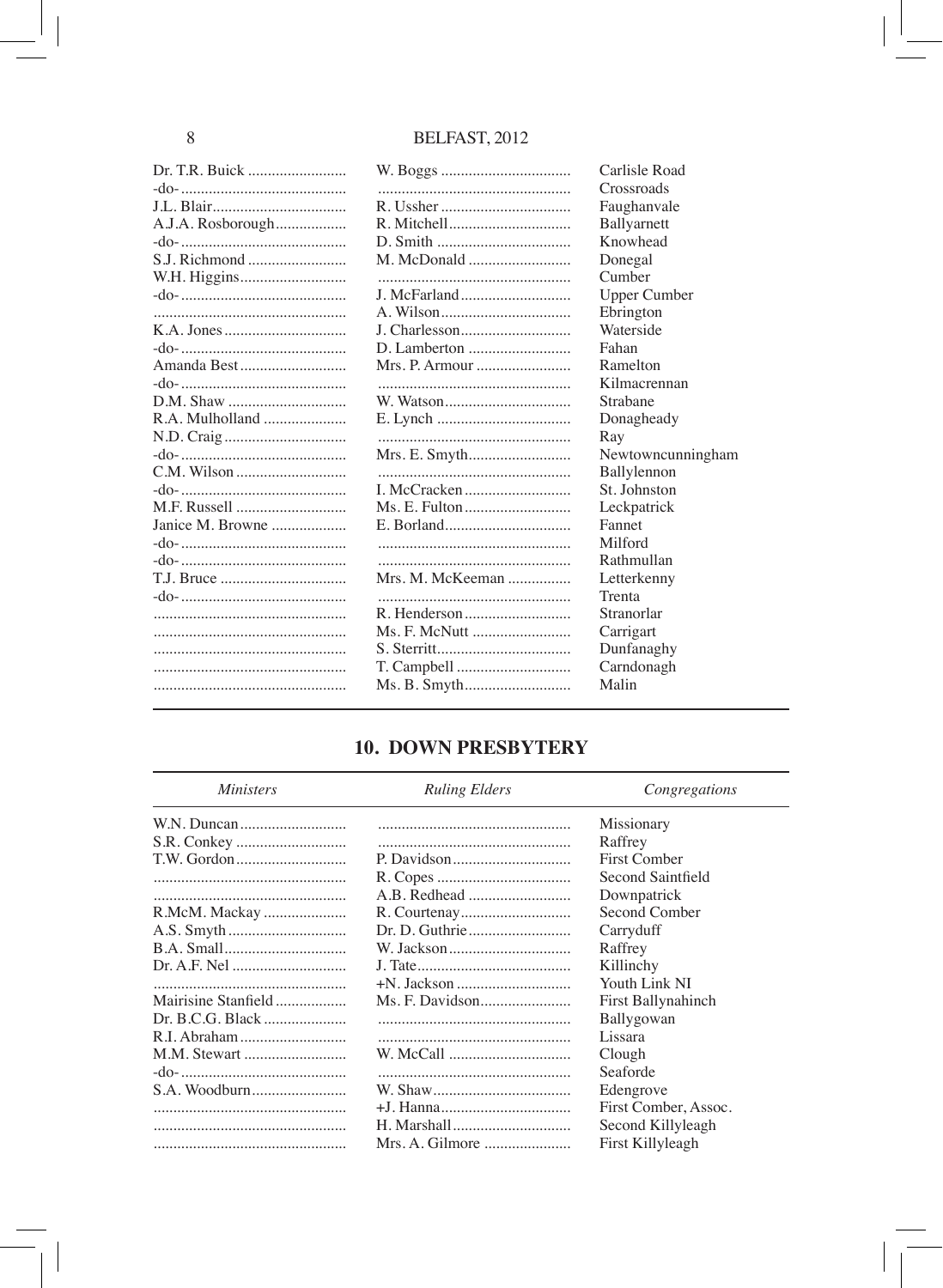Kilmore

# 11. DROMORE PRESBYTERY

| <i>Ministers</i>      | <b>Ruling Elders</b> | Congregations             |
|-----------------------|----------------------|---------------------------|
|                       |                      | Drumbo                    |
| D. McConaghy          |                      | Cargycreevy & Loughaghery |
|                       |                      | Clerk of Assembly         |
|                       |                      | B.B.C.                    |
| Dr. W.T.J. Richardson |                      | Hillhall                  |
|                       |                      | Second Dromara            |
|                       | Mrs. A. Truesdale    | Hillsborough              |
|                       |                      | Harmony Hill, Lambeg      |
|                       |                      | Railway St. Lisburn       |
|                       | Miss M. Craig        | First Lisburn             |
|                       | +Miss E. McConnell   | <b>B.M.I.</b> Secretary   |
|                       |                      | <b>First Dromara</b>      |
|                       |                      | Moira                     |
| A.K. Duddy            |                      | <b>First Dromore</b>      |
|                       | W. Gordon            | Drumbo                    |
|                       |                      | Maze                      |
|                       |                      | Ballinderry               |
|                       |                      | Legacurry                 |
|                       |                      | Prison Chaplain           |
|                       |                      | Elmwood                   |
|                       |                      | Second Dromara            |
|                       |                      | Hillhall                  |
|                       |                      | Drumlough                 |
|                       |                      | Anahilt                   |
|                       |                      | Loughaghery               |
|                       | J. McDowell          | Sloan Street, Lisburn     |

# 12. DUBLIN & MUNSTER PRESBYTERY

| <b>Ruling Elders</b> | Congregations             |
|----------------------|---------------------------|
|                      | Galway & Ballinasloe      |
|                      | St. Andrew's, Blackrock   |
|                      | <b>Bray</b>               |
|                      | Lucan                     |
|                      | Trinity, Cork             |
|                      | Aghada                    |
|                      | Drogheda                  |
|                      | Christ Church, Sandymount |
|                      | Carlow                    |
|                      | Maynooth                  |
|                      | Kilkenny                  |
|                      | Adelaide Road             |
|                      | Abbey, Dublin             |
|                      | Greystones                |
|                      | Clontarf & Scots          |
|                      | G. McCullagh              |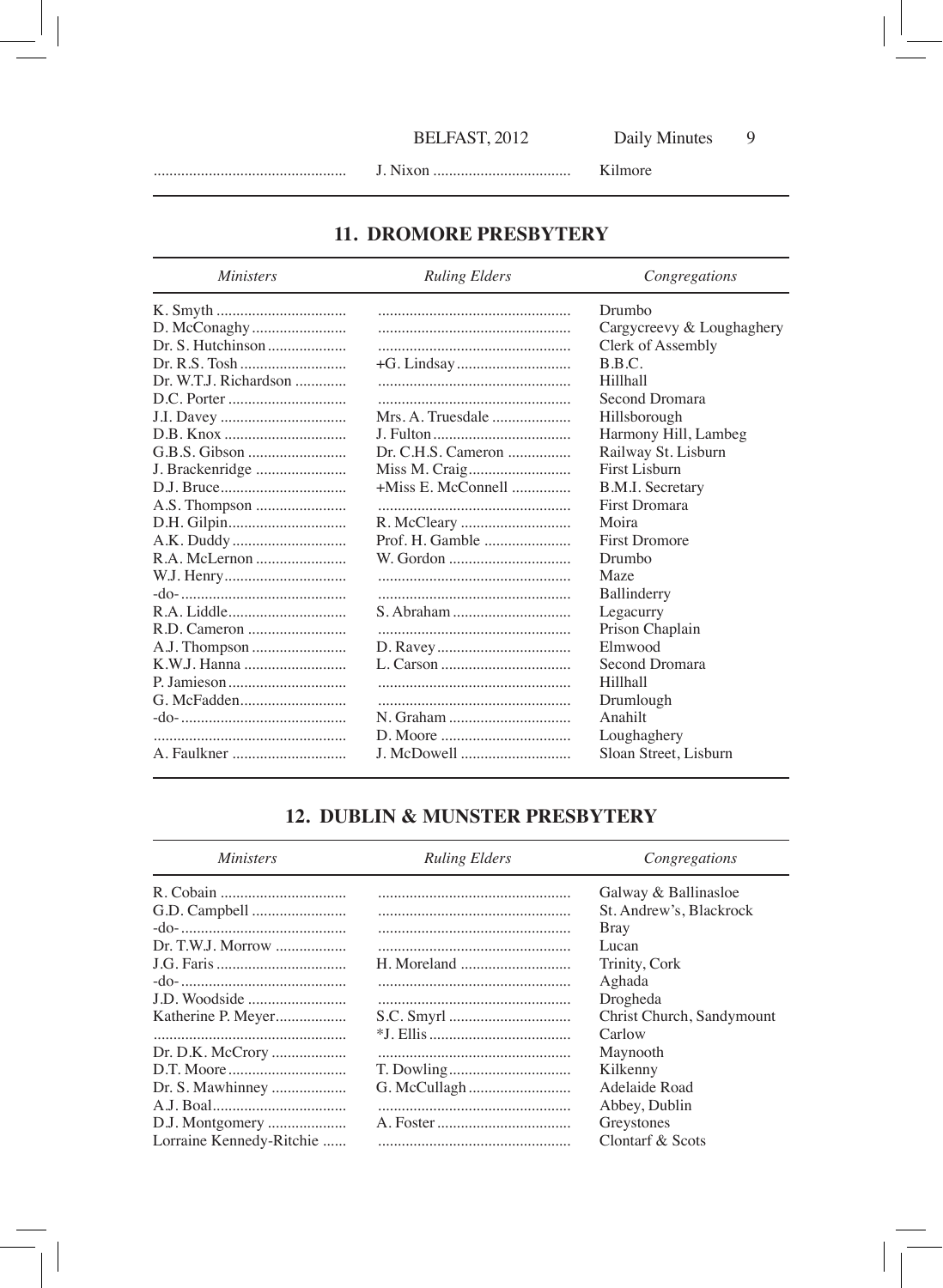|  | Corboy                  |
|--|-------------------------|
|  | Mountmellick            |
|  | Tullamore               |
|  | Dun Laoghaire           |
|  | Donabate (Church Plant) |
|  | Howth & Malahide        |
|  |                         |

# **13. IVEAGH PRESBYTERY**

| <i>Ministers</i>    | <b>Ruling Elders</b> | Congregations          |
|---------------------|----------------------|------------------------|
|                     |                      | Glascar; Donaghmore    |
|                     |                      | Donacloney             |
|                     |                      | Bannside               |
|                     |                      | Ballydown; Katesbridge |
|                     | W.O. McCammon        | Newcastle              |
|                     |                      | Glascar; Donaghmore    |
| M.G. McClelland     |                      | Tandragee              |
|                     |                      | Donacloney             |
|                     |                      | <b>Newmills</b>        |
| Patricia A. McBride |                      | Loughbrickland         |
|                     |                      | Scarva                 |
|                     |                      | Magherally             |
| Dr. M.C.A. Gray     |                      | <b>Bannside</b>        |
|                     |                      | Garvaghy               |
|                     |                      | Anaghlone              |
|                     |                      | Clonduff               |
|                     |                      | Hilltown               |
|                     |                      | Drumgooland            |
|                     | M. Cowan             | Kilkinamurry           |
|                     |                      | Leitrim                |
|                     |                      | Ballyroney             |
|                     |                      | Drumlee                |
|                     |                      | Glascar                |
|                     |                      | Donaghmore             |
| J.I Rutherford      |                      | Ballydown              |
|                     |                      | Tullylish              |
|                     |                      | Gilford                |

# **14. MONAGHAN PRESBYTERY**

| <i>Ministers</i> | <b>Ruling Elders</b> | Congregations              |
|------------------|----------------------|----------------------------|
|                  |                      | First Ballybay; Second     |
|                  |                      | Ballybay; Rockcorry;       |
|                  |                      | Drumkeen                   |
|                  |                      | Kells; Ervey               |
|                  |                      | First Bailieborough        |
|                  |                      | Corraneary                 |
|                  |                      | Trinity, Bailieborough     |
|                  |                      | Dundalk & Castlebellingham |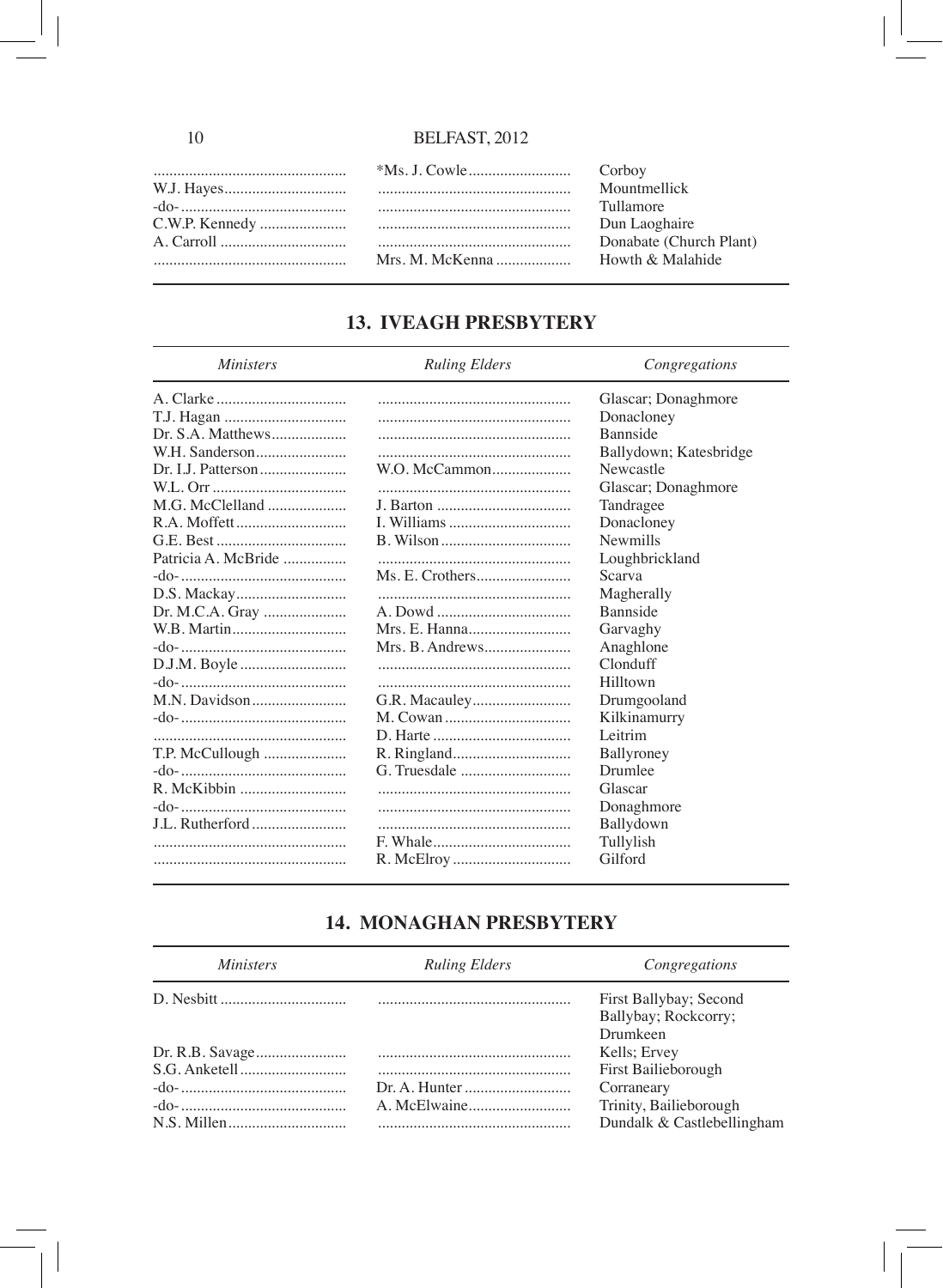|                  |                         | Carlingford                |
|------------------|-------------------------|----------------------------|
| G. Jean Mackarel |                         | Drumkeeran                 |
|                  |                         | Killeshandra               |
|                  |                         | Cavan                      |
|                  |                         | <b>Bellasis</b>            |
|                  |                         | Glennan                    |
|                  |                         | Middletown                 |
|                  |                         | Clontibret                 |
|                  |                         | Clones                     |
|                  |                         | Stonebridge                |
|                  |                         | Ballyhobridge              |
|                  |                         | <b>Newbliss</b>            |
|                  |                         | Second Ballybay            |
|                  |                         | Rockcorry                  |
|                  |                         | First Monaghan             |
|                  |                         | Smithborough               |
|                  | $Mrs$ , D. Holmes-Greer | <b>First Castleblayney</b> |
|                  |                         | Frankford                  |
|                  | J. Stewart              | Drum                       |
|                  |                         |                            |

# 15. NEWRY PRESBYTERY

| <b>Ministers</b>   | <b>Ruling Elders</b> | Congregations              |
|--------------------|----------------------|----------------------------|
|                    |                      | Cremore; Tyrone's Ditches  |
| Dr. D.J. McGaughey |                      | Mourne                     |
|                    |                      | Warrenpoint                |
|                    |                      | Rostrevor                  |
|                    |                      | Annalong                   |
| Dr. M.A. Barry     |                      | <b>First Newry</b>         |
|                    |                      | First Drumbanagher; J'pass |
|                    |                      | Kingsmills                 |
|                    |                      | Mourne                     |
|                    |                      | Second N'hamilton          |
|                    |                      | Creggan                    |
|                    | G. McCullough        | Kilkeel                    |
|                    |                      | Clarkesbridge & First      |
|                    |                      | Newtownhamilton            |
|                    |                      | Garmany's Grove            |
|                    |                      | McKelvey's Grove           |
|                    |                      | <b>Bessbrook</b>           |
|                    |                      | Tyrone's Ditches           |
|                    | Dr. H. McDowell      | Downshire Rd., Newry       |
|                    |                      | First, Second Markethill   |
|                    |                      | Tullyallen                 |
|                    |                      | Mountnorris                |
|                    |                      | Mourne Assoc.              |
|                    |                      | Cremore                    |
|                    |                      | Poyntzpass                 |
|                    |                      | <b>Fourtowns</b>           |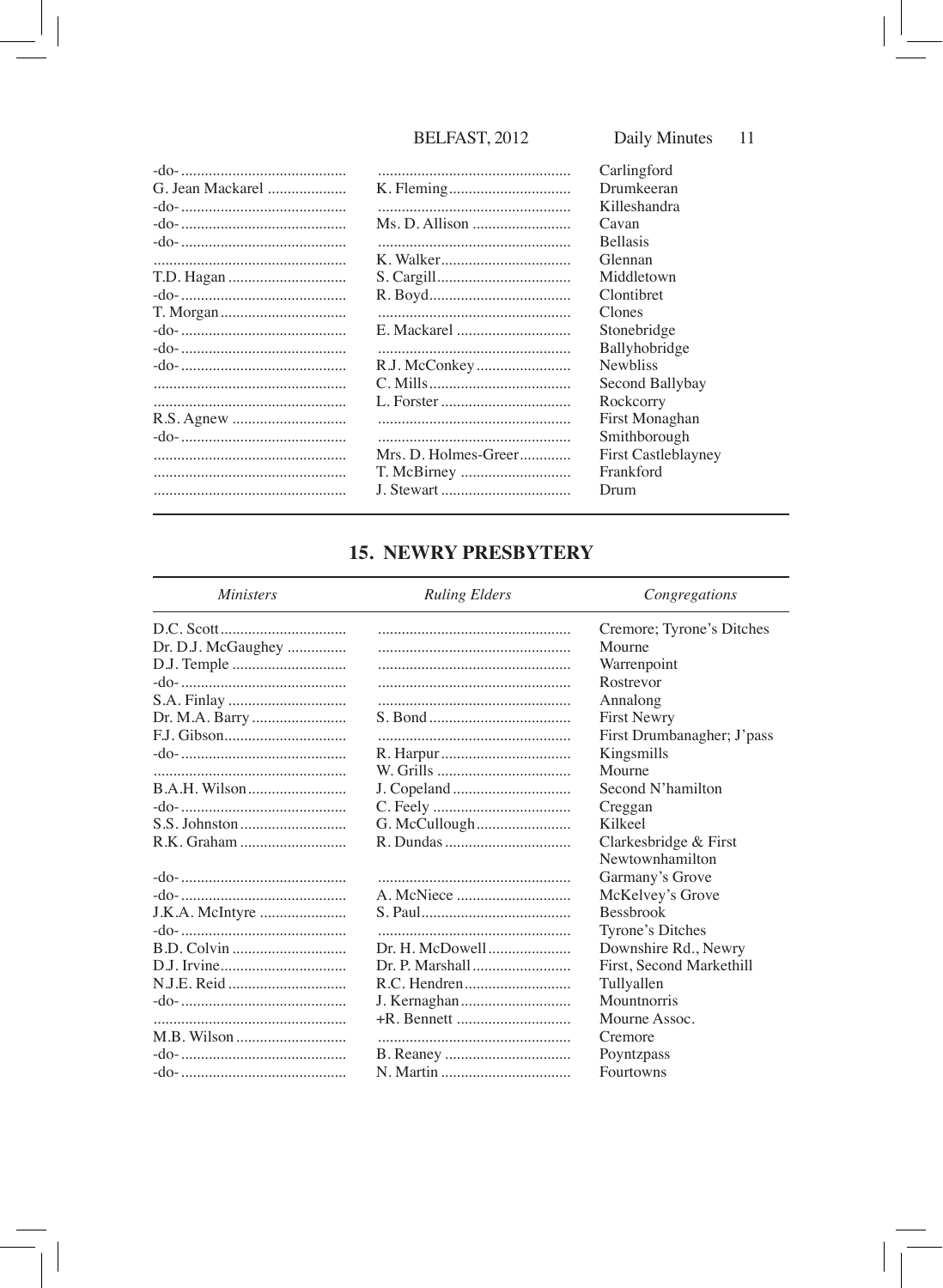# **16. OMAGH PRESBYTERY**

## **Ruling Elders**

### $Congregations$

| R.S.K. Neill        |                   | First Castlederg; Killeter |
|---------------------|-------------------|----------------------------|
| A. O'Neill          |                   | Fintona; B'nahatty &       |
|                     |                   | Creevan                    |
| J.L. Casement       |                   | Sixmilecross               |
| Dr. J.W. Lockington |                   | Clogherney                 |
| J.F. Murdoch        |                   | First Omagh                |
| J.T. Williamson     |                   | Urney; Sion                |
| N.R. McCormick      |                   | Ballygawley; Ballyreagh    |
| I.T. McKee          |                   | Aughnacloy                 |
|                     |                   | Ballymagrane               |
|                     |                   | Trinity, Omagh             |
|                     |                   | Gillygooley                |
|                     |                   | Enniskillen                |
|                     |                   | Badoney; Corrick           |
|                     |                   | Glenelly                   |
|                     | K. Hunter         | Irvinestown                |
|                     |                   | Pettigo                    |
| I. McClean          |                   | Ballygawley; Ballyreagh    |
| J.H. Hanson         |                   | Dromore                    |
|                     |                   | Drumquin                   |
|                     |                   | Second Castlederg          |
|                     |                   | Alt                        |
| J.A. Gordon         |                   | Fintona                    |
|                     |                   | Ballynahatty & Creevan     |
|                     |                   | Ardstraw                   |
|                     |                   | Douglas                    |
|                     |                   | Clogher                    |
|                     |                   | Glenhoy                    |
| C.I. Dickson        |                   | Cavanaleck                 |
|                     |                   | Aughentaine                |
| R.G. McElnea        |                   | Newtownstewart             |
|                     | A. Adams          | Gortin                     |
|                     |                   | First Castlederg           |
|                     |                   | Killeter                   |
|                     |                   | Ballygawley                |
|                     |                   | Ballyreagh                 |
|                     |                   | Lisbellaw                  |
|                     | Miss I. Anderson  | N't'nbutter                |
|                     |                   | Sion                       |
|                     |                   | First Omagh                |
|                     | J. Colhoun        | Mountjoy                   |
|                     | Miss J. Patterson | Seskinore                  |
|                     |                   |                            |
|                     |                   |                            |

# **17. ROUTE PRESBYTERY**

| <i>Ministers</i> | <b>Ruling Elders</b> | Congregations                                     |
|------------------|----------------------|---------------------------------------------------|
|                  |                      | Ballycastle<br>St. James's, Ballymoney<br>Dervock |

**Ministers**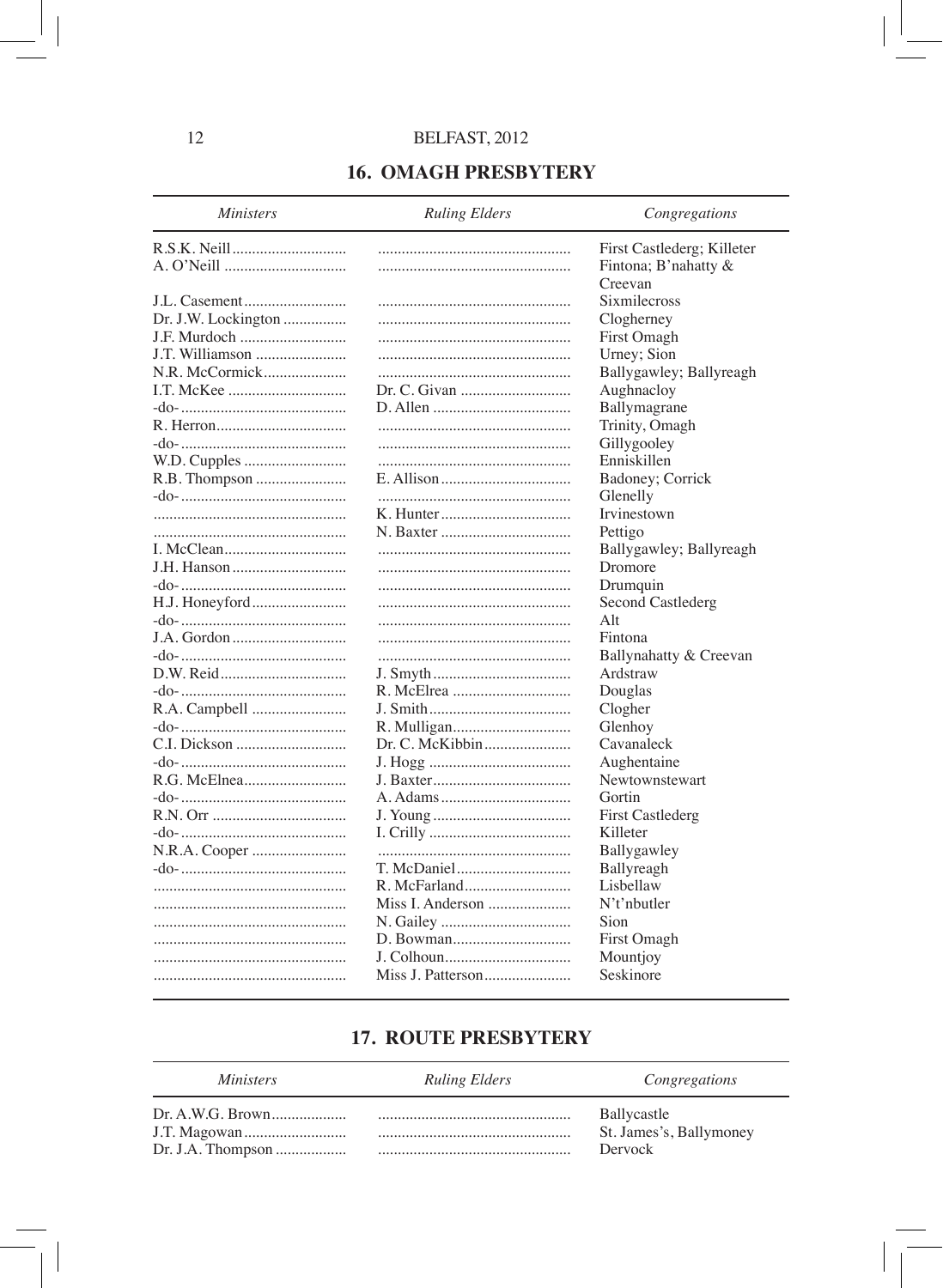|  | Trinity, Ballymoney     |
|--|-------------------------|
|  | Ballyweaney             |
|  | <b>First Kilraughts</b> |
|  | Toberkeigh              |
|  | Drumreagh               |
|  | Dromore                 |
|  | Dunluce                 |
|  | <b>Bushvale</b>         |
|  | St. James's, Ballymoney |
|  | Finvoy                  |
|  | Ballyweaney             |
|  | Roseyards               |
|  | <b>Bushmills</b>        |
|  | Armoy                   |
|  | Ramoan                  |
|  | Mosside                 |
|  | Toberdoney              |
|  | Ballycastle             |
|  | Croaghmore              |
|  | Garryduff               |
|  | Dunloy                  |
|  | Dunluce                 |

# **18. TEMPLEPATRICK PRESBYTERY**

| <i>Ministers</i> | <b>Ruling Elders</b> | Congregations            |
|------------------|----------------------|--------------------------|
|                  |                      | Killead; Loanends        |
|                  |                      | <b>First Antrim</b>      |
|                  |                      | Randalstown O.C.         |
|                  |                      | Kilbride                 |
|                  |                      | Theological Professor    |
|                  | S. Murdoch           | Second Donegore          |
| P.T. Dalzell     |                      | Hydepark                 |
|                  |                      | Lylehill                 |
|                  | T. McFadden          | <b>First Randalstown</b> |
|                  |                      | Duneane                  |
| W.J. Murdock     |                      | Killead                  |
|                  |                      | Loanends                 |
|                  |                      | Muckamore                |
|                  | Mrs. G. McCullagh    | First Donegore           |
|                  |                      | Greystone Road, Antrim   |
|                  |                      | <b>First Ballyeaston</b> |
|                  |                      | <b>First Antrim</b>      |
|                  |                      | Templepatrick            |
|                  | Mrs. J. Robinson     | Second Ballyeaston       |
|                  |                      | Dundrod                  |
|                  |                      | Kilbride                 |
|                  |                      | Crumlin                  |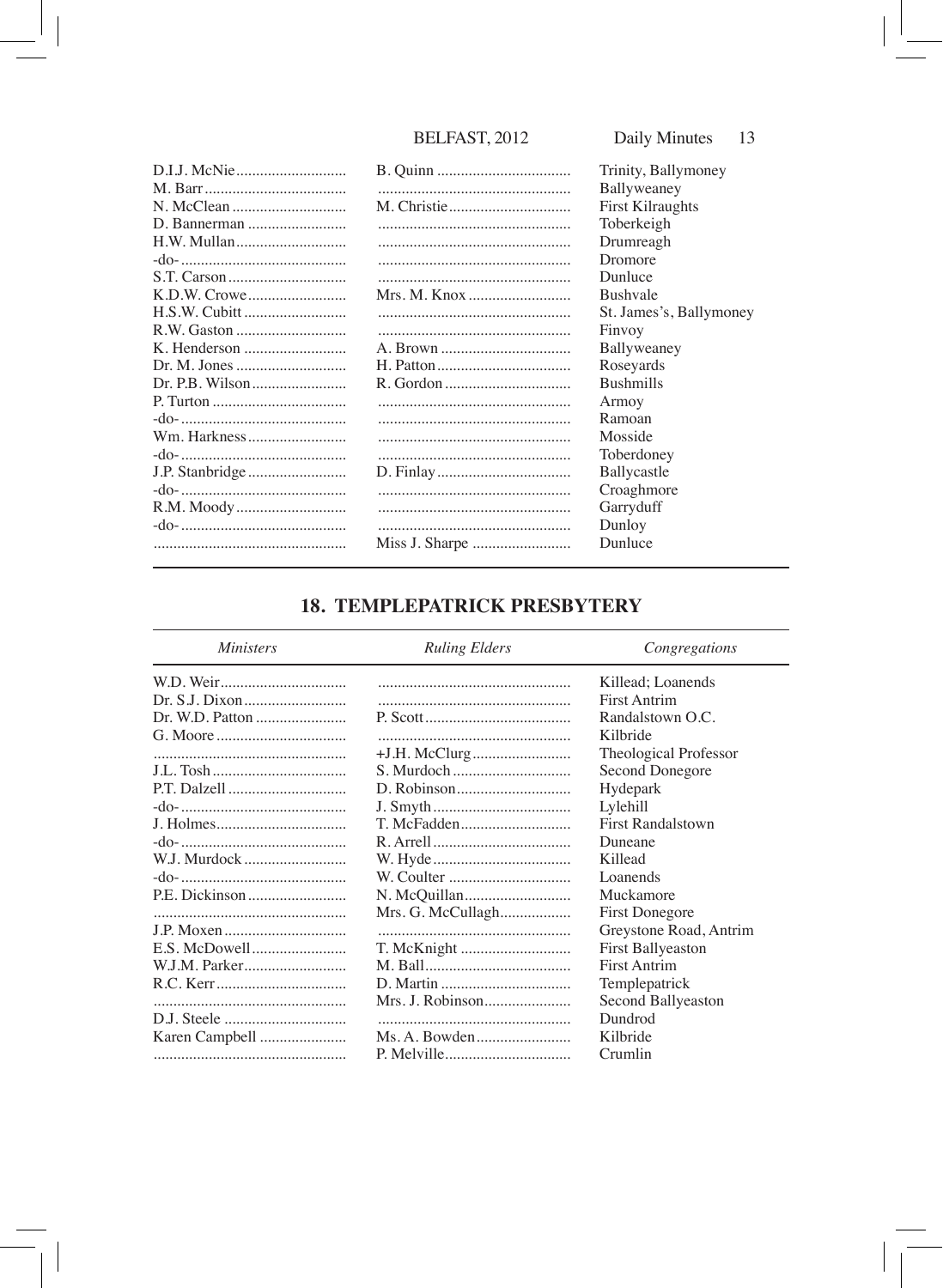# **19. TYRONE PRESBYTERY**

#### **Ministers**

## **Ruling Elders**

# Congregations

|                   |                 | Dungannon                 |
|-------------------|-----------------|---------------------------|
|                   |                 | Orritor & Claggan         |
| Dr. J.I. Thompson |                 | <b>First Cookstown</b>    |
| J.W. Fleck        |                 | Upper; Lower Clonaneese   |
|                   |                 | Dungannon                 |
|                   | M. McNicholl    | Culnady                   |
|                   |                 | Swatragh                  |
|                   |                 | Tobermore                 |
|                   |                 | Draperstown               |
|                   |                 | Molesworth, Cookstown     |
|                   |                 | Castledawson              |
|                   |                 | Curran                    |
|                   |                 | Union Road, M'felt        |
|                   |                 | Lecumpher                 |
|                   | Dr. E. Hunter   | First Magherafelt         |
|                   |                 | Pomeroy                   |
|                   |                 | <b>Sandholes</b>          |
|                   |                 | Castlecaulfield           |
|                   |                 | Eglish                    |
| W.G. Hamilton     |                 | Orritor                   |
|                   |                 | Claggan                   |
|                   |                 | Bellaghy                  |
|                   |                 | Knockloughrim             |
|                   |                 | Maghera                   |
|                   |                 | <b>Newmills</b>           |
|                   |                 | Carland                   |
|                   |                 | First Moneymore           |
|                   | Ms. S. McMenemy | Second Moneymore          |
|                   |                 | Coagh                     |
|                   | Mrs. E. Hessin  | Ballygoney                |
|                   |                 | Saltersland               |
| W.I. Ferris       |                 | <b>First Stewartstown</b> |
|                   |                 | Brigh                     |
|                   |                 | Albany                    |
|                   |                 | <b>Upper Clonaneese</b>   |
|                   |                 | Lower Clonaneese          |
|                   |                 |                           |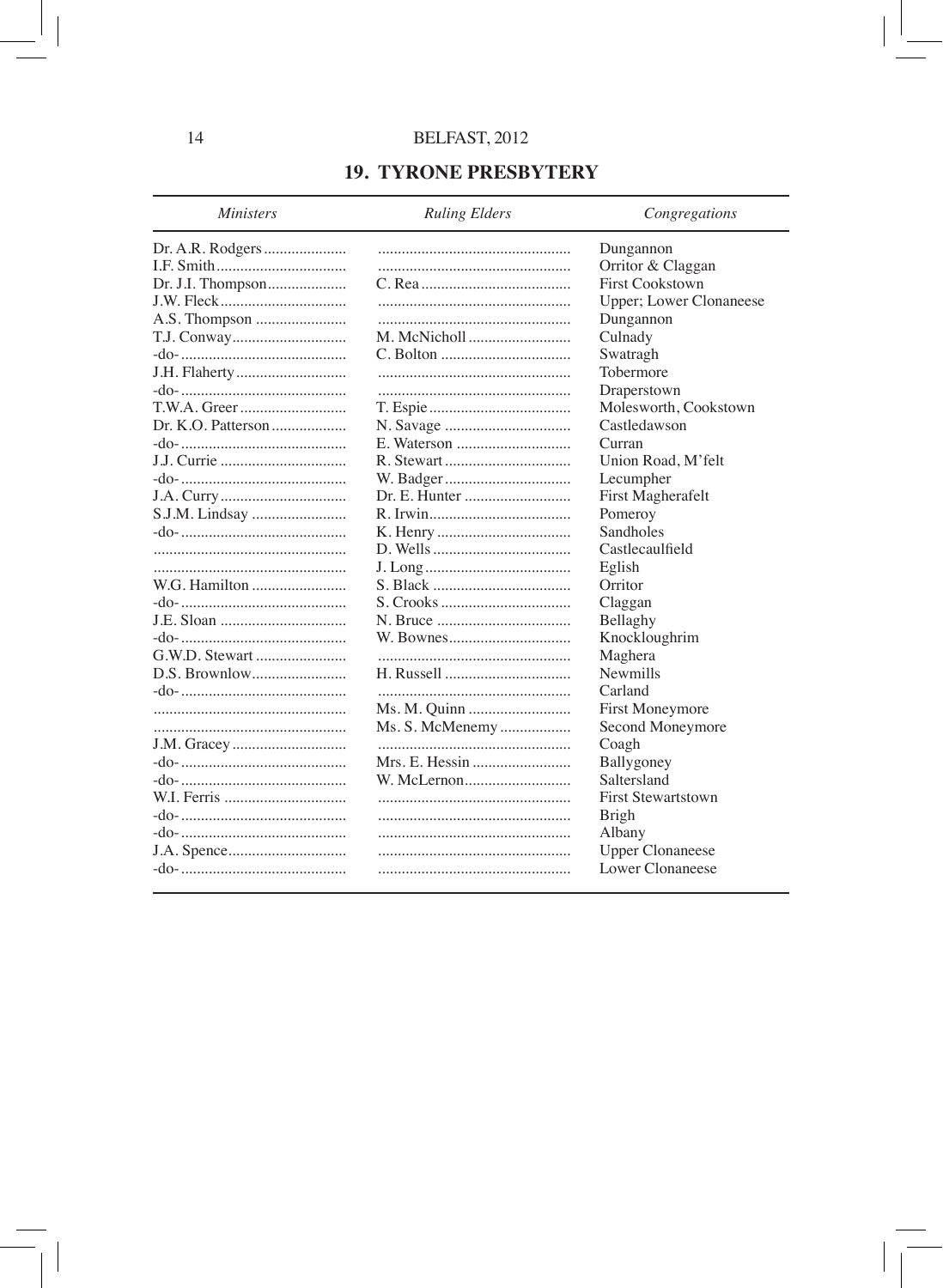#### **ELDERS IN SPECIAL WORK - CODE PAR. 97(g)**

J.R.W. Luke

#### **TRUSTEES NOMINATIONS - CODE PAR. 97(h)(iv)**

A.T. Ross

**CLERK OF PRESBYTERY - CODE PAR. 97(h)(iii)**

D. Cowan C.W.L. Graham S. Ferguson

#### **ELDERS OF ASSEMBLY - CODE PAR. 97(i), 107(a)**

Mrs. C. Barkley

#### **EX-OFFICIO MEMBERS OF ASSEMBLY - CODE PAR. 127(2)(A)**

| Mrs. B. McLeod | M.A. Morrow, Q.C. | D. Poynton     |
|----------------|-------------------|----------------|
| A. Spence      | R. Tweed          | Mrs. E. Warden |
| Mrs. I. Younge |                   |                |

## **CONVENERS AND SECRETARIES WHO ARE ELDERS – CODE PAR. 97(h)(i)(ii)**

S. Lynas L. Conway L. Conway J. Hunter A.J. Rankin Miss R. Stirling T. Finnegan<br>T.R. Reid R. McCullaeh N. Eves R. McCullagh

#### **BUSINESS BOARD NOMINATIONS CODE PAR. 97(j)**

T.J. Livingstone 

Mrs. J. Gwyn Patton Mrs. S. McClean WH Scott Miss E. Whyte **I.B. McClean**<br> **G. McConkey W. Marshall** 

J. Gregg R. Tinney Miss D. Draffin Sir Bruce Robinson

### **RETIRED MISSIONARIES WHO ARE ELDERS CODE PAR. 97(c)**

Miss L. Wasson

**The following sat and deliberated with the Assembly:**

#### **CONVENERS AND SECRETARIES WHO ARE NOT ELDERS**

C. Knox **J.** Kelly **Mrs. C. Hawthorne**<br>
Mrs. P. McCullagh **Miss L. Beatty** Miss Alexander Mrs. P. McCullagh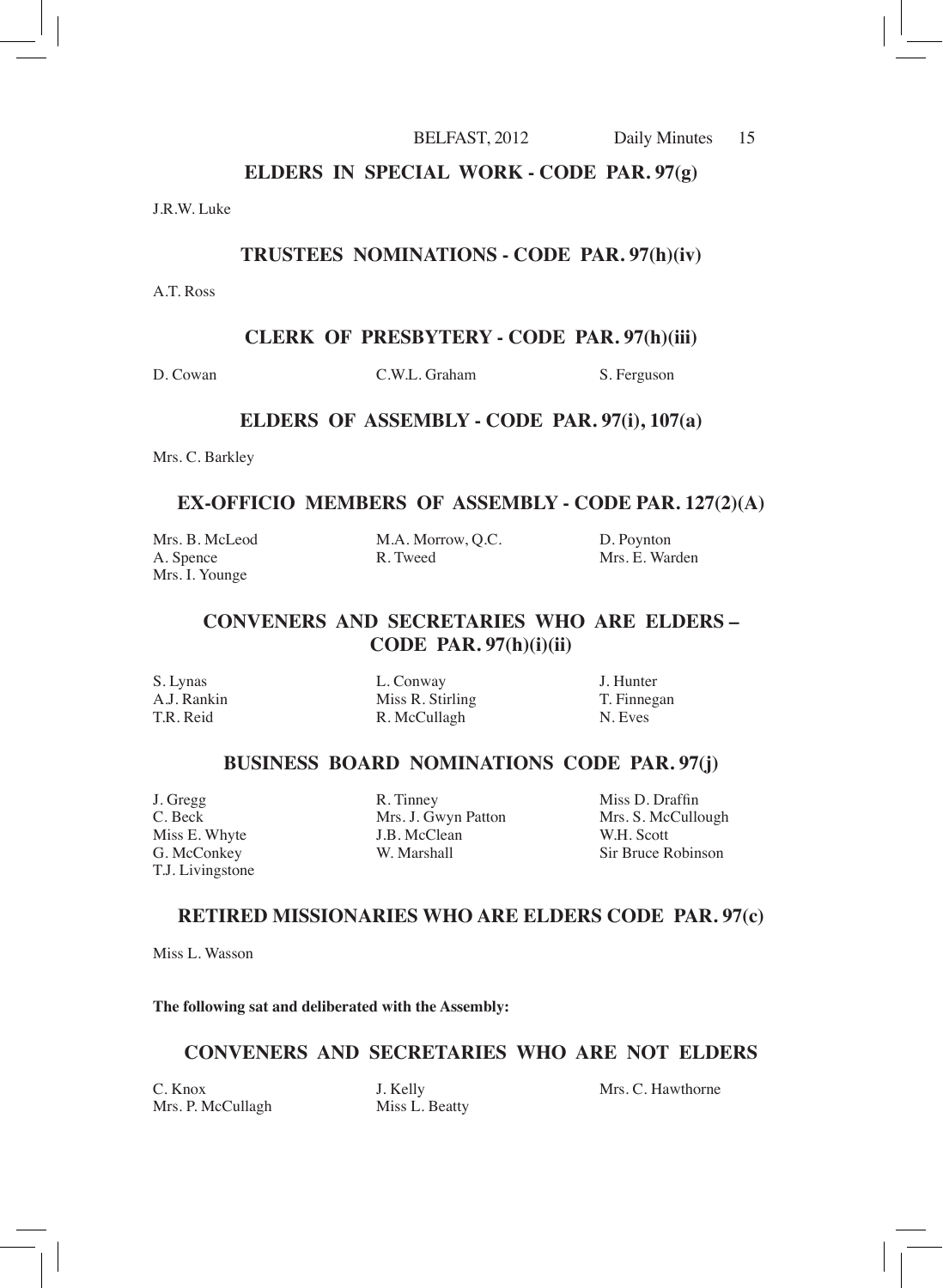## **DEACONESSES WHO ARE NOT ELDERS**

Miss R. Spiers

Mrs. L. McFaul Mrs. E. Matthews Miss K. Spence

Miss J. Clegg Miss M. McCauley Mrs. H. McCracken

#### **RETIRED DEACONESSES AND WOMEN WORKERS**

Miss S. Swindle

### **IRISH MISSION WORKERS**

K. Hargaden

#### **LICENTIATES**

P.A. Bovill **W.D.S. McCullagh** T.T. Boyd<br>
E. McKenzie M.W.J. McKeown S. Burke E. McKenzie M.W.J. McKeown S. Burke S. McNie S.W. Moore<br>
J. Cowan A. Ditty J. Cowan A. Ditty P. Douglas D.T.R. Edwards M. Proctor B.A. Smyth Mrs. H.M. Freeburn N.L. Smyth A.J. Galbraith T.A.S. Graham N.D.H. Stewart K.H. Hibbert

L.W. Webster

#### **MINISTERS UNDER CARE OF PRESBYTERY**

L.H. Eagleson **C.I.** McKnight **W.M.** Smyth

# **MINSTERS TRANSFERRING FROM ANOTHER CHURCH**

B. Reid

#### **SPUD DELEGATES**

J. Currie

A. Downey M. McCracken J. O'Neill

#### **PRESBYTERIAN WOMEN**

#### **ARDS PRESBYTERY**

Mrs. E. Cobain Miss V. Steele

#### **ARMAGH PRESBYTERY**

Ms. L. McMullan Ms. J. Hawthorne

# **BALLYMENA PRESBYTERY**

Mrs. L. Murray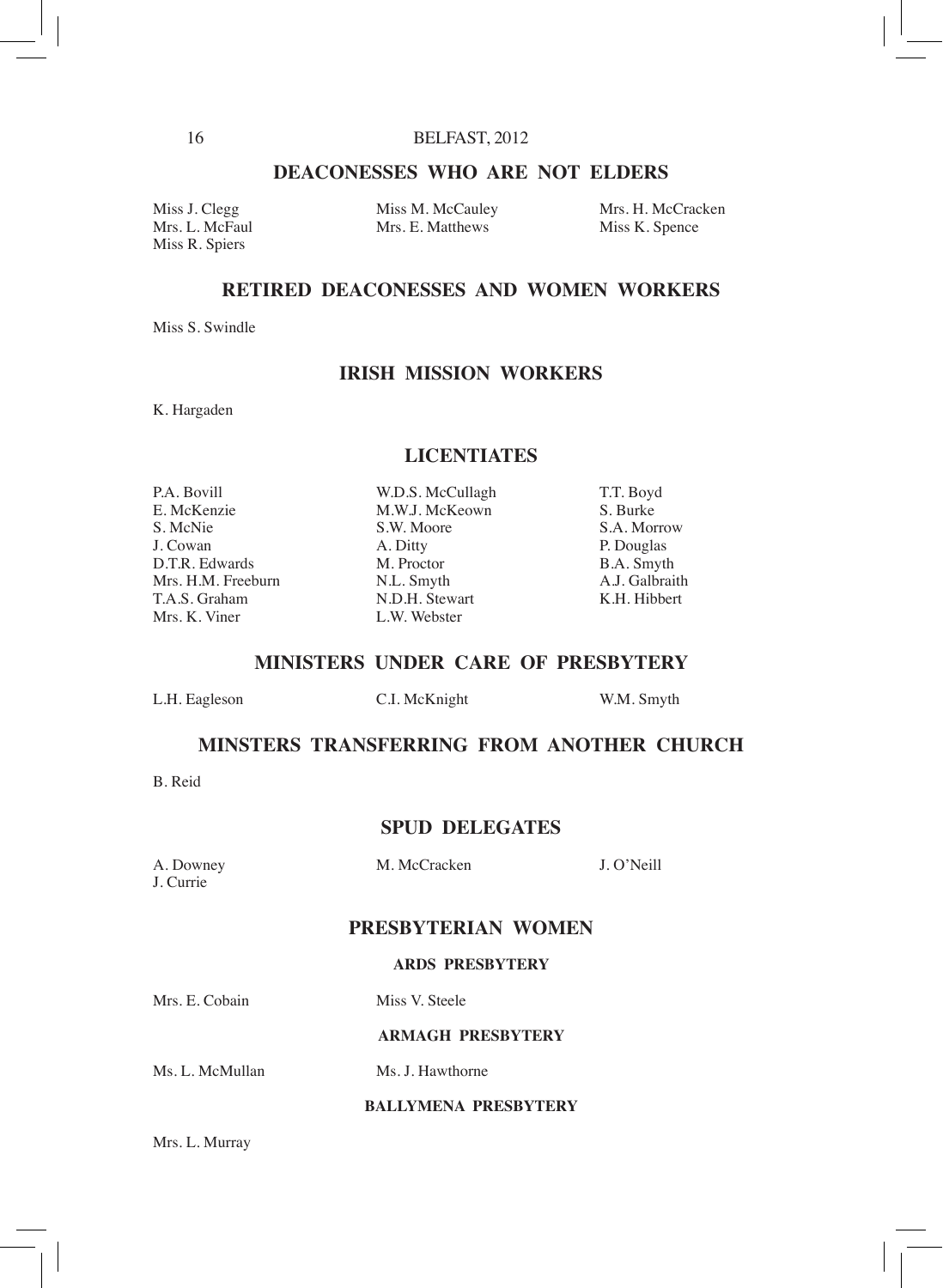|                    | BELFAST, 2012                            | Daily Minutes    | 17 |
|--------------------|------------------------------------------|------------------|----|
|                    | <b>NORTH BELFAST PRESBYTERY</b>          |                  |    |
| Mrs. M. Manson     | Mrs. A. Henderson                        |                  |    |
|                    | <b>SOUTH BELFAST PRESBYTERY</b>          |                  |    |
| Mrs. M. Jackson    | Miss M. Angus                            |                  |    |
|                    | <b>EAST BELFAST PRESBYTERY</b>           |                  |    |
| Ms. V. Tweedie     |                                          |                  |    |
|                    | <b>CARRICKFERGUS PRESBYTERY</b>          |                  |    |
| Mrs. K. Fisher     | Mrs. L. Stothers                         |                  |    |
|                    | <b>COLERAINE AND LIMAVADY PRESBYTERY</b> |                  |    |
| Mrs. M. Conn       | Mrs. V. Millar                           | Mrs. N. Nixon    |    |
|                    | DERRY AND DONEGAL PRESBYTERY             |                  |    |
| Mrs. G. Hunter     |                                          |                  |    |
|                    | <b>DOWN PRESBYTERY</b>                   |                  |    |
| Miss Z. McAllister |                                          |                  |    |
|                    | <b>DROMORE PRESBTERY</b>                 |                  |    |
| Mrs. E. Lindsay    |                                          |                  |    |
|                    | <b>DUBLIN &amp; MUNSTER PRESBYTERY</b>   |                  |    |
| Mrs. C. Poynton    | Ms. M. White                             |                  |    |
|                    | <b>IVEAGH PRESBYTERY</b>                 |                  |    |
| Mrs. R. McAuley    |                                          |                  |    |
|                    | <b>NEWRY PRESBYTERY</b>                  |                  |    |
| Mrs. E. Chambers   | Mrs. M. Graham                           |                  |    |
|                    | <b>OMAGH PRESBYTERY</b>                  |                  |    |
| Mrs. Y. Mulligan   |                                          |                  |    |
|                    | <b>ROUTE PRESBYTERY</b>                  |                  |    |
| Mrs. M. McClean    |                                          |                  |    |
|                    | TEMPLEPATRICK PRESBYTERY                 |                  |    |
| Mrs. E. Nesbitt    | Mrs. M. Weir                             | Mrs. J. Robinson |    |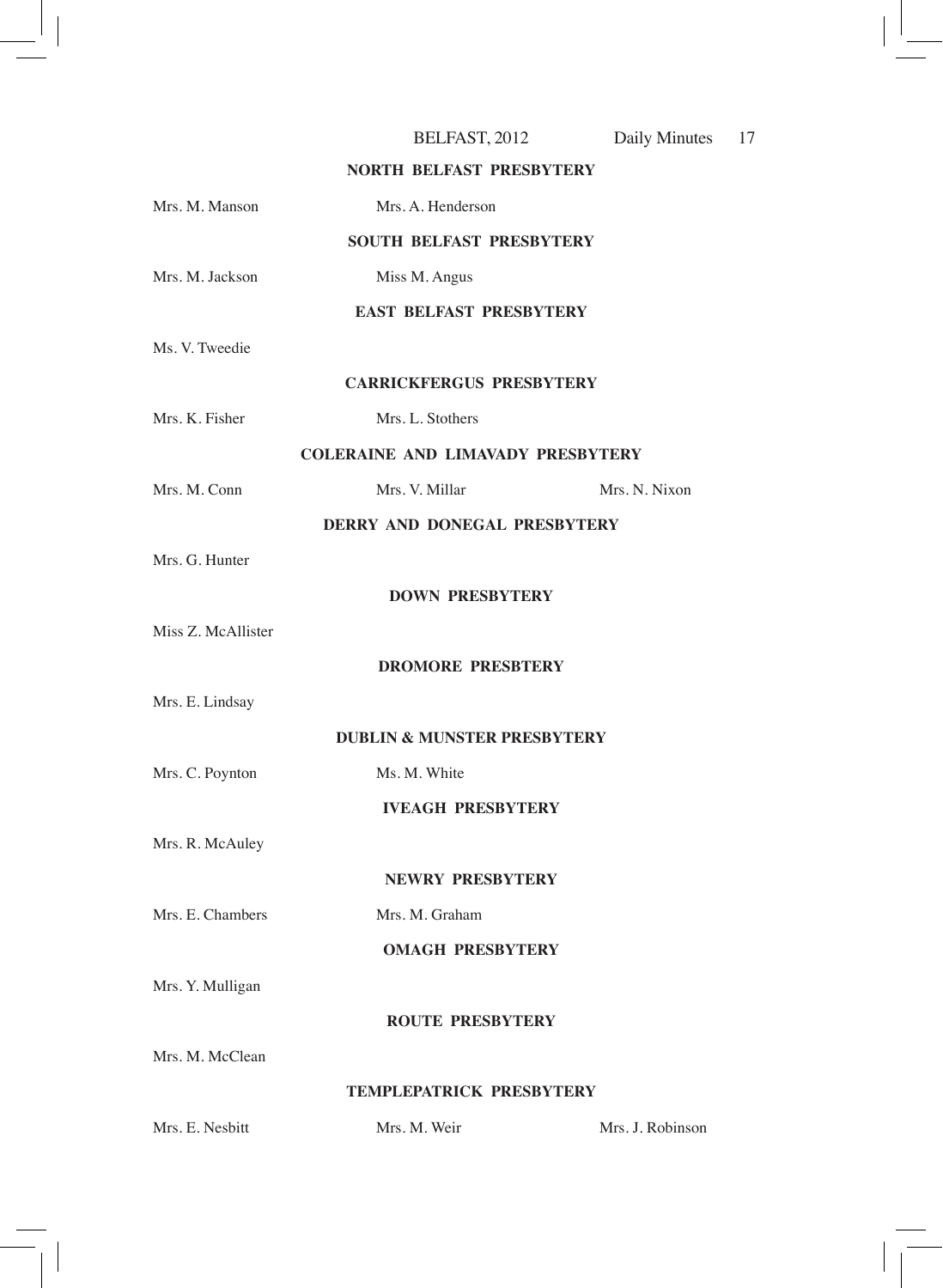| 18              | BELFAST, 2012                          |  |
|-----------------|----------------------------------------|--|
|                 | <b>TYRONE PRESBYTERY</b>               |  |
| Ms. E. Hamilton | Mrs. B. Kennedy                        |  |
|                 |                                        |  |
|                 | PRESBYTERIAN YOUTH                     |  |
|                 | <b>ARDS PRESBYTERY</b>                 |  |
| Miss R. Spratt  |                                        |  |
|                 | <b>SOUTH BELFAST PRESBYTERY</b>        |  |
| P. Graham       |                                        |  |
|                 | <b>CARRICKFERGUS PRESBYTERY</b>        |  |
| D. Penney       |                                        |  |
|                 | <b>DUBLIN &amp; MUNSTER PRESBYTERY</b> |  |
| E. Hughes       | Ms. L. Wylie                           |  |
|                 | <b>IVEAGH PRESBYTERY</b>               |  |
| M. Rutledge     | Mrs. R. Elkin                          |  |
|                 | <b>NEWRY PRESBYTERY</b>                |  |
| D. Gordon       |                                        |  |
|                 | TEMPLEPATRICK PRESBYTERY               |  |
| I. Moxen        | Ms. K. Craig                           |  |
|                 | <b>TYRONE PRESBYTERY</b>               |  |
| P. Leonard      | N. Kane                                |  |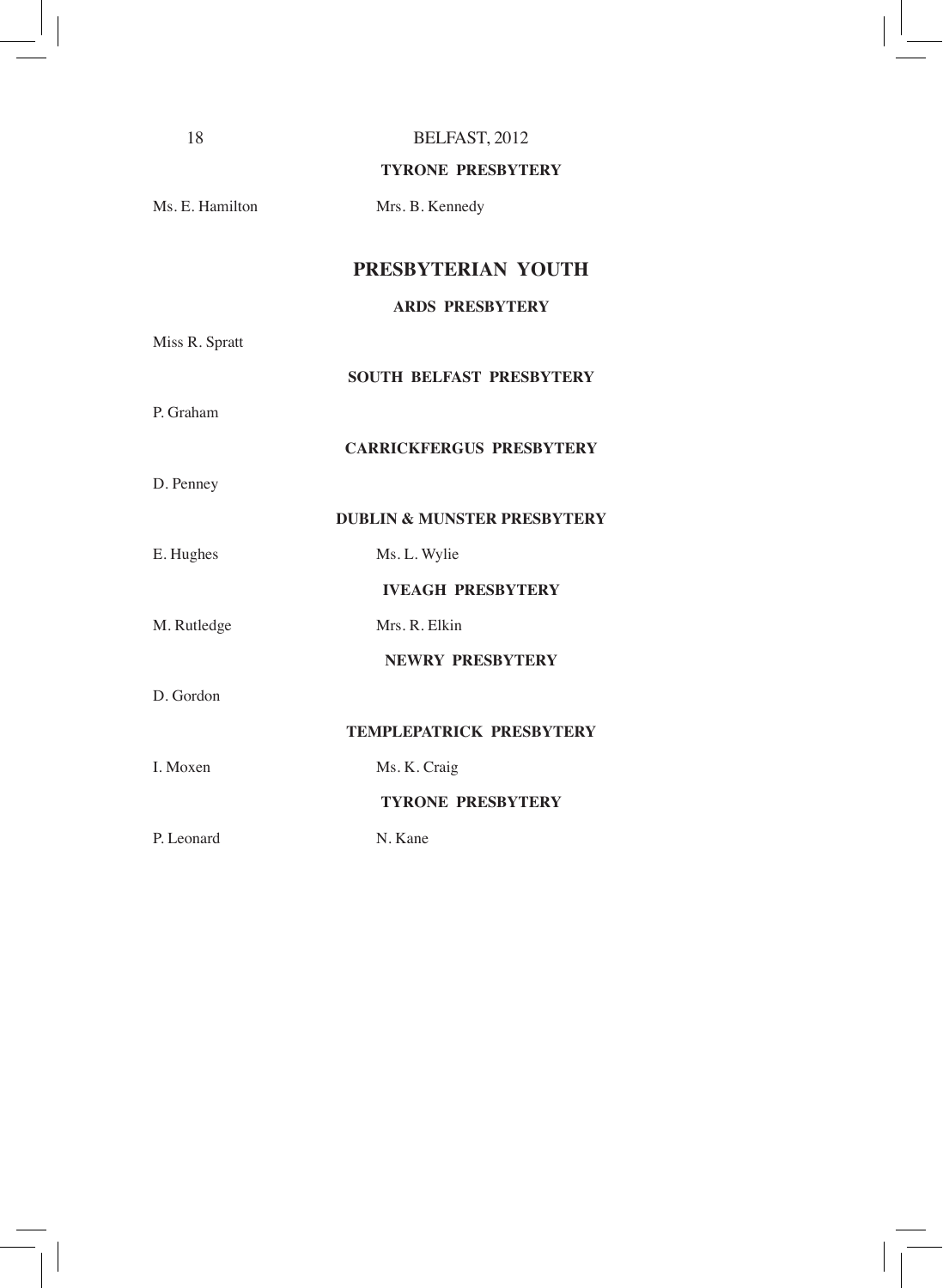The Moderator welcomed, on behalf of the Assembly, the Lord Lieutenant, the Lord Mayor, representatives of sister Churches, of educational and community organisations, and other special guests present.

The Moderator, having expressed thanks for the help he had received during the past year of office, asked the Assembly to proceed to the election and appointment of a successor to him in office for the ensuing year.

The Clerk submitted the nominations of Presbyteries for the Moderatorship as follows:-

| The Rev Robert Alexander Patton | 8 nominations |
|---------------------------------|---------------|
| The Rev John Robert Dickinson   | 4 nominations |
| The Rev Joseph John Andrews     | 3 nominations |
| The Rev Robert Lyle Craig       | 2 nominations |
| The Rev Dr Donald James Watts   | 2 nominations |

On the motion of the Rev JR Dickinson, seconded by the Rev JJ Andrews, the Rev Dr RA Patton was unanimously called to the Chair, welcomed by the retiring Moderator and commended to God in prayer.

The Right Rev Dr RA Patton addressed the House.

The sederunt came to a close at 8.35 pm, the Moderator pronouncing the Benediction.

\_\_\_\_\_\_\_\_\_\_\_\_\_\_\_\_\_\_

# SECOND SESSION

#### **Tuesday, 22nd May, 2012 9.45am**

The Assembly convened, the Moderator leading in prayer.

The Report of the **BUSINESS BOARD** (Reports pp 1-6) was submitted by **BUSINESS** the Rev Dr DJ Watts, together with the following Supplementary Report:

#### **Membership of Church Courts**

1. Code Par 226(a) allows the General Assembly, on the proposal of the relevant Presbytery, to decide to allow a minister who has voluntarily resigned the pastoral charge of a congregation to have his name enrolled as Minister-Emeritus of the congregation and as such be a member of the superior courts of the Church. The Rev JRI Harbinson resigned the charge of Moneydig on 31 December 2011, and the Coleraine and Limavady Presbytery now asks that his name be enrolled as Minister-Emeritus of Moneydig. An appropriate resolution is appended.

**BOARD**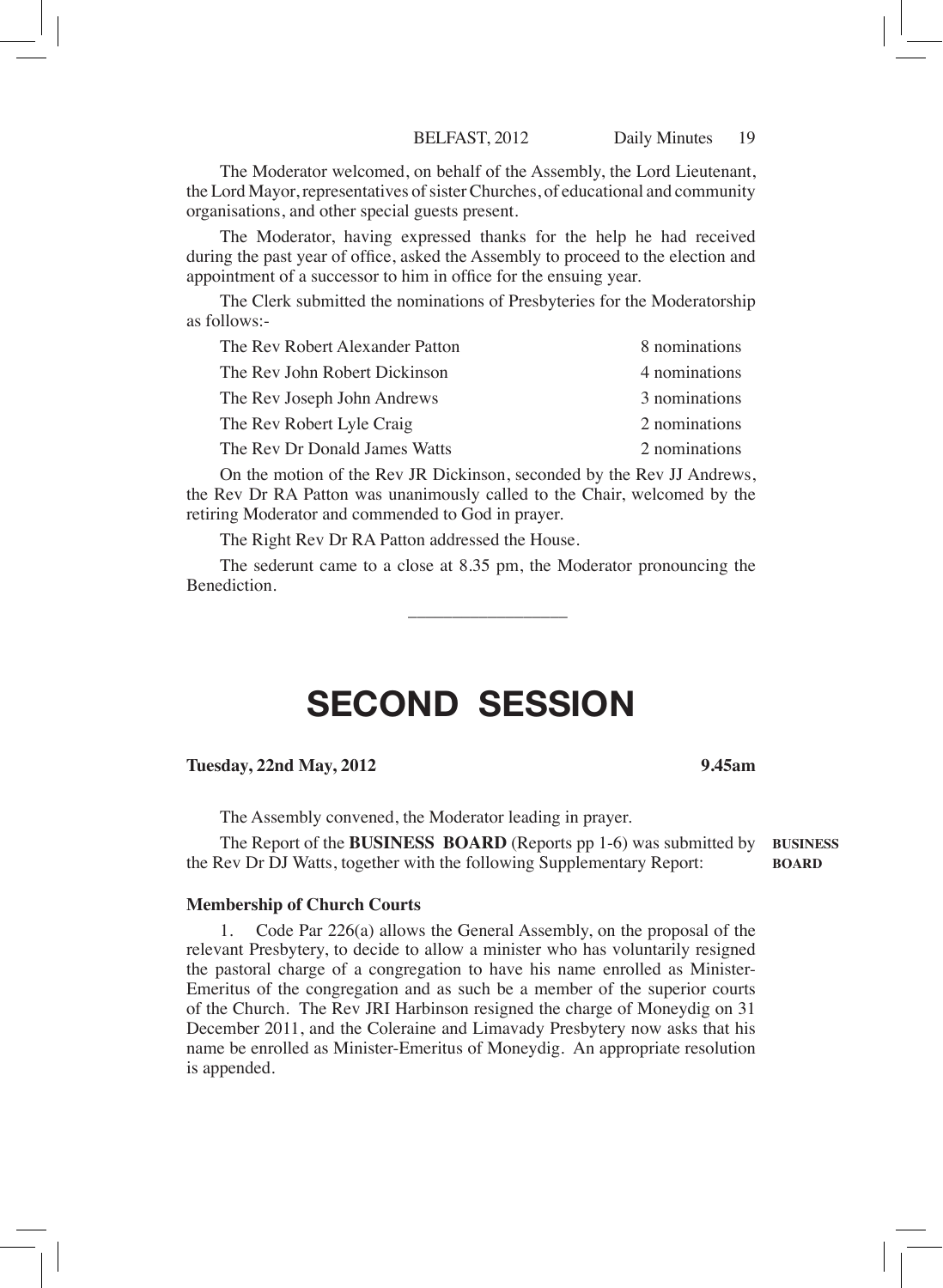#### **Business Board Membership**

2. The full Business Board for the year 2012-13, together with the associated Arrangements Committee is as follows:-

The Clerk, Convener

- (a) The Moderator, Clerk, Deputy Clerk of Assembly, Moderator-Designate, former Clerks, preceding three Moderators, Conveners and Secretaries of Commissions and Boards.
- (b) Rev WT Cordner; Mrs EJ Mann Rev CUR Bradley; WK Belshaw Rev Desmond Knowles; John Suitters – Rev GF McKeown; George Crooks – Rev MS Gault; David McCleery – Rev PP Campbell; DC Cowan – Rev AE Tolland; Roy Kennedy – Rev JA McCaughan; Joseph Cassells – Rev Dr RL Craig; William Watson – Rev SA Woodburn; William Reid – Rev DB Knox; Gordon Lindsay – Rev Stephen Lockington; Stuart Ferguson – Rev MG McClelland; J Barton – Rev GJ Mackarel; Ronnie Gillanders – Rev DB Murpy; J Copeland – Rev RN Orr; Isaac Crilly – Rev RW Gaston; Bryce Gilmore – Rev WJ Murdock; JH McClurg – Rev Dr AR Rodgers; EM Carroll.

#### **A. ARRANGEMENTS COMMITTEE**

Rev GE Best, Convener

- (a) The Moderator and Clerk of Assembly, the Moderator-Designate, Deputy Clerk, Head of Press and Media, Hospitality Secretary, Buildings Manager; Committee Convener.
- (x) Rev Dr RL Craig; Mrs Fiona Watts, Mrs Joyce Anderson, Gary Nesbitt.
- (y) Revs WT Cordner, AE Tolland, RN Orr, WJ Murdock, JA McCaughan, MG McClelland; DC Cowan, David McCleery.

#### **The Church of Ireland General Synod (2012)**

#### *The Very Rev Dr T Norman Hamilton reports:*

1. It was a great delight for both Mrs Cherry Poynton and myself to represent our Church at the General Synod of the Church of Ireland in Dublin from 10-12 May 2012. Both of us had been active in the Christian Union in Trinity College Dublin (more years ago than we care to remember!) together with four of the current Bishops of the Church of Ireland and a number of other reps to the Synod, one of whom I had never met again since those days in TCD!

2. The Synod opened with a lengthy and very thoughtful address by its President, the Most Rev Alan Harper, Archbishop of Armagh. In it he explored how the Church discerns the voice of God especially in matters that are contentious. He was quite clear that the Church would not subscribe to *'the ancient Latin tag,'Vox populi, vox dei' – 'the voice of the people is the voice of God.' The Church is not a democracy in that sense... We recall the formula employed by the Church of the Book of the Acts which declared at a momentous time of division and decision, 'It has seemed good to the Holy Spirit and to us.'[Acts 15.28]*

The Archbishop ended his address with these words: *'Calvin advocated for*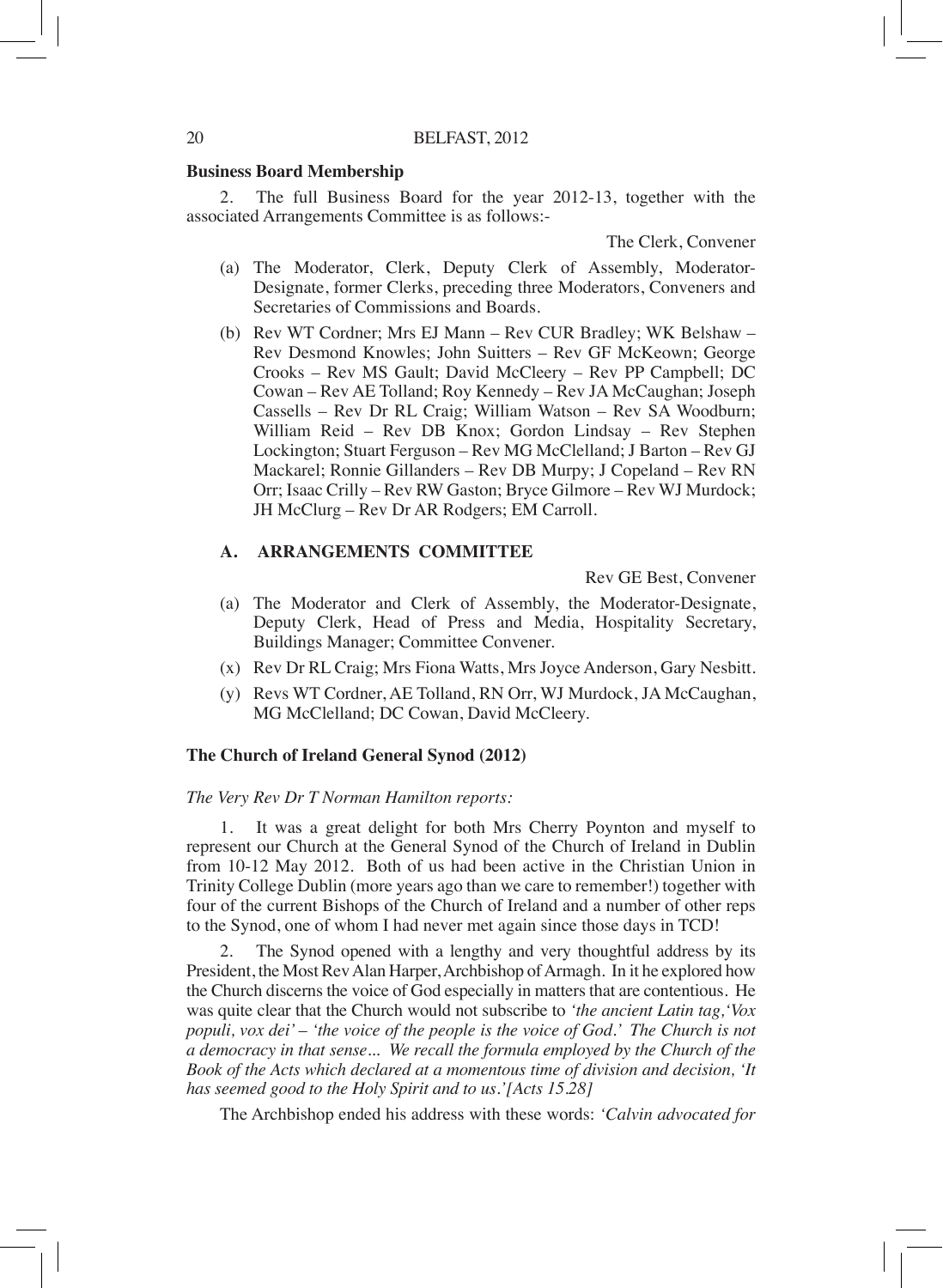*every Christian 'the exercise of charity'. The exercise of charity is appropriate to all situations of debate and in all circumstances of deeply held but disputed conviction within the body of Christ. I commend to this Synod 'the exercise of charity'.*

3. The exercise of charity soon became a major issue as the Synod sought to handle on its opening day a series of three motions on human sexuality brought by the Archbishop of Dublin, Michael Jackson, and the Bishop of Down and Dromore, Harold Miller. The motions had received wide media coverage beforehand, and followed on from a special two-day General Synod Conference on human sexuality held in mid March. Following some debate on the matter, the Archbishop expressed his concern with *"the avoidance of doubt",* and ruled that the first of the three motions could not be taken. The other two were then withdrawn. There was further behind the scenes discussion which eventually led to a single motion being tabled later in the Synod, and which was passed on the final day. It affirmed the Church's traditional teaching on marriage and repeated its welcome to all people as members of the Church by a two to one majority.

The Synod also asked its Standing Committee to progress work on the issue of human sexuality in the context of Christian belief, and to bring proposals to next year's General Synod for the formation of a select committee with terms of reference and to include reporting procedures.

Whilst the discussion on sexuality received the greatest coverage, I found the most fascinating discussion to be one on the importance of the Single Farm Payment in sustaining the rural economy and rural farming. It seemed to me that there is much to be learned from the Synod in its attention to rural matters, and the level of both expertise and concern brought into the public domain.

5. This was the first Synod in which visiting delegates were enabled and encouraged to take part in debates, and I was privileged to be able to do so. Whatever the differences of structure and governance, there is no doubt that the Churches in Ireland face very similar issues and have very similar concerns, and that we would do well to listen to what is happening in other Christian assemblies and learn from them. In particular, the report on the Church 21 parish development programme presented by the Bishop of Kilmore, the Rt Rev Ken 'Fanta'Clarke was an especially heart warming contribution. This is, and I quote, a *'journey of change, a process of transformation. It is more about: process than package; people than programme; values than inventiveness; planning than patch up; God's ideas than good ideas.'* I suggest that we as an Assembly might gain much from a structured conversation with our Anglican colleagues on how the Lord has led them to the place where Church 21 *'offers a clear framework for growth, but also allows flexibility. It is not a one-size fits-all venture'.*

6. As Presbyterians we value light from any quarter, and there was plenty of it at this year's General Synod!

#### **The Church of Scotland General Assembly (2012)**

#### *The Right Rev Dr Ivan J Patterson reports:*

The Church of Scotland General Assembly met from Saturday May 19th to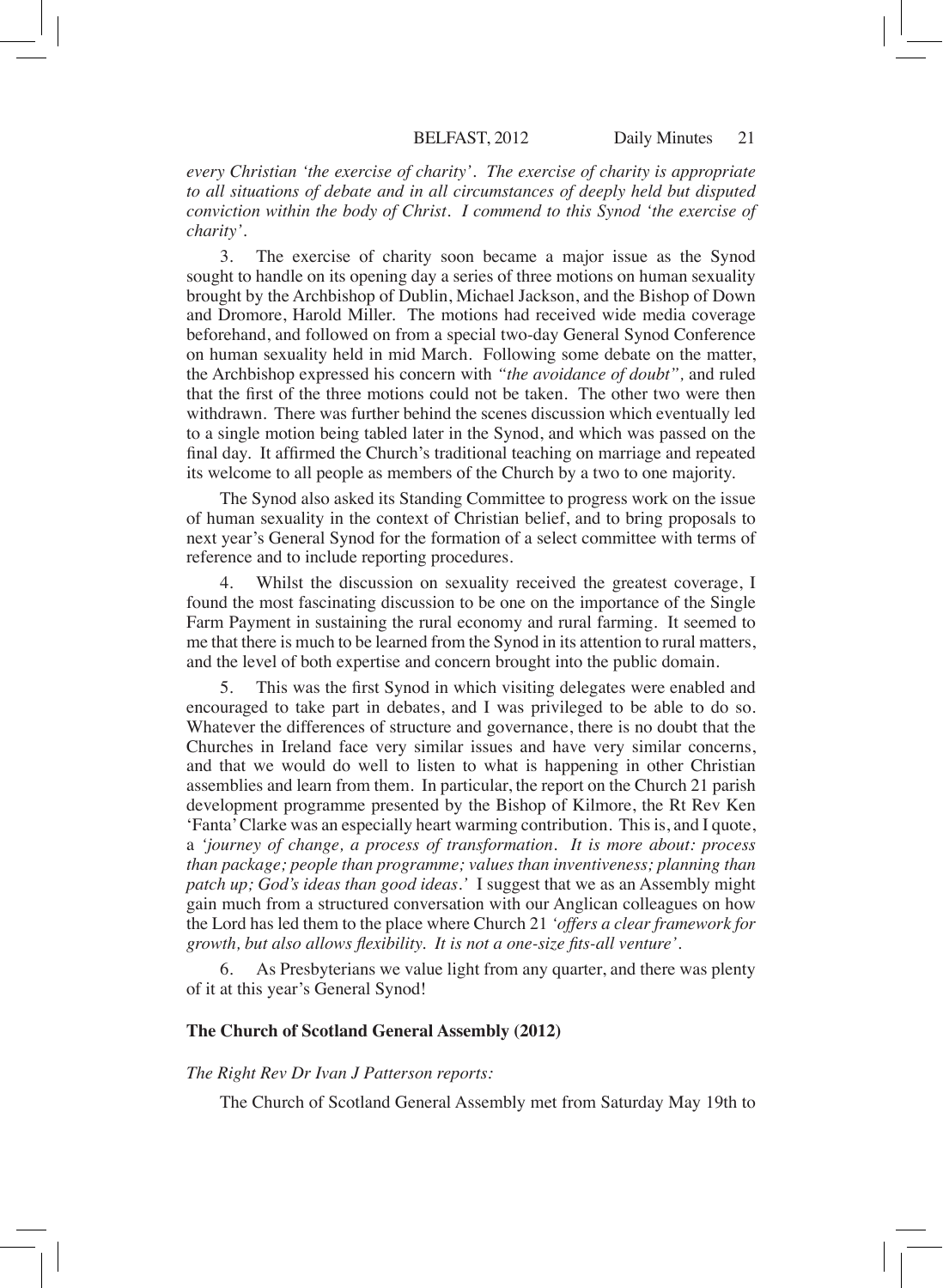Friday May 25th and was attended by some 800 Commissioners and around 100 delegates and visitors. I was accompanied by one of my chaplains the Rev Neil Bingham, Mr Brownlow McClean an elder in Newcastle Congregation along with our respective wives.

At the opening session on Saturday morning the Rt Rev Albert Bogle was installed as the new Moderator. A letter of greeting was read from Her Majesty the Queen and her representative, His Grace, The Lord High Commissioner, Baron Selkirk of Douglas, addressed the Assembly.

On Saturday evening the Assembly again met in session and the outgoing Moderator, the Very Rev David Arnott gave an account of his year of office. His address included experiences he and his wife Rosemary had on home and overseas visits. He gave a moving report of his visit to Afghanistan.

The Assembly service in St Giles on Sunday morning was one of real pomp with representatives from various aspects of civic life being present in their colourful regalia. The Moderator gave an inspiring address, on what was Ascension Sunday, on the sacrifice and joy of the ascended Christ.

In the afternoon Princess Street Gardens were packed to capacity for "Heart and Soul', a celebration of the life of the Church of Scotland. Individual Congregations and organisations occupied the tents that lined the gardens and the whole event concluded with a Songs of Praise service. Robin Mark and band led the worship. This was a marvellous opportunity for the Church to meet the community and something PCI could consider emulating.

Inter-faith matters reoccurred in various forms during the Assembly, including the place of non-Christian faiths using sanctuaries for worship; the question of how the Church of Scotland should relate to other faith groups and the place of Christian mission in a multi-faith society.

The Church and Society Report was wide ranging and took into account issues on poverty, domestic abuse, human trafficking, Scottish independence, literacy and neuroethics. The Report on neuroethics noted that the recent understanding in neuroscience appears to challenge the Christian understanding of free-will and moral responsibility.

During the Mission and Discipleship Council Report it was pointed out that up to 90% of the Scottish population were untouched by the Church. Presbyteries, with the Council's support, were encouraged to engage with the challenges of mission and ministry which the 21st century presents.

The Report of the World Mission Council focused on Asia with a specific emphasis on China. This is "the year of China" for the Council and had already been highlighted by visits from the Council Convenor and Secretary and the first extensive Moderatorial visit to the country in two decades. The Report noted the great historic links between the Church of Scotland and China, through missionaries such as Eric Liddell.

The General Assembly congratulated the Guild on its 125th anniversary and commended its work. The development of the Guild's "Golden Age Project" was welcomed and its findings commended to the whole Church.

The Archbishop of Canterbury was welcomed and asked to address the Assembly. He spoke of what the Church is called to be in the here and now and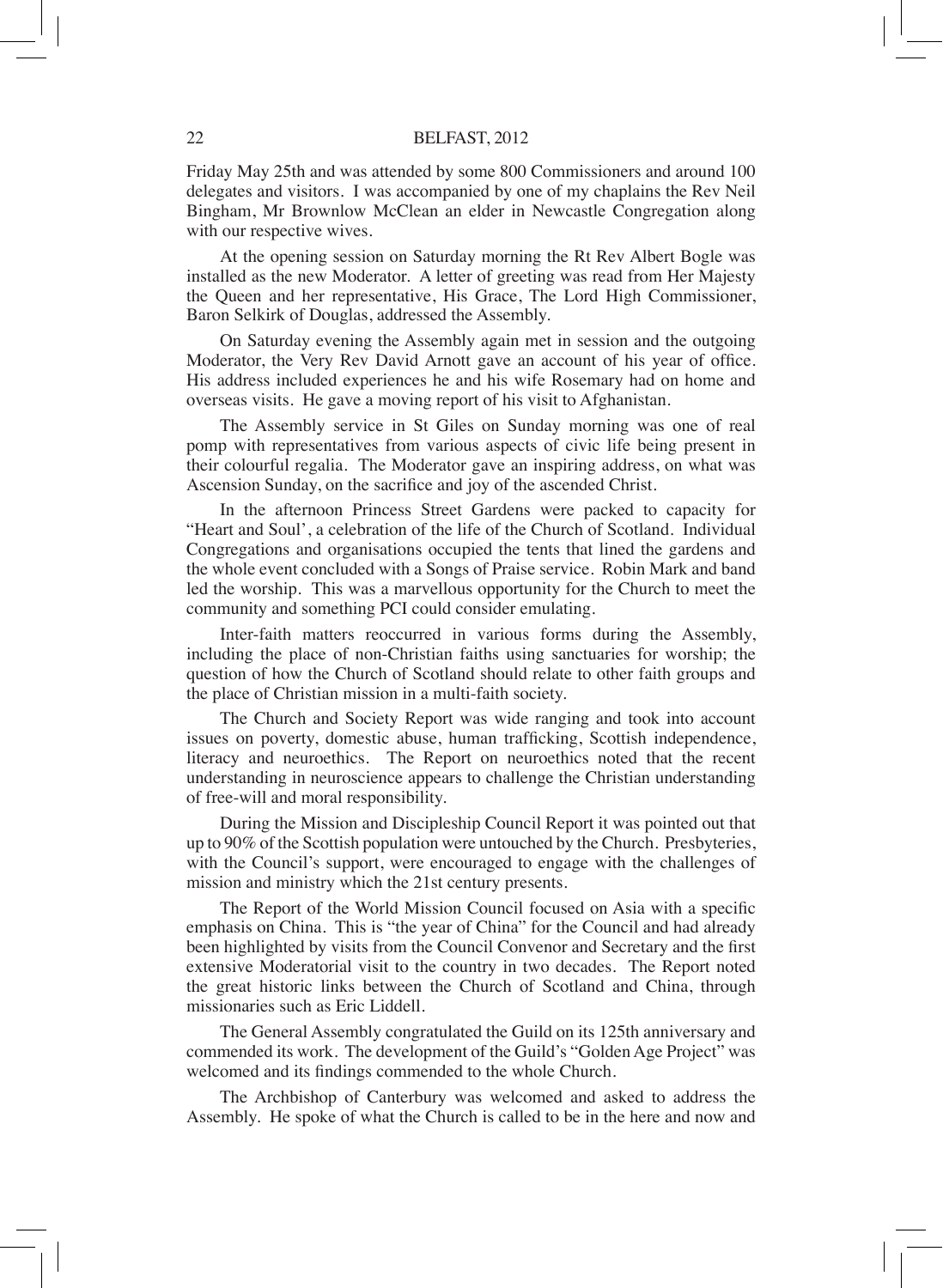reflected on the words from Revelations "I have set before you an open door that no one can shut".

On Thursday morning Chaplains to the Forces were welcomed and several commissioners and the Moderator spoke appreciatively about their sacrificial service and commended them in prayer.

A new electronic voting system was introduced this year to the Assembly. This enabled an almost immediate result of voting to be given. It also recorded individual attendance at each session of the Assembly and commissioners had to attend at least ten sessions to qualify for payment of expenses. Another interesting innovation we might want to try in PCI!

Moved by the Rev Dr DJ Watts, seconded by the Rev GE Best and agreed:

1. That the Report be received.

2. That the recommended Order of Business be adopted.

3. That the Rev JRI Harbinson be enrolled as Minister-Emeritus of Moneydig with immediate effect. **Minister Emeritus**

4. That a grant of £17,000 be made from the Incidental Fund to the Arrangements Committee.

That the Business Board, with its associated working Committee, be appointed in accordance with Par 275 of the Code for the ensuing year beginning 15 March, 2013.

The Report of the **Presbyteries** (Reports pp 7-13) was submitted by the Rev Dr DJ Watts, together with the following Supplementary Report:

1. The Dublin and Munster Presbytery reports that the voting on the **Presbyteries** Overtures anent Code Par 204 and 210(1) was 28 for, 0 against.

The Templepatrick Presbytery reports that the voting on the Overtures anent Code Par 204 and 210(1) was17 for, 0 against.

3. In the report of the Armagh Presbytery, the name of 'Mr Philip McCleland'should be 'Mr Philip Cleland'.

In the report of the North Belfast Presbytery, the name of 'Mr Michael Wylie'should be 'Mr Michael Fryer'.

Moved by the Rev Dr DJ Watts, seconded by the Rev TD Gribben, and agreed:

1. That the Report be received.

The **Corresponding Members** were received from the Church of Scotland. These were the Right Rev Albert Bogle, the Rev Ian Cunningham and Mrs Ann Mitchell. **Corresponding Members**

The Moderator welcomed the Corresponding Members. The Right Rev Albert Bogle replied and conveyed greetings.

The Moderator welcomed the Rev Kirsty Thorpe and the Rev Martin Smith of the United Reformed Church of the United Kingdom; and the Rev Robert

**Resolutions**

**Resolutions**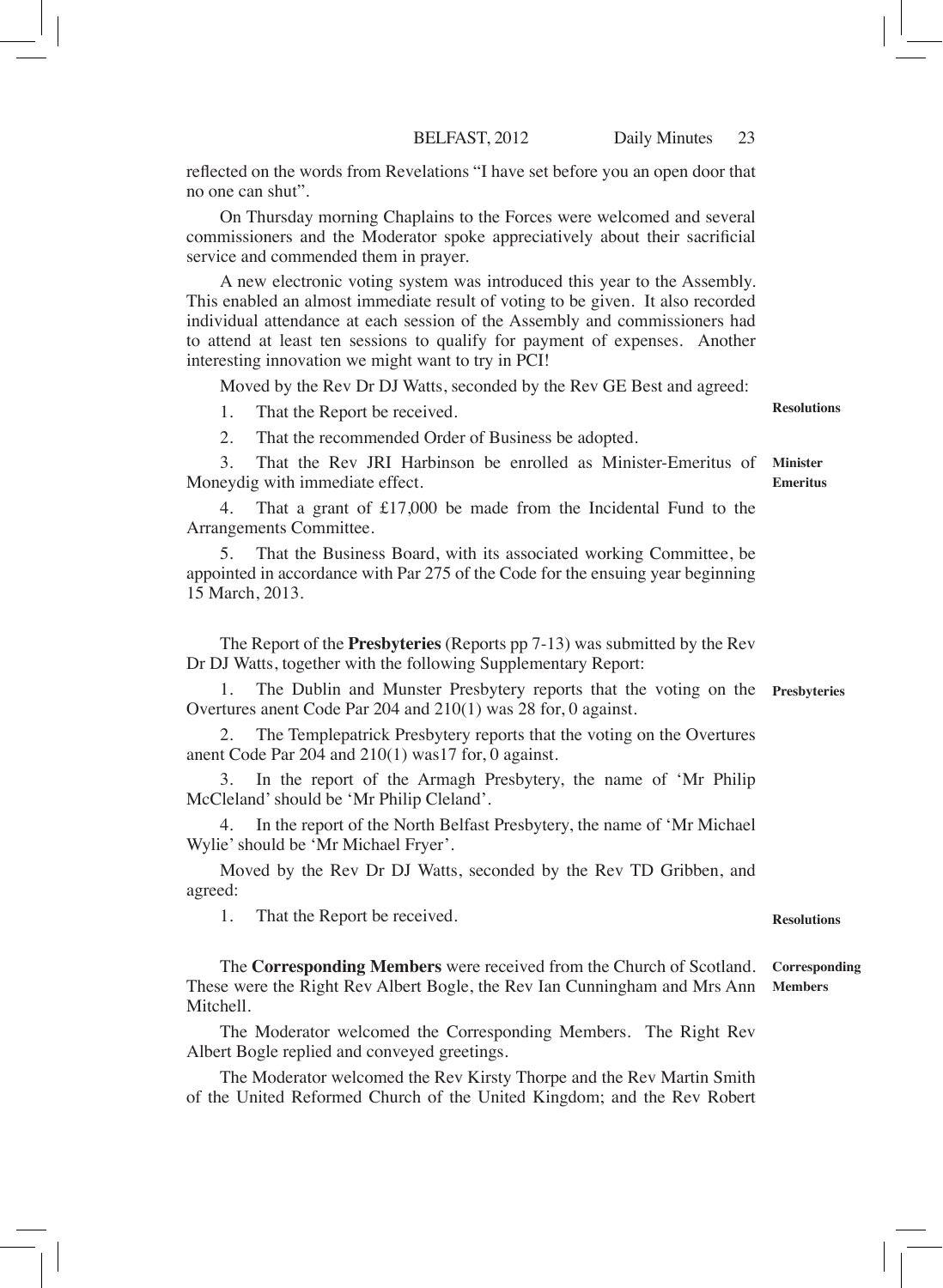Owen Roberts of the Presbyterian Church of Wales. The Rev Kirsty Thorpe replied and conveyed greetings.

The Moderator welcomed the Rt Rev Patrick Rooke and the Rev Canon David Crooks, delegates from the Church of Ireland; the Rev Paul Kingston and Miss Rosemary Rainey, OBE, delegates from the Methodist Church in Ireland; and the Rev Fr Godfrey O'Donnell from the Irish Council of Churches. The Rev Paul Kingston replied and conveyed greetings.

The Moderator welcomed other delegates from: the Presbyterian Church USA: Rev Doug Baker; the Presbyterian Church of Pakistan: Rev Maqsood Kamil; the Church of Central Africa Presbyterian, Synod of Livingstonia: Rev Levi Nyondo, General Secretary; the Evangelical Reformed Church of Latvia: Rev. Alvis Sauka and Rev Ungars Gulbis; the National Evangelical Synod of Syria and Lebanon: Rev Mikhael Sbait; the United Church in Jamaica and the Cayman Islands: Rev Norbert Stephens, General Secretary. The Rev Norbert Stephens replied and conveyed greetings.

The Report of the **UNITED APPEAL BOARD** (Reports pp 252-257) was submitted by the Rev RIA Allely. **UNITED APPEAL** 

> Moved by the Rev RIA Allely, seconded by the Very Rev Dr John Dunlop, and agreed:

**Resolutions**

**BOARD**

1. That the Report be received.

2. That the United Appeal for 2013 be as set out in the Schedules (III) and (IV).

3. That the General Assembly encourage all Congregations to make use of the available promotional materials.

4. That the United Appeal Board for the ensuing year be appointed in accordance with Par 287 of the Code as follows:

#### **UNITED APPEAL BOARD**

Rev RIAAllely, Convener

The Clerk, Secretary

- (a) The Moderator and Clerk of Assembly; Board Convener.
- (b) Alexander Dalzell JN Greenlee Rev NAL Cameron Mrs Sadie McCullough — Rev AR Bill — Martin Hampton — R Nelson — Rev TJ Laverty — Rev AC Wilson — William Keown — James McDowell — Rev Mary Hunter — Richard Fleming — J Bole — Rev DJ Temple — N Morrison — Rev KDW Crowe — Mrs Laura Martin — Rev WG Hamilton.
- (g) Revs Dr John Dunlop, DJ Irvine; Miss DE McCaughan, Douglas Crowe, Raymond Adams, WK Belshaw, Peter McGimpsey, David McCleery.

#### **Intermission**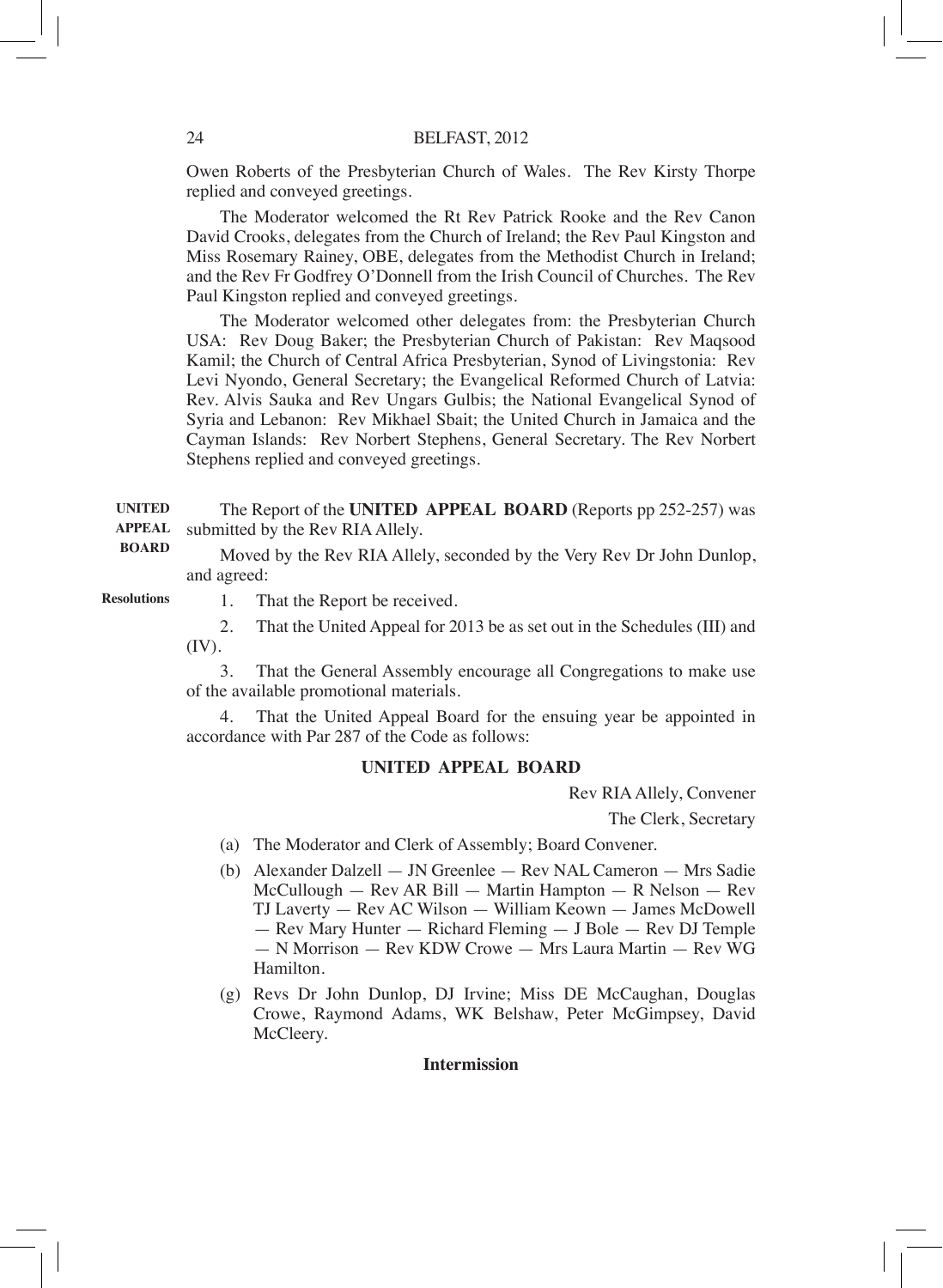Members of Assembly were joined by others to participate in the Sacrament of the Lord's Supper, conducted by the Moderator. During worship the Memorial Roll of Ministers deceased was submitted by the Very Rev Dr WD Patton and the Assembly paid their customary tribute.

The sederunt came to a close at 12.55 pm, the Moderator pronouncing the **Benediction** 

\_\_\_\_\_\_\_\_\_\_\_\_\_\_\_\_\_\_

# THIRD SESSION

#### **Tuesday, 29th May, 2012 2.00pm**

The Assembly again convened, the Moderator leading in prayer.

The Moderator received Ministers recently licensed and those recently retired, who were presented respectively by the Rev RS Hetherington, Director of Ministerial Studies, and the Rev JNI McNeely, Convener of the Board of Christian Training. The Moderator led in prayer.

The Report of the **BOARD OF CHRISTIAN TRAINING** (Reports pp 185-196) was submitted by the Rev JNI McNeely, together with the following supplementary report: **BOARD OF** 

**CHRISTIAN TRAINING**

#### **Length of Assistantships**

As indicated in the Board's main report, consideration has been ongoing regarding the appropriate length for Licentiate Assistantships (2012 Reports, p 187, par 13).

2. At a meeting on Friday, 11 May 2012, the Board of Christian Training received a report from the sub-committee which had been set up to look at the matter and unanimously agreed to accept and implement the following recommendations:

- (a) That the length of the Licentiate Assistantship should be standardized irrespective of age.
- (b) That Licentiate Assistantships should be deemed to run from 1 July and last for two years and two months, giving a date of eligibility 1 September. (This to take effect from the next assignment round i.e. for those beginning their Student Assistantship in October 2013 and therefore their Licentiate Assistantship in July 2014.)
- (c) That Ministers and Kirk Sessions, especially of larger Congregations, should be encouraged to consider seriously the significant contribution they could make to the training of potential Ministers by offering the opportunity for an assistant to be assigned to their Congregation.
- (d) That the existing formula should be retained for arriving at the level of the Students' Bursary Fund grant and the amounts paid to Licentiate Assistants.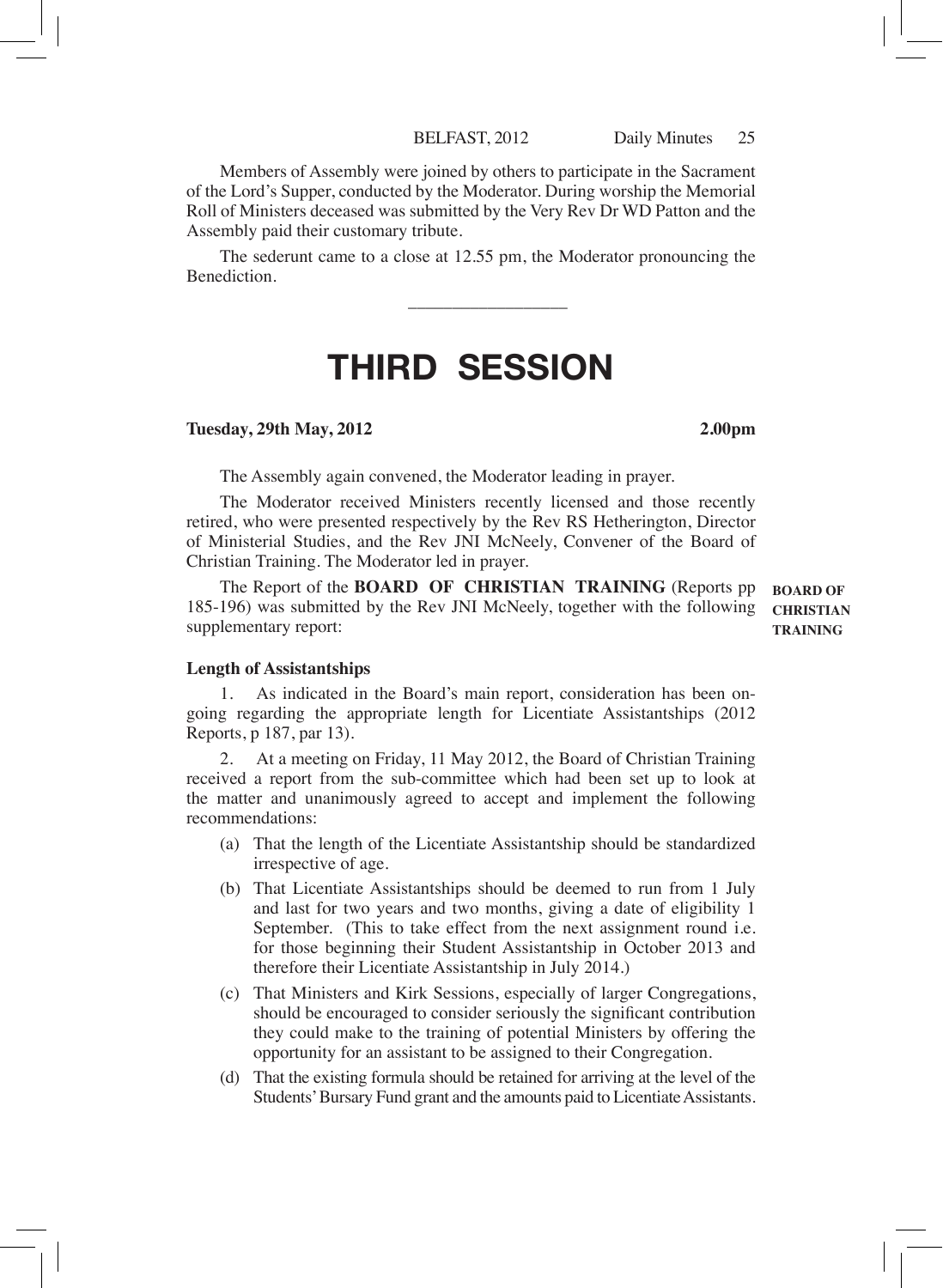Moved by the Rev JNI McNeely, seconded by the Very Rev Dr HA Dunlop, and agreed: **Resolutions**

**Candidates**

1. That the Report be received

2. That the following candidates, their nomination having been sustained by the Board of Christian Training, be accepted as students for the Ordained Ministry, and placed under the care of their Presbyteries:

| <b>Name</b>           | Congregation         | <b>Presbytery</b>    |
|-----------------------|----------------------|----------------------|
| Matthew Boyd          | High Kirk            | Ballymena            |
| Alan Burke            | <b>First Dunboe</b>  | Coleraine & Limavady |
| David Clarke          | Culnady              | Tyrone               |
| <b>Gerard Clinton</b> | Drogheda             | Dublin & Munster     |
| Richard Cronin        | Dun Laoghaire        | Dublin & Munster     |
| Alan Dickey           | <b>Bloomfield</b>    | <b>East Belfast</b>  |
| David Gray            | Kirkpatrick Memorial | <b>East Belfast</b>  |
| Martin Gray           | Howth & Malahide     | Dublin & Munster     |
| Bryan Kee             | Albany               | Tyrone               |
| David Kelly           | Stormont             | <b>East Belfast</b>  |
| Stephen Kennedy       | <b>Bessbrook</b>     | Newry                |
| Stephen Lowry         | <b>Hamilton Road</b> | Ards                 |
| Robert McClure        | <b>Ballywatt</b>     | Coleraine & Limavady |
| Alistair McCracken    | Stormont             | <b>East Belfast</b>  |
| Susan Moore           | McCracken Memorial   | South Belfast        |
| Bobby Orr             | Ballynure            | Carrickfergus        |
| Jonathan Porter       | Clontibret           | Monaghan             |
| Michael Rutledge      | Newcastle            | Iveagh               |
| John Torrens          | First Garvagh        | Coleraine & Limavady |
| Brent van der Linde   | Fitzroy              | South Belfast        |

3. That the General Assembly request the Board of Christian Training to finalise a job description for the previously agreed position of Principal of Union Theological College with executive responsibility, and agree that the post be advertised and a nomination brought to the 2013 General Assembly for appointment.

4. That the General Assembly request the Board of Christian Training to carry out a review of the application process for the ordained ministry and of the on-going effective assessment of ministry candidates prior to ordination.

5. That the General Assembly encourage Ministers and Kirk Sessions to seriously consider the significant contribution they could make to the training of potential Ministers by offering the opportunity for an assistant to be assigned to their Congregation.

6. That the General Assembly approve the recommendations in the Supplementary Report of the Board of Christian Training.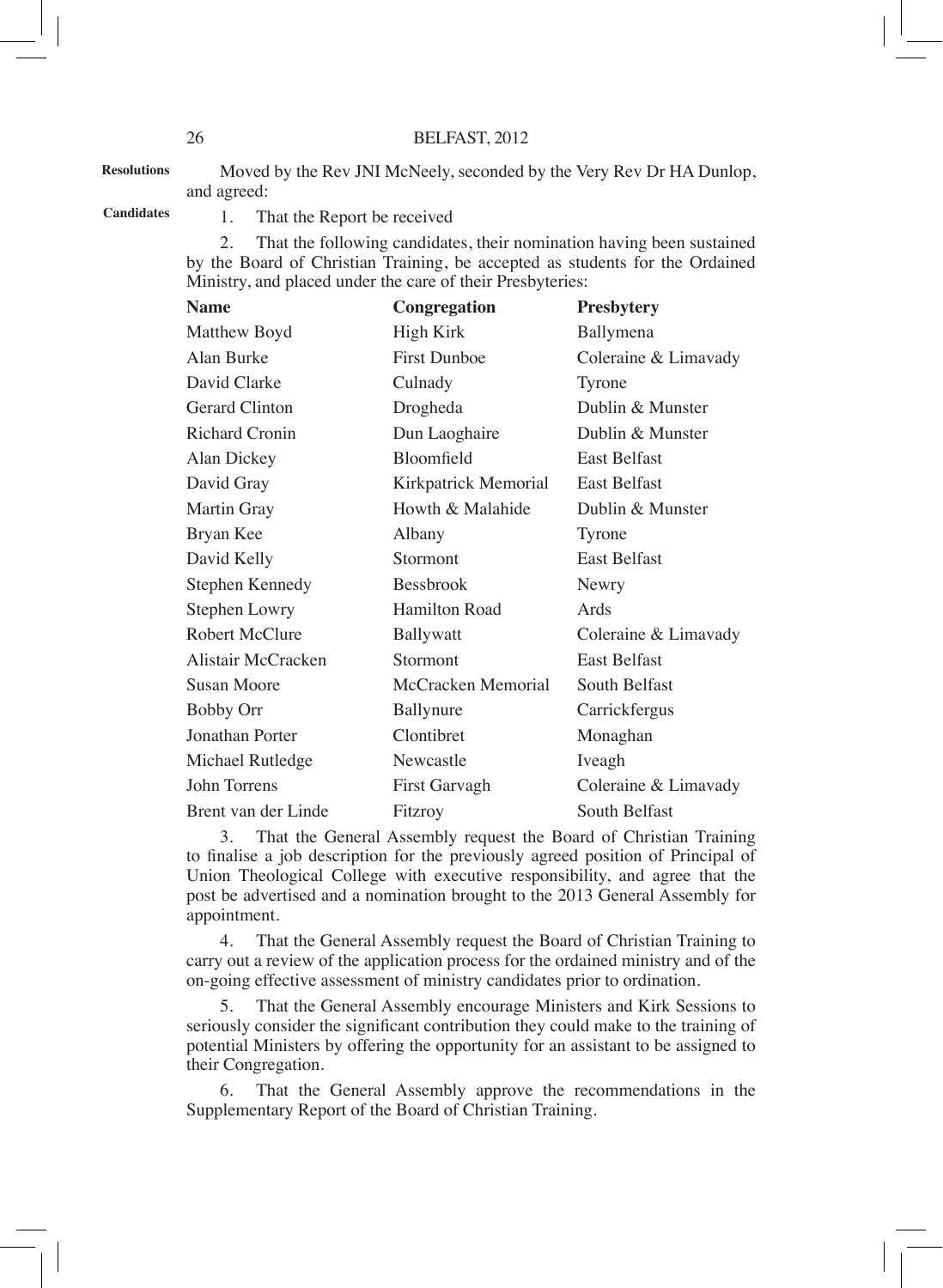7. That the General Assembly commend to Ministers and Kirk Sessions the resources and training opportunities on leadership development and pastoral care offered through the Board of Christian Training.

8. That the General Assembly welcome the accreditation of the first group of Accredited Preachers and commend both the course and the new Accredited Preachers to the Church.

9. That the assessment for the Ministerial Development Programme be 0.25p per £ of stipend.

10. That the assessment for the Students' Bursary Fund be 5.25p per £ of stipend.

11. That the Board of Christian Training, together with the appropriate working Committees, be appointed for the ensuing year in accordance with Par 285 of the Code, as follows:

#### **BOARD OF CHRISTIAN TRAINING**

Rev JNI McNeely, Convener

Rev TD Gribben, Secretary

- (a) The Moderator and Clerk of Assembly; Board Convener and Secretary; Members of Faculty; 2 student representatives; Christian Training Development Officer.
- (b) Revs Dr WJP Bailie, Robert Stirling Revs NJ McCullough, Dr JS Carson — Revs JG Johnston, AAP Baxter — Revs NSR Lockhart, SE Hughes — Revs Dr DJ McKelvey, TJ Wilson — Revs RD Maxwell, Colin Burcombe — Revs LJ Addis, RJ McCullough — Revs RS McMullan, JA Noble — Revs Mark Russell, Dr RL Craig — Revs Dr Annes Nel, BA Small — Rev JG Trueman; W Gordon — Revs DK McCrory, DJ Montgomery — Revs Dr IJ Patterson, WA Watson — Rev D Reyes Martin; Eric Latimer — Revs RK Graham, BAH Wilson — Revs WD Cupples, DW Reid — Revs William Harkness, Hugh Cubitt — Rev Dr WD Patton; Joseph Smyth — Revs TWA Greer, JE Sloan.
- (g) Revs Karen Campbell, Janice Browne, Mairisine Stanfield, Amanda Best, DJ Montgomery, DH Thompson, Stephen McCracken; Mrs M Myers, Mrs Isabel McAuley; Joe Campbell.

#### **A. COMMITTEE ON MINISTERIAL STUDIES AND DEVELOPMENT**

Rev Dr WJM Parker, Convener

Director of Ministerial Studies, Secretary

- (a) The Moderator, Clerk and Deputy Clerk of Assembly, Board Convener, Committee Convener, Principal UTC, Students' Bursary Fund Convener, Director of Ministerial Studies, Professor of Practical Theology, Christian Training Development Officer.
- (x) Revs William Sinclair, AV Stewart, RL Brown; Andrew Faulkner, Miss Anne Taylor, Mrs Rosemary Dunlop.

**Leadership Development & Pastoral Care**

**Accredited Preacher**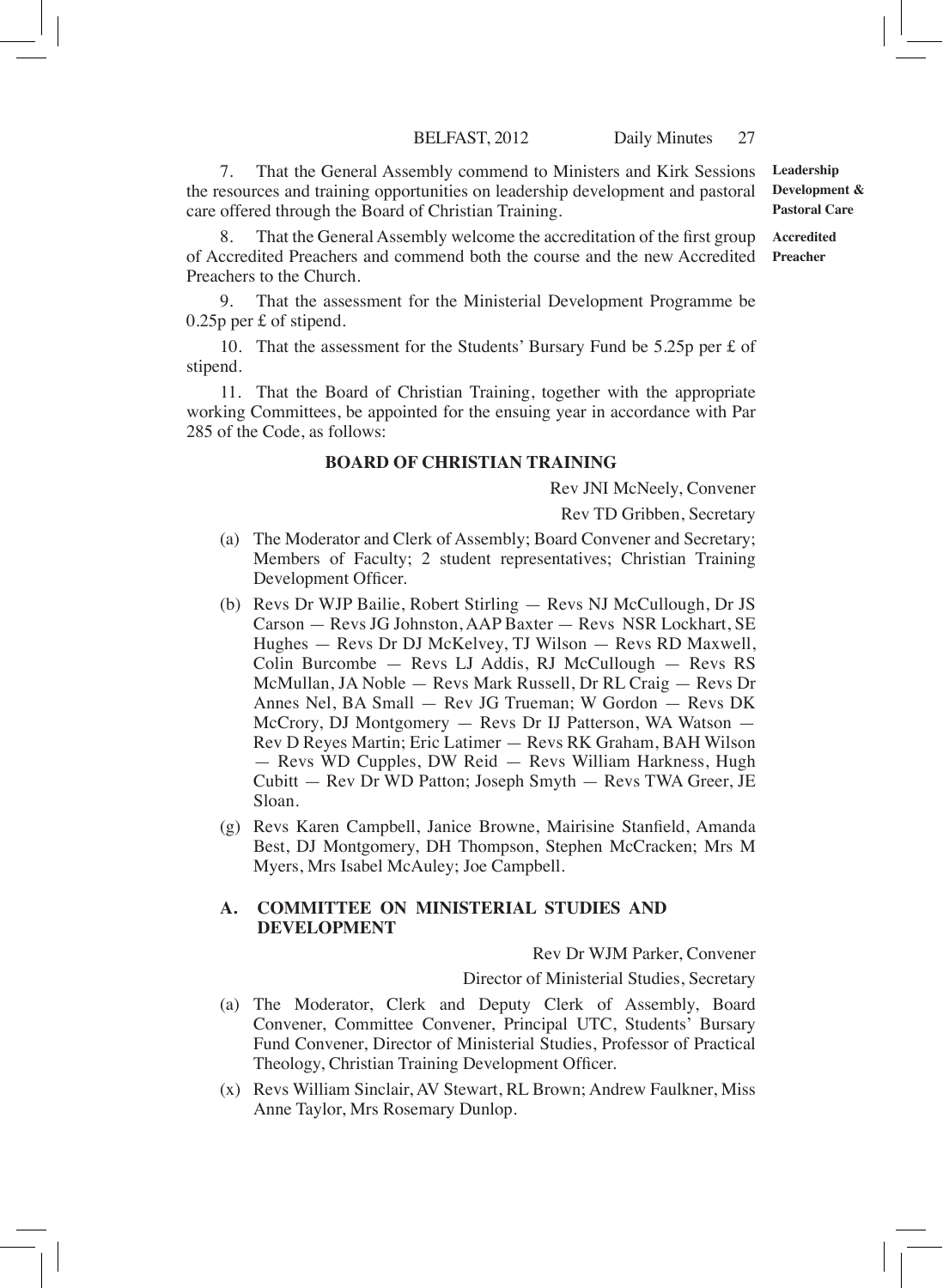(y) Revs Dr IJ Patterson, Dr WJP Bailie, Colin Burcombe, WD Cupples, NJ McCullough, DJ Montgomery.

#### **B. COMMITTEE FOR TRAINING AND RESOURCES**

Rev NJ McCullough, Convener

Christian Training Development Officer, Secretary

- (a) The Moderator, Clerk and Deputy Clerk of Assembly, Board Convener, Committee Convener, Convener of Ministerial Studies and Development Committee, Professor of Practical Theology, Christian Training and Development Officer; Director of Ministerial Studies.
- (x) Revs AV Stewart, Lorraine Kennedy-Ritchie, David Johnston; Roy Thompson, Ossie McAuley, Mrs J Gibson.
- (y) Revs WD Cupples, TWA Greer, Dr Annes Nel, BAH Wilson, Dr RL Craig, Daniel Reyes Martin.

#### **C. UNION THEOLOGICAL COLLEGE MANAGEMENT COMMITTEE**

Very Rev Dr Alastair Dunlop, Convener

Deputy Clerk, Secretary

- (a) The Moderator and Clerk of Assembly, Convener and Secretary of the Board of Christian Training, Principal of Union Theological College, Convener of Ministerial Studies and Development Committee, one member of Faculty (on annual rotation), Convener of the Union Theological College Management Committee.
- (x) Revs Dr JS Carson, Dr Philip Wilson, WJ Orr, SP Moore; Dr Lena Morrow, Robert Martin, Uel McCrea, Trevor Bradford, Mrs Evelyn Shaw.
- The **Overture anent Par 209 of the Code** (Reports p 197) was submitted by the Rev TD Gribben. **Overture**

Moved by the Rev TD Gribben, seconded by the Rev JNI McNeely and agreed: That the overture anent Par 209 of the Code be received and that, under Par 111 of the Code, it be made the rule of the Church.

The Report of **PRESBYTERIAN WOMEN** (Reports pp 149-153) was submitted by Mrs Valerie Tweedie and Mrs Caroline Hawthorne. **PRESBYTERIAN WOMEN**

> Moved by the Rev Dr DJ Watts, seconded by the Rev TD Gribben, and agreed:

1. That the Report be received. **Resolutions**

The Report of the **UNION COMMISSION** (Reports pp 79-100) was submitted by the Rev Dr SA Matthews. **COMMISSIONUNION** 

> Moved by the Rev Dr SA Matthews, seconded by the Rev TD Gribben and agreed: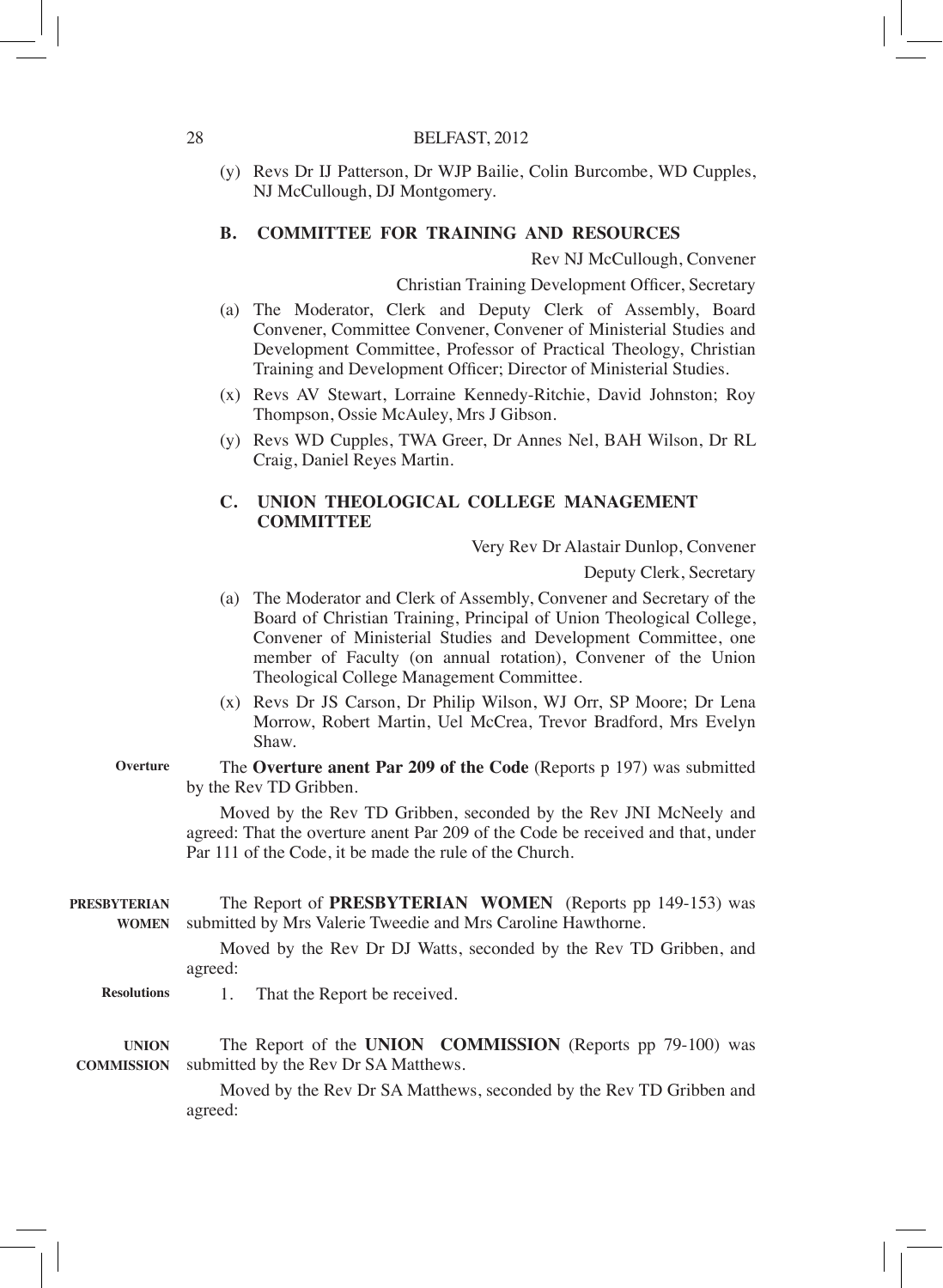1. That the Report be received.

2. That CMF be authorized to pay inadequate expenses grants towards expenses incurred by Ministers, up to a limit of NI £6,300 or RI  $\epsilon$ 9,500, within the terms of res 3, p 70, General Assembly Minutes, 1988. **CMF**

3. That the Protracted Illness Guidelines be noted.

4. That the General Assembly agree that the annual holiday entitlement for Ministers in Pastoral Charges be set at six weeks annually, including a maximum of six Sundays and inclusive of all statutory holiday entitlement.

5. That the Congregation of Nelson Memorial be amalgamated with the Congregation of Immanuel, the date of amalgamation to be no later than 31 May 2014 (as agreed by the Presbytery of North Belfast in consultation with the Union Commission), on terms set by the Union Commission.

Moved by the Rev Dr DJ Watts, seconded by the Rev TD Gribben and agreed:

6. That the resignation of the Rev Dr SA Matthews as Convener of the Union Commission be accepted, that he be thanked for his services and that the Rev WJ Henry be appointed in his place for a period of five years.

Moved by the Rev Dr SA Matthews, seconded by the Rev TD Gribben and agreed:

7. That the Union Commission be appointed for the ensuring year in accordance with Par 128 of the Code as follows:

#### **COMMISSION ON UNION OF CONGREGATIONS**

Rev WJ Henry, Convener

Rev EP Gamble, Secretary

- (a) The Moderator, Clerk, Deputy Clerk of Assembly, Commission Convener and Secretary, Board of Mission in Ireland Secretary, Strategy for Mission Convener, Representative of Central Ministry Fund, Rev Dr SA Matthews.
- (b) Rev Dr DR Purce; Miss Pearl Hassard Rev EP Gamble; James Whittle — Rev Desmond Knowles; James Gregg — Rev CJ Gamble; Roy Thompson — Rev RJ Greer; Brian Milligan — Rev William McKeown; Robert Tinney — Rev Dr Cecil Grant; Norman Carmichael — Rev JG Jones; Colin Beck — Rev Dr Brian Brown; Eric Christie — Rev RI Abraham; Norman Jackson — Rev Dr WTJ Richardson; WEC Ford - Rev JG Faris; Stuart Ferguson - Rev TJ Hagan; JB McClean — Rev David Hagan; George McConkey — Rev Dr MA Barry; WJ McKee — Rev CFD Clements; JB Wilson — Rev Denis Bannerman; David Smyth — Rev PT Dalzell; TJ Livingstone — Rev Dr KO Patterson; Dr Harold McNeill.
- (c) Revs Dr JW Lockington, Dr SDH Williamson, JH McIntyre, AE Tolland, AD Davidson, PG McCrea; AJ Giffen, John Stanage.

Business lapsed on Standing Orders (see page 35)

#### **Intermission**

#### **Resolutions**

**Amalgamations**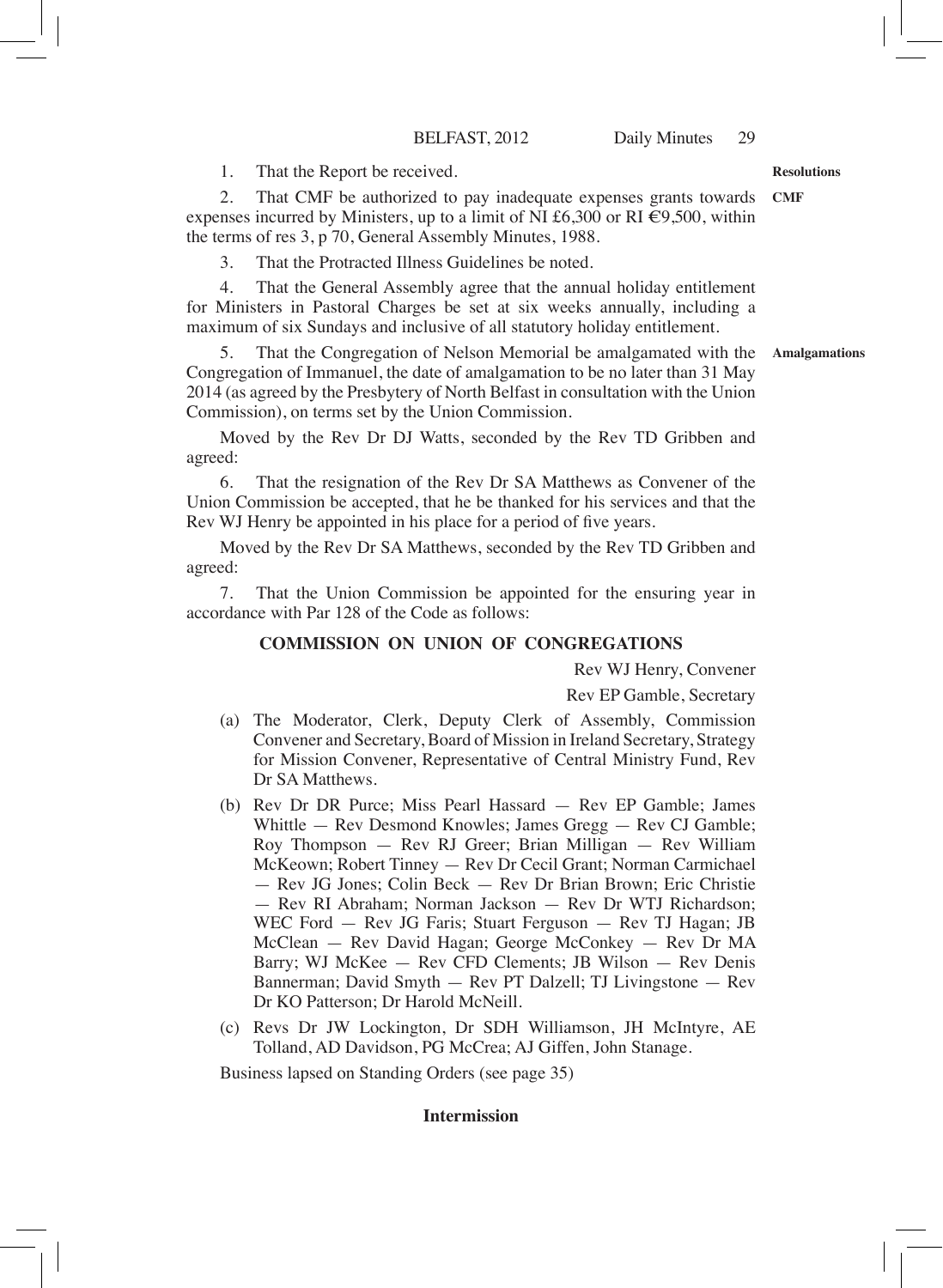The Report of the **BOARD OF MISSION IN IRELAND** (Reports pp 122-152) was submitted by the Rev DJ Bruce. **BOARD OF MISSION IN IRELAND**

> Moved by the Rev DJ Bruce, seconded by the Rt Rev Dr RA Patton and agreed:

1. That the Report be received. **Resolutions**

2. That the General Assembly commend the Rural, Urban and Transformission networks, and encourage Ministers, Elders and members to be part of the on-going conversation. **Strategy for Mission**

> 3. That the General Assembly, giving thanks to God for the successful completion of the *Course for the Training of Evangelists*, pray for the course participants as they seek to put what they have learned and experienced into practice, and encourage Congregations to identify evangelists or potential evangelists by assisting them to participate in future courses.

> 4. That the BMI maintains annual contact with Presbytery Clerks and Mission Development Co-ordinators to offer support in mission development in whatever manner is deemed appropriate.

> 5. That the General Assembly encourage Congregations to consider carefully the outworking of their mission plans, and to make full use of the resources of materials and personnel made available through the BMI for their further reflection and action.

**Research and Resources**

6. That the General Assembly welcome the Awake 2012 project, God Speaks: Good News for a Church in Exile, and encourage Congregations to use the material in considering the 'Fit for Purpose' theme of 'A Prophetic Voice.'

7. That the General Assembly welcome the SPUD contribution to the Awake 2012 material and encourage congregations to make use of it, so that all generations may be intentional in moving forward together while confronting the challenges of change.

8. That the General Assembly welcome the 'Tapestry: a mission woven life' material and encourage its wide use especially among Congregations with significant numbers of commuters within the Church.

9. That the General Assembly welcome the initiative of the BMI in organising a Missional Church Course in 2013, and commend it to the Church.

10. That the General Assembly welcome the completed work of the Panel on the Revision of the Book of Public Worship, and the publication online by the BMI of the revised materials, and encourage Ministers to make use of this resource and to offer comment on it to the editors.

11. That the General Assembly commend the Panel on Divine Healing initiative to organise a seminar on Wednesday 17 October 2012 with Dr Keith Warrington entitled "The mystery of suffering and the practice of prayer", and encourage Ministers, Elders and those with pastoral care responsibilities to attend.

12. That the General Assembly commend *ReachOut* magazine to all Congregations and encourage its wide circulation as a stimulus to missional thinking and action.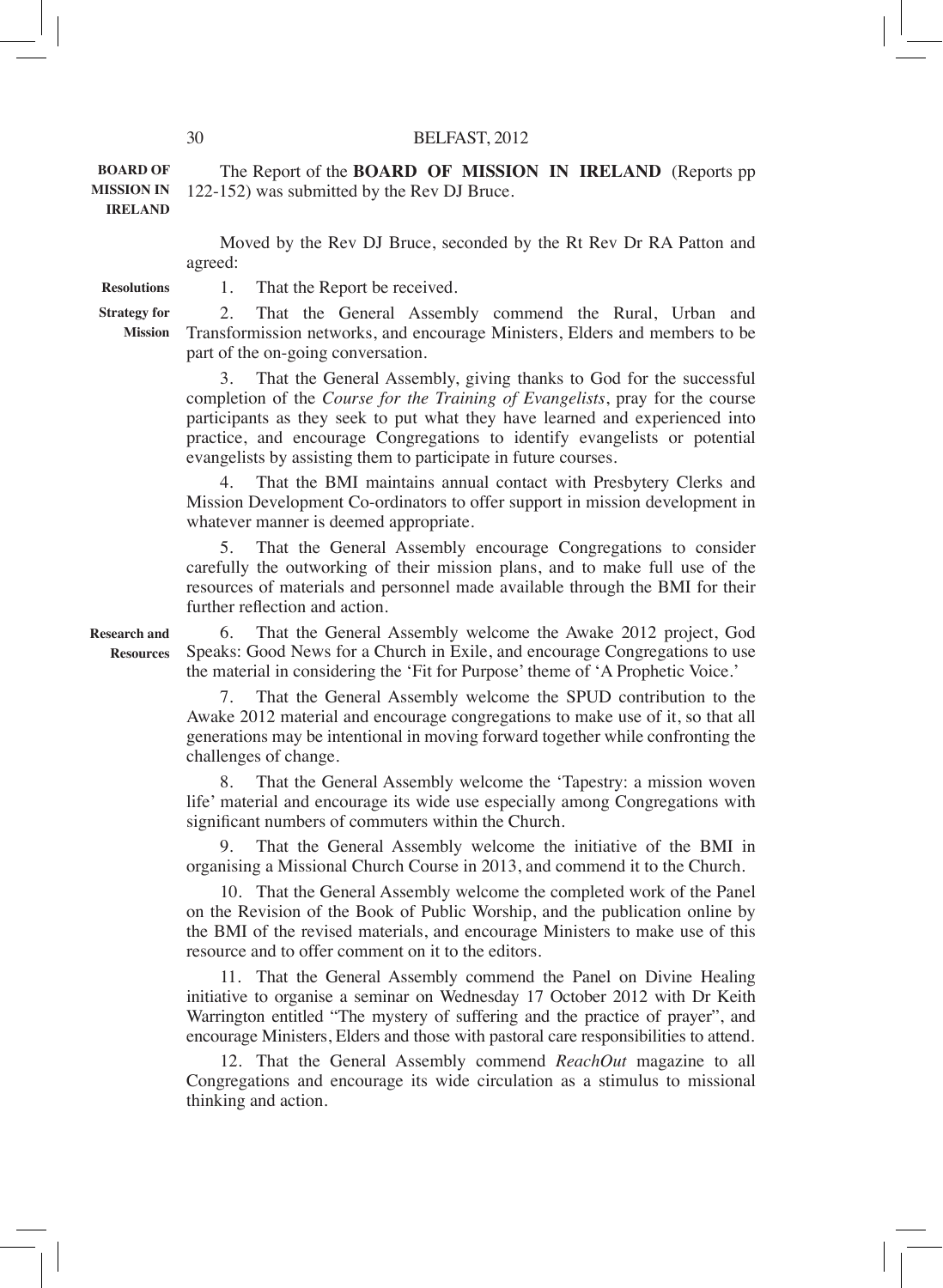13. That the General Assembly encourage Congregations to set aside one Sunday in the year to celebrate their rich access to Scripture and, in this regard, commend the online resources of the Bible Societies in Ireland to Ministers and Kirk Sessions.

Moved by the Rev DJ Bruce, seconded by the Rev Dr DJ Watts and agreed:

14. That the resignation of the Rt Rev Dr RA Patton as Convener of the Board of Mission in Ireland be accepted, that he be thanked for his services and the Rev Christoph Ebbinghaus be appointed in his place.

Moved by the Rev DJ Bruce, seconded by the Rt Rev Dr RA Patton and agreed:

15. That the Board of Mission in Ireland with its associated working Committees for the ensuing year be appointed in accordance with Par 280 of the Code as follows:

#### **BOARD OF MISSION IN IRELAND (BMI)**

Rev Christoph Ebbinghaus, Convener

Rev DJ Bruce, Secretary

- (a) The Moderator, Clerk of Assembly, Board Convener, Representatives of Social Witness, Education, Christian Training, Youth and Children's Ministry and Mission Overseas Boards and Union Commission; two Deaconess representatives, CMF Representative, Rev Dr RA Patton.
- (b) Revs SA Little, Douglas Bradley; Mrs Debra Anderson Revs DS Henry, AD Davidson; Miss Janice Allen — Revs MD McNeely, JG Johnston; Mrs Joy Carson — Revs ID Neish,D Clawson; Mrs Margaret Myers — Revs Dr RM Crooks, CH Deering; Mrs Jean Gwyn Patton — Revs Mervyn Gibson, Danny Rankin; Mrs Lorraine Rankin — Rev RI Carton; Alan Doole, Mrs Jane McClure — Revs TJ McCormick, Raymond Kelly; Mrs Nan Nixon — Revs Stephen Richmond, WH Higgins; Mrs Olive Boreland — Revs DJ Hyndman, Brian Small; Ms Jean Shields — Rev WJ Todd; James McDowell, Mrs Vera Mawhinney — Revs SJ Lockington, Lorraine Kennedy-Ritchie, William Montgomery — Rev DJM Boyle, MD Davidson; Mrs S Shilliday — Revs NS Millen, Molly Deatherage; Uel Gamble — Revs WT Bingham, AD Mullan; Mrs Ruth Johnston — Rev CI Dickson; TR Reid, Mrs Y Mulligan — Revs HW Mullan, Denis Bannerman; Mrs Jacqui Turton — Revs Stephen Simpson, George Moore; Mrs Joan Simpson — Revs JJ Currie, DH Brown; Mrs Elsie Farr.
- (p) President, Home Vice President and General Secretary of PW; Mrs Pat Martin, Mrs Elma Leeburn, Mrs Elaine Crockett, Mrs Pauline Irvine, Mrs Margaret Grayson.

## **A. STRATEGY FOR MISSION COMMITTEE**

Rev BD Colvin, Convener

Rev DJ Bruce, Secretary

(a) The Moderator and Clerk of Assembly, Board Convener and Secretary,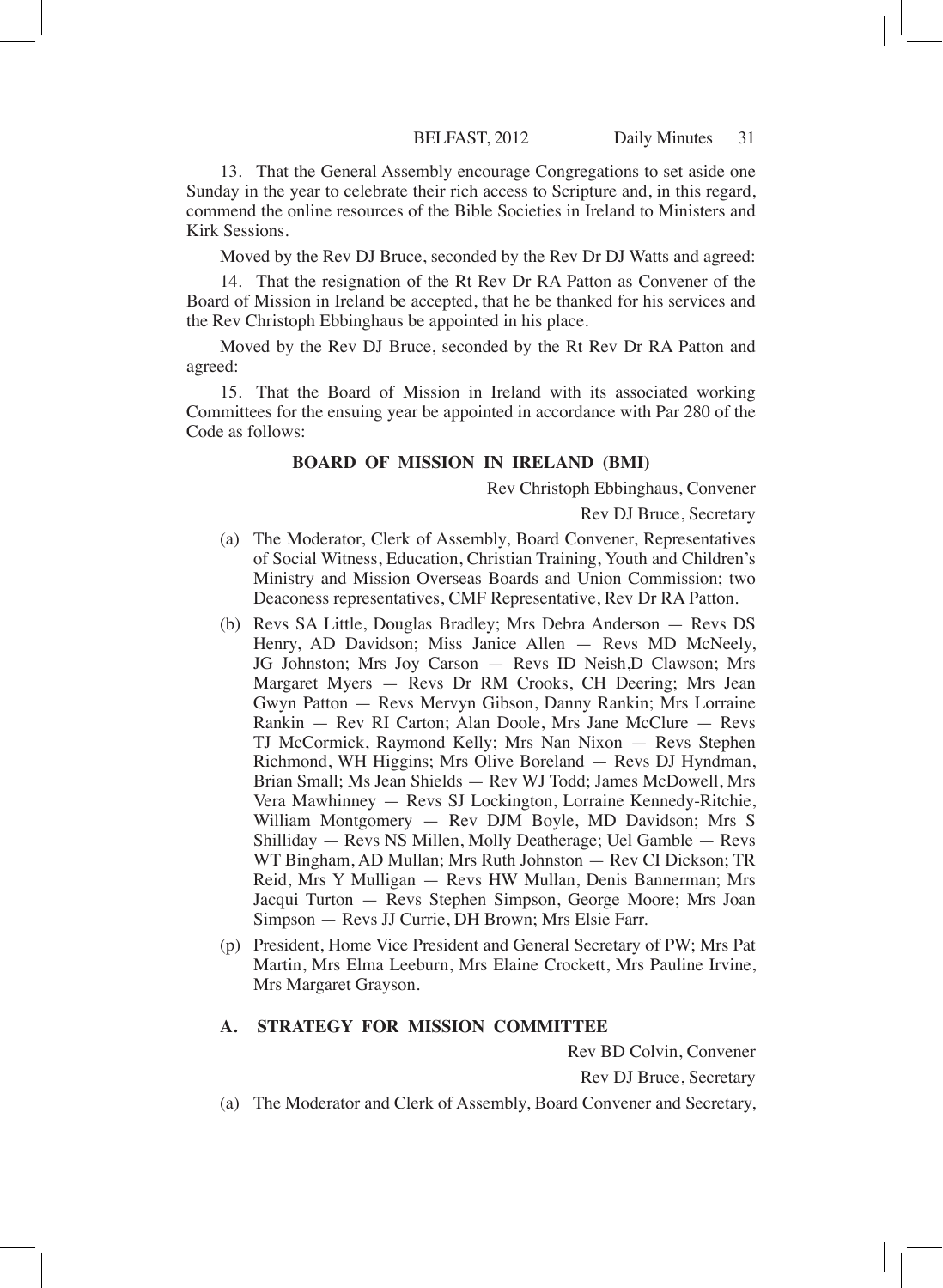Committee Convener, PW Central President, PW Home Vice-President, Convener and Secretary of BMI Communications Committee, Mission Development Officer (Ireland), BMI Support Officer, Nightlight Panel Convener, Convener BMI Personnel Committee.

- (x) Revs RSJ McIlhatton, JR Lambe, Dr TN Hamilton, JE McDowell; Seamus Burke, Mark McKeown.
- (y) Revs SJ Lockington, Stephen Simpson, AD Davidson, Molly Deatherage, MD McNeely, MN Davidson, Mervyn Gibson.

#### **B. RESEARCH AND RESOURCES COMMITTEE**

Rev CWP Kennedy, Convener

Rev DH Thompson, Secretary

- (a) The Moderator and Clerk of Assembly, Board Convener and Secretary, Committee Convener and Secretary, Convener of Training and Resources Committee (BCT), Christian Training Development Officer (BCT), Communications Officer (BMI), Prof Practical Theology, Divine Healing Agent, one representataive of Youth & Children's Ministry, Mission Overseas Board, Committee Secretary.
- (x) Revs GE Best, Dr RB Savage, DJ Hyndman, JSB Drennan, Ben Walker.
- (y) Revs David Clawson, SA Little, DJM Boyle, Dr Rodger Crooks, Douglas Bradley; Mrs Ruth Johnston.

#### **C. CHURCH ARCHITECTURE COMMITTEE**

TR Reid, Convener

Miss L Beatty, Secretary

- (a) The Moderator and Clerk of Assembly, Board Convener and Secretary, Conveners of BMI Property Committee, Finance Committee, Committee Convener and Secretary.
- (x) Brian Knox, Kenneth Fleming, William Watt.
- (y) Revs Brian Small, George Moore, CH Deering.

The **Overtures anent Par 204 and 210(1) of the Code** (Reports p 147-148) were submitted by the Rev DJ Bruce. **Overtures**

> Moved by the Rev DJ Bruce, seconded by the Rev Prof A Gibson, and agreed: That the overture anent Par 204 of the Code, having lain on the books for one year be made the rule of the Church.

> Moved by the Rev DJ Bruce, seconded by the Rev Prof A Gibson, and agreed: That the overture anent Par 210(1) of the Code, having lain on the books for one year be made the rule of the Church.

> The **Overture anent Par 212(1) of the Code** (Reports p 148) was submitted by the Rev DJ Bruce.

> Moved by the Rev DJ Bruce, seconded by the Rev Prof A Gibson, and agreed: That the overture anent Par 212(1) of the Code, having lain on the books for one year be made the rule of the Church.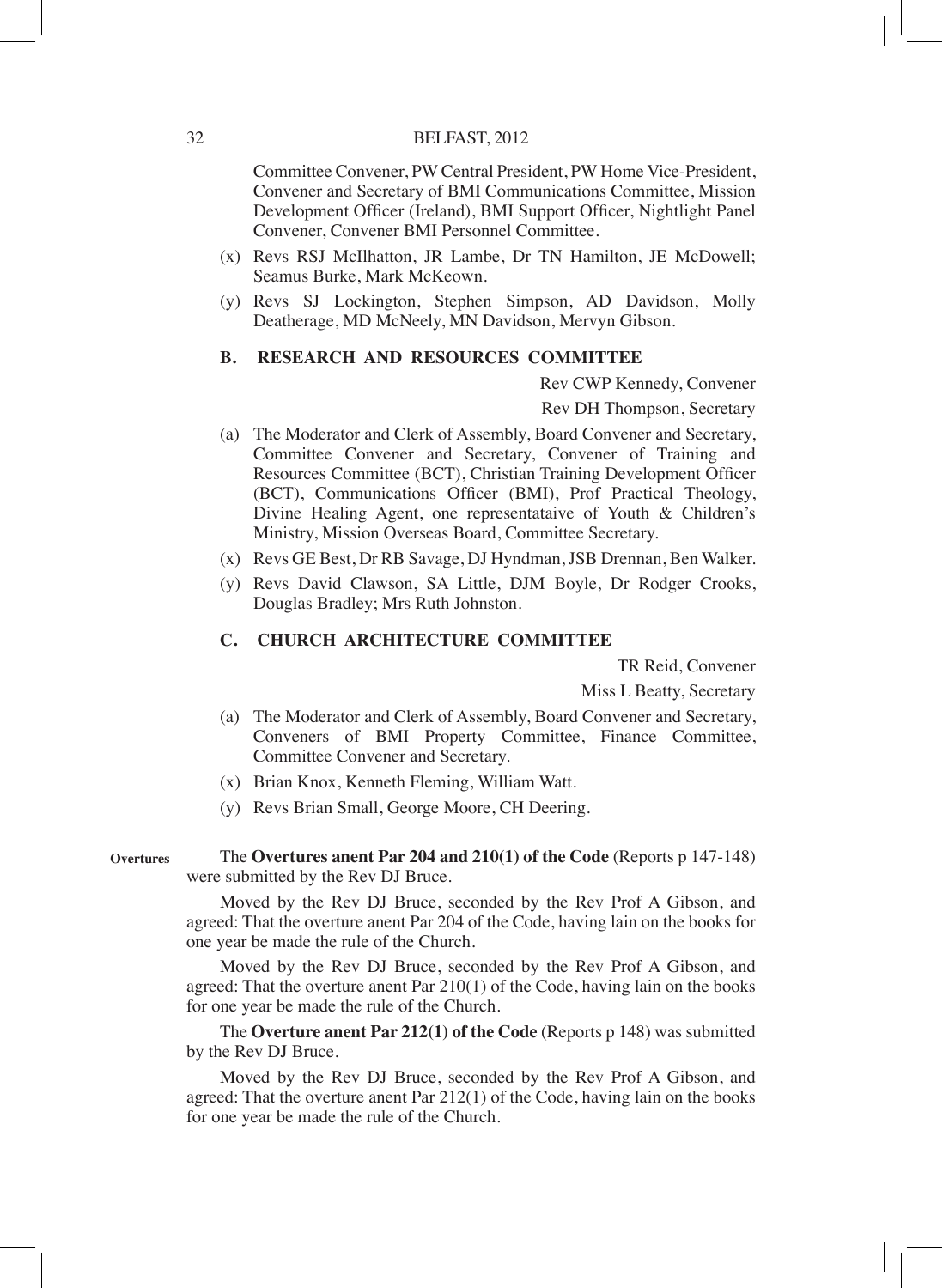The Report of the **TRUSTEES** (Reports pp 259-263) was submitted by Mr **TRUSTEES** AT Ross, together with the following supplementary report:

It is with great regret that the Trustees record the sudden death of one of their esteemed members, Mr David Bell CB, on 22 May 2012. Mr Bell was appointed **Trustee** a Trustee in 1993 and was immediately invited to serve on the Executive Committee. He willingly offered his wisdom and years of experience in property valuation to serve the needs of the whole Church. **Death of a** 

Moved by Mr AT Ross, seconded by the Rev WJ Orr, OBE, and agreed:

1. That the Report be received.

**Resolutions**

2. That the recommendation regarding the Mrs A M Davidson Trust be adopted.

3. That the recommendation regarding the Sir Wm V McCleery Trust be adopted.

4. That the recommendation regarding the Miss Irene Scott Trust be adopted.

5. That the recommendation regarding the Miss Ida Mary McGeown Trust be adopted.

6. That the recommendation regarding the Victor Morrow Trust be adopted.

7. That the General Assembly agrees in principle to a single governing Trustees body and instructs the Board of Trustees and Executive Committee of Trustees, in consultation with the General Assembly Solicitor, to bring detailed proposals to the 2013 General Assembly, with necessary Bye Law and Code changes.

8. That in accordance with the Will of the late John Getty the following be constituted as the Committee for the "direction and management of the application" of the income from the Getty Bequest:

Very Revs Dr S Hutchinson, Dr David Clarke, Revs Dr DJ Watts, WJ Orr, OBE; Mr AT Ross, Mr John Millar, OBE, Mr George McCullagh, Mr Douglas Crowe.

#### **APPOINTMENT OF NEW TRUSTEES**

Moved by the Rev Dr DJ Watts, seconded by the Rev TD Gribben, and agreed: **OF TRUSTEES**

That Mr Norman Bennett be, and is hereby nominated and appointed by the General Assembly as a Trustee of the Presbyterian Church in Ireland in room of Mr RA Wilson, resigned, and of the due appointment of Mr Norman Bennett as a said Trustee attestation is made by the signature of the Moderator of the General Assembly and of the Clerk of the General Assembly in accordance with the provisions of the Irish Presbyterian Church Act, 1871.

> ROBERT A PATTON Moderator of the Presbyterian Church in Ireland DONALD J WATTS Clerk of the General Assembly of the Presbyterian Church in Ireland 29 May, 2012

# **APPOINTMENT**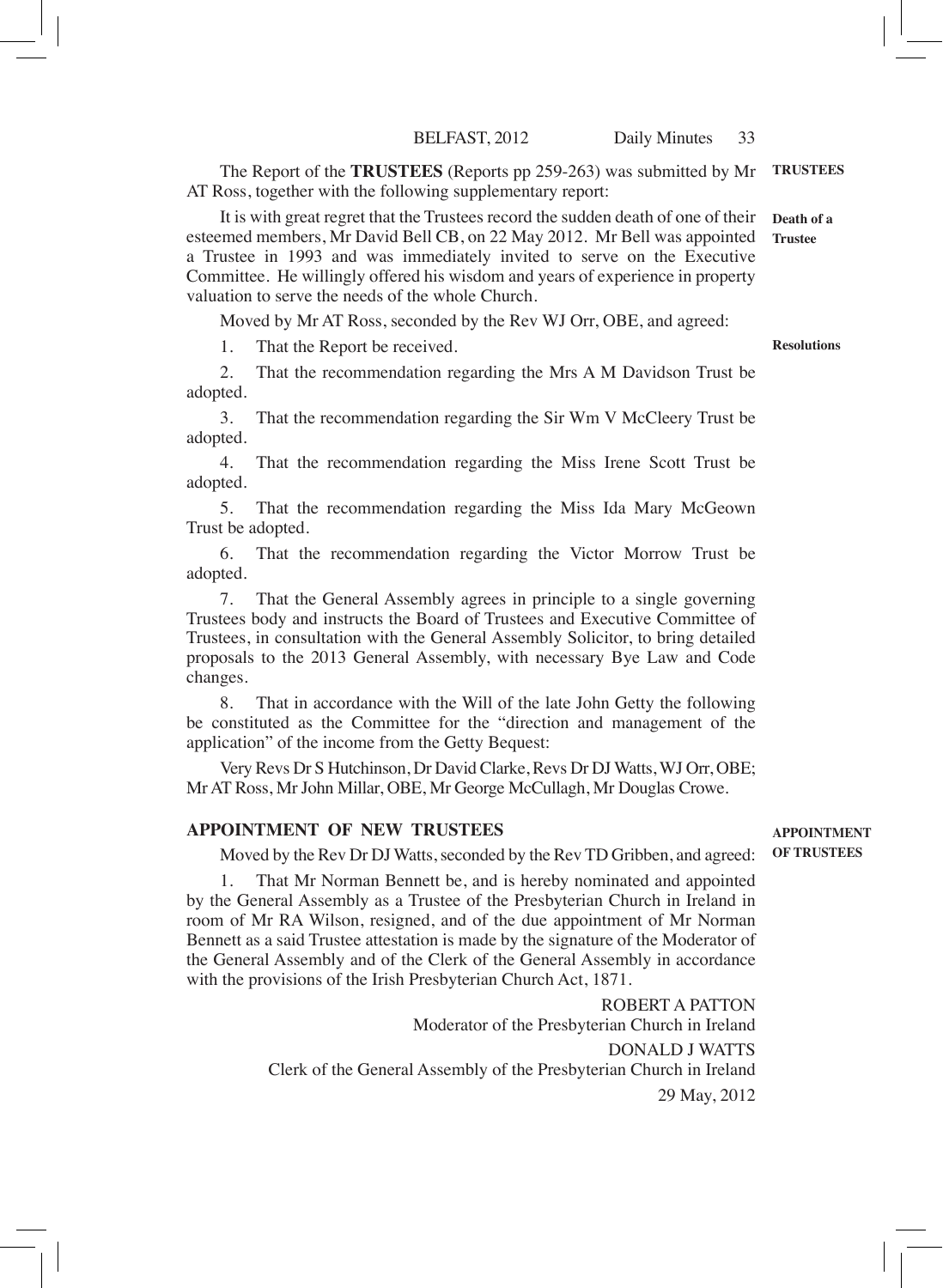2. That Mr Douglas Crowe be, and is hereby nominated and appointed by the General Assembly as a Trustee of the Presbyterian Church in Ireland in room of Mr Wilson Ervin, CBE, resigned, and of the due appointment of Mr Douglas Crowe as a said Trustee attestation is made by the signature of the Moderator of the General Assembly and of the Clerk of the General Assembly in accordance with the provisions of the Irish Presbyterian Church Act, 1871.

ROBERT A PATTON Moderator of the Presbyterian Church in Ireland DONALD J WATTS Clerk of the General Assembly of the Presbyterian Church in Ireland 29 May, 2012 3. That Mrs Marjorie Guiler be, and is hereby nominated and appointed by

the General Assembly as a Trustee of the Presbyterian Church in Ireland in room of Mr Walter Cosgrove, resigned, and of the due appointment of Mrs Marjorie Guiler as a said Trustee attestation is made by the signature of the Moderator of the General Assembly and of the Clerk of the General Assembly in accordance with the provisions of the Irish Presbyterian Church Act, 1871.

> ROBERT A PATTON Moderator of the Presbyterian Church in Ireland DONALD J WATTS Clerk of the General Assembly of the Presbyterian Church in Ireland 29 May, 2012

4. That Sir Bruce Robinson be, and is hereby nominated and appointed by the General Assembly as a Trustee of the Presbyterian Church in Ireland in room of Mr AD McClay, resigned, and of the due appointment of Sir Bruce Robinson as a said Trustee attestation is made by the signature of the Moderator of the General Assembly and of the Clerk of the General Assembly in accordance with the provisions of the Irish Presbyterian Church Act, 1871**.**

> ROBERT A PATTON Moderator of the Presbyterian Church in Ireland DONALD J WATTS Clerk of the General Assembly of the Presbyterian Church in Ireland 29 May, 2012

The Report of the **COMMISSION ON TRUSTS** (Reports p 292) was submitted by Mr AJ Rankin. **COMMISSION ON TRUSTS**

Moved by Mr AJ Rankin, seconded by the Rev Dr DJ Watts, and agreed:

1. That the Report be received. **Resolutions**

> 2. That the Commission on Trusts for the ensuing year be appointed in accordance with Par 130 of the Code as follows:-

# **COMMISSION ON TRUSTS**

AJ Rankin, Convener

Moderator, Clerk, Convener; Revs Dr David Clarke, Dr Samuel Hutchinson,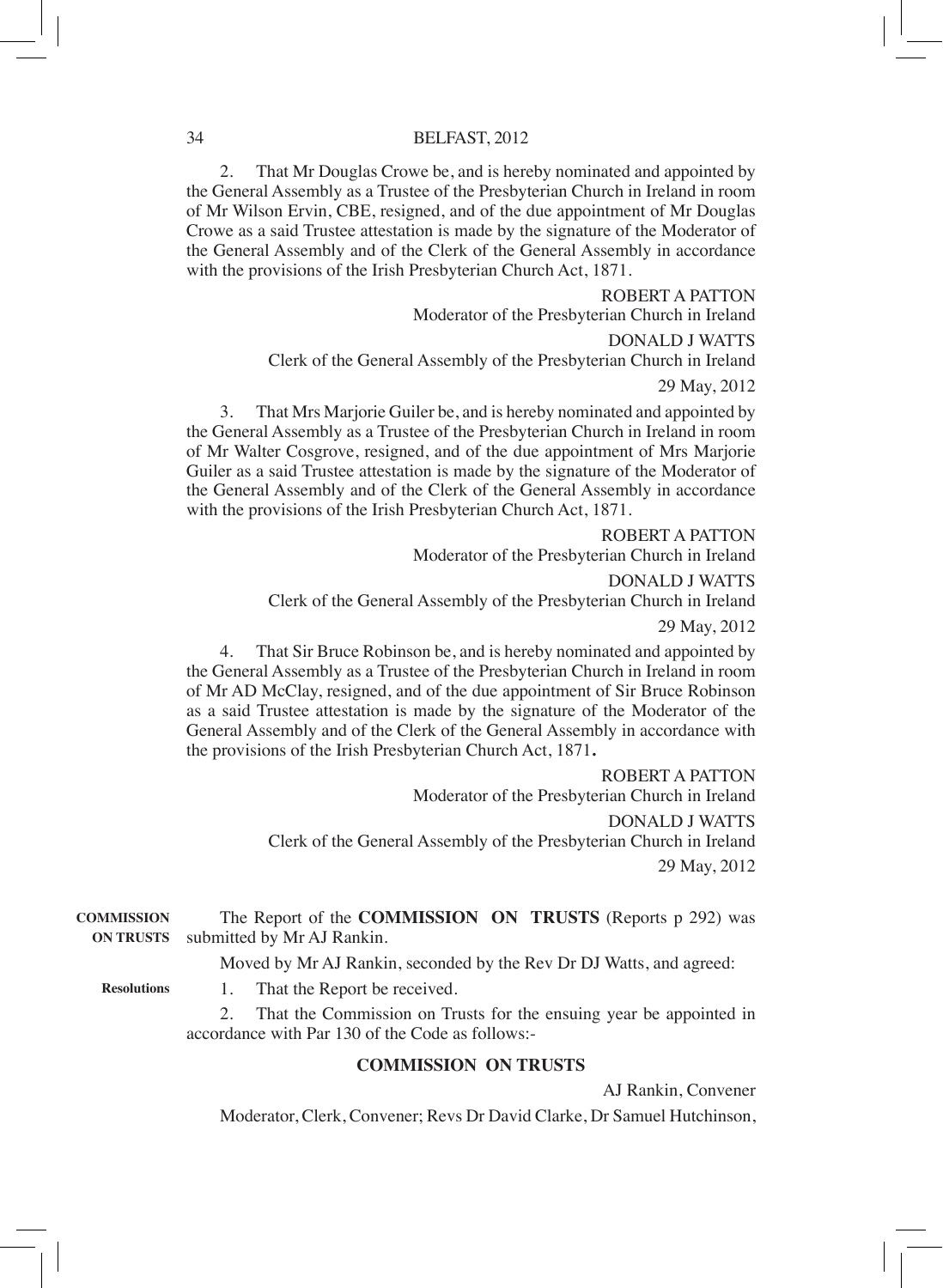WJ Orr; George McCullagh, John Millar, AT Ross, Sir Bruce Robinson, Douglas Crowe, Norman Bennett.

#### **Overtures, Reports p 107-108 – debate resumed (see p29)**

The **Overture anent Par 128(1) of the Code** (Reports p 107) was submitted by the Rev Dr SA Matthews.

Moved by the Rev Dr S A Matthews seconded by Rev TD Gribben and agreed :

1. That the overture anent Par 128(1) of the Code be received and placed on the books.

2. That the overture anent Par 128(1) of the Code be made an Interim Act.

The **Overture anent Par 193(1)(c) of the Code** (Reports p 107) was submitted by the Rev TD Gribben.

Moved by the Rev TD Gribben, seconded by the Rev Dr SA Matthews and agreed: That the overture anent Par  $193(1)(c)$  of the Code be received and that, under Par 111 of the Code, it be made the rule of the Church.

The **Overtures anent Par 195(11)(d), Appendix 5A and Appendix 5D of the Code** (Reports p 107-108) were submitted by the Rev TD Gribben.

Moved by the Rev TD Gribben, seconded by the Rev Dr SA Matthews and agreed: That the overtures anent Par 195(11)(d), Appendix 5A and Appendix 5D of the Code, be received and that, under Par 111 of the Code, be made the rule of the Church.

The sederunt came to a close at 5.47pm, the Moderator pronouncing the Benediction.

\_\_\_\_\_\_\_\_\_\_\_\_\_\_\_\_\_\_

# FOURTH SESSION

**Wednesday, 30th May 2012 9.30am**

The Assembly again convened, the Moderator leading in prayer.

The Report of the **BOARD OF MISSION OVERSEAS** (Reports pp 109- 129) was submitted by the Rev CA Meban. Overseas Mission personnel were presented to the Assembly by Miss Helen Johnston (Overseas Personnel Officer) and the Moderator led in prayer. Moved by the Rev CA Meban, seconded by the Rev WS Marrs, and agreed: **BOARD OF MISSION OVERSEAS**

- 1. That the Report be received.
- 2. That the General Assembly commit to listening for the prophetic voice

**Resolutions**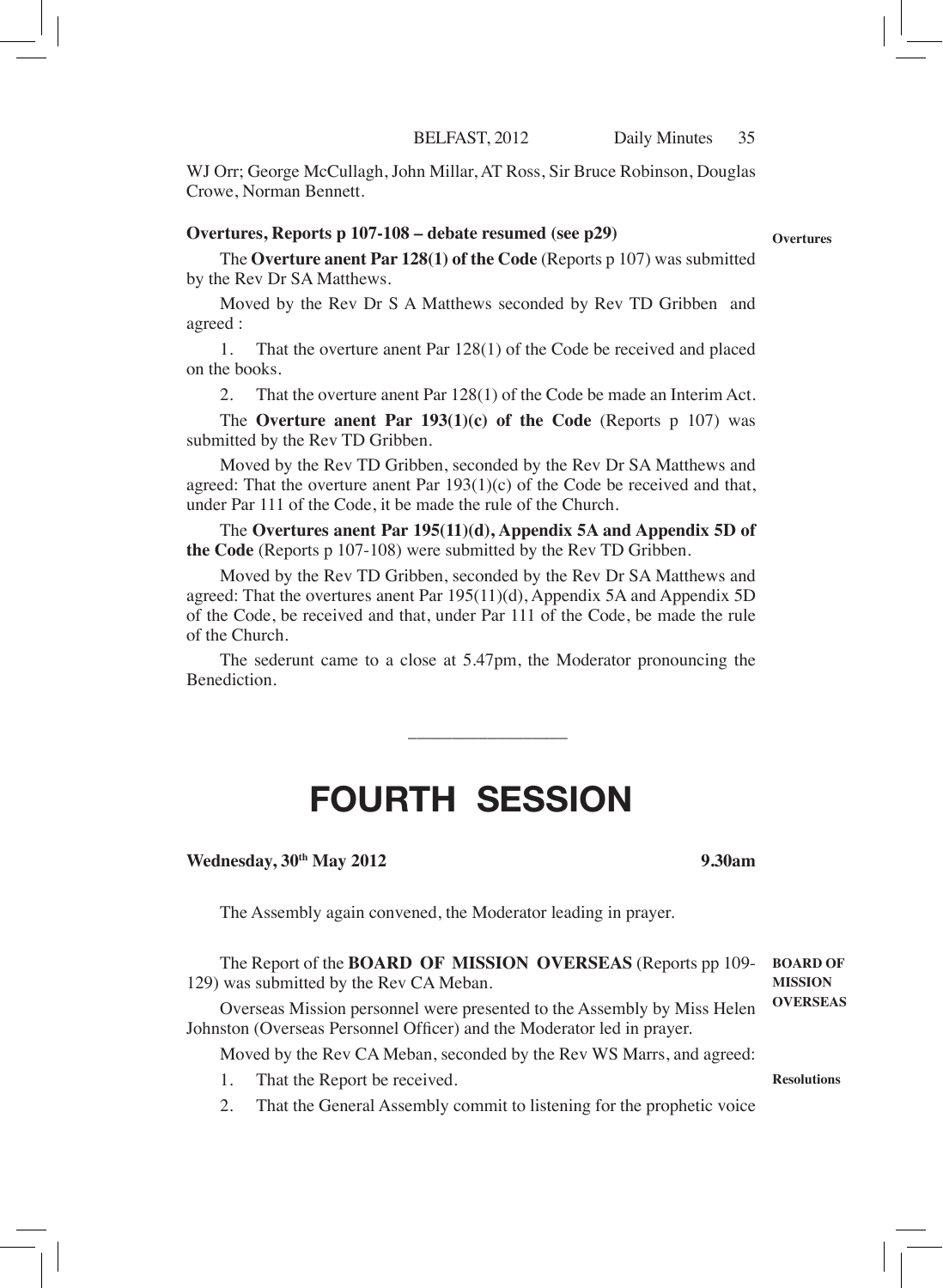of God, particularly in attending to the voice of poor and oppressed people, those marginalised in Church or community, and the persecuted Church, in order that PCI's strategic priorities would fully reflect the mission priorities of God's coming Kingdom.

**Personnel**

3. That the General Assembly give thanks for the faithful service and dedicated witness of PCI's missionary personnel and their families serving overseas, and affirm the sending out of missionary personnel in response to the Call of God and at the invitation of partner Churches, as a strategic mission priority of PCI, whatever the challenges of the on-going global financial crisis.

4. That the General Assembly encourage the Outreach Ministries Committee to pursue its focus on mission through education in 2012/13 and further explore mission through peace-building in the global context.

5. That the General Assembly acknowledge the wide-ranging support which leadership development work offers partner Churches, endorse the Leadership Development Committee's adoption of a 'featured partner' approach to be introduced in 2012-13 and encourage Congregations to seize the opportunity for learning about PCI's leadership development initiatives and praying for leaders-in-training. **Partners**

**World Development**

6. That the General Assembly give thanks in these difficult times for the continuing and generous support of individuals and Congregations for the annual World Development Appeal, for the recent Moderator-supported East Africa Appeal; and, despite the challenges of the on-going global financial crisis, encourage continued financial generosity to others around the world.

7. That the General Assembly recognise the importance of taxation in developing countries for enabling development and building accountability between state and citizens; and request that both the Irish and UK governments support the call for a new international accounting standard requiring companies to report on profits made and taxes paid in every country in which they operate – so called country-by-country reporting.

8. That the General Assembly ask congregational leaders to prayerfully seek and discern how their Congregation might be better informed and envisioned regarding what God is doing in his world today and the steps they need to take to be increasingly equipped for and engaged in the work of global mission.

That the Board of Mission Overseas, with its associated working Committees, be appointed for the ensuing year in accordance with Par 279 of the Code as follows:

# **BOARD OF MISSION OVERSEAS**

Rev Cheryl Meban, Convener

Rev WS Marrs, Secretary

- (a) The Moderator and Clerk of Assembly; Convener and Secretary of the Board; Representative of Church Relations, Board of Mission in Ireland, Board of Youth and Children's Ministry, Personnel Officer (Overseas), Finance Officer (Overseas).
- (b) Revs NW McAuley, Dr WJP Bailie; Mrs OE Byers Revs DR Byers, Philip McKelvey; Mrs Joan Thompson — Rev DB McCorriston;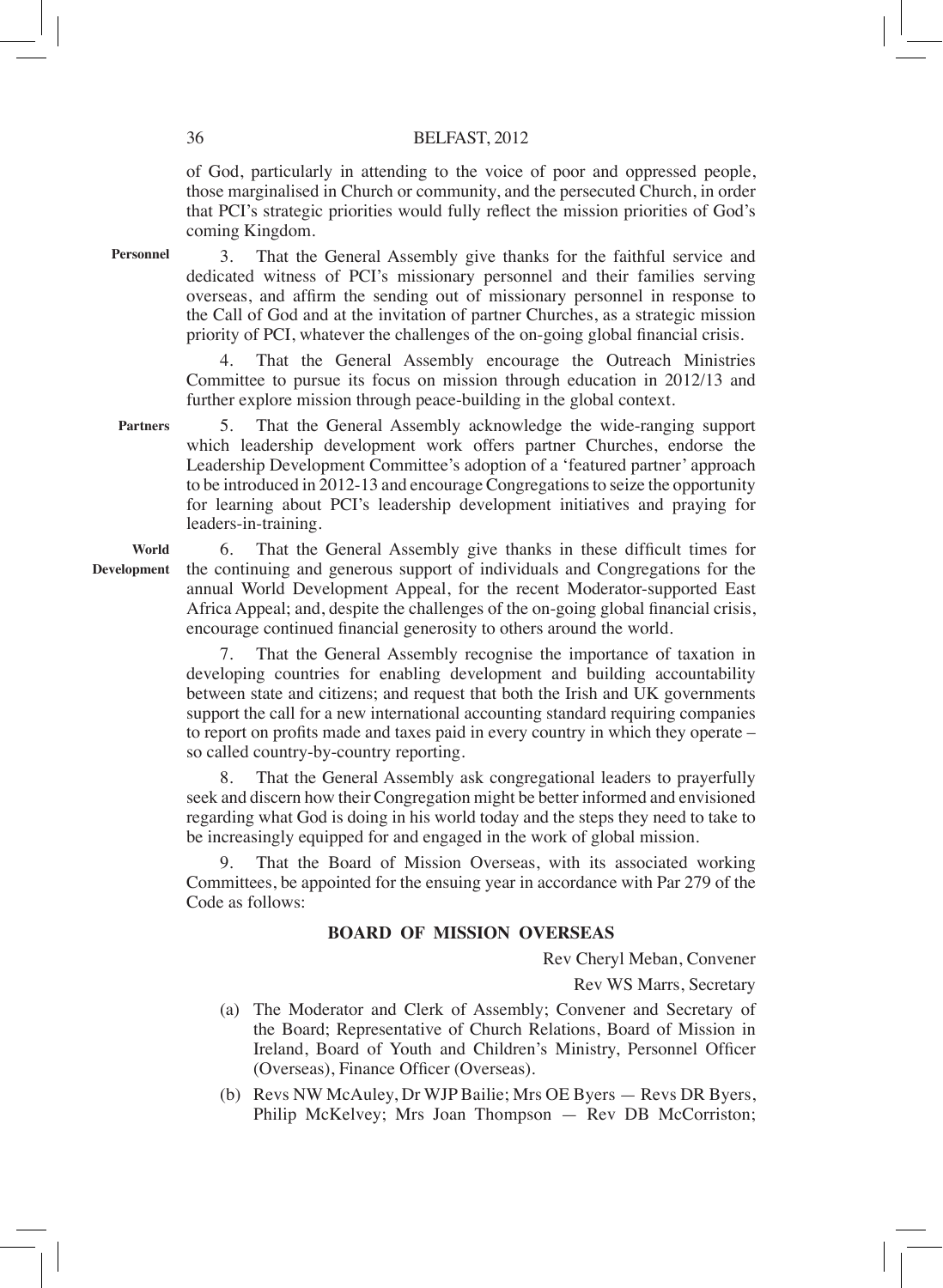J Petrie, Mrs Joan Hamill — Revs JR Dickinson, DJ McIlwaine; Mrs Renee Gifford — Revs Robert Love, Prof WG Campbell; Mrs Margaret Jackson — Rev Joan Scott; Mrs Ruth Campbell, Miss Leonora Wasson — John McKay, Miss R Kelso, Miss Marie Kane — Revs Dr Clive Glass, Peter Fleming; Mrs Margaret Conn — Revs Colin McKibbin, Stanley Stewart; Mrs Ruth Dale — Revs Dr AF Nel, Lesley-Ann Wilson — Rev RA McLernon; I Murdock, Mrs Elma Leeburn — Revs Dr KP Meyer, JG Faris; Heather Moore — Rev Dr MCA Gray; Mrs Helen Mateer — Rev Daniel Reyes-Martin; Eric Latimer, Mrs Isobel Davidson — Revs RK Graham, BAH Wilson; Mrs Grace McCullough — Revs JH Hanson, CI Dickson; Mrs Rosemary Honeyford — Revs RW Gaston, KDW Crowe; Miss DE McCaughan — Rev DJ Steele; HH Meekin, Mrs Jean Duncan — Rev JA Curry; Dr Maureen Stevenson, Mrs Anne McGuckin.

(p) President, Overseas Vice President and General Secretary of PW; Mrs Margaret Stevenson, Mrs Lynn Murray, Mrs Jean Farlow, Mrs Edith Holmes, Mrs Edna McIlwaine.

# **A. LEADERSHIP DEVELOPMENT COMMITTEE**

Rev Dr WG Campbell, Convener

Mrs Pamela McCullagh, Secretary

- (a) The Moderator and Clerk of Assembly, Board Convener and Secretary, Committee Convener; Mission Development Officer (Overseas), Mission Training Officer; Personnel Officer (Overseas).
- (x) Revs BAH Wilson, NSR Lockhart, Stephen McCracken, David Stanfield; Mrs Isobel McAuley, Tony McGall.
- (y) Revs Dr Clive Glass, JH Hanson, Daniel Reyes-Martin; Mrs Margaret Jackson, Miss Marie Kane, Mrs Ruth Campbell.

# **B. MISSION INVOLVEMENT COMMITTEE**

Rev Dr MJ Welsh, Convener

CN Eves, Secretary

- (a) The Moderator and Clerk of Assembly, Board Convener and Secretary, Committee Convener, Mission Development Officer (Overseas), Mission Training Officer, Personnel Officer (Overseas).
- (x) Rev DH Thompson; Miss Sharon Creighton, Mrs Brenda Kerr, John Doherty, Stephen Lynas, Maurice McNicholl.
- (y) Revs Philip McKelvey, Dr WJP Bailie; Hugh Meekin, Mrs Olive Byers, Mrs Edith Holmes, Mrs Elizabeth Moffett.

# **C. OUTREACH MINISTRIES COMMITTEE**

Rev SJ Richmond, Convener

Rev WS Marrs, Secretary

(a) The Moderator and Clerk of Assembly, Board Convener and Secretary,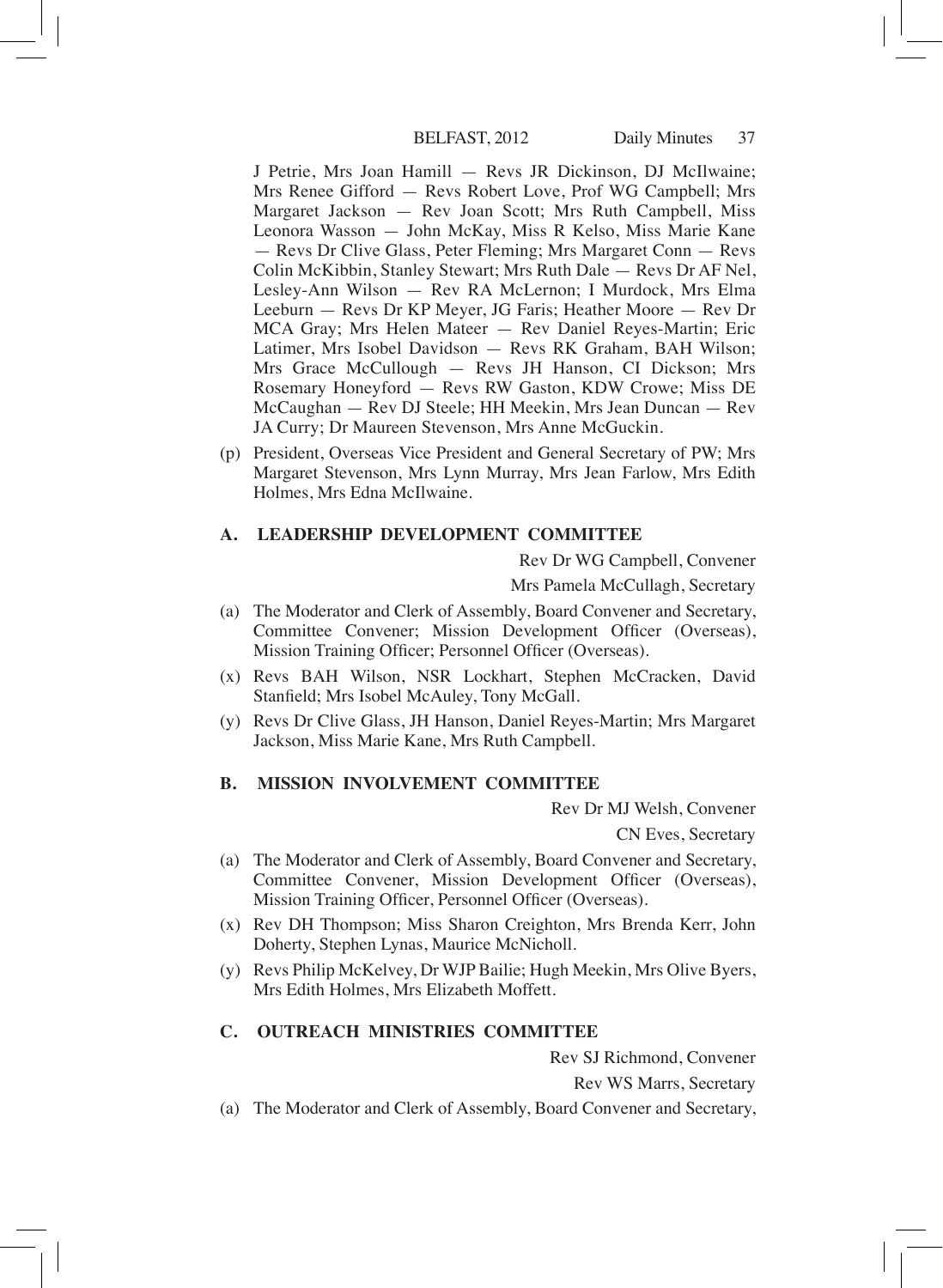Committee Convener, Mission Development Officer (Overseas), Convener of World Development.

- (x) Revs NE Dorrans, David Steele, Stanley Stewart; Mrs Valerie Tweedie, Joe Campbell, Ivan Murdock.
- (y) Revs CI Dickson, TP Fleming, RA McLernon; Mrs Lynn Murray, Mrs Edna McIlwaine, Dr Maureen Stevenson.

# **D. WORLD DEVELOPMENT COMMITTEE**

Rev Dr KP Meyer, Convener

Rev WS Marrs, Secretary

- (a) The Moderator and Clerk of Assembly, Board Convener and Secretary, Committee Convener, Mission Development Officer (Overseas), Church Relations representative, Convener of Outreach Ministries Committee.
- (x) Rev Dr Samuel Hutchinson; Mrs Shiela Phillips, Mrs Fiona Watts, Mrs Moyra Stirling, Alf McCreary, Ralph Sheppard.
- (y) Revs Joan Scott, Dr AF Nel, Robert Love, Lesley-Ann Wilson; Miss Leonora Wasson, Miss DE McCaughan.

#### The Report of the **BOARD OF SOCIAL WITNESS** (Reports pp 154- **SOCIAL** 171) was submitted by the Rev RA Liddle. **BOARD OF**

Business lapsed on Standing Orders (see page 55) **WITNESS**

### **Intermission**

The Report of the **GENERAL BOARD** (Reports pp 15-75) was submitted by the Rev Dr DJ Watts, along with the following Supplementary Report: **BOARDGENERAL** 

# **Memorial Record**

#### *The Very Rev Dr W Donald Patton reports:*

**The Rev Richard Samuel Ross MA**, Minister Emeritus of Carnlough and Cushendall Congregations in the Presbytery of Ballymena, Co Antrim, died on 11 April 2012 in the 90th year of his age and the 58th year of his ministry. He was born on 16 February 1923 at Annalong, County Down, to William Ross, an Officer in the newly formed Royal Ulster Constabulary, and his wife Annie May, née Hazlett. In 1925 his father was transferred to Belfast with the RUC. Mr Ross attended Stranmillis and Fane Street Primary Schools, then Ardmore College. On leaving school he worked in a series of employments including Short and Harland and the RUC for four years. Raised in a loving Christian family he was brought up in association with Windsor Congregation and attended both Windsor and Fisherwick Sunday Schools. As a boy of ten years he committed his life to Christ during a Church mission and in his early twenties felt called to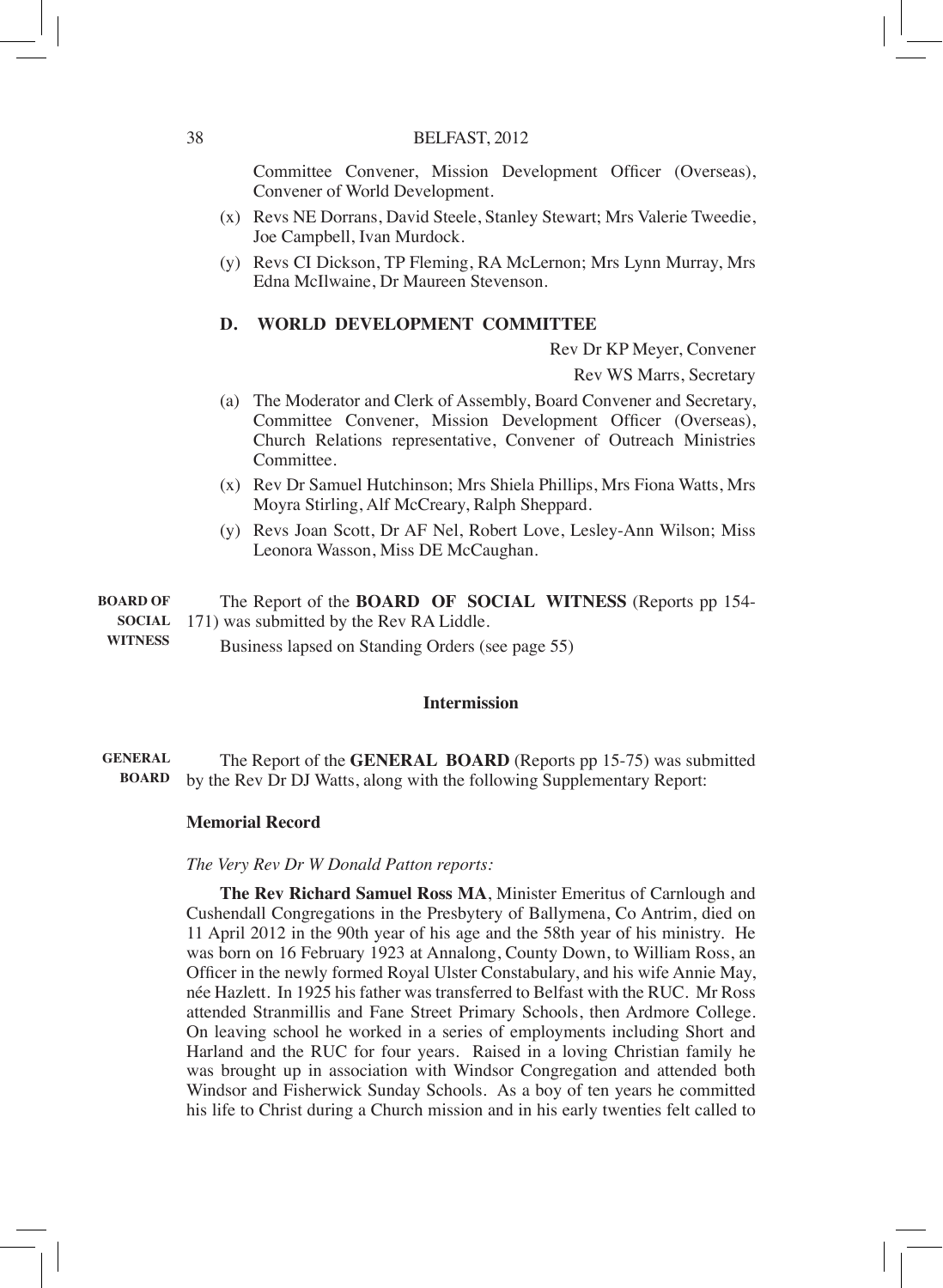the ordained ministry while attending meetings of the Portstewart Convention. He proceeded to Magee College, Londonderry, in 1946, and then Trinity College, Dublin, graduating MA in 1950, and received his theological training in the Assembly's College, Belfast. Licensed by the Presbytery of Belfast 22 June 1952, he served as Assistant to the Very Rev Dr Gordon Erskine in the Congregation of Rosemary 1950 to 1955. There he met his future wife, Eileen Margaret Wadmore. They were married on 11 May 1955, and in the ensuing years they had three children, Richard, Jennifer and Andrew. On receiving a call from the Congregation of Harryville he was ordained and installed there by the Presbytery of Ballymena 14 February 1955. In these early years the economy of the parish was dominated by the Braid Water Spinning Co. and the Phoenix Weaving Co. Many of the local people lived in the streets of mill houses near the Church. The following years saw growth in population and housing, increasing the numerical strength of the Congregation to over 700 families, though with the founding of the Congregations of Ballykeel and Ballee, in subsequent years, the numbers fell back. New halls were built to accommodate the thriving youth work and were opened in 1975. Mr Ross was a diligent pastor and conscientious preacher who was also involved in the life of the local community through school boards and community organisations such as the NSPCC and as an army chaplain to junior soldiers at St Patrick's barracks and a deputy hospital chaplain at the Waveney and Braid Valley hospitals. Sadly, Mrs Ross died 4 April 1979 and Mr Ross resigned from Harryville in 1981. Resuming ministry in 1985 Mr Ross served as stated supply in the Congregations of Carnlough and Cushendall and was installed there in 1989 continuing until his retirement 31 March 1994. He served the wider Church as Convener of the Christian Healing Committee 1978- 1980 using his pastoral gifts to lead this caring ministry. He was Moderator of the Synod of Ballymena and Coleraine 1977-1978. Mr Ross married Maureen Bingham on 28 August 1986 who predeceased him 19 May 2009. His love of English language and literature bore fruit in his published book of poems entitled Life with a Capital L the proceeds of which were donated to Cancer Research, and he contributed to the Park Author Symposium Faith for today. We extend our sympathy and prayers to his family circle and with them give thanks to God for his witness to Jesus Christ as Lord and Saviour during a long lifetime.

**The Rev Robert Raymond (Ray) Davey, OBE, BA, DLitt, LLD, DPhil, DD**, died on 16 April 2012 in the 98th year of his age and the 67th year of his ministry. The third son and fourth child of the Rev Robert Davey and his wife Charlotte Davey, nee Higginson, he was born on 10 January 1915. He was brought up in connection with the Congregation of Dunmurry, where his father was Minister for over forty years, and attended Miss Gamble's School (in the local Orange Hall), Dunmurry Public Elementary School (in the Church Hall) and the Royal Belfast Academical Institution, 1926-33. A keen rugby player, he was a member of the Inst Schools Cup winning team in 1933 and later played for Ulster. He proceeded to Queen's University, Belfast, 1933-36, graduating BA, and received his theological education at the Assembly's College, Belfast, 1936-37 and 1938-39, and New College, Edinburgh, 1937-38. He was licensed by the Belfast Presbytery on 24 May 1939 and served as Assistant Minister in First Bangor, 1939-40, preaching his first sermon in that role on 3 September 1939, having listened to the declaration of war by the then Prime Minister Neville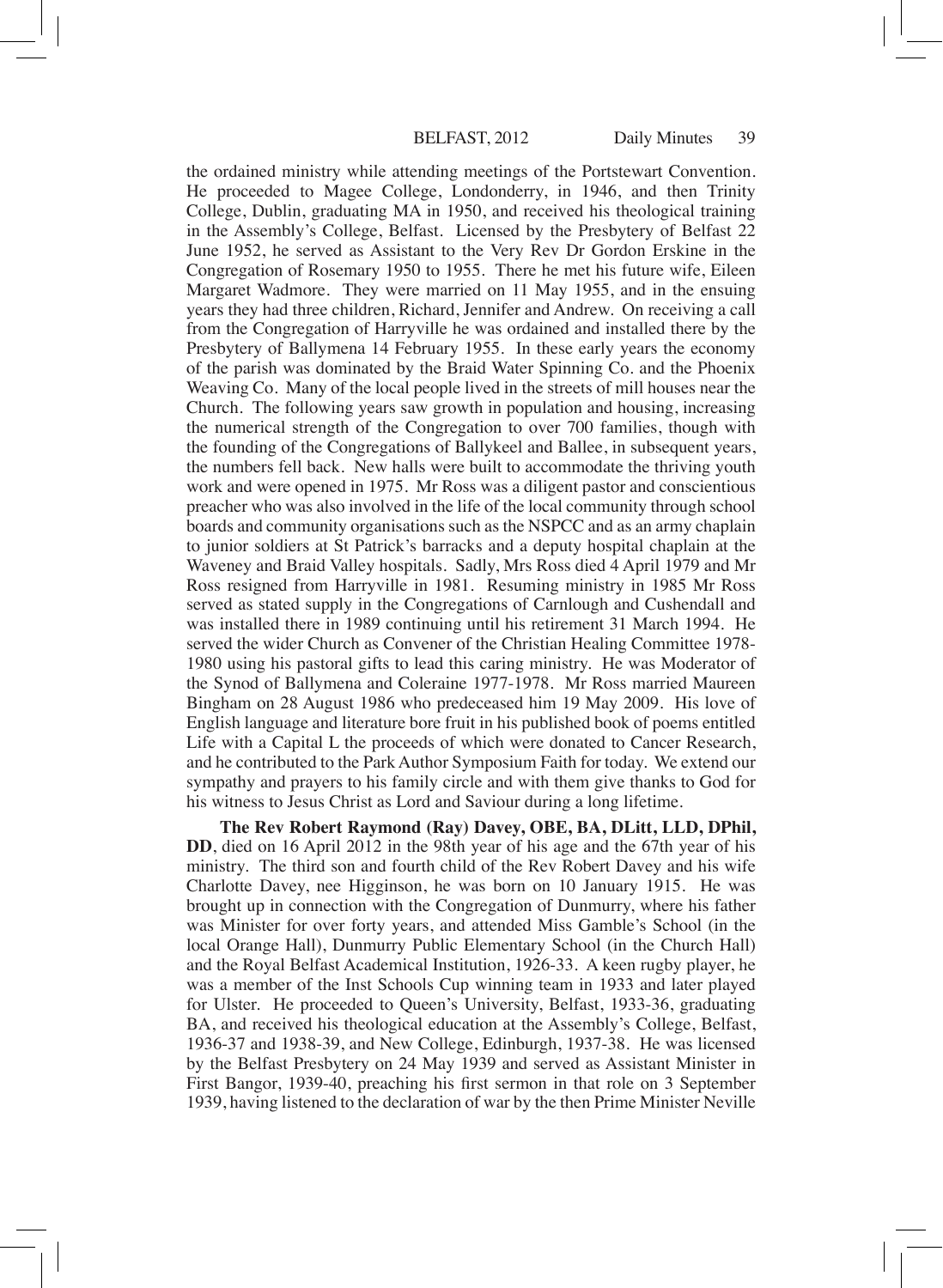Chamberlain. In 1940 he volunteered as a YMCA Field Secretary with the forces and was posted to Tobruk in NorthAfrica. When Tobruk fell in 1942 he wastaken prisoner and spent the rest of the war in various camps run first by the Italians who later handed him over to the Germans. He was eventually transferred to a camp near Dresden in January 1944, where he was able to exercise a wide ranging ministry and met many ordinary Germans. The destruction of that city in the raids of February 1945 deeply affected him and remained with him for the rest of his life. He wrote, "I walked for a long time without seeing a house fit for habitation. I had never seen such absolute devastation on so wide a scale." He later wrote several books in which he described his experiences. On returning to Belfast after the end of the war he was ordained by the Presbytery of Belfast for overseas service with the YMCA on 16 September 1945, was awarded the MBE for his wartime service with the YMCA, and married Kathleen Burrows, daughter of the Rev Edwin Burrows, Minister of Knock Presbyterian Church, on 2 January 1946. Interestingly, he told his family many years later that when he was in North Africa arrangements were being made for his ordination in Jerusalem, but his capture at Tobruk intervened. He served as Assistant Minister in McCracken Memorial for part of 1946 before taking up his appointment as the first full-time chaplain to Queen's University later that year on 1 October. He had learned the value of community in his childhood and during the war, so he set about creating a strong community for the students based at 7 College Park Avenue, and later at the 'Centre' built on the same site. In this he was very successful and the pursuit of community at a wider level led to the formation of the Corrymeela Community, a community promoting reconciliation and peacebuilding, outside Ballycastle in 1965. Ray Davey is widely acknowledged as its founder. Though Corrymeela began its work before the start of the 'troubles', by the time he was inducted as its first Director on 31 October 1971, those 'troubles' were raging in an increasingly frightening manner. The leadership given during the seventies by him and his wife was both hands-on and courageous. He retired on 31 December 1979 and was awarded the OBE for his work in 1980. The high regard in which he and his work were held can also be seen in the four diverse honorary doctorates which were awarded to him from the University of Ulster; Queen's University, Belfast; the National University of Ireland, Maynooth; and the Presbyterian Theological Faculty of Ireland. Warm and fulsome tributes were paid to him and his work at the time of his death including from the Moderator of the General Assembly, Dr Ivan Patterson, who said, "Ray Davey was a man of total commitment whether to his faith, his family, his sport and, what he will be best remembered for, to the building of peace and reconciliation in communities engaged in conflict." He was predeceased by his wife Kathleen in 2008 and is survived by his daughter, Alison, sons Rob and Ian, and nine grandchildren, to whom we extend our sympathy and prayers as we give thanks for the life and service of our esteemed colleague.

# **Priorities Committee**

At the request of the General Board, the Priorities Committee considered "holding a PCI Residential Conference in 2015" (G.A. Minutes 2011, p 25, res 2). It is recognised that as the five Assembly themes are developed various initiatives may be used to explore them as a Church, but the most obvious theme for a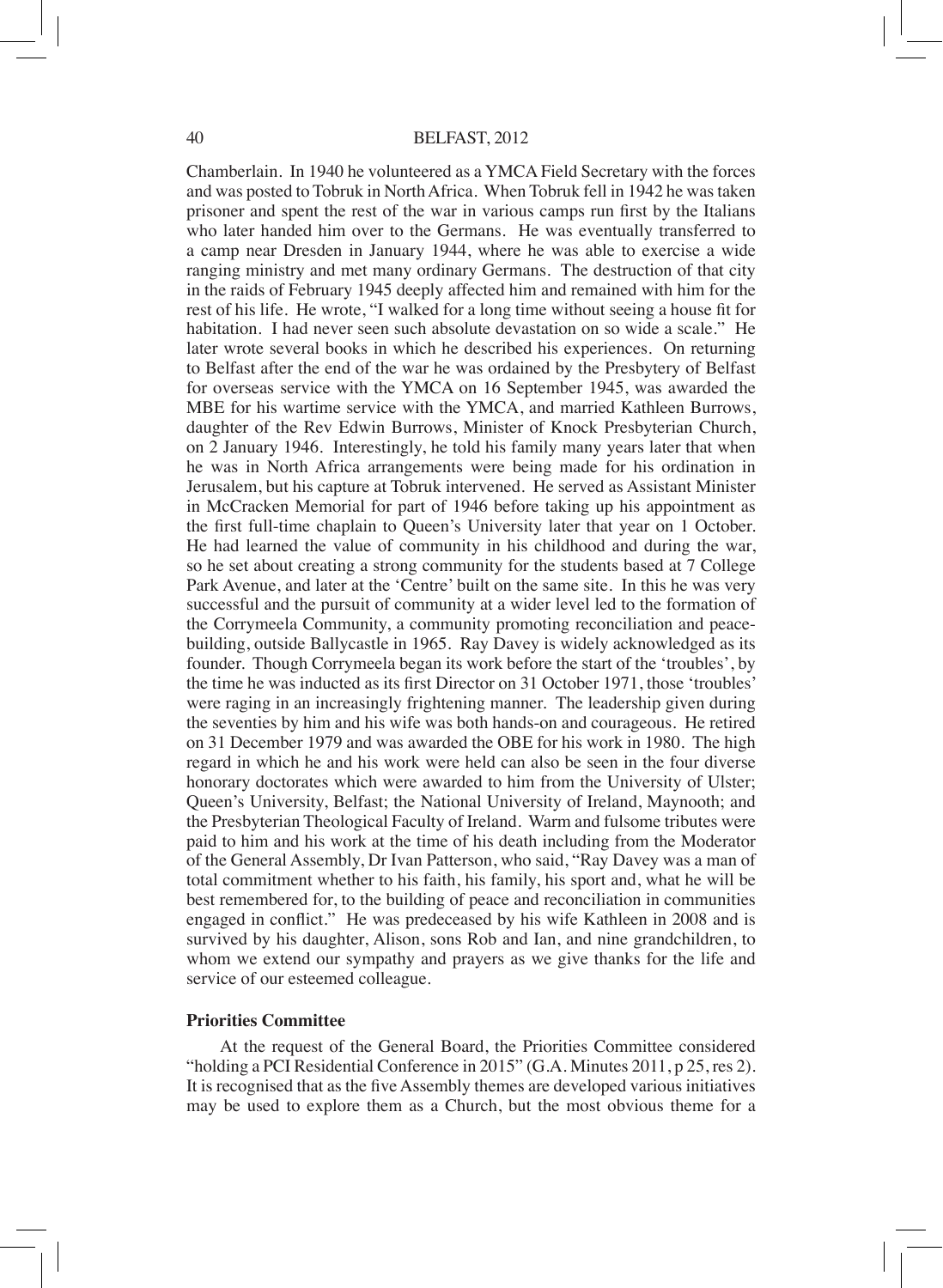Residential Conference similar to previous events is "A community of global concern". Various ideas were discussed but the recommendation is to consider a Conference to develop that theme during 2016-2017. This would also be towards the end of the five-year cycle. If this report is accepted the Committee will bring a more definite proposal for the shape and timing of such a Conference to the next Assembly, with the possible membership of a Steering Committee.

The Priorities Committee were encouraged by the response to the call to prayer on 17 April 2012 and are following this up in a number of ways, including the opportunity for prayer in the Chapel of Assembly Buildings each Friday at 1.15 p.m.

#### **Doctrine Committee**

The Doctrine Committee met no less than ten times during the year since the last General Assembly. Its work was mainly to produce what it hopes will be a final report on the particular aspect of marriage first referred to it by the General Assembly in 2009 (Reports pp.38-49).

In addition to their major work of the year, the Doctrine Committee was asked to address two other issues. First, was a letter from the Presbytery of Route concerning the appropriateness of having a facility in a church building for full immersion baptism. The Committee responded by saying that it saw no absolute theological impediment to having such a facility and, indeed, it might have some missional benefits. However, the Committee also stressed that it is important that our architecture expresses our theology accurately. Care must be taken that a missionally well intentioned facility should not tacitly diminish the covenantal understanding of baptism that is central to PCI's understanding of the sacrament and that baptism as a public proclamation should not displace baptism as a sign of admission to the Christian Church.

The second issue was a request from the General Board to comment on the report of the Tyrone Memorial Review Panel (2011). The response was as follows: *The Doctrine Committee was asked to report on the Tyrone Memorial Review Panel's report (2011), 'on Biblical grounds'. Having considered the report of the Tyrone Memorial Review Panel, the Committee has not identified any obvious Biblical or theological difficulties, within the terms set out for the Committee.*

#### **Church and Society Committee**

#### **Panel on Social Issues**

The Social Issues Panel exists to be a link body between the Church and Society Committee and the Board of Social Witness on issues of common interest. It is the task of the Panel to enhance communication between the two groupings and to assign a lead role and avoid unnecessary duplication of work. It is hoped that the Panel will become redundant when the new structures are in place.

2. The Panel is headed by the Director for Social Witness and Northern Convener of Church and Society and brings together people relevant to the task.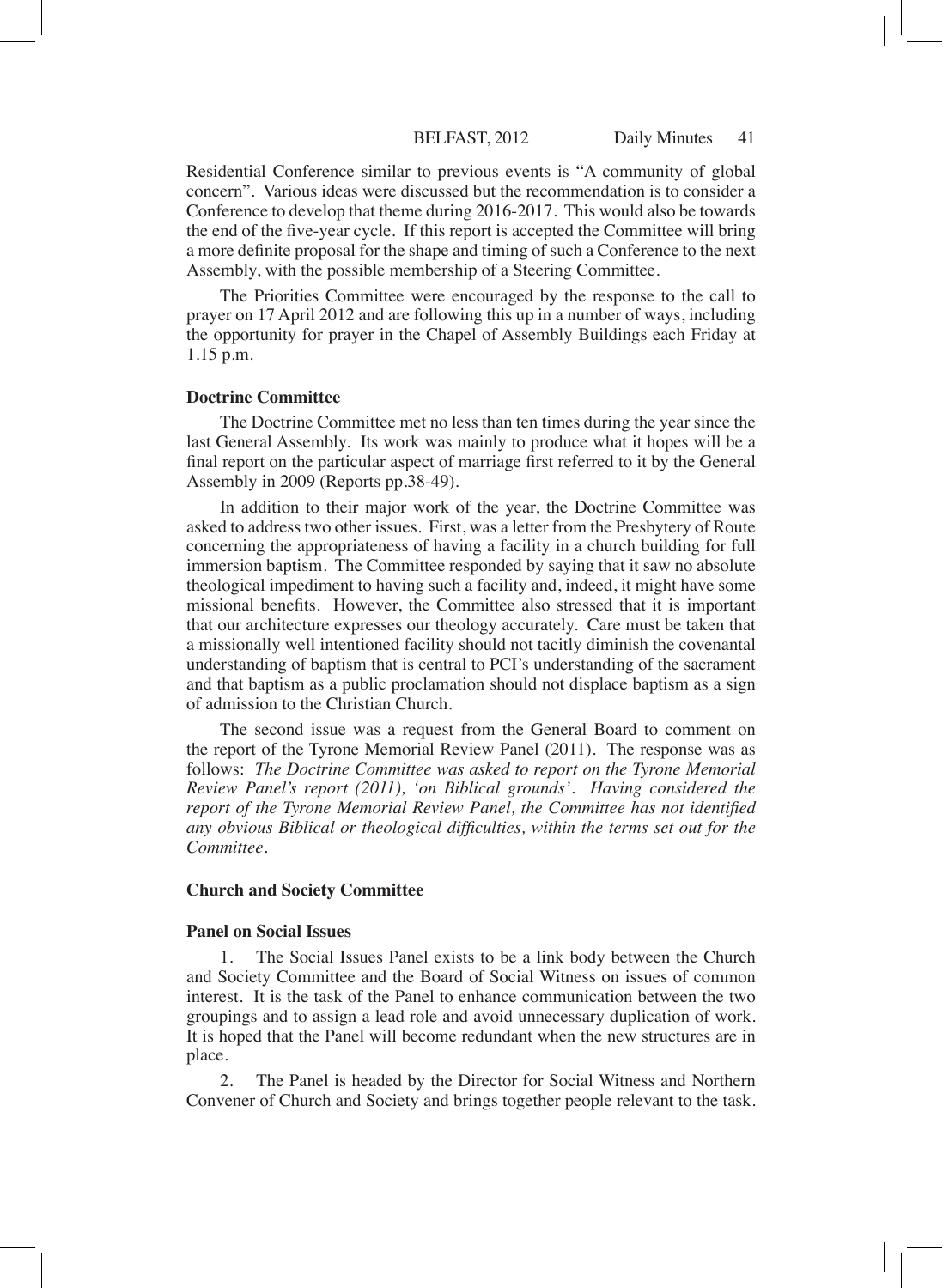On the matter of prisons Lindsay Conway and Lesley Carroll are joined by Ronnie Orr and Valerie Newell.

3. The Panel has met to consider the report of the team reviewing the Northern Ireland Prison Service published in October 2011 (Ann Owers Report). A process of consultation has been planned so that the group can take account of the views of chaplains, the oversight group etc. Following this process the Panel will bring some recommendations about how to proceed.

4. The Review brings other issues to light which need to be addressed by those in power and also across society. At this post-conflict stage in our history changes are likely to be needed in how society cares for and resettles offenders; in how offenders are dealt with while they are in prison, particularly in terms of offering opportunities for transformation; and in how society manages some of the most challenging offenders who are largely rejected by local communities. So it is likely that some new thinking needs to come from the Church on the broader aspects of prisons, prisoners and resettling prisoners in society. The Chaplains too are being reviewed and so across the board there is change and challenge.

5. The Panel is mindful of the uncertainty that can abound in a time of change. No matter where change is happening there are common reactions – some embrace change warmly; some feel that change is a commentary, and not a good commentary, on the work they have done in the past; some believe change is not needed. The Panel is mindful too of the service that many have given as prison officers, chaplains, visitors, hostel managers and workers, and in so many other aspects of the care and resettlement of prisoners. Change, in the Panel's view, is not a commentary on what they have failed to do but it is commentary on the fact that our society has moved to a new place and that there is new skill and learning to be applied to enhance good practice.

6. As the Welfare Reform debate continues there is a rising consciousness of the impact proposed changes may have on people. While it remains unclear precisely what changes are proposed it is clear that there will be a shift in how benefits are decided. A close eye must be kept to the debate so that the vulnerable are not penalised while those who have enough do not bear any of the burden. A watching brief will be kept through the Panel on Social Issues and appropriate response made. Abrief overview of the implications of welfare reform is attached at Appendix 1.

7. A further challenge on the matter of Welfare Reform comes in the shape of how the people of Northern Ireland view themselves in relation to Great Britain and how legislation written at Westminster should or should not be rewritten for the Northern Irish context. This is a matter which the Executive has yet to resolve but clearly there are post-conflict issues to be considered in any legislation from Stormont.

8. It is not helpful for decisions about Northern Ireland to be driven by a 'special status' mentality but rather by a sense of being a 'normal' society. Equally society has to take care to attend to the legacy of the past, particularly in the areas of health and well-being, ability to work, skills for work and the care of children and young people.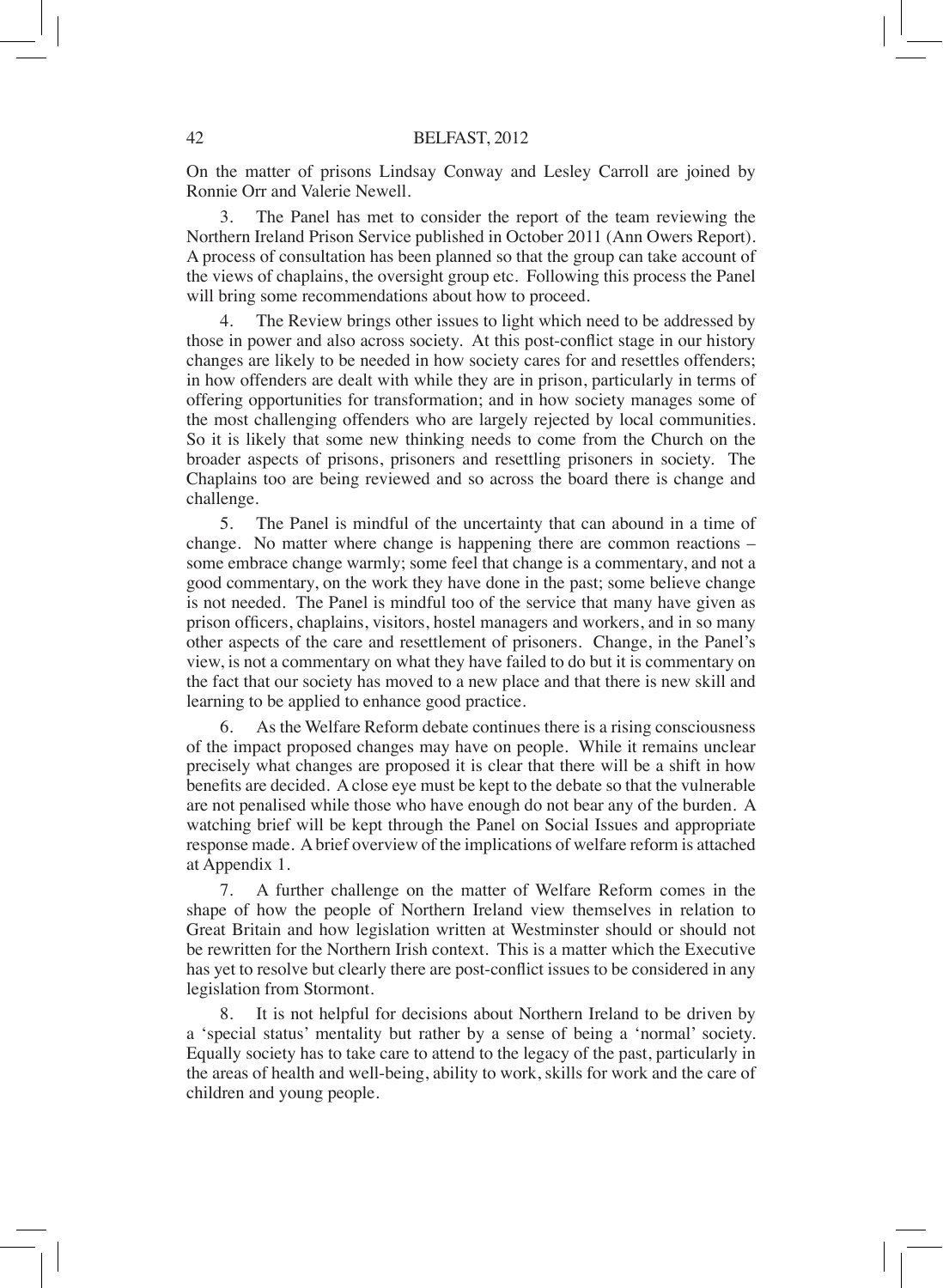9. It is the view of both the Panel and the Church and Society Committee that the implementation of reform in the Health Service will be as thorny and perhaps even more emotive than the implementation of Welfare Reform. It will take some considerable effort on the part of PCI to engage in the debate in a manner that is informed, strategic and effective.

10. The report of the review *Transforming your care: A Review of Health and Social Care in Northern Ireland December, 2011* can be found at *http://www.* dhsspsni.gov.uk/transforming-your-care-review-of-hsc-ni-final-report.pdf. implementation progresses decisions will have to be made as to who will take the lead for PCI. In the first instance the Panel on Social Issues will consider what needs to be done.

#### **Consultations**

11. A consultation on EU funding was responded to and that response is attached at Appendix 2.

# **The Possibility of Reconciliation**

12. Since Easter Sunday there has been a notable shift in tone to the public statements from Sinn Fein regarding the possibilities of reconciliation. A number of senior Republicans made significant speeches pointing towards a new time and a new opportunity for reconciliation. While the term 'reconciliation' is clearly not being used in a theological sense it is a matter of interest to the Church when such terms are used in the political domain. This is also an opportunity for the Church to interface with public debate and to open up new content and meaning to the terminology that is being used and therefore to the relationships that might possibly be formed. What Republicans actually mean is still a matter for debate but it is the view of the Committee that an opportunity exists for new interaction, for straight talking and for hope building through conversations with old enemies with whom we have settled ourselves into co-existence which is, at times, far from comfortable. The question is whether or not it is possible for society to move on from such co-existence to more reconciled relationships.

13. Across society there is a general complaint that there is not enough being achieved by the Executive. It is worth noting, therefore, that public overtures have been made by Republicans with regard to reconciliation and worth exploring what possibilities this might hold for community relationships and for how politics is done.

### **Citizenship, Covenant and Christ Conference**

14. The Conference *Citizenship, Covenant and Christ* was held at Belfast City Hall on 19 April, 2012. About one hundred and twenty delegates gathered over the day to listen to the speakers and to question and debate with one another. The Committee wishes to publicly record its thanks to Belfast City Hall for the facility that was provided to us and for the helpful way in which staff assisted us in preparation for the event and on the day. The Committee also wishes to record thanks to the speakers – The Most Reverend and Right Honourable Dr John Sentamu, Archbishop of York; Deputy Jimmy Deenihan TD, Minister for Arts, Heritage and the Gaeltacht; Professor Laurence Kirkpatrick; Deputy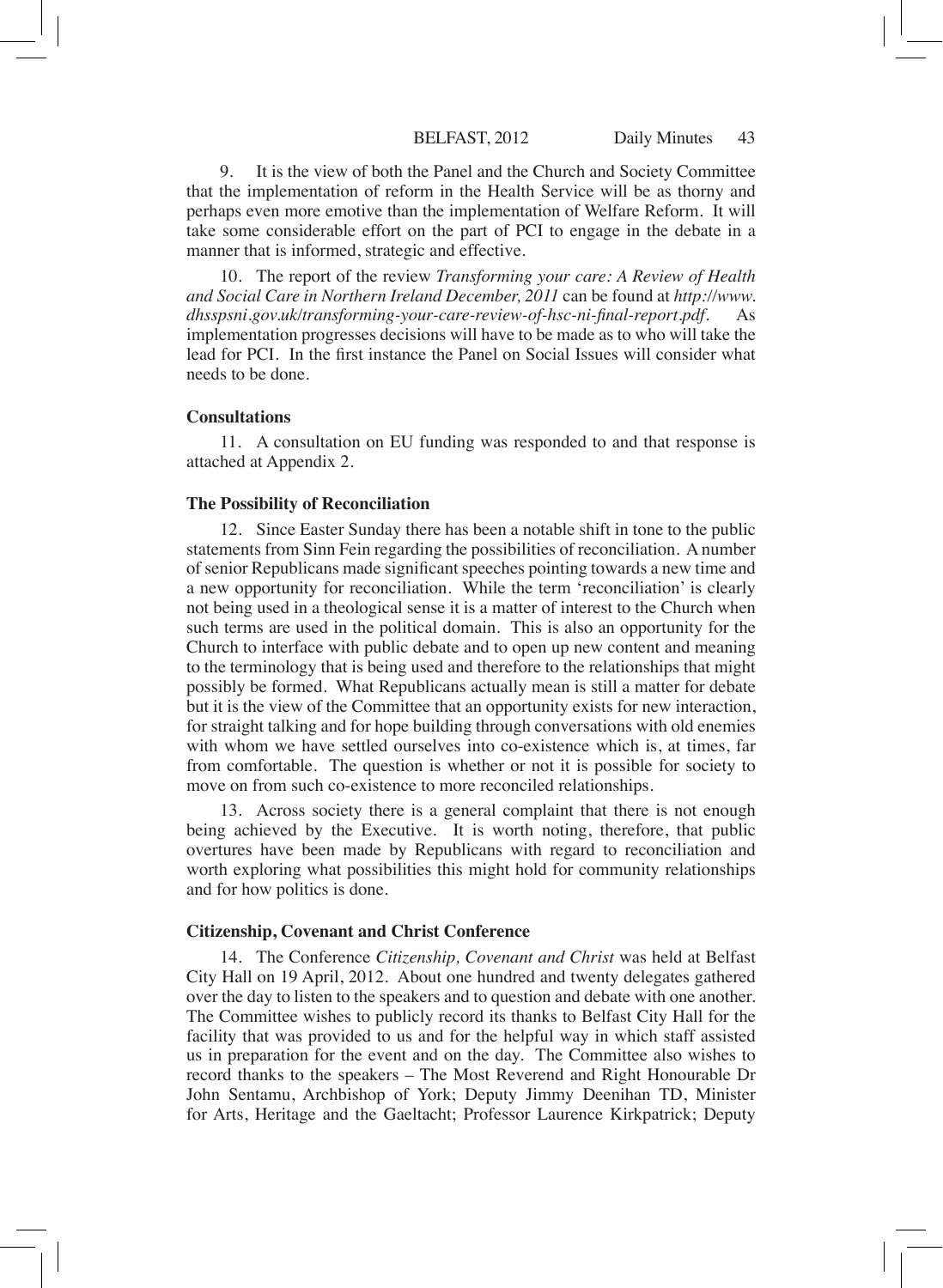Dara Calleary TD; Tom Hartley, Belfast City Councillor; Philip Orr; Nelson McCausland, Minister for the Department of Social Development; and Hugo Swire MP, Minister of State.

15. The Committee appreciated the participation of representatives from across the political spectrum and representing a wide range of groups for civil society. Relationships begun on the day have the potential to bear fruit and are warmly welcomed, especially in the Republic. The model used for the day is one that the Committee believes could be used to address other significant subjects, among them some of the other significant anniversaries that will be faced during the decade which has just begun.

16. Thanks are also due to staff in Assembly Buildings who facilitated booking, payment and the distribution of information for the Conference.

17. Material from the conference will be made available electronically through the PCI website and Mr Stephen Lynas is to be thanked for his hard work on this and indeed for the considerable effort he put in assisting the Committee in preparation for the conference and also on the day.

#### **Appendix 1**

#### **Overview of the Impact of Welfare Reform**

The on-going process of Welfare Reform isthe biggest change in the Welfare System in sixty years, a process that will impact on the majority of households in Northern Ireland. Few would argue that a reform of our benefits system was not long overdue, that the existing system is no longer fit for purpose and is open to abuse. In launching the Review Government has returned to a previous age and language in calling the process, "Welfare Reform". Beveridge, the architect of the Welfare State in 1947, had set out a plan to put an end to the "five giants" of "Poverty, Disease, Ignorance, Squalor and Idleness."

As a Church we had connected with the whole process of Poor Law Reform. The General Assembly of 1921 received a report "A Programme for Social Reform", which advocated raising the school leaving age, facilities for juvenile recreation, maternity benefits, sponsored employment schemes, child welfare centres and a drastic change in the Poor Law – concepts and principles that were ahead of their time and progressive. At the General Assembly of 2011 the Board of Social Witness advised that – "The voluntary/community/faith sector continues to supplement the statutory sector and government knows that the Board will reluctantly close its doors or refuse admission to anyone. Challenges and opportunities will arise during this period of recession both at Board and local levels. Ministers and Elders will experience a higher demand on their time as they respond to more and more pastoral needs as a result of local services being cut".

The Moderator, Dr Patterson, together with the other Church Leaders have connected with the process and have continually challenged the impact of the review and the speed of its implementation. The Church Leaders have met with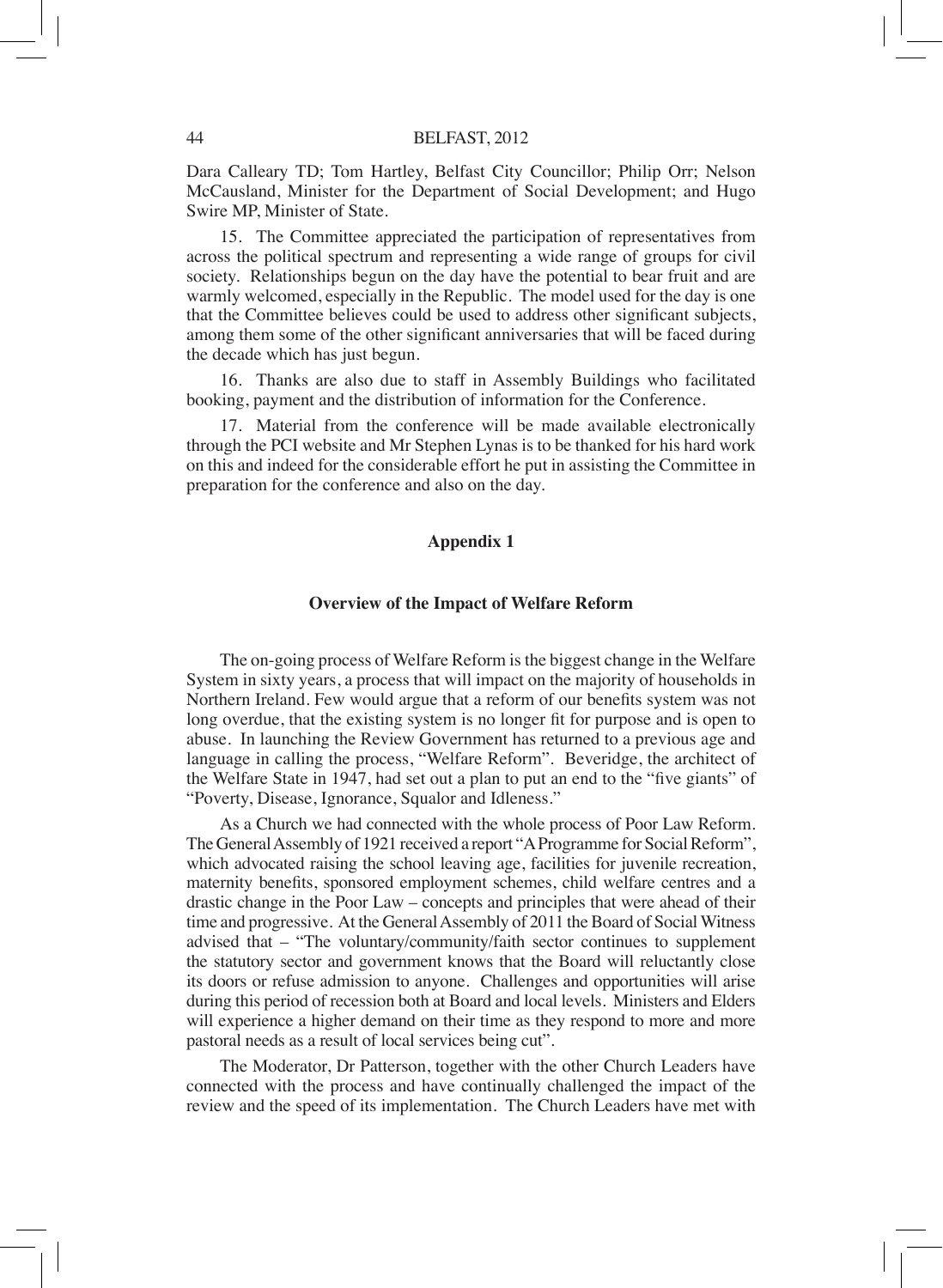Lord Freud (Welfare Reform Minister), the Secretary of State Owen Patterson and Social Security Minister Nelson McCausland. They also hosted an event in the Assembly Buildings which was addressed by both the Secretary of State and Minister McCausland. The Secretary of State opened the event by stating – "In Northern Ireland I want to create the conditions for a dynamic, private sector led, economy. To achieve that we must promote enterprise and reform our broken welfare system so that work pays." The Welfare Reform Act has now achieved Royal Assent. There is total parity within the benefits system in the United Kingdom, not permitting any changes within the main principles of the benefits system although there can be flexibility within the locally administered allowances. The biggest change will be the introduction of the "Universal Credit" – an attempt to make one payment and to cap the maximum that individual claimants can be paid. It is essential that we as a Church remain connected to this process as it rolls out over the next few years.

# **The aim of the Act**

- creating the right incentives to get more people into work by ensuring work always pays;
- protecting the most vulnerable in our society;
- delivering fairness to those claiming benefit and to the taxpayer.

# **The main elements of the Act**

The main elements of the Act are:

- the introduction of Universal Credit to provide a single streamlined benefit that will ensure work always pays;
- a stronger approach to reducing fraud and error with tougher penalties for the most serious offences;
- • a new claimant commitment showing clearly what is expected of claimants while giving protection to those with the greatest needs;
- reforms to Disability Living Allowance, through the introduction of the Personal Independence Payment to meet the needs of disabled people today;
- creating a fairer approach to Housing Benefit to bring stability to the market and improve incentives to work;
- driving out abuse of the Social Fund system by giving greater power to local authorities;
- reforming Employment and Support Allowance to make the benefit fairer and to ensure that help goes to those with the greatest need;
- a new system of child support which puts the interest of the child first.

# **Which benefits will go?**

The following benefits will be abolished:

- income support;
- income-based jobseeker's allowance;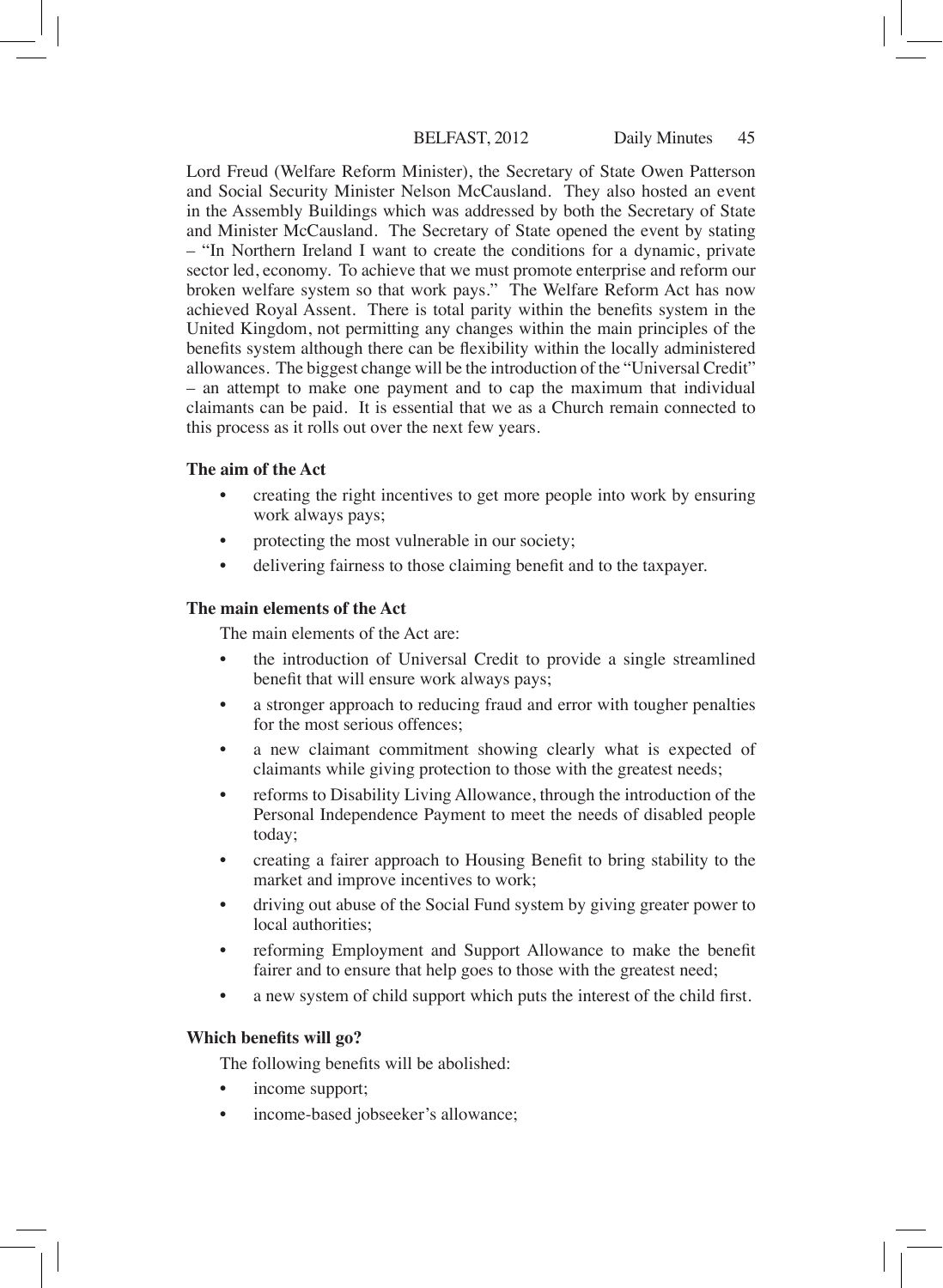- income-related employment and support allowance;
- housing benefit;
- child tax credit and working tax credit;
- crisis loans and community care grants responsibility for an equivalent will be passed to DSD probably in a new scheme;
- budgeting loans to be replaced by payments on account (an advance of universal credit) in cases of need.

# **Which benefits will stay?**

- Contribution based jobseeker's allowance. The earnings rules will be aligned with universal credit;
- Contributory employment and support allowance. The earnings rules will be aligned with universal credit;
- Child benefit:
- Carer's allowance:
- Bereavement allowance, bereavement payment and widowed parent's allowance;
- Maternity allowance;
- Industrial injuries disablement benefit;
- Statutory sick pay;
- Maternity grants and cold weather payments to be paid automatically when the qualifying criteria are met. Funeral payments will remain, according to the information available.

# **Who will be able to claim universal credit?**

Universal credit will replace means-tested benefits and tax credits for working-age people up to pension credit age. It will be paid to people in or out of work.

# **Appendix 2**

# **Summary of response to the consultation on EU funding**

Capital projects should require a substantial capital input from the sponsors of any project themselves. The emphasis must lead to on-the-ground support for BOTH the individuals and groups delivering social inclusion programmes and dealing with hardship. Any expectation that volunteering can be enhanced without resource input is seriously misplaced. This is of special importance to the faith sector whose volunteering capacity is very significant, but which cannot simply be widened and/or embedded more deeply in community life without suitable infra-structural support being made available within the faith sector itself.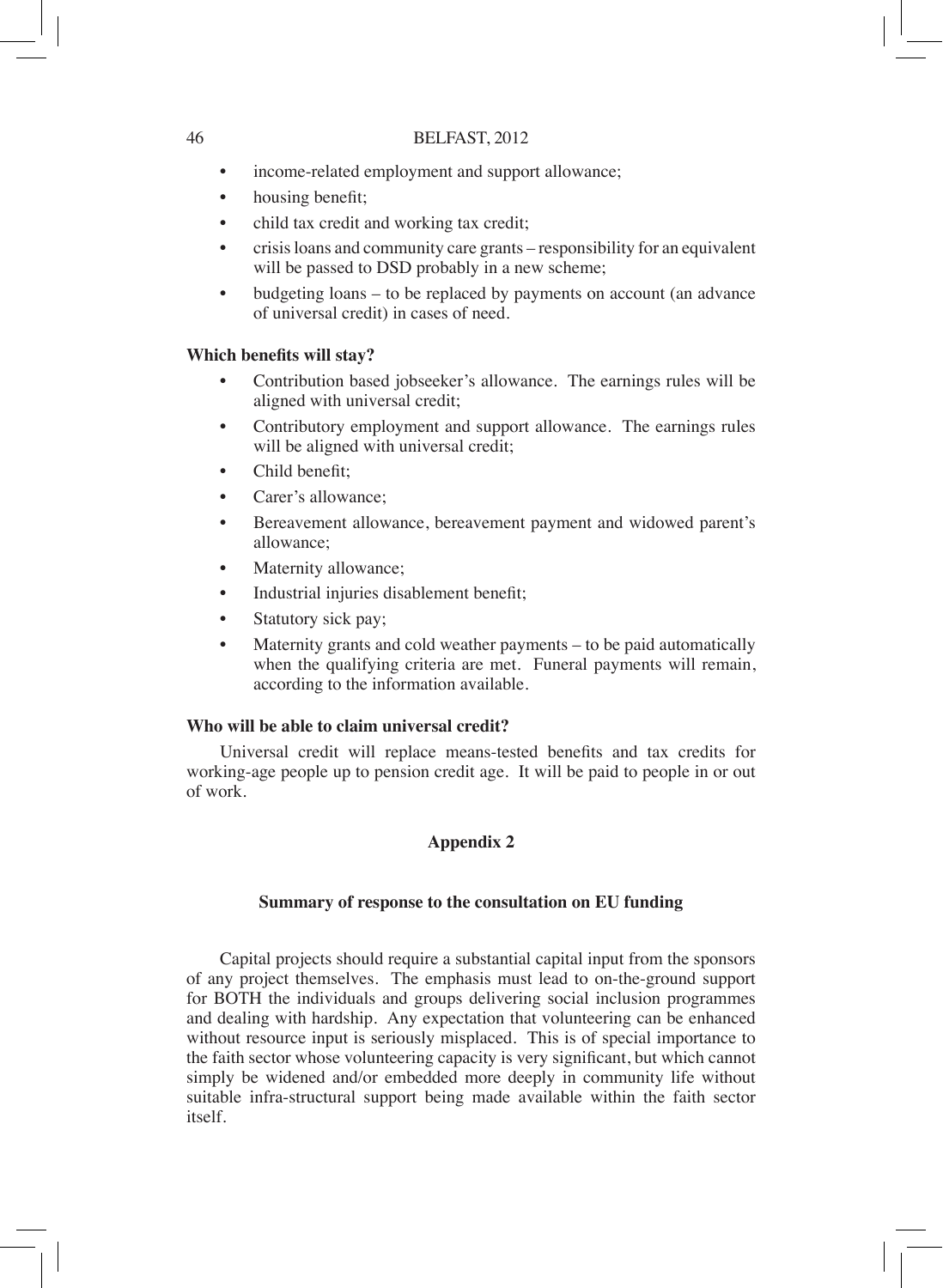There is a strong link between promoting employment and supporting labour mobility and promoting social inclusion and combating poverty. They are crucial to the ending of paramilitarism and the rise of criminality in many of our most vulnerable communities.

Social inclusion, poverty reduction and economic development in rural areas. This is often overlooked because of the very nature of rural life, where family life is central to the continued existence of farming itself. Single Farm Payments have been very significant over the years and any changes to the scheme in favour of more 'efficient' farming is not self evidently beneficial if it contributes to the dismantling of the very fabric of rural life.

If greater participation is sought from the faith communities, then there needs to be an *explicit* opening of the door for those communities to funding. The current arrangements often effectively preclude contributions from the faith community in those areas where they seek to focus on community benefit and welfare.

Neighbourhood Renewal programmes have been seriously hampered by lack of dedicated funds – and will fail unless dedicated funds are made available. This has already led to a sense of disillusionment in many NR communities, and by extension this makes them vulnerable to continued paramilitarism and deepening criminality – especially in drugs.

The paperwork associated with SEUPB is often a complete nightmare. There is little incentive to show interest in any Peace IV programme if its bureaucracy is comparable to that of Peace III.

Unless this issue is resolved the question is rather academic. If it were solved, the emphasis should be on localised programmes perhaps delivered through local councils under RPA.

#### **Ad hoc Committee on Eldership**

The Committee met on two occasions to discuss the remit of the General Assembly :

*'to consider the possibility of Ruling Elders serving on a Kirk Session for a set period of time.'* (Minutes 2010, p.44, resolution 8)

1. Arising out of its deliberations several issues became clear.

a. Any consideration of election to Kirk Session being for a fixed term needs to be viewed within the wider context of the Session's essential role within a Congregation and an understanding of what a Ruling Elder's main function ought to be.

b. Much of the ground work relating to this issue has already been done by the Panel on Leadership of the Board of Christian Training and is contained in its Report to the General Assembly in 2010. Anything this present Committee might consider would be complementary to and a continuation of that report.

c. The Committee would only be able to bring an interim report to this Assembly with a view to there being a full Report in 2013.

The Committee strongly believes that Kirk Session ideally ought to be a manageable unit who, in conjunction with the Minister, would be able to think strategically, determine spiritual direction and make leadership decisions on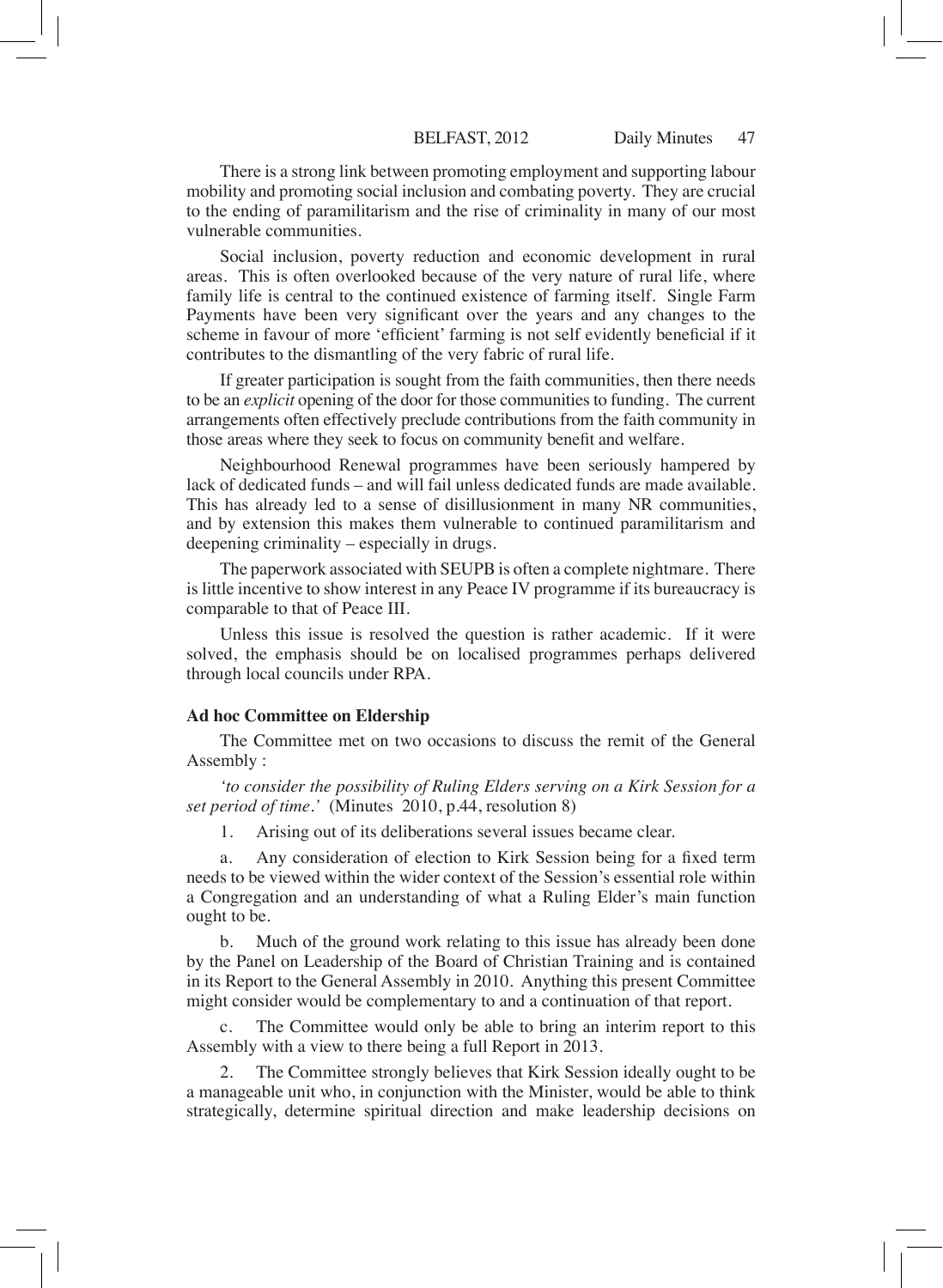behalf of the Congregation. In order to fulfil this requirement a greater emphasis needs to be placed on the Kirk Session being responsible for the oversight of the Congregation and not simply a body whose main function is pastoral. The Committee fears that Kirk Sessions often hesitate to be proactive in their leadership and the reason for electing new Elders usually arises out of a need to service Elders' districts.

3. The Committee considers it important to emphasize that any discussion on these matters would only concern the role of the Kirk Session and that of a Ruling Elder. The office of the Eldership and the Elder's pastoral responsibilities should remain as presently constituted.

4. In the pursuit of thisideal fixed term membership of Kirk Session might be considered. There are advantages and disadvantages in any such change and implementation would be more beneficial in some Congregations than others.

5. The perceived advantages would be:

a. It might be more likely to create leadership which would be visionary and dynamic.

b. Opportunity in leadership might be given to those whose gifting is more in the sphere of strategic thinking and implementation than in pastoral visitation.

c. There are those who might be willing to accept responsibility were that to be for a set time rather than as a long term commitment as at present.

6. The most obvious disadvantage of any such scheme would be that while it would be practical, and even necessary, in larger Congregations it would be particularly difficult to service and sustain in smaller ones.

7. Were fixed term membership of Kirk Session to be considered in any form training in the management of change would be a key component and this is again where reference needs to be made to the 2010 report by the Panel on Leadership.

8. The Committee's work in this first year has been preparatory but in order to continue its work the Committee believes that the addition of other members, particularly Elders, will be helpful.

### **Ad hoc Committee on Judicial Appeals**

Having consulted with the Judicial Commission, the Judicial Appeals Committee has agreed the following guidelines to assist in the relationship between a superior and inferior court:

*In any cases of appeal or reference or any other matters which may be referred to it under or by virtue of The Code a superior court should be guided by the following principles.*

*1. A superior court, when reviewing the actions and decisions of an inferior court, should limit itself to the issues raised by the parties to the case in the original (inferior) court.*

*2. A superior court should have due regard for the finding of an inferior court regarding those factual matters which the inferior court is more competent to determine, because of its proximity to the events in question and because of*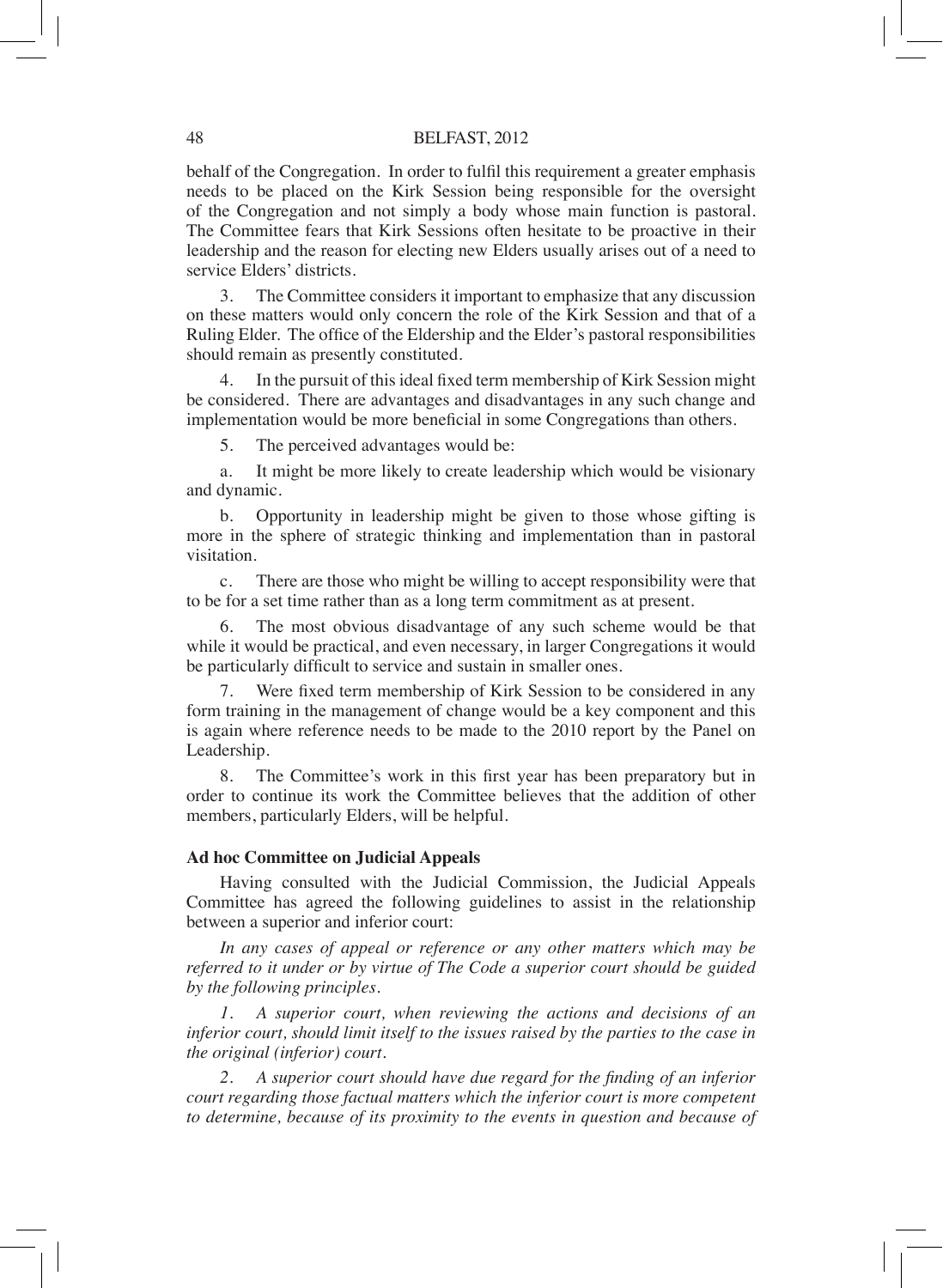*its personal knowledge and observations of the parties and witnesses involved. However, a superior court should reverse a factual finding of an inferior court if there is clear error on the part of the inferior court.*

*3. A superior court should have due regard for the finding of an inferior court regarding those matters of discretion and judgment which can best be addressed by a court with familiar acquaintance of the events and parties. However, a superior court should reverse such a judgment by an inferior court if there is clear error on the part of the lower court.*

*4. However, any superior court does still retain the power and responsibility for the hearing of appeals, references and other matters, and that important responsibility cannot always be satisfied by deferring to the findings of an inferior court.*

The Committee also recommends that leaflets be prepared:

- (a) to guide a Presbytery in carrying out a judicial process;
- (b) to guide an individual who is considering an appeal against a decision of a Church Court.

With the permission of the Moderator, the Convener of the Forces Committee, the Rev Dr Victor Dobbin, introduced serving Chaplains to the Moderator, who led in prayer.

The Assembly engaged in worship conducted by the Moderator and others. The Moderator invited the Rev David Thompson to address the Assembly.

The sederunt came to a close at 12.55 pm, the Moderator pronouncing the **Benediction** 

\_\_\_\_\_\_\_\_\_\_\_\_\_\_\_\_\_\_

# FIFTH SESSION

#### **Wednesday, 30th May 2012 2.00pm**

The Assembly again convened, the Moderator leading in prayer.

The Report of the **GENERAL BOARD** (Reports pp 14-73) – debate continued.

Moved by the Rev Dr DJ Watts and seconded by the Rev Prof A Gibson:

1. That the Report be received.

The Assembly agreed that if the amendment in the name of the Revs TWD Johnston and JR Burnett was passed, then resolution 10 of the Board of Finance and Personnel (Reports p 251) shall be withdrawn.

Moved as an amendment by the Rev TWD Johnston, seconded by the Rev JR Burnett, and agreed:

#### **Resolutions**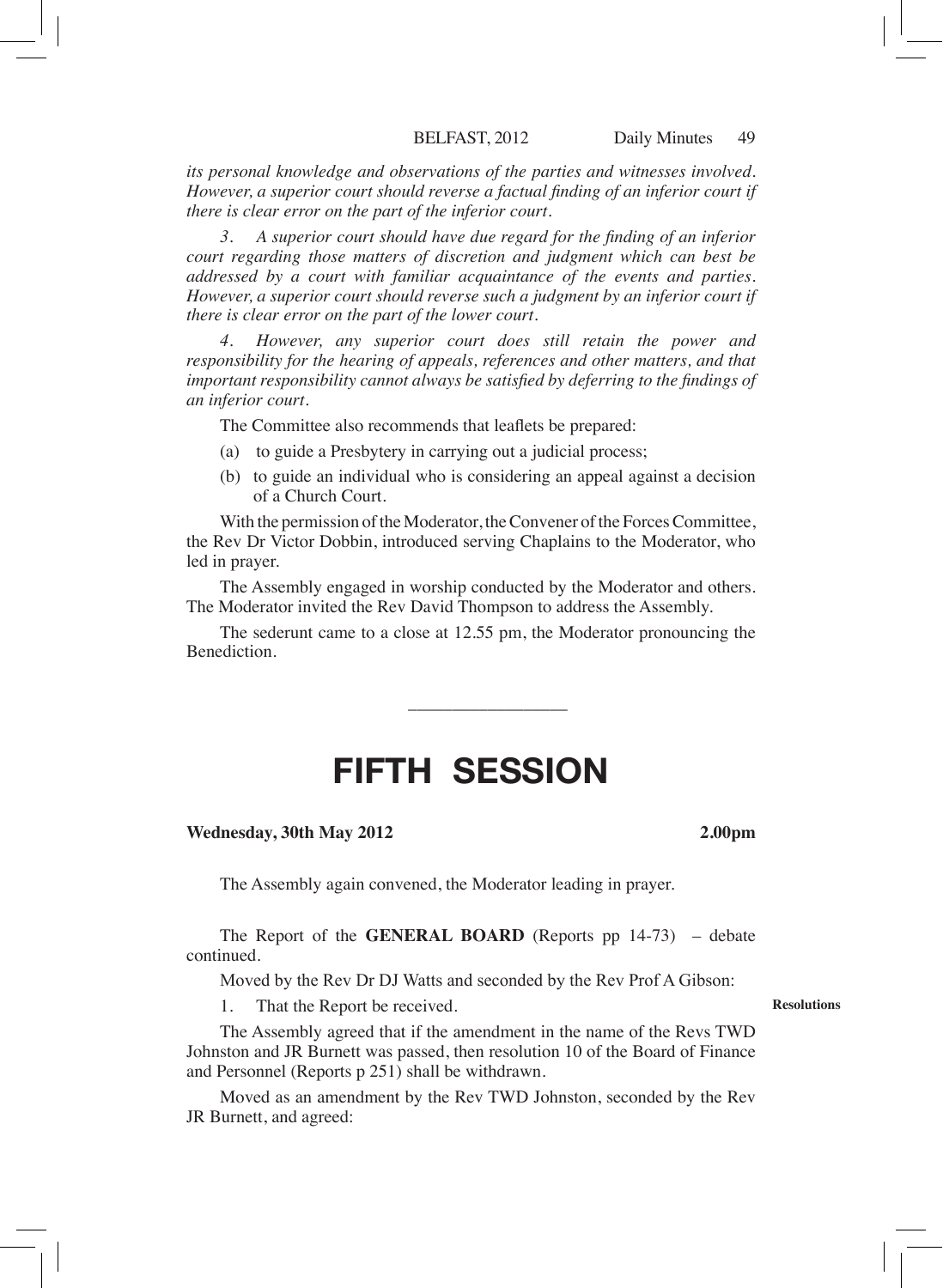That the Report be received and that the Doctrine Committee be requested to bring to the 2013 General Assembly a report containing further theological reflection upon and elucidation of the biblical principles governing the financial support of the Church's ministers.

Moved as an amendment by the Very Rev Dr WD Patton, seconded by the Very Rev Dr John Lockington and agreed:

> That the Report be received and that the Doctrine Committee be requested to bring to the 2013 General Assembly a report containing further theological reflection upon and elucidation of the biblical principles governing the financial support of the Church's ministers, and that the Doctrine Committee be requested to give further consideration to the issue of immersionist baptism raised in its 2012 Supplementary Report with a view to producing a substantial response for the 2013 General Assembly.

On being put to the House, the substantive motion was declared passed.

Moved by the Rev Dr DJ Watts, seconded by the Rev Prof A Gibson, and agreed:

2. That the General Assembly authorise the General Board to agree a job description for Clerk of the General Assembly and General Secretary; to advertise the post and to bring a nomination in 2013 for appointment as Clerk Designate 2013-14 and Clerk of the General Assembly from September 2014.

3. That the General Assembly agree from 2013 that the cost of the Head of Press and Media post be met by the Incidental Fund.

**Priorities**

4. That the General Assembly approve the order of the five "Fit for Purpose" themes and commend the theme "A Prophetic Voice" as a focus for the whole Presbyterian family in 2012-13.

5. That the General Assembly note the work of the Structures Review Panel and ask for a definitive report in 2013.

6. That the General Assembly encourage the on-going work of the Consultations review.

**Doctrine**

**Relations**

7. That the General Assembly note the conclusions of the report on marriage of the Doctrine Committee.

Moderator's Advisory

8. That the General Assembly encourage the Moderator's Advisory Committee to consider ways to strengthen conciliation throughout the Church.

9. That the General Assembly appoint the following to: **Church** 

> the Irish Council of Churches Executive: Revs John Brackenridge, Lorraine Kennedy-Ritchie, Dr. Donald Watts.

 the Irish Inter-Church Committee: Revs Lorraine Kennedy-Ritchie, Dr. Donald Watts.

 the Conference of European Churches Assembly (2013): Revs Lorraine Kennedy-Richie, Dr Donald Watts and one other appointed by the General Board.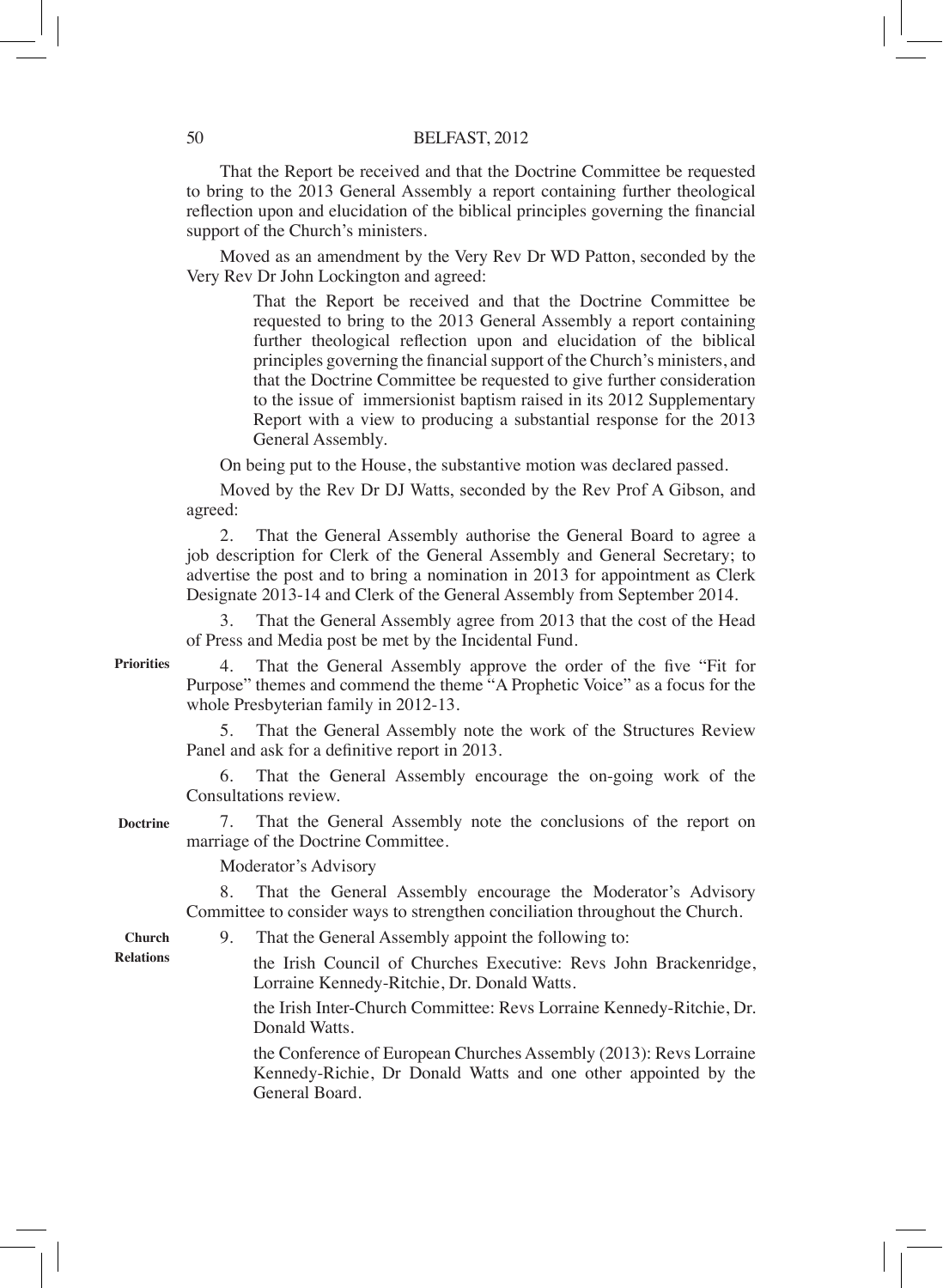| BELFAST, 2012                              | Daily Minutes | 51 |
|--------------------------------------------|---------------|----|
| 10. Irish Council of Churches              | £19,300       |    |
| Irish Inter-Church Meeting                 | £10,700       |    |
| Conference of European Churches            | £5,500        |    |
| Community of Protestant Churches in Europe | £1,500        |    |
| Church and Society Commission, Brussels    | £2,000        |    |
| World Communion of Reformed Churches       | £16,000       |    |

11. That the General Assembly adopt the recommendations of the Reception of Ministers and Licentiates Committee on Ministers and Licentiates without charge. **Reception of Ministers and Licentiates**

# **Intermission**

The Report of the **GENERAL BOARD** (Reports pp 14-73) – debate continued.

Moved by the Rev Dr DJ Watts, seconded by the Rev Dr LE Carroll, and agreed:

12. That the General Assembly encourage the Committee in their preparations for a conference focussing on economics in February 2013. **Church and Society**

13. That the General Assembly encourage the work done through the Panel on Social Issues and the direction the Panel is giving to the process of public engagement.

14. That the General Assembly believe genuine efforts to facilitate the process of reconciliation between old enemies should be prayerfully encouraged and supported.

15. That the General Assembly affirm the view of the Church and Society Committee that the model used for the Citizenship, Covenant and Christ Conference is a good model for engagement in the public square.

16. That the General Assembly encourage congregations to engage with the opportunities and challenges of welcoming, accepting and integrating immigrant and minority ethnic people. **Global Concerns**

17. That the General Assembly commend the resources produced and provided by the Race Relations Panel and encourage congregations to make use of these.

18. That the General Assembly encourage the work of the Building Good Relations Panel and ask Ministers to promote this important aspect of the gospel message.

19. That the General Assembly approve the following budgets from the Incidental Fund:

| To the Building Good Relations Panel | £3,000 |
|--------------------------------------|--------|
| To the Environment Panel             | £2.400 |
| To the Race Relations Panel          | £7.000 |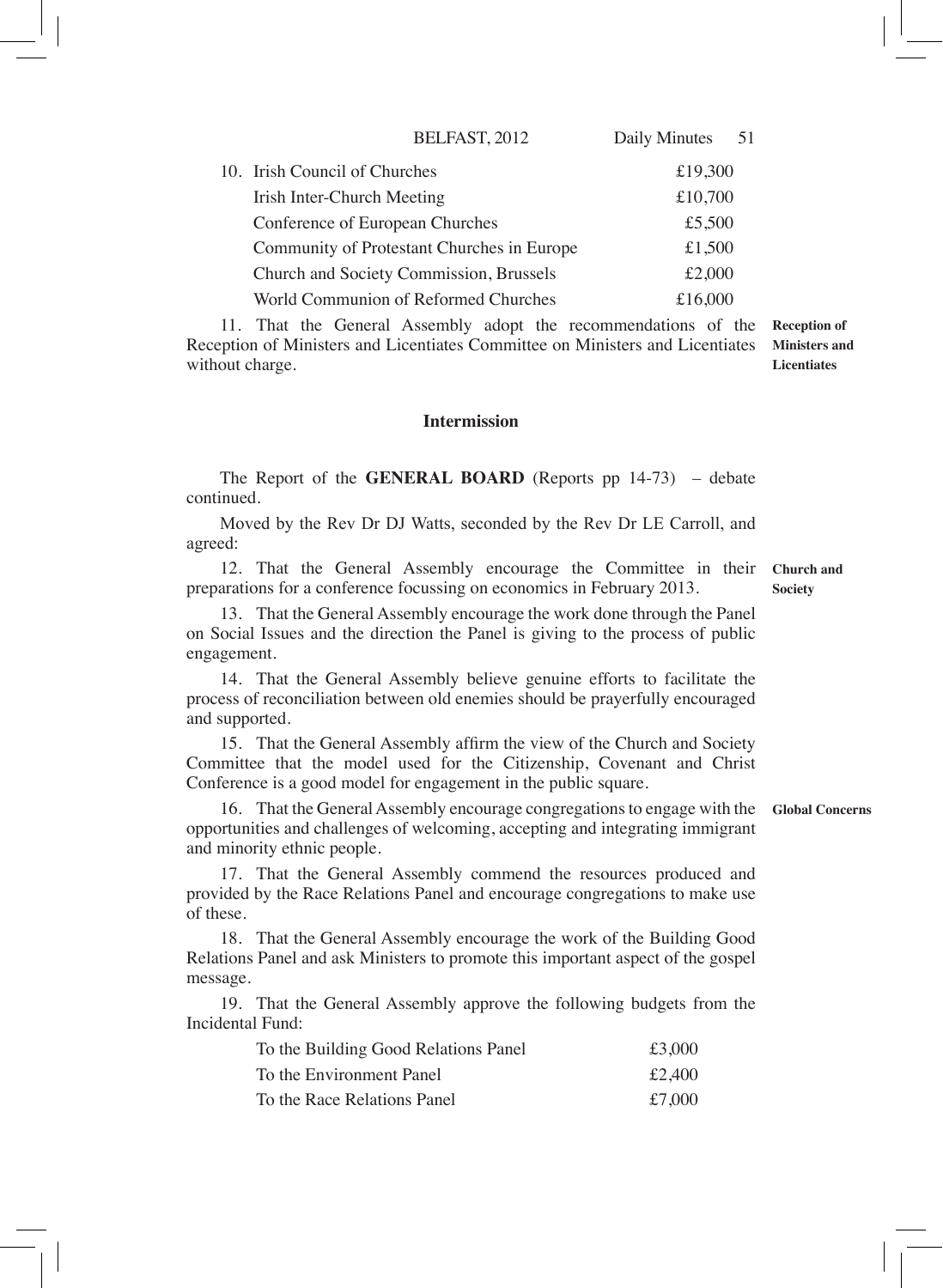Moved by the Rev Dr DJ Watts, seconded by the Very Rev Dr John Dunlop, CBE, and agreed:

**Planned Giving**

20. That the General Assembly commend the "Grace of Giving" initiative to the whole Church.

21. That the General Assembly, conscious of the difficulties in which people may find themselves in the current recession, call congregations to be aware that there may be individuals and families with whose basic needs local congregations may be able to assist.

22. That the General Assembly request ministers to preach and teach regularly and specifically about the importance of Christian generosity as a percentage of what is received.

23. That the General Assembly, while bearing in mind that circumstances vary widely, encourage Presbyterians, in the exercise of their joyful freedom and responsibilities, to consider setting aside in the region of at least 10% of their income (after tax) as a target for their Christian generosity.

24. That the General Assembly thank those Congregations and individuals who generously left an additional voluntary contribution with the Presbyterian Mutual Society so that smaller savers might be repaid in full. **Financial Crisis Panel**

25. That the General Assembly continue to pray for the work of the Panel and encourage all Christian people to support and encourage one another so that the work of proclaiming the gospel can once again be given priority. **Pastoral Care of Manse Families**

**Judicial Appeals**

26. That the General Assembly approve the guidelines recommended by the ad hoc Committee on Judicial Appeals.

27. That the General Assembly ask the Clerk of the General Assembly, in consultation with the Judicial Commission, to provide Presbytery Clerks with a guide to carrying out judicial processes.

28. That the General Assembly instruct the Clerk of the General Assembly, in consultation with the Judicial Commission, to make available a clear guide to anyone considering a judicial appeal.

29. That the ad hoc Committee on Judicial Appeals be thanked and discharged.

**Incidental Fund**

30. That the General Assembly approve the following budgets from the Incidental Fund:

| Work of the General Board              | £6,000 |
|----------------------------------------|--------|
| Fit for Purpose – Prophetic Voice      | £5,000 |
| Church and Society                     | £5,000 |
| <b>Planned Giving Committee</b>        | £1,000 |
| Pastoral Care of Manse Families        | £1,000 |
| <b>Conciliation Panel</b>              | £1,500 |
| Churches' Legislation Advisory Service | £2,300 |
| <b>Church Architecture Committee</b>   | £1,000 |
|                                        |        |

31. That a grant of  $£17,750$  be paid from the Incidental Fund to the Presbyterian Historical Society. **SocietyHistorical**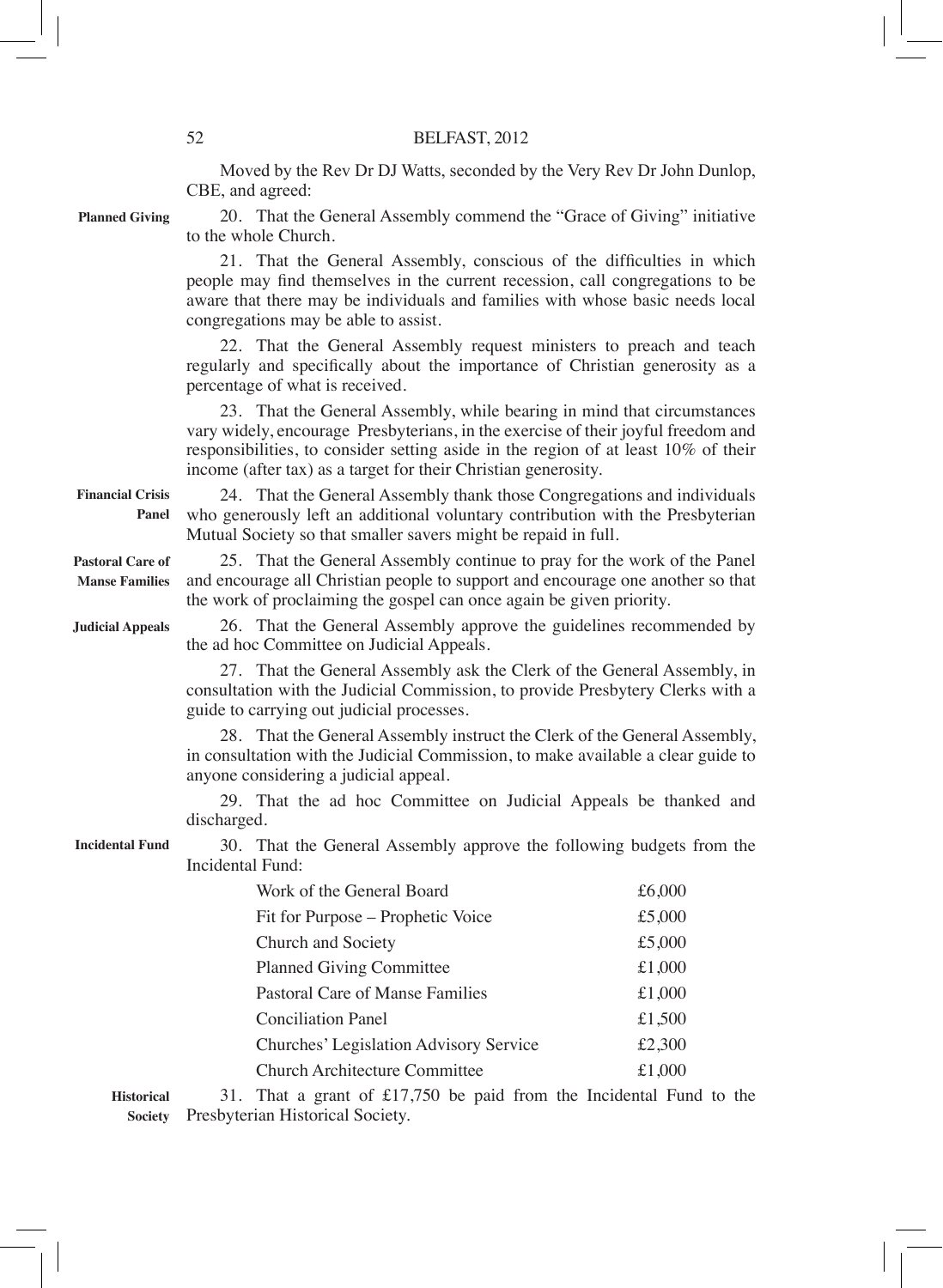32. That the resignation of the Rev Dr LE Carroll as Co-Convener of the Church and Society Committee be accepted, that she be thanked for her services and the Very Rev Dr TN Hamilton be appointed in her place.

33. That the General Board, with its associated working Committees for the ensuing year, be appointed in accordance with Par 272 of the Code as follows:

#### **GENERAL BOARD**

The Clerk, Convener

- (a) Moderator, Clerk of Assembly, preceding three Moderators and former Clerks of Assembly, Assembly Conveners and Secretaries of Commissions and Boards.
- (b) Revs Dr RA Russell, Dr WP Addley; Alan Boyd, Peter Davison Revs James Gordon, AD Davidson; JG MacQueen, JLA McIlwaine — Revs JJ Andrews, RM Murray; H Kenneway — Revs TC Morrison, DW Brice; HA Groves, Tommy McWatters — CWL Graham; Revs AT Wimberly, WJ Orr; Mrs R Wilson — DC Cowan; Rev FP Sellar; CM Young, John McKibbin — Revs TJ Stothers, GAJ Farquhar; Edwin Boal, Brian McClenaghan — Revs WI Hunter, Richard Gregg; Cecil Lynn, George McIntyre — Revs Dr TR Buick, Dr David Latimer; Mrs Ruby Millar, David Amour — Revs Dr BCG Black, AS Smyth; John Hanna, William Poole — Revs JI Davey, Paul Jamieson; Norman Mawhinney, Miss Evelyn Whyte — Stuart Ferguson; Rev AJ Boal; Ms J Cowle, AW Finlay — Revs GE Best, RA Moffett; JB McClean, Dr TJ Robinson — Revs SG Anketell, GJ Mackarel; Charles Mills, David Russell — Revs SA Finlay, WT Bingham; James Chestnutt, Samuel Walker — Revs Robert Herron, CI Dickson; TR Reid, JA Patterson — Revs Noel McClean, Dr JA Thompson; Victor McLean, EC Redmond — Revs WJ Murdock, Brian Kennaway; JH McClurg, Mrs Adrianne Bowden — Revs TJ Conway, AS Thompson; Orr Gibson, WGN Johnston.
- (g) Revs Dr RI Birney, DH Thompson, IF Smith, RA McLernon; Mrs Caroline Hawthorne, Mrs Deborah Webster, Mrs Maeve Magowan, Mrs Sarah Harding, Mrs Avril Heenan, Mrs Pauline Kennedy, Miss Barbara McDade, Miss Muriel Cromie, JH Martin, WJ Cairns, Mervyn McCullagh.

# **A. CHURCH AND SOCIETY COMMITTEE**

Revs Dr TN Hamilton, AJ Boal, Co-Conveners

- (a) The Moderator, preceding Moderator, Clerk, former Clerks, and Deputy Clerk of Assembly, Moderator-Designate, Global Concerns Convener, Church and Society Conveners, Head of Press and Media, Rev Dr LE Carroll.
- (x) Revs John Brackenridge, AC Wilson, JA Kirkpatrick, Mary Hunter; ESR McCarter.
- (y) Revs WT Bingham, Brian Kennaway, RM Murray; JA Patterson, William Poole.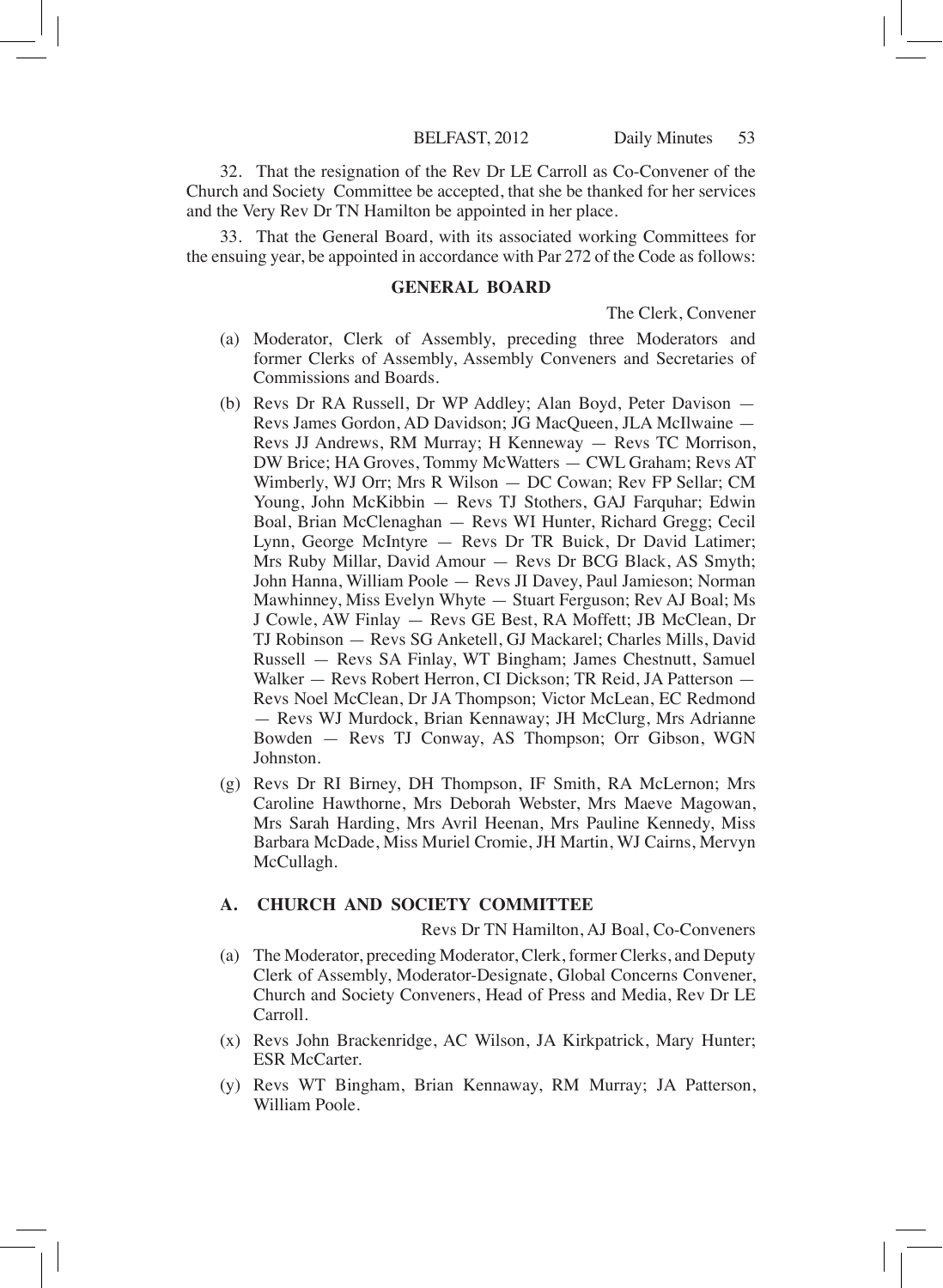### **B. GLOBAL CONCERNS** Rev Dr AF Nel, Convener

- (a) The Moderator and Clerk of Assembly, Committee Convener, Conveners of Environment, Building Good Relations, Race Relations Panels, Representative of Board of Mission Overseas, Church Relations.
- (x) Rev CM Hunter; Mrs Fiona Watts, Dr John Gillespie.
- (y) Revs Dr WP Addley, Dr RA Russell, AD Davidson; Alan Boyd.
- **C. CHURCH RELATIONS** Rev L Kennedy-Ritchie, Convener
- (a) The Moderator and Clerk of Assembly, Committee Convener, Prof of Systematic Theology, Representative of Youth and Children's Ministry, Board of Mission in Ireland, Board of Mission Overseas and Global Concerns.
- (x) Revs John Brackenridge, KDW Crowe, Dr JC McCullough, TJ Wilson, DB Knox, Simon Henning.
- (y) Revs GAJ Farquhar, JJ Andrews, Dr RA Russell; CM Young, Dr TJ Robinson, Stuart Ferguson.

# **D. DOCTRINE COMMITTEE** Principal, UTC, Convener

- (a) The Moderator and Clerk of Assembly, General Assembly's Theological Professors.
- (x) Revs Colin Burcombe, GJ Kennedy, SD Finlay, Dr Michael McClenahan; R Thompson, Miss D Ford.
- (y) Revs AD Davidson, GJ Mackarel, Dr RA Russell, SA Finlay, AJ Boal, RA Moffett.

# **E. PRIORITIES COMMITTEE** The Clerk, Convener

- (a) The Moderator, Clerk, Deputy Clerk of Assembly, Board Secretaries.
- (x) Conveners of: Union Commission; Mission Overseas, Mission in Ireland; Social Witness; Youth and Children's Ministry; Christian Training; Finance and Personnel; United Appeal Boards.
- (y) Revs Dr RA Russell, RA Moffett, GAJ Farquhar, AD Davidson; Mrs Adrianne Bowden, DC Cowan, JLA McIlwaine, CWL Graham, Stuart Ferguson.

# **F. MODERATOR'S ADVISORY COMMITTEE**

The Clerk, Convener

- (a) The Moderator, preceding three Moderators, Clerk, former Clerks, Deputy Clerk of Assembly, Head of Press and Media.
- (x) Rev DR Baker; Mrs Rosemary Dunlop, Mrs Cherry Poynton, Lindsay Conway, MA Morrow QC.
- (y) Revs JJ Andrews, TJ Conway, SG Anketell; Mrs Adrianne Bowden, Mrs Ruby Millar.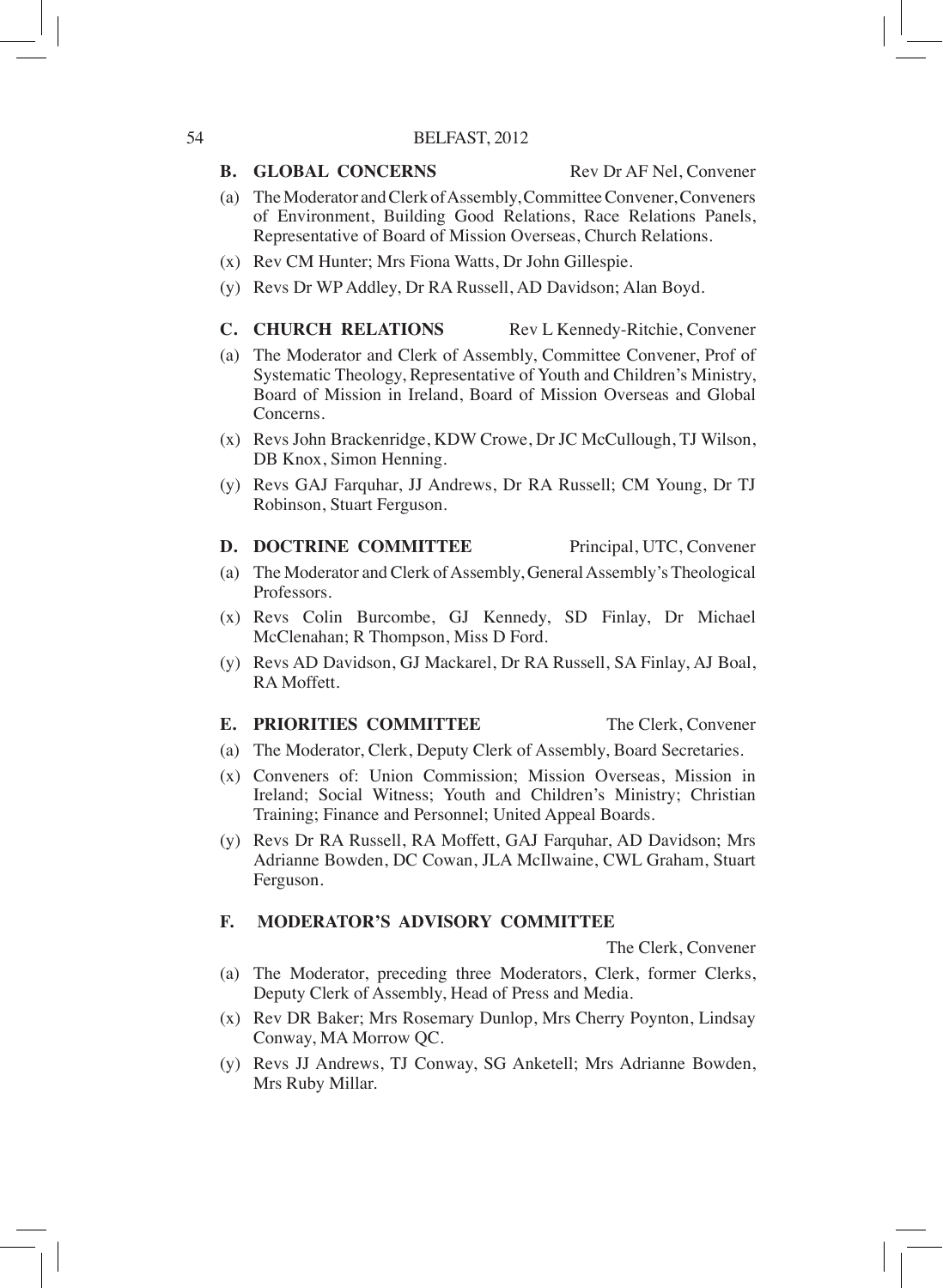# **G. RECEPTION OF MINISTERS AND LICENTIATES COMMITTEE**

Rev Dr IJ Patterson, Convener

- (a) The Moderator, Clerk, Deputy Clerk of Assembly, Committee Convener, Convener of Board of Christian Training, Convener and Director of Ministerial Studies, Convener Church Relations, Principal UTC, Secretary of Board of Mission in Ireland.
- (x) Revs KWJ Hanna, SD Finlay, SS Johnston, Lorraine Kennedy-Ritchie; David McMullan, Miss Anne Taylor.
- (y) Revs SA Finlay, WJ Murdock, TC Morrison, GAJ Farquhar; Mrs Adrianne Bowden, Alan Boyd.

The **Overture anent Par 76(e) of the Code** (Reports p 73) was submitted by the Rev Dr DJ Watts.

Moved by the Rev Dr DJ Watts, seconded by the Rev TD Gribben, and agreed: That the overture anent Par 76(e) of the Code, having lain on the books for one year, be enacted as the law of the Church.

The **Overtures anent Pars 235, 313(1), 318(B)(2), 320(2), 325(2) of the Code** (Reports p 73-74) were submitted by the Rev Dr DJ Watts.

Moved by the Rev Dr DJ Watts, seconded by the Rev TD Gribben, and agreed: That the overtures anent Pars 235, 313(1), 318(B)(2), 320(2), 325(2) of the Code, having lain on the books for one year, be made the rule of the Church.

#### **BOARD OF SOCIAL WITNESS – debate resumed (see page 38)**

Moved by the Rev RA Liddle, seconded by Mr Lindsay Conway, OBE, and agreed:

1. That the Report be received.

2. That the General Assembly call on the Northern Ireland Executive to seek to reduce the risk of potential hardship in the implementation of Welfare Reform.

That the General Assembly encourage all Ministers, Elders and Pastoral Carers to follow strict Hospital Visiting protocols.

4. That the General Assembly approve a grant of £6,500 from the Incidental Fund for the PCI Holiday and instruct that from 2013 the PCI Holiday is funded directly by the Board of Social Witness.

That the Board of Social Witness, with its associated working Committees for the ensuing year, be appointed in accordance with Par 281 of the Code as follows:

### **SOCIAL WITNESS BOARD**

Rev RA Liddle, Convener

L Conway, Secretary

(a) The Moderator and Clerk of Assembly, Board Convener and Secretary, Residential Services Manager.

**BOARD OF SOCIAL WITNESS (cont'd)**

**Resolutions**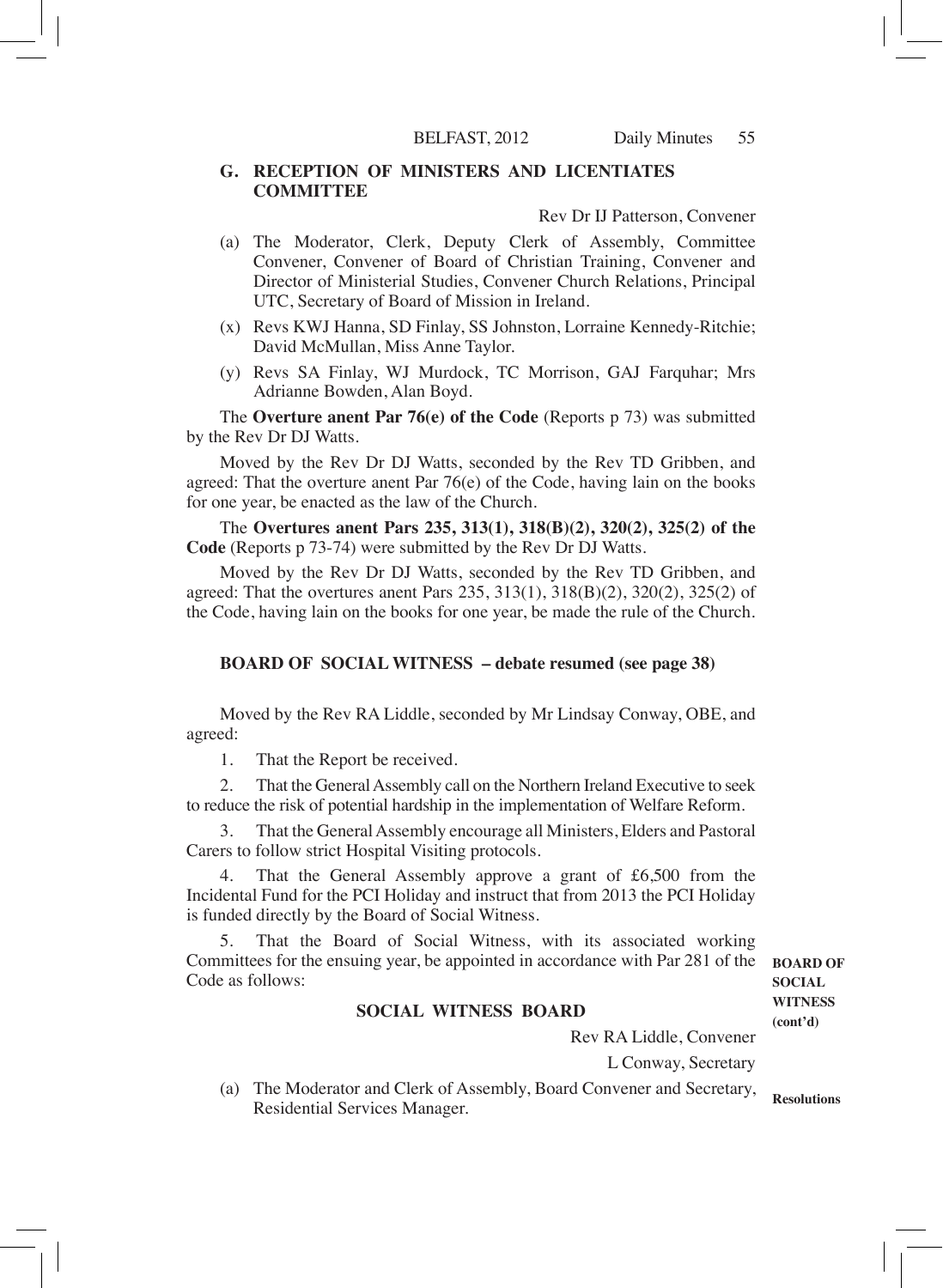- (b) Revs HS Boyd, Dr WJA Sleith; Laurence Willoughby Revs WJI Thompson, PL McKelvey; Mrs S Somerville — Revs CK McDowell, DB McCorriston; Mrs Phyllis Linton — Revs Dr Norman Hamilton, Samuel Newell; Miss Doreen Draffin — Revs JA Braithwaite, BR Hughes; Miss Muriel Cromie — Don Harley, Mrs Margaret Cromie — Revs David Chapman, AE Tolland; Mrs Kay Fisher — Rev Dr RA Kane; Mrs Lorna Livingston, Miss Helen Lowry — Revs Amanda Best, Paul Linkens, Knox Jones — Barry Redhead, Mrs Joan Telford — Miss J McKee, Brian Magowan, Mrs A Magowan — Revs SW Rea; Elizabeth Nicholson — Rev PA McBride; Mrs Ruby Hamilton, Mrs Sharon Henry — Rev WJA Buchanan; Mrs Joyce Blackburn, Wilfred Carleton — Rev NJE Reid; RE McWilliams, Mrs Esther Barry — Rev RB Thompson; Mrs EM Patterson, Miss IM Anderson — Rev Dr Mark Jones; Mrs Michele McClean, Mrs Maeve Magowan — Rev ES McDowell; Mrs Jane Robinson — Rev SJM Lindsay; Mrs Eva Russell.
- (p) President, Home Vice President and General Secretary of PW; Mrs Elaine Coleman, Mrs Lynda Stothers, Dr Jean Shannon, Mrs Anne Thompson, Mrs Sandra Stokes.

### **A. SPECIALIST MINISTRIES COMMITTEE**

Very Rev Dr WD Patton, Convener

- (a) The Moderator and Clerk of Assembly, Board Convener, Committee Convener, Director of Social Service, Convener Kinghan Church, Chaplains, Forces, Student Services Committees.
- (x) Miss Muriel Cromie, Mrs Carol Houston, Mrs Sadie McCullough.
- (y) Revs SJM Lindsay, David Chapman; Mrs Kay Fisher.

# **B. OLDER PEOPLE SERVICES COMMITTEE**

Rev JN Seawright, Convener

- (a) The Moderator and Clerk of Assembly, Board Convener, Committee Convener, Director of Social Service, Residential Services Manager.
- (x) Local Support Committee Representatives.
- (y) Revs Amanda Best, NJE Reid, CK McDowell; Mrs Sadie Somerville, Mrs Evelyn Coleman, Mrs Caroline Hawthorne, Mrs Lynda Stothers, Mrs Sandra Stokes.

### **C. FAMILY SERVICES COMMITTEE**

Rev Anne Tolland, Convener

- (a) The Moderator and Clerk of Assembly, Board Convener, Committee Convener, Director of Social Service, Conveners Learning Disability; Disability, Health and Wellbeing, Addiction Services, PCI Family Holiday; Residential Services Manager.
- (x) Miss Joyce McKee, Mrs Margaret McGuiggan, Mrs Sylvia McCracken.
- (y) Miss Muriel Cromie, Miss Doreen Draffin, Mrs Maeve Magowan.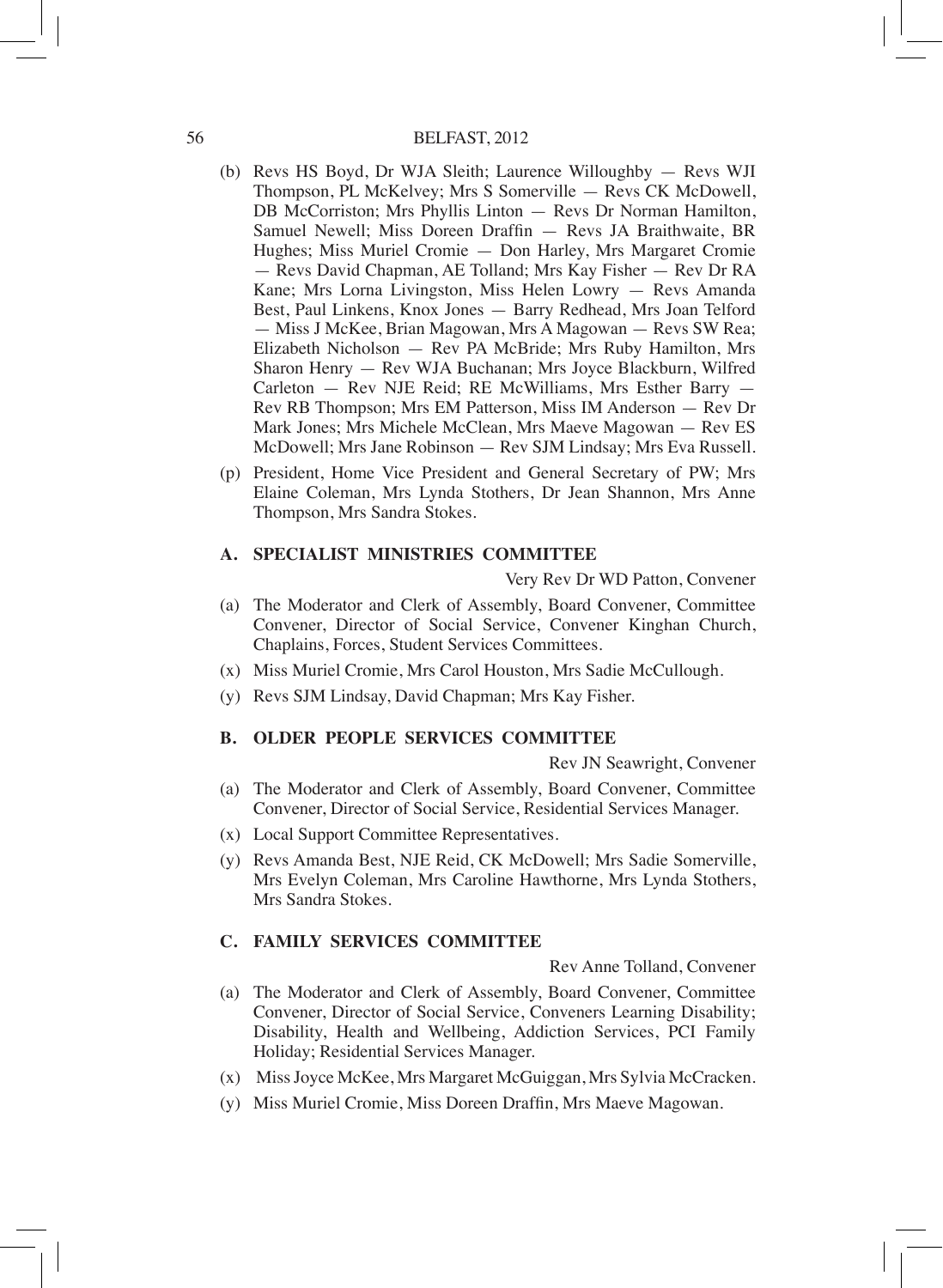# **D. ADULT SERVICES COMMITTEE**

Rev CW Megaw, Convener

- (a) The Moderator and Clerk of Assembly, Board Convener, Committee Convener, Director of Social Service, Conveners Carlisle House and Thompson House, Residential Services Manager.
- (x) Rev Terry Laverty; Harry Minion, John Luke.
- (y) Revs Paul Linkens, Dr Mark Jones; Laurence Willoughby.

The sederunt came to a close at 5.56pm, the Moderator pronouncing the Benediction.

On Wednesday evening, 30th May 2012, at 7.45pm, an Evening Rally was held in the Assembly Hall led by the Moderator.

# SIXTH SESSION

\_\_\_\_\_\_\_\_\_\_\_\_\_\_\_\_\_\_

### **Thursday, 31st May 2012 9.30am**

The Assembly again convened, the Moderator leading in prayer.

The Report of the **BOARD OF EDUCATION** (Reports pp 198-206) was **BOARD OF**  submitted by the Rev Dr CD McClure. **EDUCATION**

Moved by the Rev Dr CD McClure, seconded by the Rev TD Gribben and agreed:

1. That the Report be received.

2. That the General Assembly thank those who serve as managers and teachers in schools under Presbyterian patronage within the Republic of Ireland and, at a time of financial pressure and rationalisation, call upon the government to ensure that the particular needs of schools serving minority communities continue to be both acknowledged and met.

3. That the General Assembly thank those who serve as Transferor Governors and representatives on Educational and Library Boards and who are not only having to manage the outworking of the current difficult economic situation, but are also having to cope with the additional pressure caused by the uncertainty regarding the future of educational administration in Northern Ireland.

4. That the General Assembly welcome the piloting of "Back to School with God" material in September 2012 and encourage the Board of Education in its plans to make such a resource available throughout PCI.

#### **Resolutions**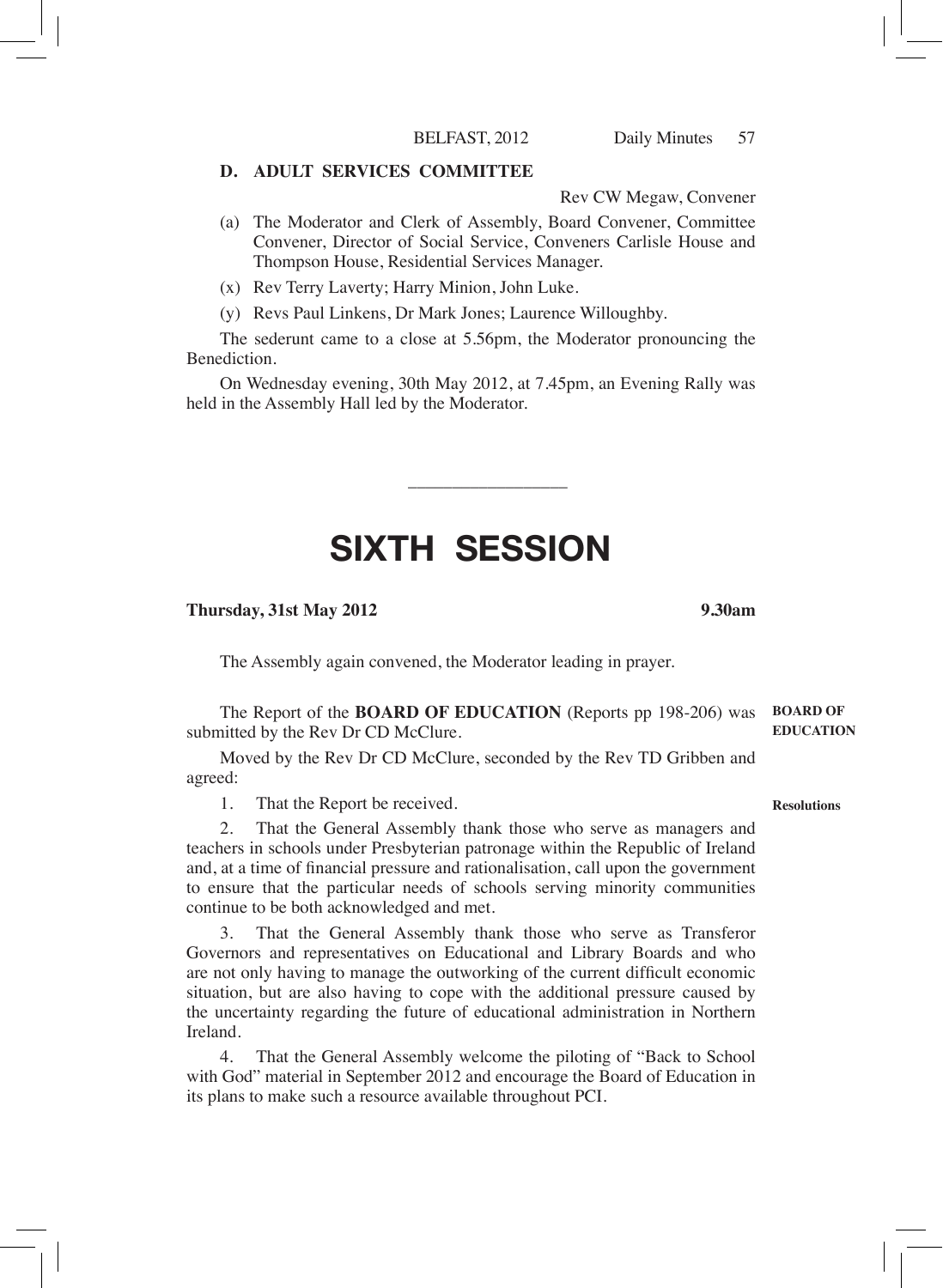5. That the Board of Education be appointed in accordance with Par 284 of the Code as follows:

# **BOARD OF EDUCATION**

Rev Dr Colin McClure, Convener

Rev TD Gribben, Secretary

- (a) The Moderator, Clerk and Deputy Clerk of Assembly, Board Convener, Principal UTC, Full-time University Chaplains, Transferors' Representatives on Area Boards, Directors of Primary & Secondary Education in the Republic of Ireland.
- (b) Revs WG Cameron, RJ Montgomery Revs John Hutchinson, TA McNeely — Rev William Sinclair; William McCartney — Rev Brian McMillen; William McDowell — Prof F Boal, CWL Graham — Miss J Williams, Mrs Hilary Gourley — Mrs N Johnston, Richard Wallace — Revs TV Mawhinney; ME Donald — Rev Dr SR Jones; Mrs Christine Edwards — Rev TW Gordon; Gary McCreery — J Wilkinson, AJ Cochrane — Rev GD Campbell; Mrs Eleanor Petrie — Rev MN Davidson; Mervyn Patton — Rev TD Hagan; Ronnie Gillanders — Revs MB Wilson, DJ Irvine — Revs RA Campbell, Miss C Trimble — Rev DIJ McNie; Mrs Mildred Poots — Mrs IK Nesbitt, DMcC Humphries — Rev GWD Stewart; Mrs Elsie Farr.
- (g) Revs Stanley Stewart, James Rogers; John Shivers, Mrs M Robinson, Dr M Hollinger, Mrs J Bell, Miss Barbara McDade, Uel McCrea.

The Report of the **SPUD YOUTH ASSEMBLY** (Reports pp 265-270) was submitted by Mr Andrew Downey and seconded by Miss Laura Hutcheson. **SPUD YOUTH ASSEMBLY**

> Moved by the Rev Dr DJ Watts, seconded by the Rev TD Gribben and agreed:

**Resolutions**

1. That the Report be received.

2. That the General Assembly encourage Congregations to use the Prayer Resource created by the Board of Youth and Children's Ministry to inform their ongoing prayers for the young people and young adults throughout the denomination.

3. That the General Assembly encourage Congregations to make use of the "Grow Your Own SPUDs" programme created by the SPUD working group.

# **Intermission**

The Report of the **BOARD OF YOUTH AND CHILDREN'S MINISTRY**  (Reports pp 172-184) was submitted by Miss Roz Stirling and Mr Graeme Thompson, together with the following supplementary report: **BOARD OF YOUTH AND CHILDREN'S MINISTRY**

### **Guysmere Youth Centre**

1. During the past year, the Board of Youth and Children's Ministry have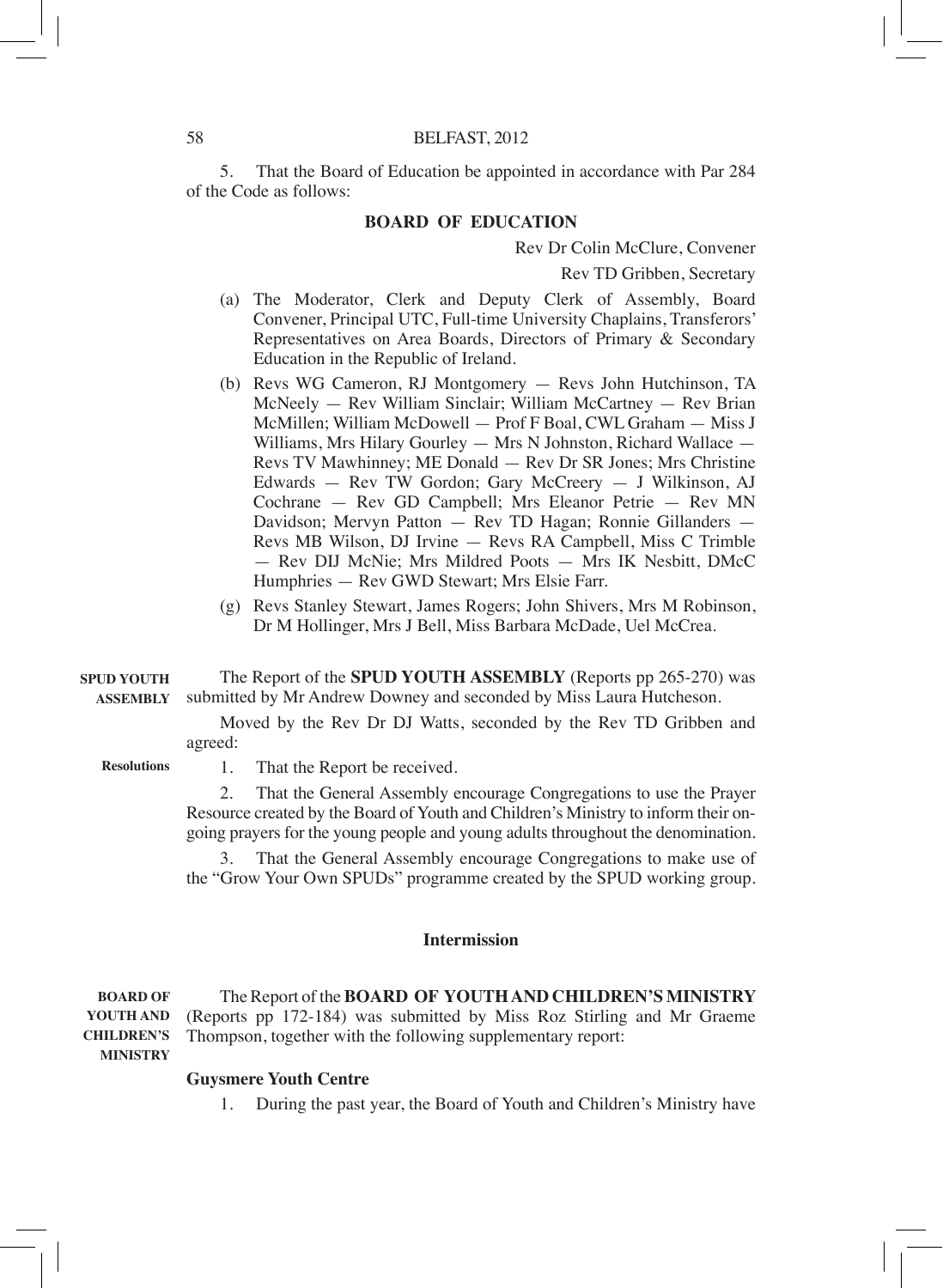been seeking to lease the Guysmere Youth Centre as an interim measure to secure some income from the Centre while waiting for developments in the Sheltered Accommodation application at the Lucan Youth Centre.

In the spring of 2011 a number of applications were made to lease the Guysmere Centre, from which a suitable applicant was selected. Following a lengthy process with this client in late November 2011 the client withdrew its application. The centre was re-advertised in January 2012. However, the Board was not happy to proceed with any of the applicants.

3. At the meeting of the General Board in March 2012, the Board of Youth and Children's Ministry brought an up-date on the Guysmere Centre, requesting permission to adjourn the leasing process and invite an Architect to prepare a report outlining a number of routes for renovation, refurbishment or indeed rebuild of the Guysmere Centre. Mr Mark Finlay, of Kennedy FitzGerald and Associates, Architects, was invited to produce this report, which has now been forwarded to the Board of Youth and Children's Ministry. This report will be tabled at a special meeting of the Board in June.

4. Appreciation is expressed to O'Connor Kennedy Turtle, Estate Agents, for their positive assistance with the leasing process during the past eighteen months.

Moved by the Rev JP Moxen, seconded by the Rev DS Brownlow, and agreed:

1. That the report be received.

2. That the General Assembly accept the resignation of Miss Roz Stirling, as Director of Youth and Children's Ministry, effective from 30th September 2012, thank her for her many years of devoted service and wish her God's richest blessing in her future life and ministry.

# **Business lapsed on Standing Orders (see page 60)**

The Assembly engaged in worship conducted by the Moderator and others. The Moderator invited Bishop Michael Nazir-Ali to address the Assembly.

The sederunt came to a close at 1.05 pm, the Moderator pronouncing the **Benediction** 

**Resolutions**

**Resignation**

# SEVENTH SESSION

\_\_\_\_\_\_\_\_\_\_\_\_\_\_\_\_\_\_

**Thursday, 31st May, 2012 2.00pm**

The Assembly again convened, the Moderator leading in prayer.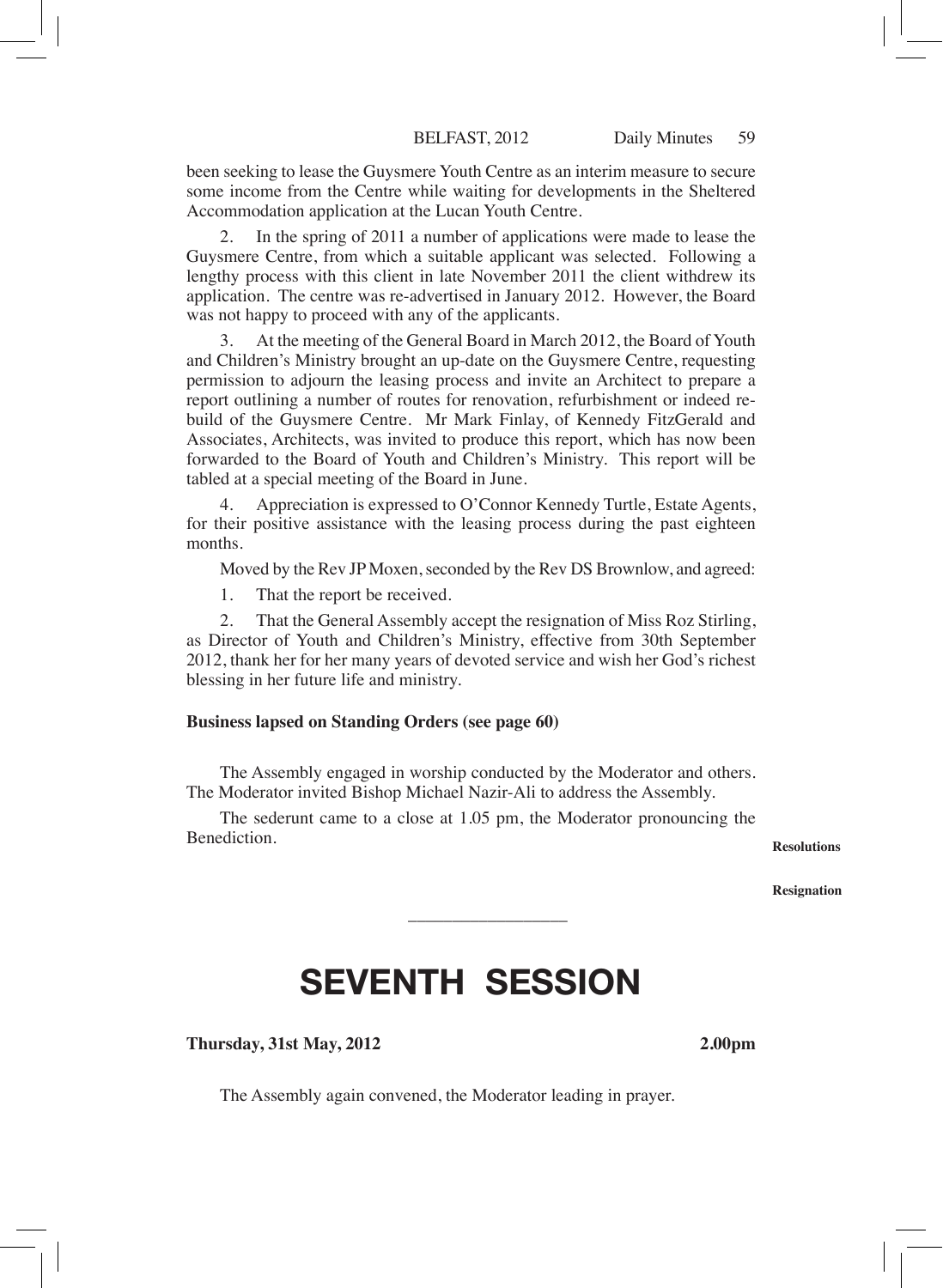**BOARD OF YOUTH AND CHILDREN'S MINISTRY (cont'd)**

# **BOARD OF YOUTH & CHILDREN'S MINISTRY – debate resumed (see page 59)**

3. That the General Assembly approve the Youth and Children's Project to equip the Girls' Secondary School in Naniyuki, assist the outreach programme in the Ol Kinyiei area of Kenya, and resource the Sunday school and crèche rooms within the new Church in Drogheda.

4. That the resignation of the Rev Christoph Ebbinghaus as Convener of the Training Committee be accepted, that he be thanked for his services and that the Rev DB McCorriston be appointed in his place.

5. That a grant of £9,736 be paid from the Incidental Fund to Youth Link: NI.

6. That the Board of Youth and Children's Ministry, with its associated working Committees for the ensuing year, be appointed as follows:

# **BOARD OF YOUTH AND CHILDREN'S MINISTRY**

Rev JP Moxen, Convener

Miss R Stirling, Secretary

- (a) The Moderator and Clerk of Assembly, Board Convener, Director of Youth and Children's Ministry, Director of Programmes, Conveners of Research and Resources (BMI), Training and Resources (BCT) Committees, Full-time University Chaplains.
- (b) Revs RJ Montgomery, GJ Kennedy Rev PD Thompson; Graham Doherty — Rev WJA Moody; Jonathan Boyd — Rev EJ Hyndman; Miss Deborah McKelvey — Rev Grant Connor; Johnny Bell — Andrew McCann — Stuart Hawthorne, Andrew Howard — Revs John Kirkpatrick, Chris Aitcheson — Rev DM Shaw; Andy Lamberton — Stanley McFarland, Scott Moore — Rev Gareth McFadden; M Glenn — Revs MRJ Anderson, Andy Carroll — Revs Raymond McKibbin, Philip McCullough, — Rev Troy Morgan; Richard Carleton — Rev Andrew Mullan; Ronald Annett, — Revs CFD Clements, NRA Cooper — Revs Peter Turton, Kenneth Henderson — Jonathan Alexander, RWH Hill — Revs Martin Gracey, JD Montgomery.
- (g) Rev Amanda Best; Mrs C Murray, Mrs J Craig, Mrs S Campbell, Mrs G Ditty, Mrs F Cromie, Mrs L Keys, Mrs C McQuigg, P McKinstry, A Ditty, G MacLean, A Brown, Miss S Moore, Mrs Alison Fleming, Jocelyn Brown, Mrs Thia Dickie.
- **A. TRAINING COMMITTEE** Rev Darren McCorriston, Convener
- (a) The Moderator and Clerk of Assembly, Board Convener, Committee Convener, Director of Youth and Children's Ministry, Youth Development Officer, Children's Development Officer, Regional Youth and Support Worker, Director of Programmes, Young Adults' Development Officer, Rev Christoph Ebbinghaus.
- (x) Mrs Jenny Robinson, Miss Michelle McCauley Miss Nicola Morrison, Mrs G McCormick, Neil Harrison.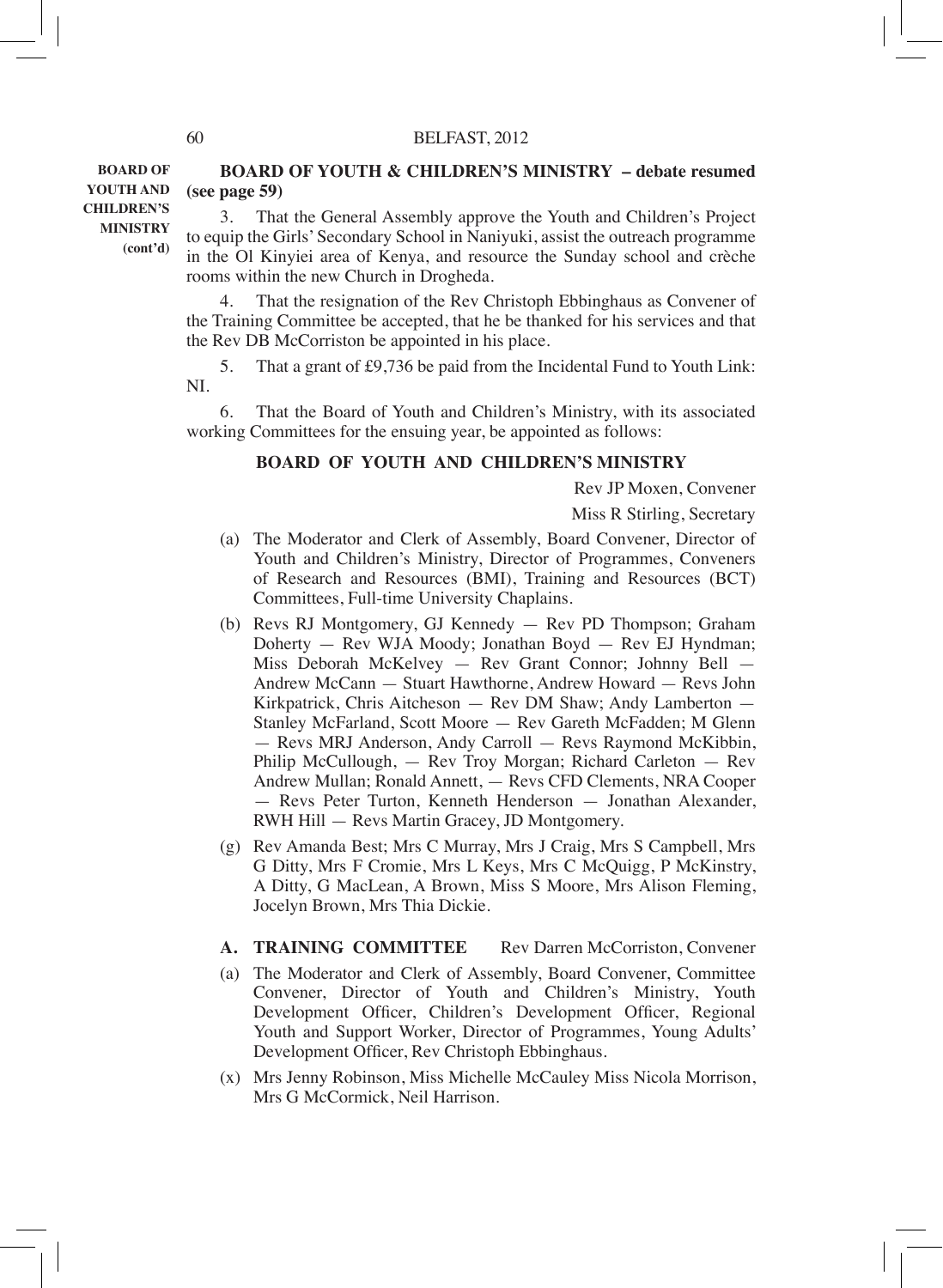(y) Revs Kenneth Henderson, Grant Connor, Gareth McFadden, John Kirkpatrick; Scott Moore.

# **B. RESEARCH AND EDUCATION COMMITTEE**

Ms Lynda Gould, Convener

- (a) The Moderator and Clerk of Assembly, Board Convener, Committee Convener, Director of Youth and Children's Ministry.
- (x) Glenn Jordan, Mrs Sonia Mawhinney, Chris Hunter, Philip Scott, Matt McCracken.
- (y) Revs EJ Hyndman, Troy Morgan, RJ Montgomery; Stuart Hawthorne, Jonathan Boyd.

# **C. MINISTRY RESOURCES COMMITTEE**

Rev DS Brownlow, Convener

- (a) The Moderator and Clerk of Assembly, Board Convener, Committee Convener, Director of Youth and Children's Ministry, Children's Development Officer, Youth Development Officer, Regional Youth and Support Workers, Director of Programmes, Young Adults' Development Officer.
- (x) Rev RL Brown; Jim McDowell, Mrs Ruth Elkin, Miss Nicky Bradley, Pete Waugh.
- (y) Revs Mark Shaw, Peter Turton, GJ Kennedy, PD Thompson; Jonathan Bell.

#### **D. MINISTRY OPPORTUNITIES COMMITTEE**

Rev JH Flaherty, Convener

- (a) The Moderator and Clerk of Assembly, Board Convener, Committee Convener, Director of Youth and Children's Ministry, Representative Board of Mission Overseas and Board of Mission in Ireland, Director of Programmes, Young Adults' Development Officer.
- (x) Rev JA Curry; Mrs G Montgomery, Ruth Spratt, Mrs L Robinson, Andrew Downey, Richard Houston.
- (y) Revs Martin Gracey, JD Montgomery, Andrew Mullan, Andy Carroll, Jonathan Alexander, Andrew Lamberton.

#### **E. MINISTRY EVENTS COMMITTEE**

Rev AJ Thompson, Convener

- (a) The Moderator and Clerk of Assembly, Board Convener, Committee Convener, Director of Youth and Children's Ministry, Director of Programmes.
- (x) Lachlan Webster, David Penney, Mrs Sharon Karayiannis, Mrs Nikki Gillan, Mark Moorhead.
- (y) Revs Nick Cooper, MRJ Anderson; RWH Hill, Jonathan Bell, S McFarland.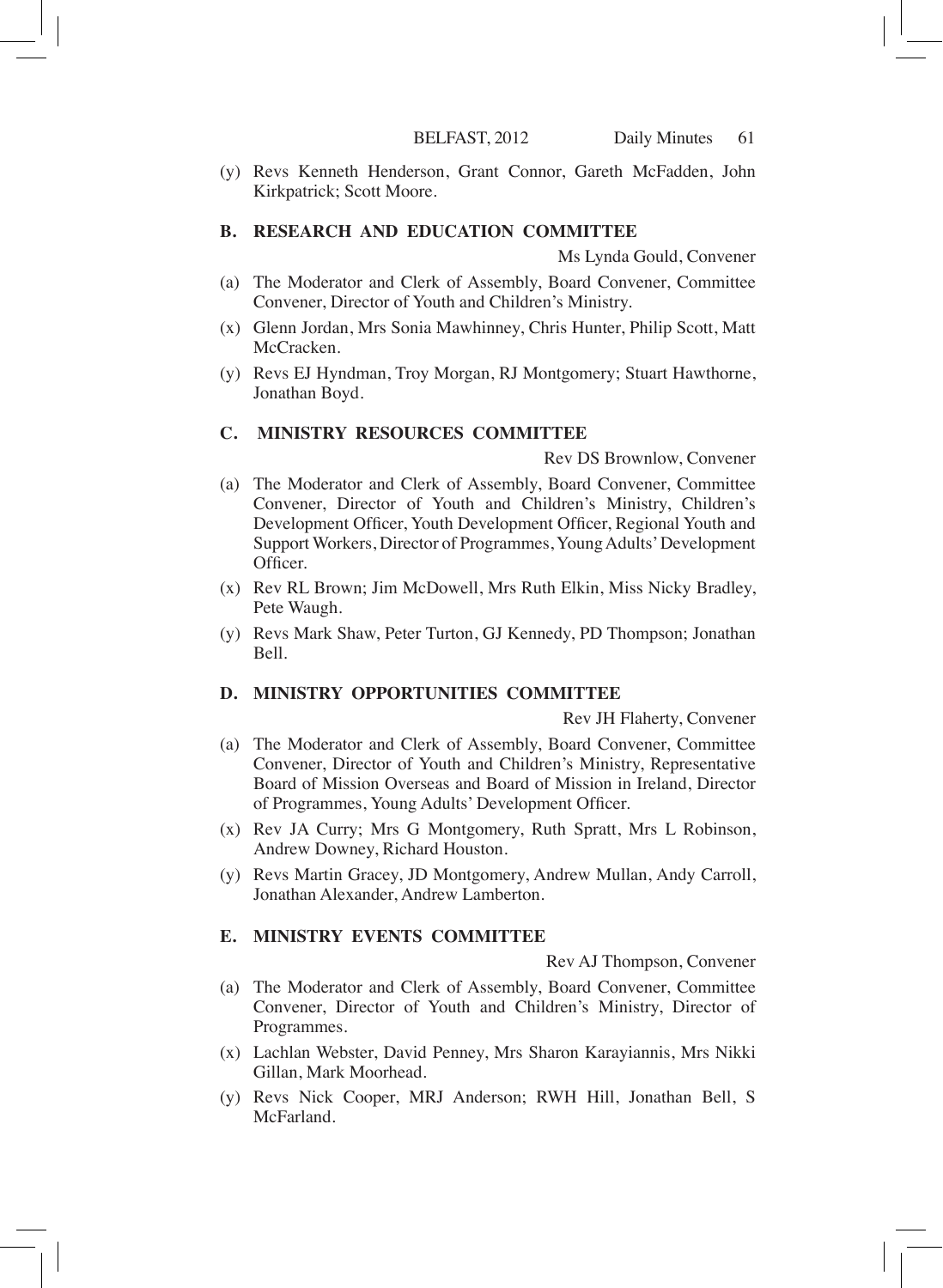The Report of the **BOARD OF FINANCE AND PERSONNEL** (Reports pp 207-251) was submitted by Mr John Hunter, CB, together with the following supplementary report: **BOARD OF FINANCE AND PERSONNEL**

# **Overview of Risk Assessment Review**

1. In 2006 the General Assembly passed the following resolution *"That the General Assembly encourage all Boards and Agencies to have Risk Assessment as a recurring item on Board Agendas, that once a year Boards and Agenciesshould submit a report to the Board of Finance and Personnel confirming that they are not aware of any factors which would cause one of the identified risks to materialise, that in addition they should report on possible new risks or risks which have ceased during the year."*

2. In the report of the Board to the General Assembly that year eight Key Risk Areas were identified i.e. reputational, duty of care, financial, missional, use of people, taking of professional advice, contingency plans re loss of data, and issues which could be divisive to the Church. Since then an additional risk has been added regarding compliance with laws and regulations. All Boards were asked and have completed a Risk Assessment Review covering these nine areas. With regard to each risk area Boards were asked to comment on whether the likelihood of the risk materialising and its potential impact were regarded as low, medium or high.

Boards have identified a number of risks within each of the 9 areas and the Board of Finance and Personnel expects Boards to be taking steps to mitigate the possibility of these risks materialising.

4. Reputational risks have been identified within the areas of education, theological training, and the communication of congregational issues e.g. in relation to child protection matters. Most of the debates at the General Assembly are in public and there is always the potential for an adverse news headline. Lessons should clearly be learned from the past and there is the need for clear governance arrangements and an understanding of what falls and what does not fall under the authority of the General Assembly.

5. There are risks associated with the management of investment funds and fraud must be recognised as a possibility in any organisation. Many of the capital assets of the Church have been eroded in the current financial climate and much of the work of the General Assembly depends on continued support from Congregations and their declining membership base. Given reduced investment returns there is ongoing concern about the financial challenge of maintaining a defined benefit pension scheme.

6. Missional risks have been identified due to changing attitudesto organised religion, membership continues to decline and reaching out to young people remains a challenge as many see the Church as irrelevant.

7. Many Boards identified issues relating to same sex relationships as a major challenge.

8. While no Board reported major concerns in relation to compliance with laws and regulations, it is recognised that the requirements of data protection legislation constitute a substantial risk area across not only Boards but also the wider Church.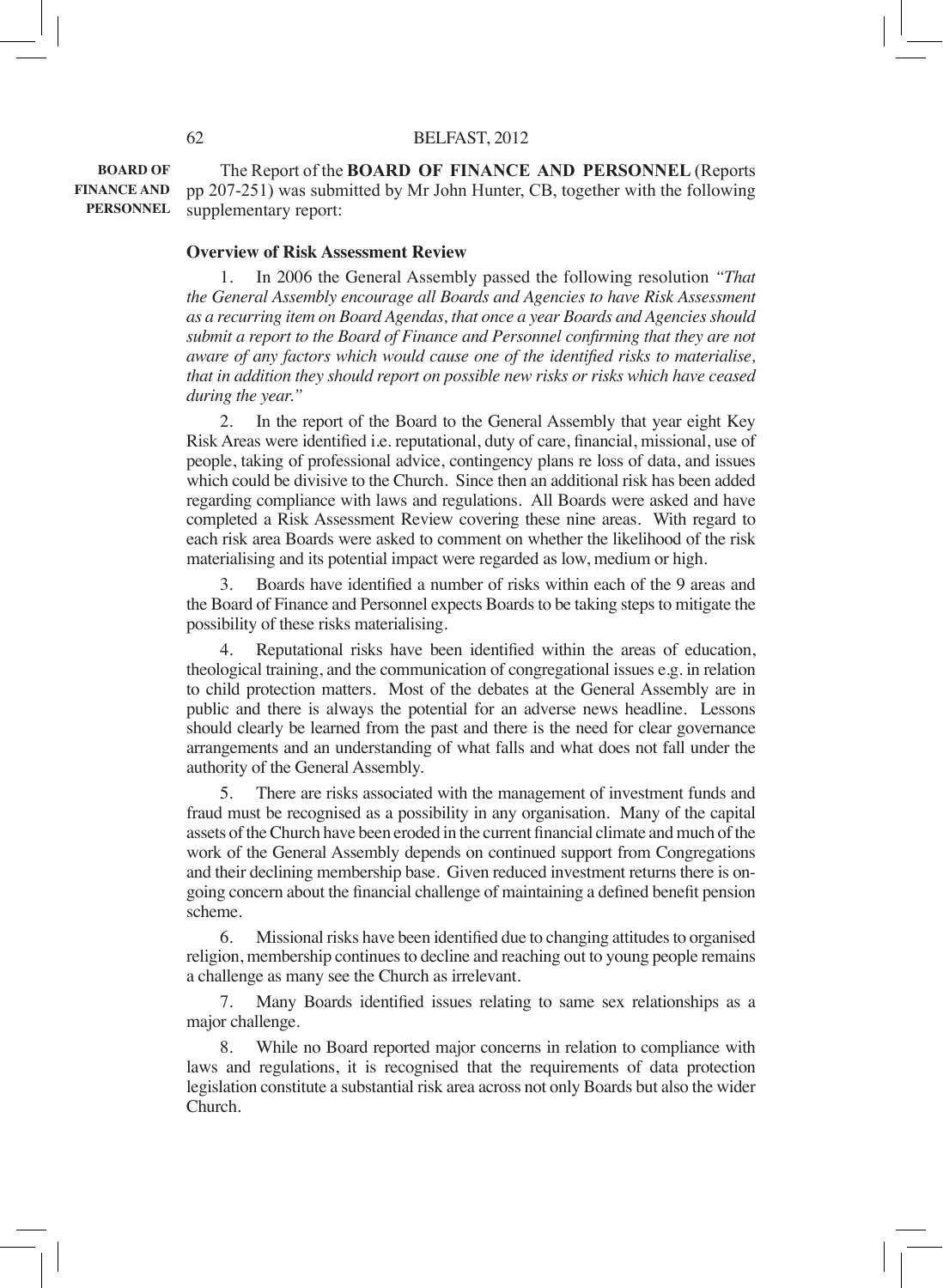#### **Expenses for Board/Committee Members**

9. In response to a request from a Board/Committee member during the year it was agreed that where a member attends a Board/Committee meeting on two subsequent days that a claim for costs incurred up to the cost of the combined travel could be submitted. This would permit members travelling long distances to claim for overnight accommodation up to the cost of the combined travel allowance. The Board is not proposing that this arrangement be extended to attendance at the General Assembly. The Board encourages members staying overnight for meetings to avail of the many generous offers from ministers, colleagues etc. who may be able to provide accommodation for the evening.

### **Statistical Returns from Presbytery**

10. A summary of returns received for the year ended 31 December 2011 is attached. One Presbytery did not submit a return.

#### **Retirements**

11. Notification has been forwarded to the Pensions and Assessments Committee by Presbytery that permission has been granted to the Rev CI McKnight, a Minister without Charge, to retire on 30 June 2012.

#### **Rates of Assessment – Pension Fund**

An actuarial valuation of the Presbyterian Church in Ireland Pension Scheme (2009) is required as at 31 December 2011. The valuation has to be completed and a schedule of contributions agreed by the Scheme Trustees and Scheme Employer (i.e. the Board of Finance and Personnel) by 31 March 2013.

The Board of Finance and Personnel await the results of the valuation from the Scheme Trustees. The Board understands that the Trustees are taking advice from the Actuary in relation to recent guidance from the Pension Regulator. This guidance outlines how Trustees should approach valuations in the current financial climate of very low gilt yields. The application of low gilt yield will have the impact of increasing the schemes liabilities and deficit position. The Pension Regulator's guidance appears to suggest that there is sufficient flexibility within the funding framework to cover funding issues arising in the current financial climate.

As the valuations need to be agreed before the next meeting of the General Assembly the Board seeks the permission of the Assembly to refer any decision relating to the actuarial valuation to the General Board, if necessary.

### **Auditors**

The present auditors of the accounts of the General Assembly are Ernst &Young, LLP. Mr Keith Jess has been the audit partner for the last 10 years but due to auditing regulation cannot continue as audit partner beyond this term. The Board would like to express appreciation to Mr Jess for his advice and encouragement as the Board has sought to improve its financial reporting and accounts presentation. Mr Ian Gibson will be taking over as audit partner.

Moved by Mr John Hunter, CB, seconded by the Rev DC Porter, and agreed: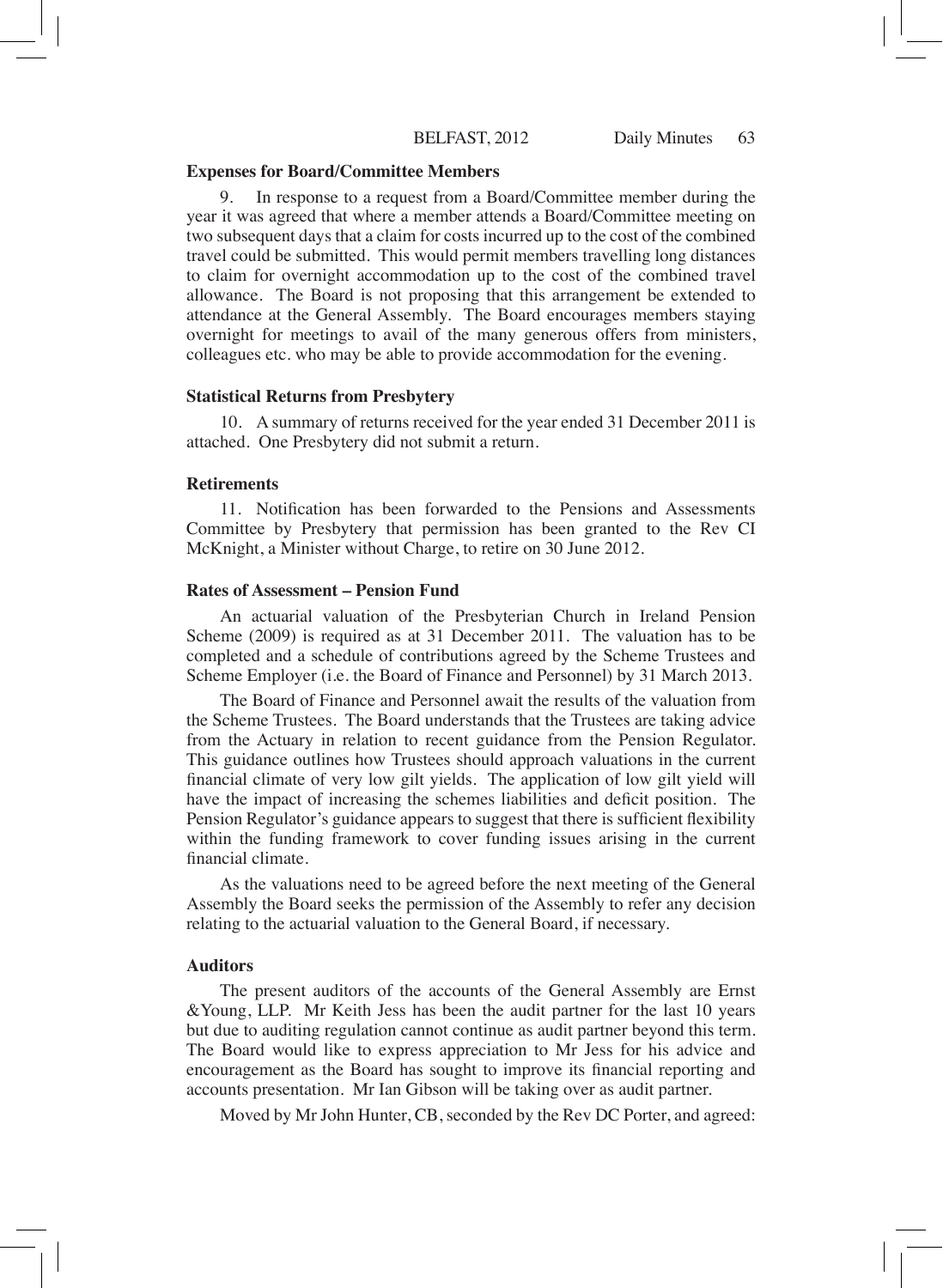**Resolutions**

1. That the Report be received and that the Board of Finance and Personnel be instructed to bring to the 2013 General Assembly a report outlining the number of staff (full-time and part-time), the cost of salaries and the administrative costs for each office in Assembly Buildings.

2. That the rate of assessment for the Central Ministry Fund for 2012 be 19.0p in the £ of stipend.

3. That the rate of assessment for the Retired Ministers' Fund for 2012 be 1.5p in the £ of stipend.

4. That the rate of assessment for the Widows of Ministers' Fund for 2012 be 4.0p in the £ of stipend.

5. That the rate of assessment for the Prolonged Disability Fund for 2012 be 0.25p in the £ of stipend.

6. That the rate of assessment for the Church House Repair Fund for 2012 be 3.50p in the £ of stipend.

7. That the rate of assessment for the Incidental Fund for 2012 be 5.00p in the £ of stipend.

8. That the rate of assessment for the PCI Pension (2009) Fund for 2012 be 30.00p in the £ of stipend.

9. That the rate of assessment for the Sick Supply Fund for 2012 be 0.25p in the £ of stipend.

10. That the General Assembly authorise the General Board to act for the General Assembly in connection with any matters relating to finalising the actuarial valuation of the Presbyterian Church in Ireland Pension Scheme (2009) as at 31 December 2011.

11. That under the provisions of the Code Par 556(3) the Rev DS Mackay (Magherally) be given permission to retire on or after his 64th birthday, on 31st August 2012.

12. That under the provisions of the Code Par 556(3) the Rev WT Cordner (First Bangor) be given permission to retire on or after his 64th birthday, on 7 September 2012.

13. That under the provisions of the Code Par 556(3) the Rev NA Brown (Wellington, Ballymena) be given permission to retire on or after his 64th birthday, on 30 September 2012.

14. That the Board of Finance and Personnel, with its associated working Committees for the ensuing year, be appointed in accordance with Par 286 of the Code as follows:

# **BOARD OF FINANCE AND PERSONNEL**

John Hunter, Convener

Clive Knox, Secretary

- (a) The Moderator and Clerk of Assembly, Board Convener, Financial Secretary, Convener of Union Commission.
- (b) Rev David Johnston; Alexander Dalzell WK Belshaw, AG Sleator — Rev Dr DA Murphy; Lyle Cubitt — Rev WA Abernethy; Roy Eakin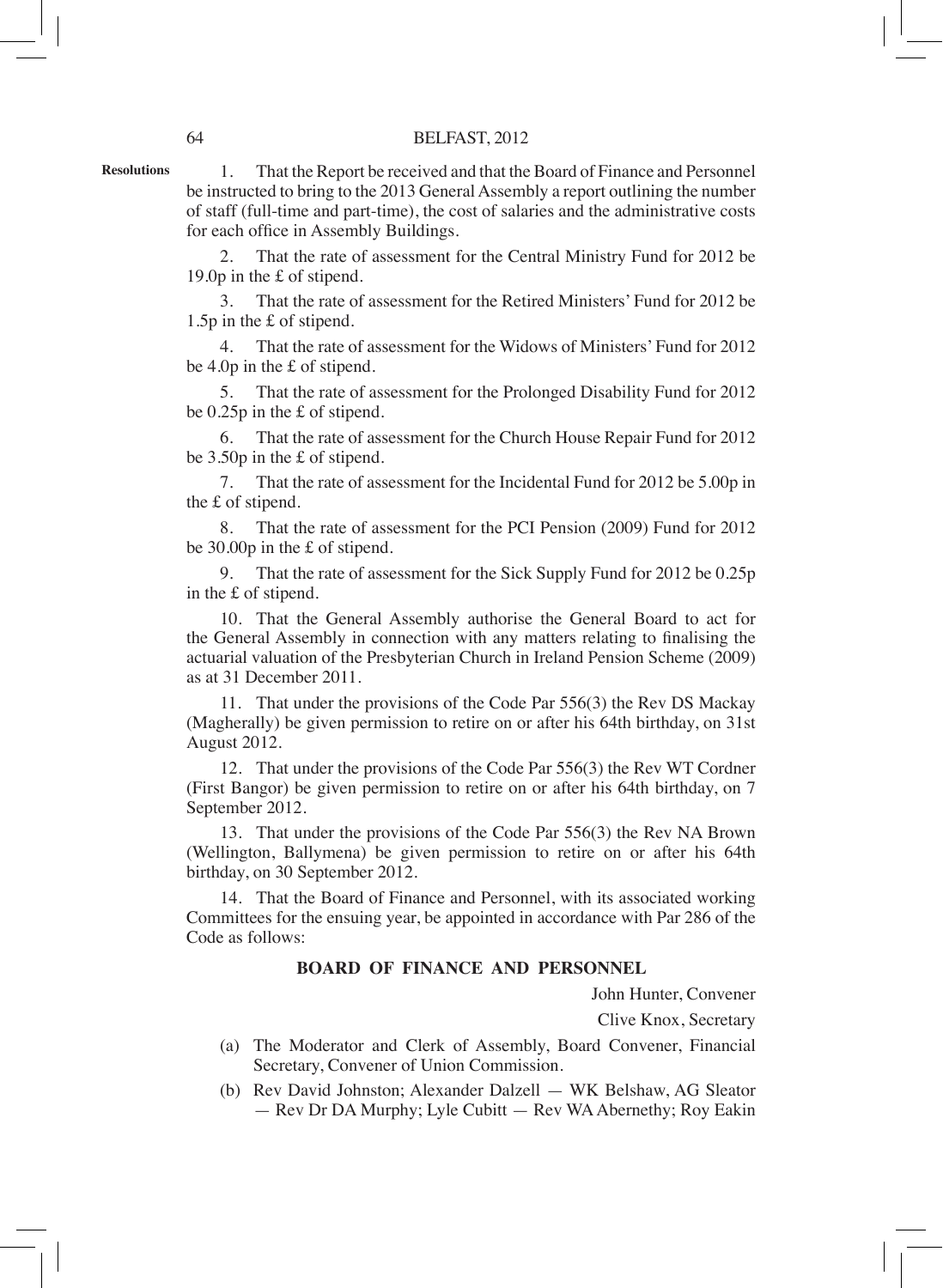|                         | Estg unless indicated       |                                               |                                           |                             | $\begin{array}{c} \begin{array}{c} \begin{array}{c} \begin{array}{c} \end{array} \\ \begin{array}{c} \end{array} \\ \begin{array}{c} \end{array} \end{array} \end{array} \end{array}$ |                                                                                                 |                                                           | ------ EXPENDITURE -                      |                                                                             |                                                          |                             |                                                                                                                                                                                                                                                                                           |
|-------------------------|-----------------------------|-----------------------------------------------|-------------------------------------------|-----------------------------|---------------------------------------------------------------------------------------------------------------------------------------------------------------------------------------|-------------------------------------------------------------------------------------------------|-----------------------------------------------------------|-------------------------------------------|-----------------------------------------------------------------------------|----------------------------------------------------------|-----------------------------|-------------------------------------------------------------------------------------------------------------------------------------------------------------------------------------------------------------------------------------------------------------------------------------------|
|                         |                             | <b>DPENING</b><br>BALANCE                     | Assessmen<br>Congre-<br>gations<br>16,521 |                             | TOTAL<br>NCOME                                                                                                                                                                        | <sup>P</sup> resbytery<br>Clerk                                                                 | Other<br>Staff                                            | nsurance                                  | Other                                                                       |                                                          | <b>JURPLUS</b><br>(DEFICIT) | CLOSING<br>BALANCE                                                                                                                                                                                                                                                                        |
|                         | Ards                        | 13,686                                        |                                           | Other<br>10,313             | 26,834                                                                                                                                                                                |                                                                                                 | (6,464)                                                   | (214)                                     |                                                                             |                                                          | 8,871                       | 22,557                                                                                                                                                                                                                                                                                    |
|                         | Armagh                      |                                               | 9,796                                     | $\overline{a}$              | 9,800                                                                                                                                                                                 |                                                                                                 |                                                           |                                           |                                                                             |                                                          |                             |                                                                                                                                                                                                                                                                                           |
|                         | Ballymena                   | 4,256<br>22,767                               | 15,490                                    |                             |                                                                                                                                                                                       |                                                                                                 |                                                           |                                           |                                                                             |                                                          | $(462)$<br>$(5,638)$        |                                                                                                                                                                                                                                                                                           |
|                         | Belfast North               | 5,336                                         | 17,358                                    |                             |                                                                                                                                                                                       |                                                                                                 |                                                           |                                           |                                                                             |                                                          |                             |                                                                                                                                                                                                                                                                                           |
|                         | Belfast South               | 1,183                                         |                                           | $12,836$<br>11,354<br>7,028 | 28,326<br>28,712<br>21,687<br>173,962                                                                                                                                                 | $\begin{array}{c} (9,823) \\ (8,183) \\ (10,625) \\ (10,161) \\ (7,970) \\ (8,443) \end{array}$ | (638)<br>(2,000)<br>(7,442)<br>(3,008)<br>(2,077)         | (2017)<br>(2017)<br>(2017)                | $(1,462)$<br>$(1,234)$<br>$(1,132)$<br>$(4,553)$<br>$(4,100)$<br>$(2,1335)$ |                                                          | 5,739<br>9,070<br>40,939    |                                                                                                                                                                                                                                                                                           |
| $\mathbf{\circ}$        | Belfast East                |                                               | 14,659<br>19,162                          | 54,800                      |                                                                                                                                                                                       |                                                                                                 |                                                           |                                           |                                                                             |                                                          |                             |                                                                                                                                                                                                                                                                                           |
| $\sim$ $\infty$         | Carrickfergus               | 4,730<br>6,302                                | 10,306                                    | 4,984                       | 15,290                                                                                                                                                                                | (6,388)                                                                                         |                                                           | (127)                                     | (997)                                                                       |                                                          | 5,701                       | $\begin{array}{r} \tiny{0.776} \\ 0.71016 \\ 0.71016 \\ 0.71016 \\ 0.71016 \\ 0.71016 \\ 0.71016 \\ 0.71016 \\ 0.71016 \\ 0.71016 \\ 0.71016 \\ 0.71016 \\ 0.71016 \\ 0.71016 \\ 0.71016 \\ 0.71016 \\ 0.71016 \\ 0.71016 \\ 0.71016 \\ 0.71016 \\ 0.71016 \\ 0.71016 \\ 0.71016 \\ 0.71$ |
|                         | Coleraine & Limavady        |                                               |                                           |                             |                                                                                                                                                                                       |                                                                                                 |                                                           |                                           |                                                                             |                                                          |                             |                                                                                                                                                                                                                                                                                           |
| ၜ                       | Derry & Donegal             | 35,017<br>34,694<br>5,328                     | 15,823                                    |                             |                                                                                                                                                                                       |                                                                                                 |                                                           | (207)                                     | (37, 185)                                                                   |                                                          |                             |                                                                                                                                                                                                                                                                                           |
| $\overline{C}$          | Down                        |                                               | 7,585                                     | 25,589<br>26,173            | 41,412<br>33,758                                                                                                                                                                      | (6,507)                                                                                         | $(1,175)$<br>$(1,000)$<br>$(1,600)$                       |                                           |                                                                             | 49,529)<br>(8,704)<br>(12,310)                           | $(8, 117)$<br>25,054        |                                                                                                                                                                                                                                                                                           |
|                         | Dromore<br>Dublin & Munster | 1,241                                         | 12,751                                    | 360                         | 13, 111                                                                                                                                                                               | (10, 193)                                                                                       |                                                           | $(206)$<br>$(207)$                        | 010)<br>(166)                                                               |                                                          | $\overline{5}$              |                                                                                                                                                                                                                                                                                           |
| $\frac{1}{2}$           |                             |                                               |                                           | 21,658                      |                                                                                                                                                                                       |                                                                                                 | 26,363)                                                   |                                           |                                                                             |                                                          | (9,552)                     |                                                                                                                                                                                                                                                                                           |
| ဗ္                      | Iveagh                      |                                               |                                           | $\frac{8}{10}$              |                                                                                                                                                                                       | $(10, 142)$<br>$(10, 913)$                                                                      |                                                           |                                           |                                                                             |                                                          | 308                         |                                                                                                                                                                                                                                                                                           |
| $\frac{4}{3}$           | Monaghan                    | 64,965<br>9,776<br>62,898<br>12,663<br>12,663 | 22,888<br>13,212<br>15,535<br>7,902       | 8,189                       | $44,546$<br>$13,290$<br>$724$<br>$83$<br>$8,83$<br>$8,83$                                                                                                                             | $(2,050)$<br>$(6,889)$<br>$(7,048)$<br>$(8,807)$                                                | $(620)$<br>$(2,215)$<br>$(300)$<br>$(1,300)$<br>$(1,300)$ | (617)<br>(205)<br>(306)<br>(207)<br>(207) | $(16,976)$<br>$(1,242)$<br>$(1,287)$                                        | (54,098)<br>(12,982)<br>(15,947)<br>(10,459)<br>(10,459) | (2,223)                     |                                                                                                                                                                                                                                                                                           |
| 15                      |                             |                                               |                                           | $\overline{98}$             |                                                                                                                                                                                       |                                                                                                 |                                                           |                                           |                                                                             |                                                          | 595                         |                                                                                                                                                                                                                                                                                           |
| $\frac{6}{1}$           | Newry<br>Omagh<br>Route     |                                               | 10,548                                    | 374                         | 10,922                                                                                                                                                                                |                                                                                                 |                                                           |                                           | $(972)$<br>(1,984)                                                          |                                                          | 463                         |                                                                                                                                                                                                                                                                                           |
| $\overline{1}$          |                             | 64,297                                        | 11,466                                    | 04,752                      | 116,218                                                                                                                                                                               |                                                                                                 |                                                           |                                           | (3,707)                                                                     | (12,721)<br>(21,571)                                     | 103,497                     | 67,794                                                                                                                                                                                                                                                                                    |
| $\frac{\infty}{\infty}$ | <b>Templepatrick</b>        | 9,617                                         | 17,951                                    | 3,682                       | 21,633                                                                                                                                                                                | (7,938)                                                                                         | (5, 170)                                                  |                                           | (8, 256)                                                                    |                                                          |                             | 9,679                                                                                                                                                                                                                                                                                     |
|                         | Tyrone                      | 2,784                                         | 8,630                                     | 1,445                       | 10,075                                                                                                                                                                                | (7,450)                                                                                         | (1,000)                                                   | (445)                                     | (2, 342)                                                                    | 11,237                                                   | (1, 162)                    | 1,622                                                                                                                                                                                                                                                                                     |
|                         | Sterling                    | 235,469                                       | 209,160                                   | 864,753                     | 573,913                                                                                                                                                                               | 138,300)                                                                                        | (34, 164)                                                 | (3,926)                                   | (111, 802)                                                                  | 288, 192)                                                | 285,7215                    | 21,190                                                                                                                                                                                                                                                                                    |
|                         | Euro                        | 127,863                                       | 28,423                                    | 29,847                      | 58,270                                                                                                                                                                                | $-12,192$                                                                                       | $-28,578$                                                 | $-1,012$                                  | $-28,263$                                                                   | $-70,045$                                                | $-11,775$                   | 116,088                                                                                                                                                                                                                                                                                   |
|                         |                             |                                               |                                           |                             |                                                                                                                                                                                       |                                                                                                 |                                                           |                                           |                                                                             |                                                          |                             |                                                                                                                                                                                                                                                                                           |

SUMMARY OF PRESBYTERY RETURNS FOR YEAR ENDED 31 DECEMBER 2011

SUMMARY OF PRESBYTERY RETURNS FOR YEAR ENDED 31 DECEMBER 2011

\* for the year ended 28 February 2012 *\* for the year ended 28 February 2012* \*\* no return received *\*\* no return received*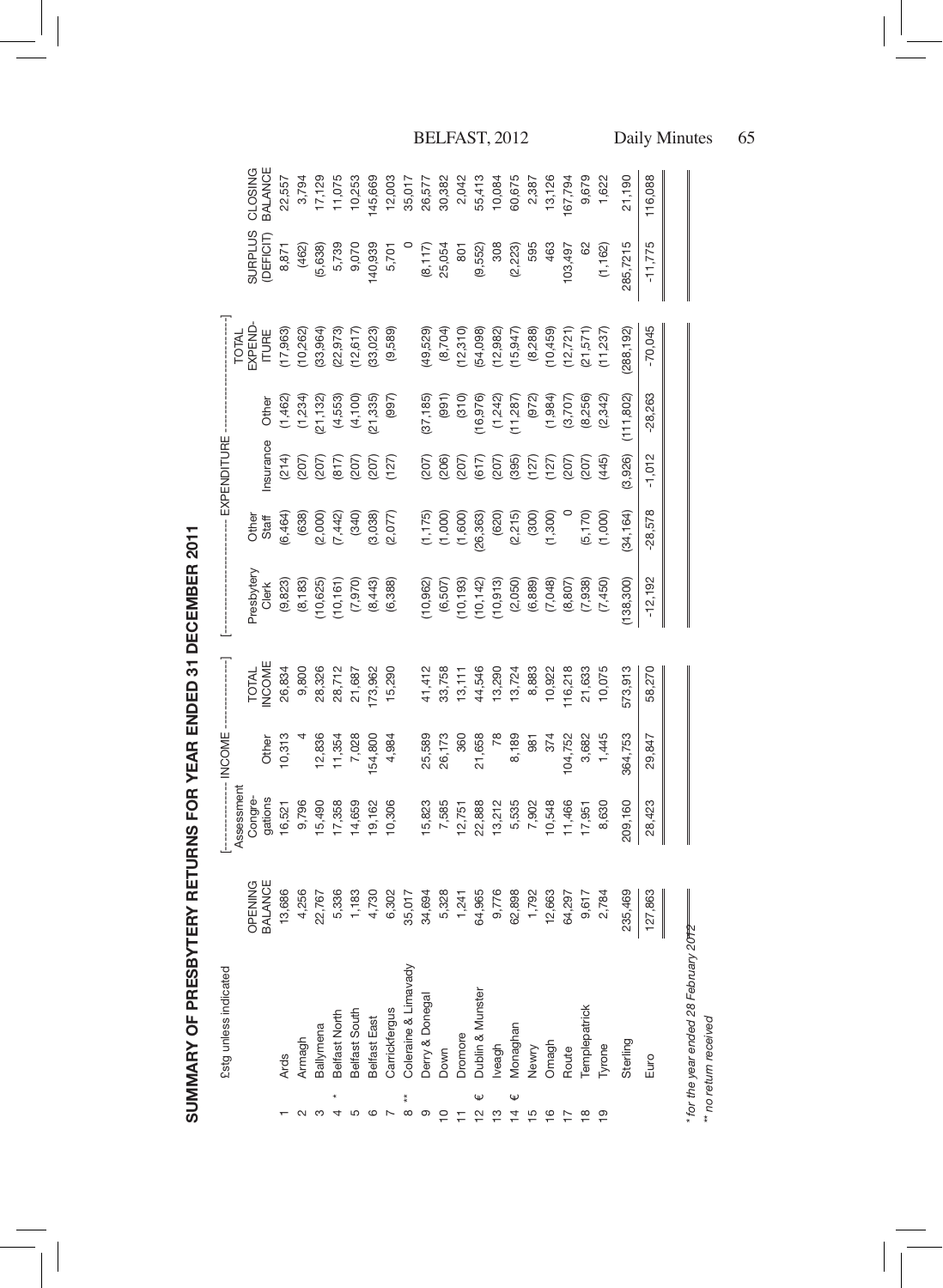— Rev Dr WI Hull; RD Guiller — JD McKibbin, Martin Hampton — Rev RJA Bell; Ronnie Nelson — Rev Dr David Clarke; Basil McCorriston — Rev RA Mulholland; Stuart Ramsey — Norman Jackson, Desmond Milligan — Rev John Brackenridge; R McCullagh — Alan Foster, Stuart Ferguson — Rev Dr MCA Gray; Herbert Smyth — Rev RS Agnew; Allan McAdoo — John Peacock, Mervyn Agnew — Alex Fletcher, N Baxter — Rev Dr PB Wilson; Robert McKane — Alex Chestnutt, SJ Waugh — Rev John Flaherty; Kenneth Sharkey.

# **A. COMMITTEE ON FINANCE, LEGAL AND IT**

Robert McCullagh, Convener

- (a) The Moderator and Clerk of Assembly, Board Convener, Committee Convener, Financial Secretary.
- (x) Rodney Power, Alan Meban.
- (y) Revs. Dr WI Hull, JH Flaherty; Martin Hampton, Stuart Ramsey.

**B. PERSONNEL COMMITTEE** Robert Campton, Convener (a) The Moderator and Clerk of Assembly; Board Convener, Committee Convener, Head of Personnel, Financial Secretary.

- (x) Brian Phillips, Ian Moore, Len Murray, John Francey.
- (y) Revs Dr PB Wilson, Dr WI Hull; Desmond Milligan, Herbert Smyth.

# **C. PROPERTY MANAGEMENT COMMITTEE**

Rev RA McLernon; Convener

Jonathan Kelly, Secretary

- (a) The Moderator and Clerk of Assembly, Board Convener, Committee Convener and Secretary, Financial Secretary.
- (x) JDD O'Neill, John Francey.
- (y) Rev Dr David Clarke; Ronnie Nelson, Basil McCorriston.

# **D. PENSIONS AND ASSESSMENTS COMMITTEE**

Rev DC Porter, Convener

- (a) The Moderator and Clerk of Assembly, Board Convener, Committee Convener, Financial Secretary.
- (x) Revs R McIlhatton, DJ Irvine; Brian Topping, David Clements, Clarence Scott.
- (y) Revs WA Abernethy, David Johnston, RJA Bell; Ronnie Nelson, Alex Chestnutt, Alex Fletcher.

# **Intermission**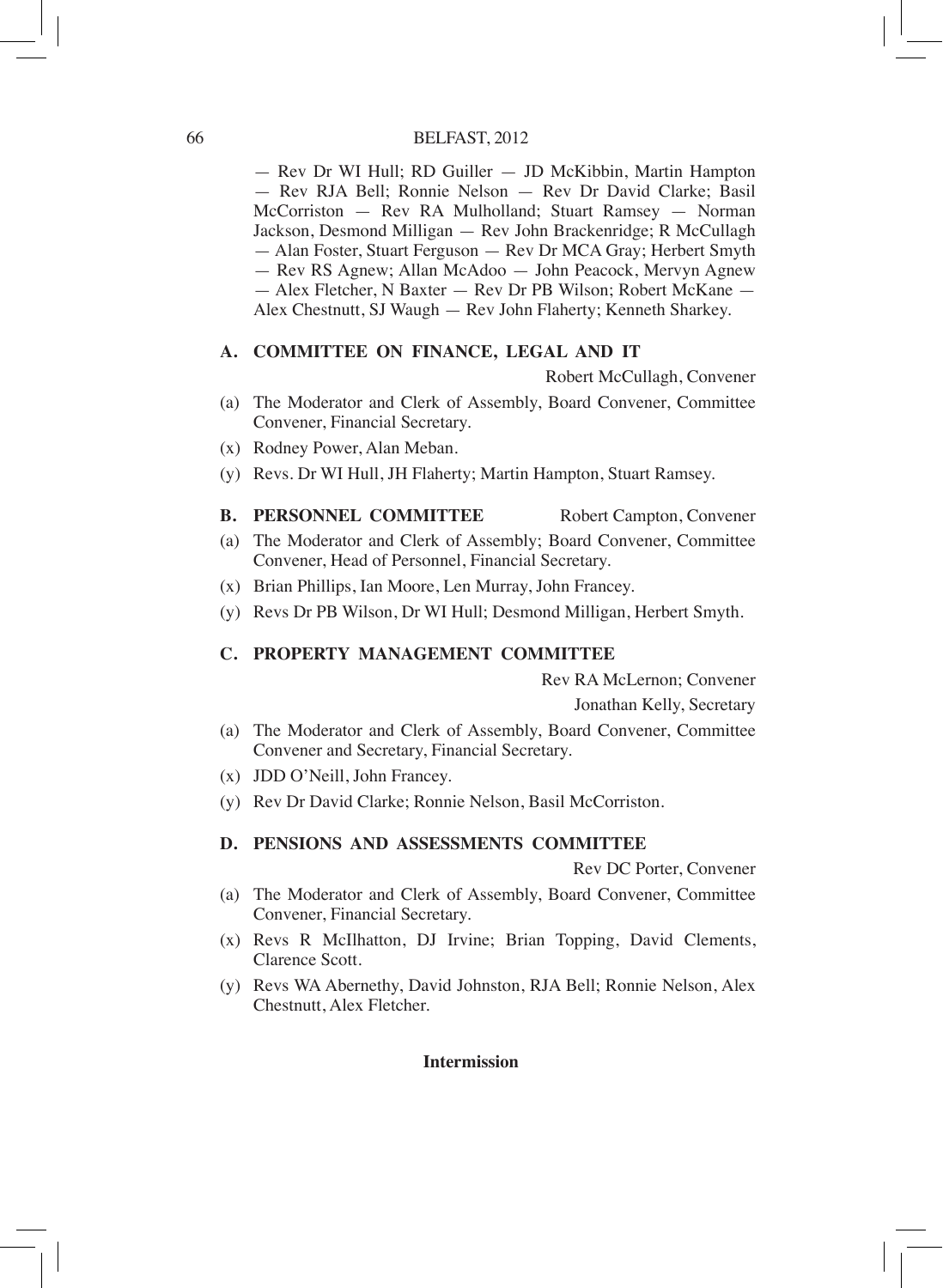#### **In Private**

The Report of the **JUDICIAL COMMISSION** (Reports pp 75-85) was **JUDICIAL**  submitted by the Rev Dr DJ Watts, along with the following Supplementary Report: **COMMISSION**

1. The Judicial Commission has met on three occasions since the annual report was written. It considered Appeals of the Rev David S Henry, Minister of First Lurgan, and Mr John Spence, Clerk of Session of First Lurgan Congregation, in relation to the Finding of the First Lurgan Commission of the Armagh Presbytery. While Findings have been issued in relation to the appeals the Judicial Commission has determined, pursuant to The Code paragraph  $20(1)(b)$  and (e), to make a preliminary enquiry to investigate matters in the congregation of First Lurgan under the provisions of paragraph 161 of The Code.

2. The Judicial Commission received correspondence from a Minister, Presbytery and Kirk Session expressing concern about the publication of a Finding. The views have been carefully noted and the Commission will respond verbally during the private session. The response was as follows:

The Judicial Commission takes this opportunity to clarify the Finding published on pages 81 and 82 of the 2012 Annual Reports, and emphasises that it rejected the Appeal and affirmed the Finding of the Presbytery Commission which, unknown to the Judicial Commission, had not identified the appellant or the allegations or the congregation which were the subject of the appeal when it had reported to the Presbytery. The Judicial Commission completely and fully exonerated and vindicated the Minister, who was not a party to the appeal, and apologises for the unintentional hurt the publication caused.

3. The Judicial Commission has been concerned that under the current provisions of The Code an office-bearer may only be removed "from office in the congregation" under Code Par 224 (3)(a) if it has been established that "a minister may have placed himself in a position where it is impossible for him satisfactorily to discharge the duties of his charge, or where it is publicly reported that a minister's usefulness has been seriously impaired." (Par 224(1)). While this is not intended to imply that there is necessarily blame on the part of the minister, it is a very difficult process for the minister to live through. The Commission may bring forward to the 2013 Assembly recommendations for amendments to paragraphs 133 and 161 of The Code.

4. The Judicial Commission continues to consider appeals from elders in Cairnalbana Congregation against a decision of the Ballymena Presbytery.

Moved by the Rev Dr DJ Watts, seconded by the Rev Dr Derek McKelvey, and agreed:

1. That the Report be received.

The Report of the **SPECIAL COMMISSION** (Reports pp 86-87) was **SPECIAL**  submitted by the Rev Dr DJ Watts, along with the following Supplementary **COMMISSION**Report:

**Resolutions**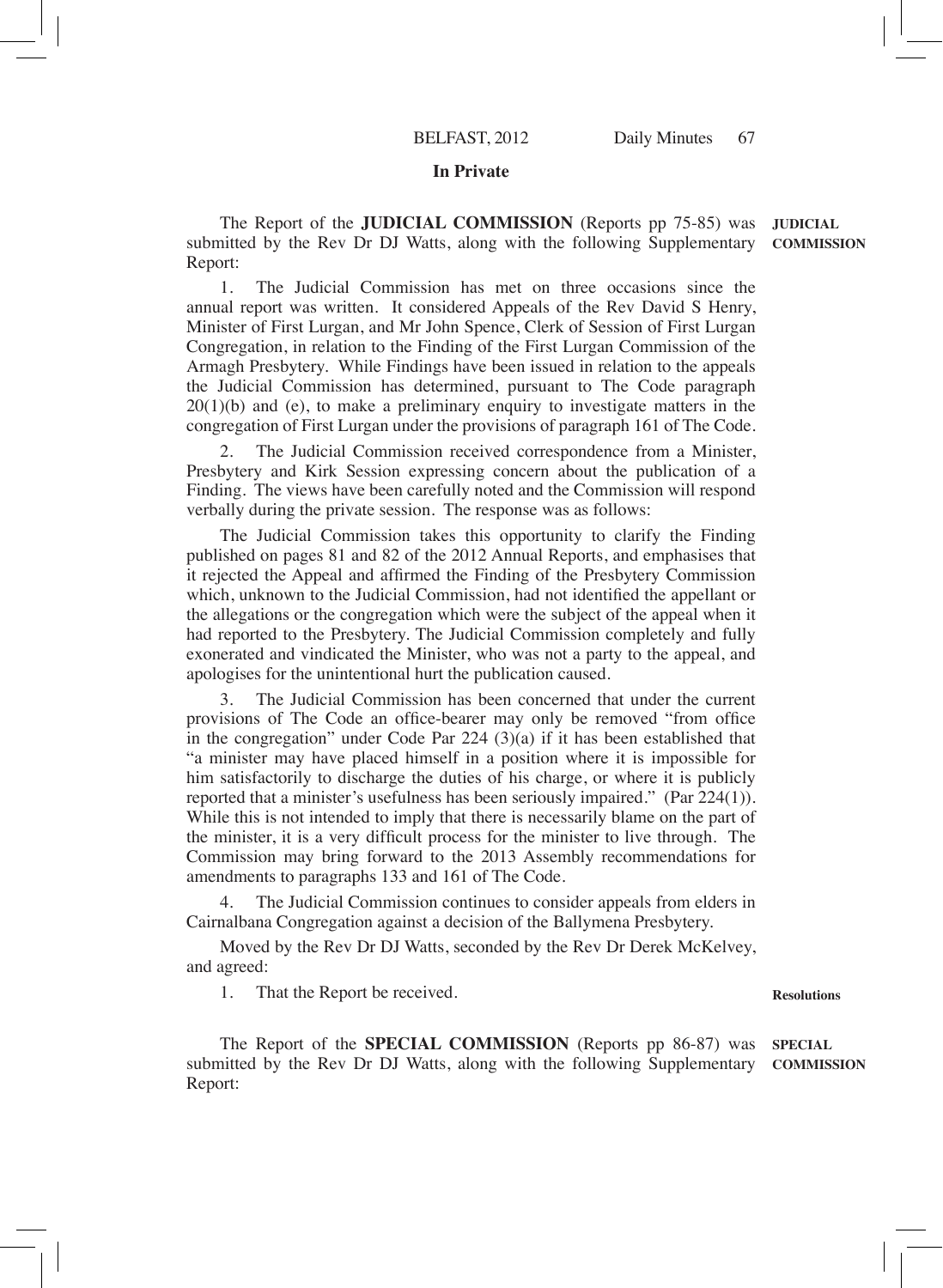1. Having received the report referred to from the Board of Christian Training (Reports page 87, par 3) the Special Commission noted that, with regard to the nomination process for the Ordained Ministry and the Accredited Preacher and Auxiliary Ministry schemes, the Board of Christian Training had in place an appropriate review procedure. Through this procedure a nominating Presbytery could seek a review of a decision of the Board of Christian Training not to nominate an individual to the General Assembly (in the case of the Ordained Ministry) or not to accept an individual (in the case of the Accredited Preacher and Auxiliary Ministry schemes).

2. The Special Commission however noted that an applicant for one of the three areas under consideration has a right to formally appeal against the decision of a Presbytery not to nominate him or her to the Board of Christian Training in the first instance.

3. The Special Commission concurs with the view of the Board of Christian Training that a Special Standing Commission should be appointed by the General Assembly to deal with such formal appeals. (It should be noted that historically the number of appeals that have required attention by an Assembly Commission has been exceptionally few and a significant increase is not anticipated.) It is recommended that appropriate training should be provided for members of such a Special Standing Commission to enable them to be familiar with the guidelines adopted by the Board of Christian Training for use when interviewing applicants for the Ordained Ministry and the Accredited Preacher and Auxiliary Ministry Schemes.

Moved by the Rev Dr DJ Watts, seconded by the Rev TD Gribben, and agreed:

**Resolutions**

1. That the Report be received.

2. That the following Special Nomination Commission be appointed to deal with formal appeals relating to applications for the Ordained Ministry and the Accredited Preacher and Auxiliary Ministry Schemes:

Moderator and Clerk (Convener); the Revs Prof Patton Taylor, Mairisennne Stanfield, Noble McNeely, Trevor Gribben, Ronnie Hetherington; Mr Mervyn Morrow QC.

3. That, when required, suitable training be provided for members of the Special Nomination Commission to enable them to be familiar with the guidelines, adopted by the Board of Christian Training for use when interviewing applicants for the Ordained Ministry and the Accredited Preacher and Auxiliary Ministry Schemes.

#### **In Public**

The final report of the **BUSINESS BOARD** was submitted by the Clerk, **BOARD** the Rev Dr DJ Watts, as follows: **BUSINESS** 

The Business Board met once during the Assembly. It licensed an amendment and additional resolution. **Final Report**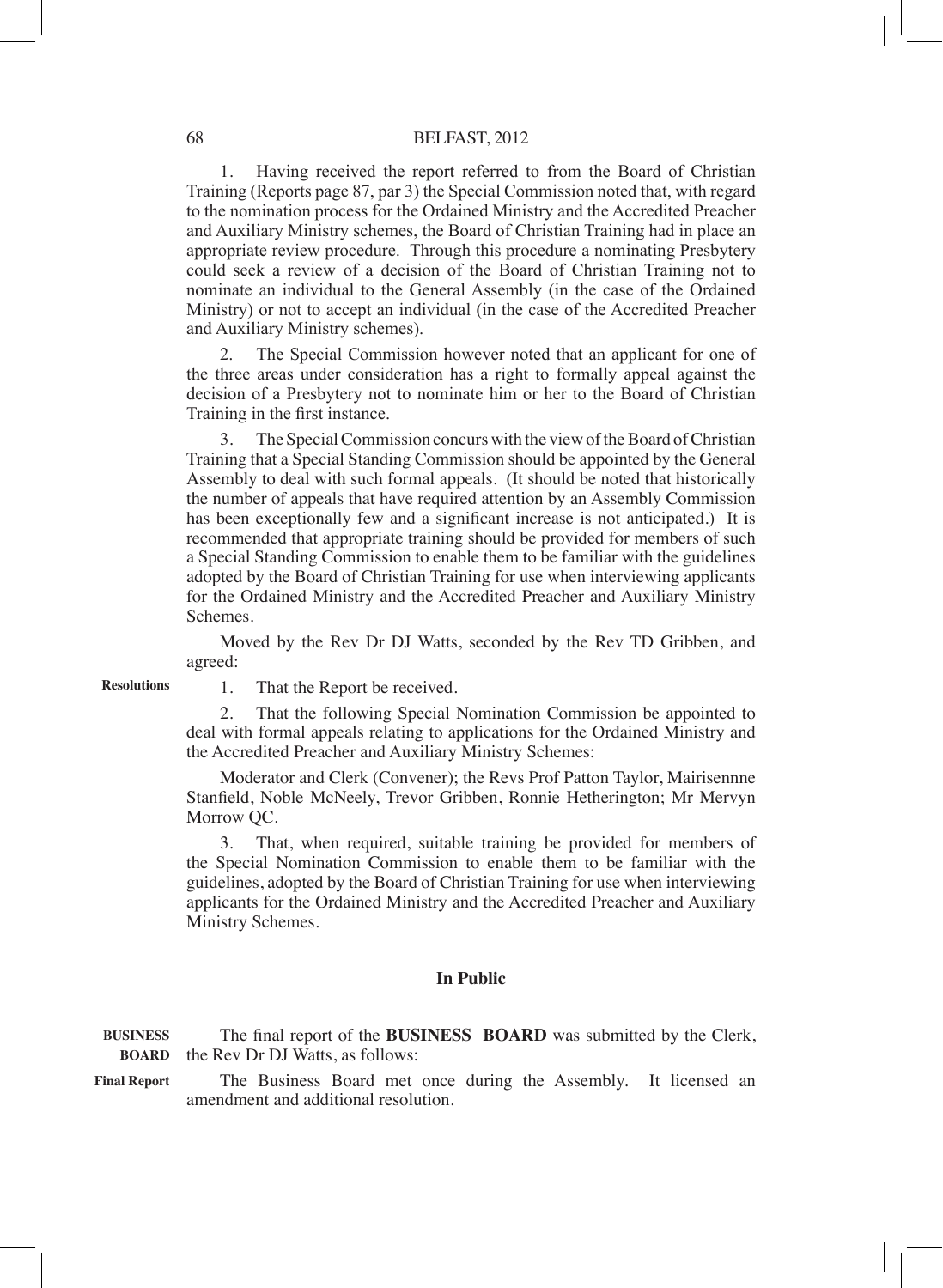Moved by the Rev Dr DJ Watts, seconded by the Rev TD Gribben and agreed:

1. That the Report be received.

2. That the General Assembly convey their congratulations to Her Majesty the Queen on the celebration of the Diamond Jubilee of her accession to the throne and give thanks to God for the service given by her to the United Kingdom and to the Commonwealth.

3. That the following corresponding members be appointed:

# *To the Church of Scotland 2013*

 The Right Rev. Dr. Roy A. Patton

 The Rev. Dr. Michael Barry

 Mr. Alastair Vance

4. That the delegates to the Presbyterian Church of Wales 2013, the General Synod of the Church of Ireland 2013 and the Methodist Conference 2013 be appointed by the Business Board.

5. That the Clerk be given authority to make corrections to the Daily Minutes as and when required.

That the next General Assembly be held in Londonderry on Monday, 3 June, 2013.

# **CLOSE OF ASSEMBLY**

The Moderator conducted a closing act of worship and thanked: the Clerk of Assembly and the Deputy Clerk; his Chaplains; Mrs Joyce Anderson and the staff of the General Secretary's Office; Mr Stephen Lynas, the audio visual and IT teams and the media; the Assembly Buildings staff, including Mr Harry Orr; the Rev GE Best, Mrs Fiona Watts; the caterers, McKees; Mrs Pat Crossley; the organists, musicians and others who assisted in leading worship; and those who acted as stewards, from Belfast City Mission and others, and the time-keepers.

Thereafter he declared the Assembly to be dissolved and convened the next Stated General Assembly of the Presbyterian Church in Ireland to meet in the Millennium Forum, Londonderry, on Monday 3rd June, 2013.

The Moderator pronounced the Benediction.

The sederunt came to a close at 4.35 pm.

Attested by DONALD J WATTS Clerk of Assembly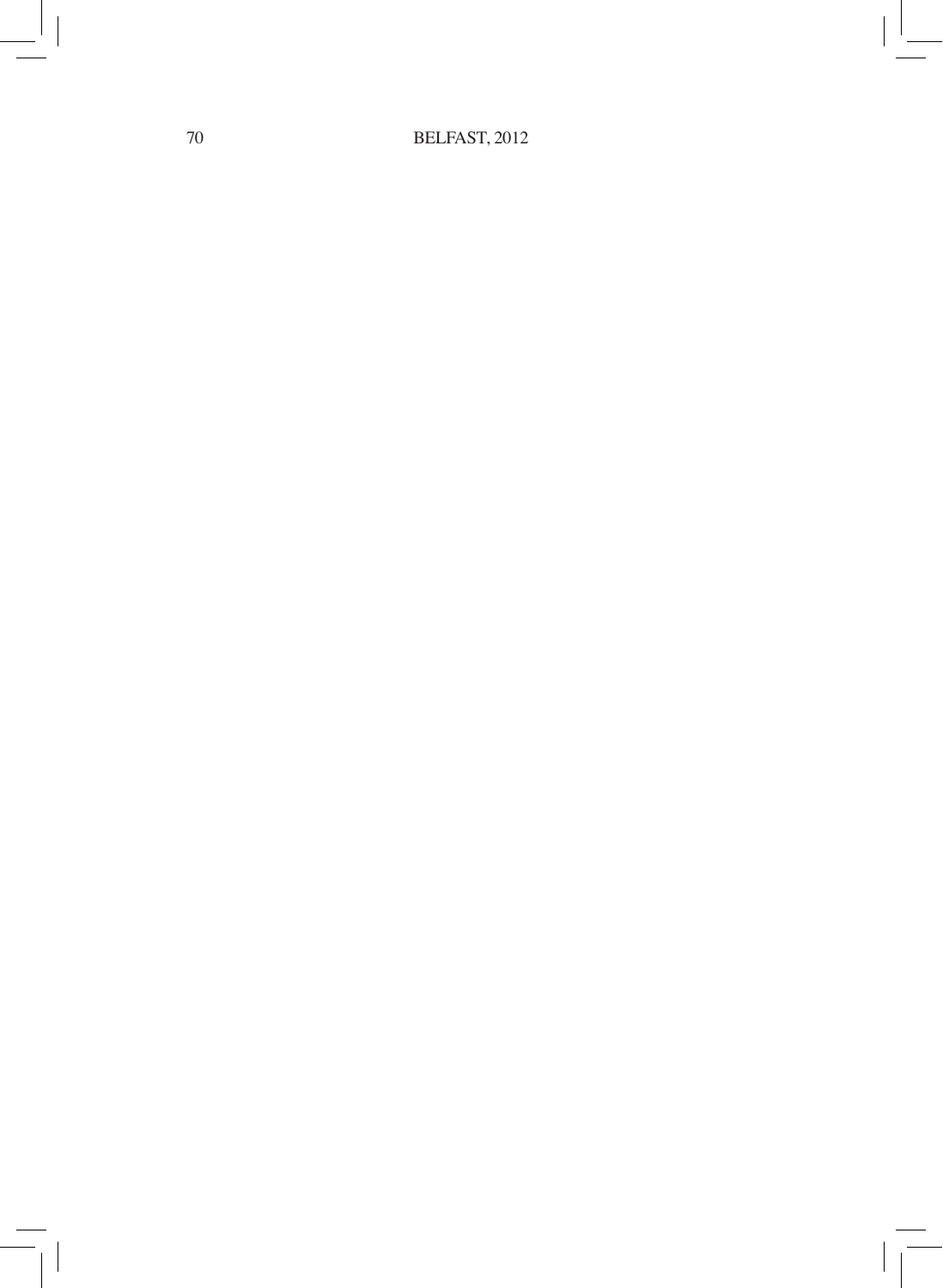# CHANGES IN THE CODE 2012

ASSEMBLY BUILDINGS, BELFAST, BT1 6DW AUGUST, 2012

The following changes have been made in the 1997 edition of the Code, which should be corrected accordingly.

> Donald J. Watts Clerk of Assembly

# **Par 76(e)**

In Par 76(e) delete the words "proportional to the amount of stipend paid,". (2012)

#### **Par 128(1)**

In Par 128(1) the Convener of the Pensions and Assessments Committee (Board of Finance and Personnel) be added to the membership of the Union Commission and that the term "Strategy for Mission Convener" be substituted for the term "the Convener of the Home and Irish Mission Committee". (I.A. 2012)

# **Par 193(1)(c)**

Delete Par 193(1)(c) and add the following paragraph:

*"Eligibility for Restricted List Charges, whose Ministers' stipends are less than the basic ministerial minimum, shall be limited to those Ministers declared eligible to candidate for such charges by the Union Commission."* (2012)

## **Par 195(11)(d)**

Delete Par 195(11)(d) and substitute the following:

*"(d) a promise also that the cost for a holiday pulpit supply for six weeks annually during vacation will be met as a congregational expense, and an acknowledgement of the Minister's entitlement to avail of both in-service and sabbatical leave under the terms approved from time to time by the General Assembly."* (2012)

#### **Par 204**

Delete Par 204 and substitute the following:

"**204. The ordination or installation of ruling elders** shall be conducted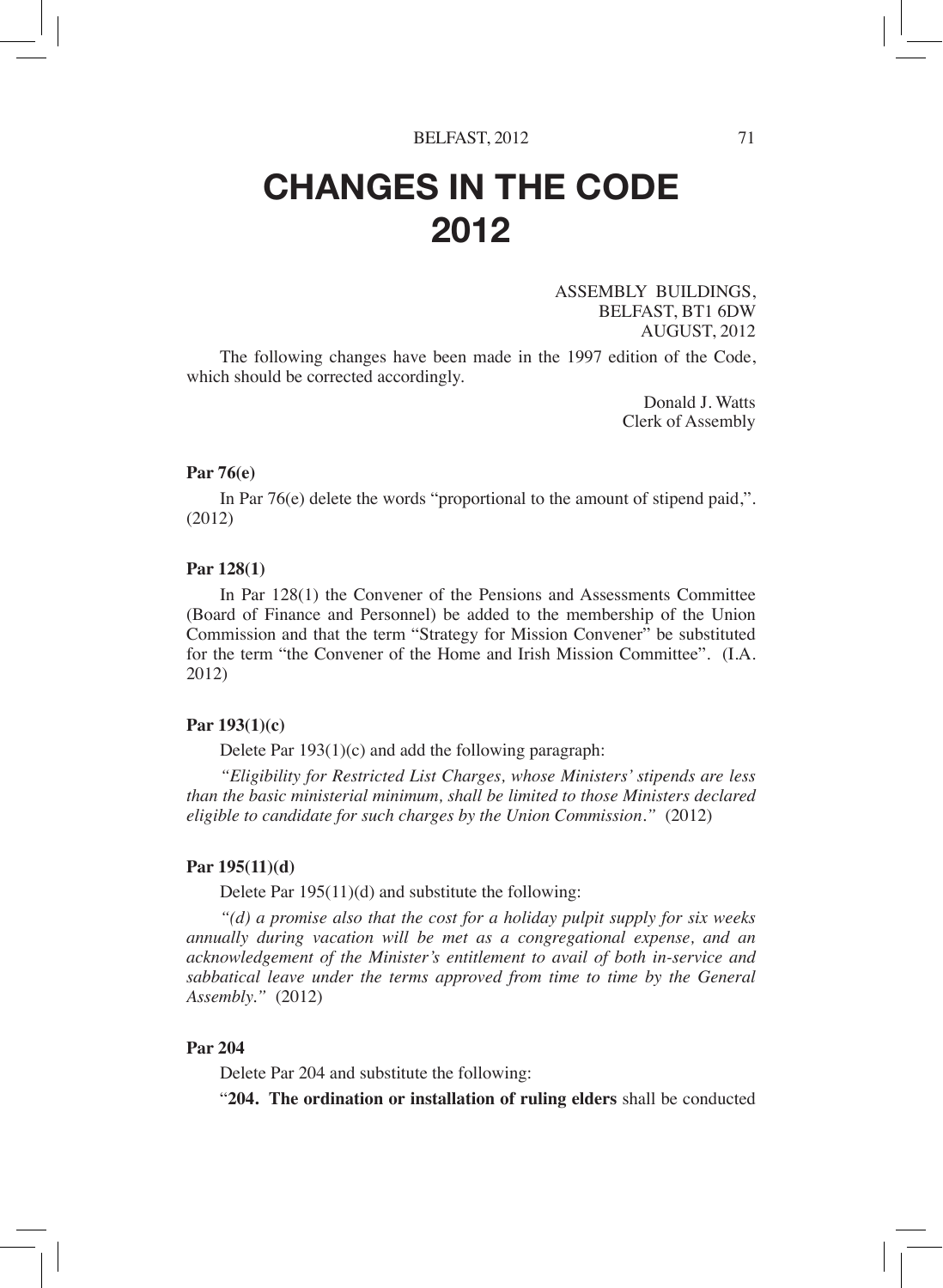by the Presbytery, or a commission thereof, who shall appoint ministers and ruling elders to officiate at the service." (2012)

# **Par 209**

Add the following prior to the end of the sentence:

"and also transmit credentials to the Clerk of Presbytery within whose bounds the Licentiate will be serving as a Licensed Assistant. Any student who is a ruling elder will be deemed to have resigned the duties of the eldership at the point of licensing." (2012)

# **Par 210(1)**

Delete Par 210(1) and substitute the following:

"(1) appoint ministers and ruling elders to conduct the service." (2012)

# **Par 212(1)**

In Par 212(1) delete the words "an address dealing with" and substitute the words "an address or statement dealing with". (2012)

# **Par 235**

Delete Par 235 and substitute the following:

"**235. (1) Within the total income of a congregation** certain items are designated as Assessable Income and include –

- (a) Weekly Freewill Offering;
- (b) Income for Stipend;
- (c) Income for the Central Ministry Fund;
- (d) Sunday and other collections for general congregational purposes;
- (e) Rental income retained for general purposes less related expenditure including financing costs on related loans;
- (f) Income on general bequests;
- (g) Any other general income on which no restriction has been applied by the donor.

(2) Money received by way of repayment of Income Tax on a contribution shall be treated as part of that contribution.

(3) Assessable Income does not include collections for building and repairs, repayment of debts and other designated objects approved by the Presbytery with reference, if necessary, to the Board of Finance and Personnel, monies raised in Sunday School or Church organisations (other than for general congregational purposes), collections for the United Appeal, World Development or other religious and charitable objects, bequests, grants and restricted endowment income.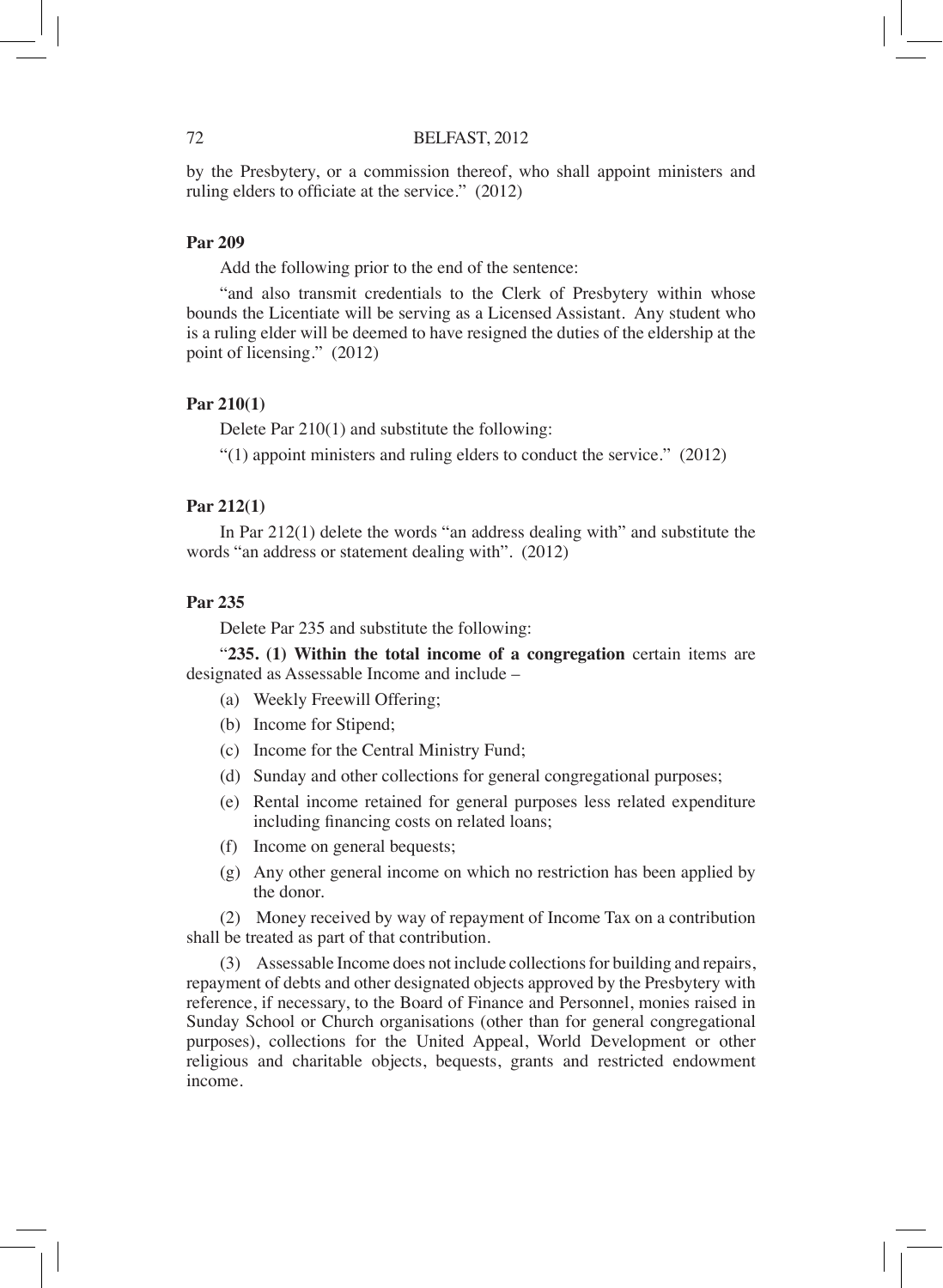#### BELFAST, 2012 73

Where a congregation adopts the Weekly Freewill Offering method, the Congregational Committee shall provide envelopes and appoint a WFO Secretary to supervise their distribution and return." (2012)

# **Par 313(1)**

In Par 313(1) delete the words "on the stipend paid to the minister in the preceding year, or as fixed by the Union Commission in giving leave to call in a vacancy," and substitute the words "on Assessable Income,". (2012)

#### **Par 318(B)(2)**

In Par  $318(B)(2)$  delete the words "in the preceding financial year, or as fixed by the Union Commission in giving leave to call in a vacancy,". (2012)

## **Par 320(2)**

In Par 320(2) delete the words "assessed on the stipend paid to the minister in the preceding financial year, or as fixed by the Union Commission in giving leave to call in a vacancy," and substitute the words "on Assessable Income,". (2012)

# **Par 325(2)**

In Par 325(2) delete the words "on the stipend to the minister in the preceding year, or as fixed by the Union Commission in giving leave to call in a vacancy," and substitute the words "on Assessable Income,". (2012)

# **Appendix 5(A)**

In Appendix 5(A) delete the words *"one month annually during vacation, together with such supplies and other arrangements as will be required to permit the minister to attend In-Service Training Courses, on the basis of one week for every three years of service"* and substitute the words *"six weeks annually during vacation, and acknowledge the Minister's entitlement to avail of both in-service and sabbatical leave under the terms approved from time to time by the General Assembly".* (2012)

# **Appendix 5(D)**

In Appendix 5(D) delete the words *"and to meet as a congregational expense the cost of such arrangements as will be required to permit the associate minister to attend In-Service Training Courses, on the basis of one week for every three years of service"* and substitute*"and acknowledge the Associate Minister's entitlement to avail of both in-service and sabbatical leave under the terms approved from time to time by the General Assembly".* (2012)